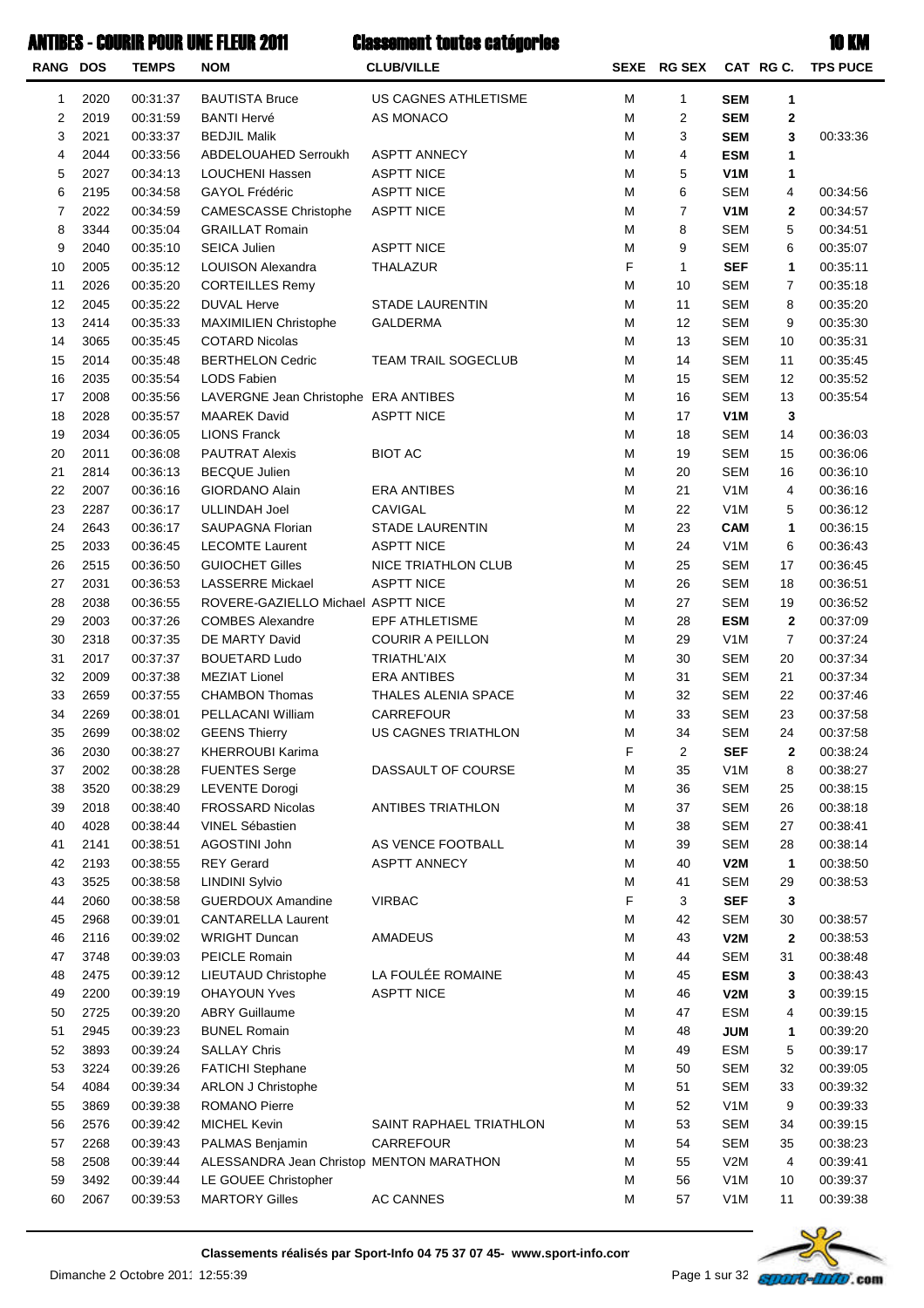| ANTIBES - COURIR POUR UNE FLEUR 2011 |      |              |                              | <b>Classement toutes catégories</b> |   |                |                  |                | <b>10 KM</b>    |  |
|--------------------------------------|------|--------------|------------------------------|-------------------------------------|---|----------------|------------------|----------------|-----------------|--|
| <b>RANG DOS</b>                      |      | <b>TEMPS</b> | <b>NOM</b>                   | <b>CLUB/VILLE</b>                   |   | SEXE RG SEX    |                  | CAT RGC.       | <b>TPS PUCE</b> |  |
| 61                                   | 2331 | 00:39:56     | <b>TOURLOUSE Matthieu</b>    | <b>COVENTRI</b>                     | M | 58             | <b>SEM</b>       | 36             | 00:39:41        |  |
| 62                                   | 2201 | 00:39:58     | SIMON Stephane               | <b>ASPTT NICE</b>                   | M | 59             | <b>SEM</b>       | 37             | 00:39:40        |  |
| 63                                   | 2951 | 00:40:03     | <b>CAILLAUD Bertrand</b>     |                                     | M | 60             | <b>SEM</b>       | 38             | 00:39:47        |  |
| 64                                   | 3388 | 00:40:06     | <b>HAGEMAN Mickael</b>       |                                     | M | 61             | <b>SEM</b>       | 39             | 00:39:45        |  |
| 65                                   | 2526 | 00:40:07     | <b>FALON Christophe</b>      | <b>OLIVER'S TEAM</b>                | M | 62             | <b>SEM</b>       | 40             | 00:39:45        |  |
| 66                                   | 3347 | 00:40:08     | <b>GRANET Pierre</b>         |                                     | M | 63             | <b>SEM</b>       | 41             | 00:39:28        |  |
| 67                                   | 2202 | 00:40:08     | <b>STUNER Claude</b>         | <b>ASPTT NICE</b>                   | M | 64             | V <sub>1</sub> M | 12             | 00:39:45        |  |
| 68                                   | 2658 | 00:40:09     | <b>JOUFFROY Jeremy</b>       | THALAZUR                            | M | 65             | <b>SEM</b>       | 42             | 00:39:58        |  |
| 69                                   | 2004 | 00:40:11     | <b>DELMAS Manu</b>           | DASSAULT OF COURSE                  | M | 66             | <b>SEM</b>       | 43             | 00:40:09        |  |
| 70                                   | 3328 | 00:40:11     | <b>GIRARD Vincent</b>        |                                     | M | 67             | V <sub>1</sub> M | 13             | 00:40:04        |  |
| 71                                   | 2700 | 00:40:11     | <b>MOMBRU Vincent</b>        | US CAGNES TRIATHLON                 | M | 68             | <b>SEM</b>       | 44             | 00:40:06        |  |
| 72                                   | 2124 | 00:40:12     | <b>CORVAZIER Thomas</b>      | <b>ANTIBES TRIATHLON</b>            | M | 69             | <b>SEM</b>       | 45             | 00:40:01        |  |
| 73                                   | 2397 | 00:40:18     | <b>MIGNARI Alexandre</b>     | <b>FITLANE</b>                      | M | 70             | <b>SEM</b>       | 46             | 00:40:07        |  |
| 74                                   | 2645 | 00:40:23     | <b>DESPINASSE Didier</b>     | STANISLAS CANNES PRÉPAS             | M | 71             | V <sub>1</sub> M | 14             | 00:40:17        |  |
| 75                                   | 3803 | 00:40:27     | POLITI Jean Luc              |                                     | M | 72             | V <sub>1</sub> M | 15             | 00:40:25        |  |
| 76                                   | 3215 | 00:40:29     | <b>FACON Frederic</b>        |                                     | M | 73             | <b>SEM</b>       | 47             | 00:39:44        |  |
| 77                                   | 2411 | 00:40:30     | <b>FROUDE David</b>          | <b>GALDERMA</b>                     | M | $74\,$         | <b>SEM</b>       | 48             | 00:40:10        |  |
| 78                                   | 2065 | 00:40:47     | <b>GOUNY Pascal</b>          | <b>AC CANNES</b>                    | M | 75             | V2M              | 5              | 00:40:41        |  |
| 79                                   | 2685 | 00:40:52     | <b>ROEMER Arthur</b>         | <b>TRIATHLON DU PAYS GRASSOIS</b>   | M | 76             | <b>ESM</b>       | 6              | 00:40:33        |  |
| 80                                   | 2071 | 00:41:04     | <b>BEZAC Sylvain</b>         | AC VALBONNE                         | M | 77             | <b>SEM</b>       | 49             | 00:41:00        |  |
| 81                                   | 3851 | 00:41:07     | RINGEVAL Amaury              |                                     | M | 78             | <b>CAM</b>       | $\mathbf{2}$   | 00:40:45        |  |
| 82                                   | 2621 | 00:41:08     | LE JOUBIOUX Hervé            | SPIRIDON                            | M | 79             | V3M              | $\mathbf{1}$   | 00:41:03        |  |
| 83                                   | 2330 | 00:41:12     | <b>GARDIEN Xavier</b>        | <b>COVENTRI</b>                     | M | 80             | V <sub>1</sub> M | 16             | 00:41:04        |  |
| 84                                   | 3181 | 00:41:15     | <b>DUPIN Laurent</b>         |                                     | M | 81             | V <sub>1</sub> M | 17             | 00:41:10        |  |
| 85                                   | 2385 | 00:41:32     | <b>HUGUES Pascal</b>         | <b>ERICSSON</b>                     | M | 82             | V <sub>1</sub> M | 18             | 00:41:11        |  |
| 86                                   | 2375 | 00:41:34     | <b>GAYOUT Thierry</b>        | <b>ERA ANTIBES</b>                  | M | 83             | V <sub>1</sub> M | 19             | 00:41:23        |  |
| 87                                   | 2639 | 00:41:35     | <b>BERTOLETTI Fausto</b>     | <b>STADE LAURENTIN</b>              | M | 84             | V <sub>1</sub> M | 20             | 00:41:33        |  |
| 88                                   | 2577 | 00:41:36     | <b>VIAL Gerard</b>           | SAINT RAPHAEL TRIATHLON             | M | 85             | V <sub>1</sub> M | 21             | 00:41:09        |  |
| 89                                   | 2188 | 00:41:39     | <b>GOFFARD Philippe</b>      | <b>ASPTT ANNECY</b>                 | M | 86             | V2M              | 6              | 00:41:33        |  |
| 90                                   | 2039 | 00:41:40     | <b>SAUPAGNA Nathalie</b>     | <b>ASPTT NICE</b>                   | F | 4              | V <sub>1</sub> F | $\mathbf{1}$   | 00:41:37        |  |
| 91                                   | 2283 | 00:41:40     | <b>ISOARDI Jean Francois</b> | <b>CAVIGAL</b>                      | M | 87             | V2M              | $\overline{7}$ | 00:40:50        |  |
| 92                                   | 2899 | 00:41:46     | <b>BORTOLUSSI Julien</b>     |                                     | М | 88             | <b>SEM</b>       | 50             | 00:40:53        |  |
| 93                                   | 2012 | 00:41:47     | POSTIC Cathy                 | EPF ATHLETISME                      | F | 5              | V <sub>1</sub> F | $\mathbf{2}$   | 00:41:40        |  |
| 94                                   | 2524 | 00:41:55     | CODUYS Frédéric              | <b>OLIVER'S TEAM</b>                | М | 89             | <b>SEM</b>       | 51             | 00:41:32        |  |
| 95                                   | 2483 | 00:41:56     | <b>ORLANDI Didier</b>        | LES FOULEES CONTOISES               | М | 90             | V2M              | 8              | 00:41:50        |  |
| 96                                   | 3232 | 00:41:57     | <b>FERRARA Joel</b>          |                                     | М | 91             | <b>SEM</b>       | 52             | 00:41:51        |  |
| 97                                   | 2415 | 00:41:57     | <b>MINIER Tony</b>           | <b>GALDERMA</b>                     | M | 92             | <b>SEM</b>       | 53             | 00:41:37        |  |
| 98                                   | 2694 | 00:42:01     | <b>CHAMPLON Guillaume</b>    | US CAGNES ATHLETISME                | M | 93             | <b>ESM</b>       | $\overline{7}$ | 00:40:33        |  |
| 99                                   | 3416 | 00:42:07     | <b>JARRIER Antoine</b>       |                                     | M | 94             | <b>SEM</b>       | 54             | 00:41:42        |  |
| 100                                  | 2184 | 00:42:07     | <b>BOUAMARD Said</b>         | <b>ASPTT ANNECY</b>                 | М | 95             | V <sub>1</sub> M | 22             | 00:41:57        |  |
| 101                                  | 2025 | 00:42:11     | <b>CLERC</b> Eugénie         | <b>NCAA</b>                         | F | 6              | <b>SEF</b>       | 4              | 00:42:07        |  |
| 102                                  | 2182 | 00:42:17     | <b>ROGNONE Marcel</b>        | <b>ASOA</b>                         | М | 96             | V2M              | 9              | 00:41:58        |  |
| 103                                  | 3747 | 00:42:19     | PEGUERO Xavier               |                                     | М | 97             | <b>SEM</b>       | 55             | 00:42:07        |  |
| 104                                  | 2599 | 00:42:20     | <b>BIGOUNDOU Michel</b>      | <b>SPIRIDON</b>                     | М | 98             | <b>SEM</b>       | 56             | 00:40:36        |  |
| 105                                  | 2325 | 00:42:22     | <b>MAEGHT Richard</b>        | COURIR EN PAYS DE GRASSE            | М | 99             | V <sub>1</sub> M | 23             | 00:41:53        |  |
| 106                                  | 2170 | 00:42:26     | PELLISSIER Bastien           | ASL THALES SOPHIA ANTIPOLIS         | М | 100            | <b>SEM</b>       | 57             | 00:42:19        |  |
| 107                                  | 2319 | 00:42:28     | <b>GIANQUINTIERI Fabrice</b> | <b>COURIR A PEILLON</b>             | М | 101            | <b>SEM</b>       | 58             | 00:42:12        |  |
| 108                                  | 3030 | 00:42:30     | CHOULADI Said                |                                     | М | 102            | V <sub>1</sub> M | 24             | 00:42:26        |  |
| 109                                  | 2504 | 00:42:31     | <b>OCCELLI Gilbert</b>       | MANDELIEU ATHLETISME                | М | 103            | V2M              | 10             | 00:42:10        |  |
| 110                                  | 4057 | 00:42:32     | MOUDOUD BOULFAID Sami        |                                     | М | 104            | <b>SEM</b>       | 59             | 00:41:34        |  |
| 111                                  | 3620 | 00:42:32     | <b>MELEN Nicolas</b>         |                                     | М | 105            | <b>SEM</b>       | 60             | 00:42:22        |  |
| 112                                  | 2189 | 00:42:34     | <b>LEGUEN Emile</b>          | <b>ASPTT ANNECY</b>                 | М | 106            | V3M              | $\mathbf{2}$   | 00:42:29        |  |
| 113                                  | 2024 | 00:42:36     | <b>CHARROL Odile</b>         | <b>ASPTT AJACCIO</b>                | F | $\overline{7}$ | V <sub>1</sub> F | 3              | 00:42:30        |  |
| 114                                  | 3008 | 00:42:37     | CHAMBAUD Damien              |                                     | М | 107            | <b>SEM</b>       | 61             | 00:42:20        |  |
| 115                                  | 2703 | 00:42:40     | <b>GARNIER Franck</b>        | VAL D'EUROPE TEAM CYCLISTE          | М | 108            | <b>SEM</b>       | 62             | 00:41:22        |  |
| 116                                  | 2946 | 00:42:43     | <b>BUSSO Luca</b>            |                                     | М | 109            | V2M              | 11             | 00:42:35        |  |
| 117                                  | 2126 | 00:42:44     | MASLOFF John                 | <b>ANTIBES TRIATHLON</b>            | M | 110            | V2M              | 12             | 00:42:39        |  |
| 118                                  | 2855 | 00:42:46     | <b>BETTACHE Abel</b>         |                                     | M | 111            | V <sub>1</sub> M | 25             | 00:42:40        |  |
| 119                                  | 3245 | 00:42:47     | FOLKES Karen                 |                                     | F | 8              | V <sub>1</sub> F | 4              | 00:42:38        |  |



120 2692 00:42:51 BALOSSI Pierre US CAGNES ATHLETISME M 112 V1M 26 00:42:41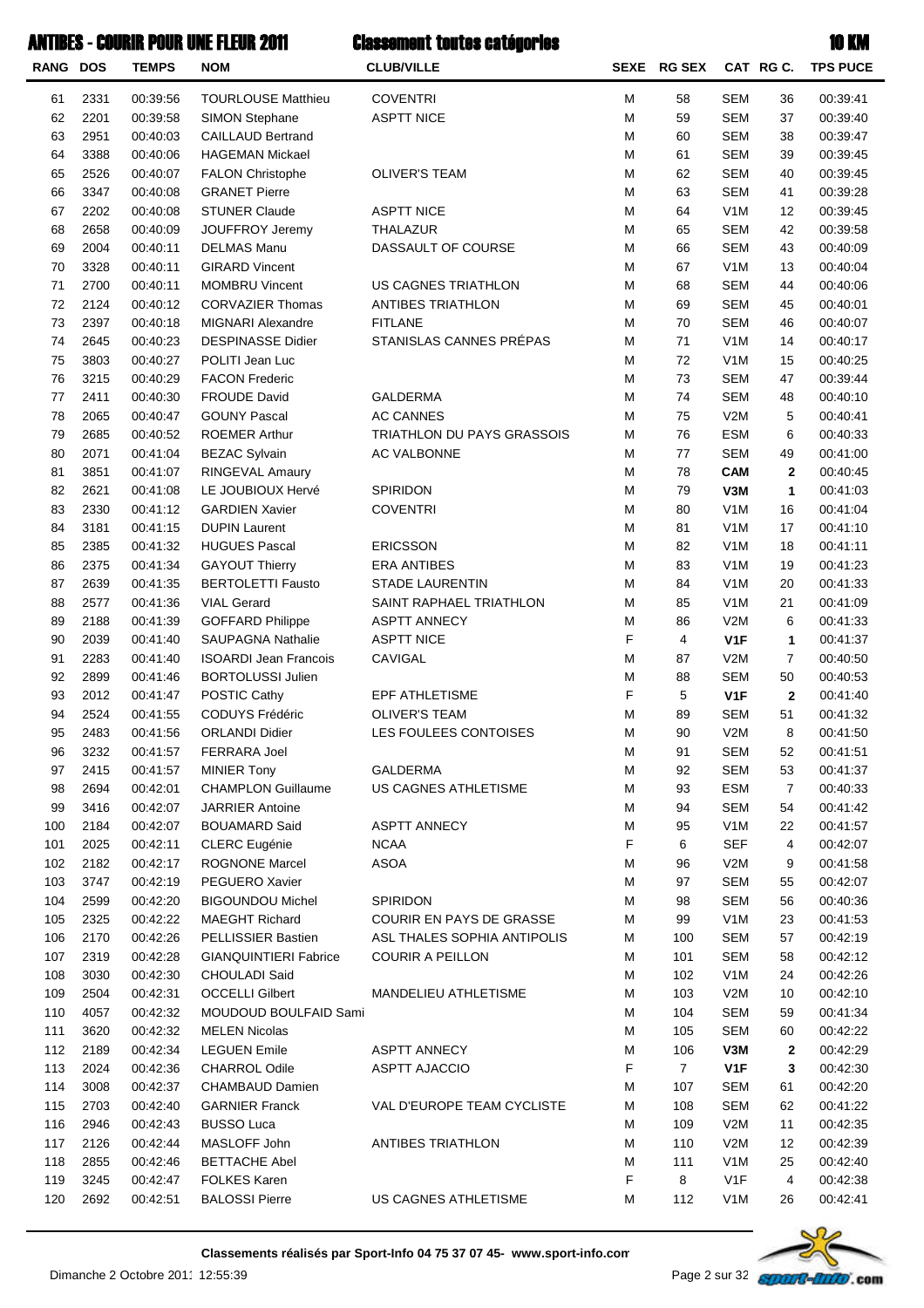| <b>RANG DOS</b> |              | <b>TEMPS</b>         | <b>NOM</b>                                       | <b>CLUB/VILLE</b>             | <b>SEXE</b> | <b>RG SEX</b> |                                | CAT RG C.    | <b>TPS PUCE</b>      |
|-----------------|--------------|----------------------|--------------------------------------------------|-------------------------------|-------------|---------------|--------------------------------|--------------|----------------------|
| 121             | 3419         | 00:42:54             | <b>JAYET Gauthier</b>                            |                               | M           | 113           | <b>SEM</b>                     | 63           | 00:42:45             |
| 122             | 3863         | 00:42:55             | ROCHAS Sebastien                                 |                               | M           | 114           | <b>SEM</b>                     | 64           | 00:42:31             |
| 123             | 2270         | 00:43:01             | RANDAZZO Francois                                | CARREFOUR                     | M           | 115           | V <sub>1</sub> M               | 27           | 00:42:56             |
| 124             | 2542         | 00:43:01             | <b>MOUCHON Jean Denis</b>                        | PADDLING ANTIBES              | M           | 116           | <b>SEM</b>                     | 65           | 00:41:51             |
| 125             | 2615         | 00:43:01             | <b>FANTINO Lucien</b>                            | SPIRIDON                      | M           | 117           | V2M                            | 13           | 00:42:55             |
| 126             | 2122         | 00:43:03             | <b>CAMPEGGIO Enzo</b>                            | <b>ANTIBES TRIATHLON</b>      | M           | 118           | <b>CAM</b>                     | 3            | 00:42:44             |
| 127             | 3691         | 00:43:03             | <b>NAROUTA Alexei</b>                            |                               | M           | 119           | V <sub>1</sub> M               | 28           | 00:42:30             |
| 128             | 2032         | 00:43:03             | <b>LAUDICINA Corinne</b>                         | <b>ASPTT NICE</b>             | F           | 9             | V <sub>1</sub> F               | 5            | 00:42:59             |
| 129             | 2364         | 00:43:06             | EL JAZOULI Hassan                                | EPF ATHLETISME                | M           | 120           | <b>SEM</b>                     | 66           | 00:42:59             |
| 130             | 3323         | 00:43:08             | <b>GILLI Jacques</b>                             |                               | M           | 121           | V <sub>1</sub> M               | 29           |                      |
| 131             | 3015         | 00:43:09             | CHAT Morgan                                      |                               | M           | 122           | <b>SEM</b>                     | 67           | 00:42:56             |
| 132             | 3766         | 00:43:10             | PETIOT Olivier                                   |                               | M           | 123           | <b>JUM</b>                     | $\mathbf{2}$ | 00:42:42             |
| 133             | 2574         | 00:43:12             | DAVID Alexandre                                  | SAINT PAUL LA COLLE TRI       | M           | 124           | <b>SEM</b>                     | 68           | 00:43:04             |
| 134             | 3843         | 00:43:20             | RETOUT Christophe                                |                               | M           | 125           | <b>SEM</b>                     | 69           | 00:42:55             |
| 135             | 3512<br>2224 | 00:43:21             | <b>LENGELLE Nicolas</b>                          | <b>BIOT AC</b>                | M<br>F      | 126           | <b>SEM</b><br><b>SEF</b>       | 70           | 00:43:13             |
| 136<br>137      | 2686         | 00:43:27<br>00:43:28 | PAUTRAT Emmanuelle                               | TRIATHLON LE CANNET           | M           | 10<br>127     | <b>SEM</b>                     | 5<br>71      | 00:43:22<br>00:43:15 |
| 138             | 3554         | 00:43:28             | <b>REY Christophe</b><br><b>MACCARI Marc</b>     |                               | M           | 128           | V2M                            | 14           | 00:42:50             |
| 139             | 3470         | 00:43:34             | <b>LANCON Olivier</b>                            |                               | M           | 129           | V <sub>1</sub> M               | 30           | 00:43:25             |
| 140             | 2889         | 00:43:39             | <b>BONDUE Maxime</b>                             |                               | M           | 130           | <b>SEM</b>                     | 72           | 00:41:38             |
| 141             | 2342         | 00:43:40             | COCHARD Jean Claude                              | DASSAULT OF COURSE            | M           | 131           | V2M                            | 15           | 00:43:34             |
| 142             | 2255         | 00:43:40             | <b>DUPONT Christophe</b>                         | CARREFOUR                     | M           | 132           | <b>SEM</b>                     | 73           | 00:42:52             |
| 143             | 2944         | 00:43:41             | <b>BUGUELLOU Bruno</b>                           |                               | M           | 133           | <b>SEM</b>                     | 74           | 00:42:53             |
| 144             | 2556         | 00:43:41             | <b>BILLARD Franck</b>                            | POMPIER DE BIOT               | M           | 134           | <b>SEM</b>                     | 75           | 00:43:00             |
| 145             | 3519         | 00:43:45             | <b>LETTIERI Salvatore</b>                        |                               | M           | 135           | <b>SEM</b>                     | 76           | 00:43:34             |
| 146             | 2220         | 00:43:47             | <b>KOPF Laurent</b>                              | <b>BIOT AC</b>                | M           | 136           | V2M                            | 16           | 00:43:28             |
| 147             | 2511         | 00:43:47             | CAMIA Julien                                     | <b>NCAA</b>                   | M           | 137           | <b>JUM</b>                     | 3            | 00:43:06             |
| 148             | 3666         | 00:43:48             | <b>MOREAU Valere</b>                             |                               | M           | 138           | V2M                            | 17           | 00:42:53             |
| 149             | 2494         | 00:43:52             | <b>MERCIER Fabrice</b>                           | MAIRIE DE VALBONNE            | M           | 139           | V <sub>1</sub> M               | 31           | 00:42:20             |
| 150             | 2417         | 00:43:55             | REVIGNET Felicien                                | <b>GALDERMA</b>               | M           | 140           | V2M                            | 18           | 00:43:53             |
| 151             | 2041         | 00:43:58             | <b>TESTOU Manon</b>                              | <b>ANTIBES TRIATHLON</b>      | F           | 11            | <b>ESF</b>                     | 1            | 00:43:55             |
| 152             | 2555         | 00:43:59             | RAIMONDO Davide                                  | POLIZIA MUNICIPALE BORDIGHERA | M           | 141           | V <sub>1</sub> M               | 32           | 00:43:31             |
| 153             | 2225         | 00:44:02             | VINCENTELLI Dominique                            | <b>BIOT AC</b>                | M           | 142           | V2M                            | 19           | 00:43:54             |
| 154             | 3085         | 00:44:06             | <b>DARBOIS Thierry</b>                           |                               | M           | 143           | V2M                            | 20           | 00:43:48             |
| 155             | 2559         | 00:44:06             | PAUTET Jean David                                | PREFAL                        | M           | 144           | <b>SEM</b>                     | 77           | 00:43:49             |
| 156             | 2107         | 00:44:12             | MC SHEA Paul                                     | AMADEUS                       | M           | 145           | <b>SEM</b>                     | 78           | 00:42:55             |
| 157             | 2043         | 00:44:14             | ZARAGOSI Laure Emmanuell AC VALBONNE             | TRINITÉ NICE ATHLÉTISME       | F           | 12            | <b>SEF</b>                     | 6            | 00:44:10             |
| 158<br>159      | 2687<br>3390 | 00:44:21<br>00:44:21 | <b>AUTIERO Yves</b><br><b>HANICQUE Francis</b>   |                               | M<br>M      | 146<br>147    | SEM<br>V3M                     | 79<br>3      | 00:43:12<br>00:44:08 |
| 160             | 2628         | 00:44:22             | PASKIEWIEZ Serge                                 | SPIRIDON                      | M           | 148           | V <sub>1</sub> M               | 33           | 00:44:14             |
| 161             | 3523         | 00:44:24             | LIGUORI Stéphane                                 |                               | M           | 149           | <b>SEM</b>                     | 80           | 00:43:29             |
| 162             | 2592         | 00:44:29             | <b>ANQUETIL Gilles</b>                           | SPIRIDON                      | M           | 150           | V2M                            | 21           | 00:44:23             |
| 163             | 3122         | 00:44:31             | DELRIEU Jeremy                                   |                               | M           | 151           | SEM                            | 81           | 00:43:44             |
| 164             | 3192         | 00:44:33             | <b>ECHE Thierry</b>                              |                               | M           | 152           | V2M                            | 22           | 00:44:14             |
| 165             | 2400         | 00:44:34             | <b>DUMAND Patrick</b>                            | <b>FOULEES ROQUEBRUNE</b>     | M           | 153           | V2M                            | 23           | 00:42:54             |
| 166             | 2505         | 00:44:39             | <b>PETILLON Christine</b>                        | MANDELIEU ATHLETISME          | F           | 13            | <b>SEF</b>                     | 7            | 00:44:18             |
| 167             | 2282         | 00:44:47             | <b>GIALIS Denis</b>                              | CAVIGAL                       | M           | 154           | SEM                            | 82           | 00:43:57             |
| 168             | 2314         | 00:44:54             | <b>BIANCONI Pascal</b>                           | CONSEIL GÉNÉRAL 06            | M           | 155           | V <sub>1</sub> M               | 34           | 00:44:49             |
| 169             | 2640         | 00:44:55             | <b>BONDOUX Mickael</b>                           | <b>STADE LAURENTIN</b>        | M           | 156           | V <sub>1</sub> M               | 35           | 00:44:50             |
| 170             | 3196         | 00:44:55             | EL GRABLY Peddy                                  |                               | M           | 157           | V <sub>1</sub> M               | 36           | 00:44:38             |
| 171             | 2660         | 00:45:05             | <b>DESLAEF Nicolas</b>                           | THALES ALENIA SPACE           | M           | 158           | SEM                            | 83           | 00:44:18             |
| 172             | 2632         | 00:45:09             | ROMEYER Philippe                                 | SPIRIDON                      | M           | 159           | V <sub>1</sub> M               | 37           | 00:44:35             |
| 173             | 2284         | 00:45:14             | <b>MARTIN Jackie</b>                             | CAVIGAL                       | M           | 160           | V2M                            | 24           | 00:43:46             |
| 174             | 2873         | 00:45:17             | <b>BLAIS Cédric</b>                              |                               | M           | 161           | SEM                            | 84           | 00:43:51             |
| 175             | 3258         | 00:45:17             | <b>FRANCOIS Arsène</b>                           |                               | M           | 162           | JUM                            | 4            | 00:44:26             |
| 176             | 2869         | 00:45:19             | <b>BISCHOFF Julien</b>                           |                               | M           | 163           | SEM                            | 85           | 00:43:28             |
| 177<br>178      | 2408<br>2429 | 00:45:20<br>00:45:23 | <b>DIEBOLT Pierre</b><br><b>CHABRIER Laurent</b> | <b>GALDERMA</b><br><b>GSF</b> | M<br>M      | 164<br>165    | V <sub>1</sub> M<br><b>SEM</b> | 38<br>86     | 00:44:24<br>00:43:36 |
| 179             | 2596         | 00:45:23             | <b>BELIN Sebastien</b>                           | SPIRIDON                      | M           | 166           | <b>SEM</b>                     | 87           | 00:43:54             |
| 180             | 2207         | 00:45:25             | <b>FIORUCCI Marc</b>                             | <b>ASTAM</b>                  | M           | 167           | V2M                            | 25           | 00:44:44             |
|                 |              |                      |                                                  |                               |             |               |                                |              |                      |

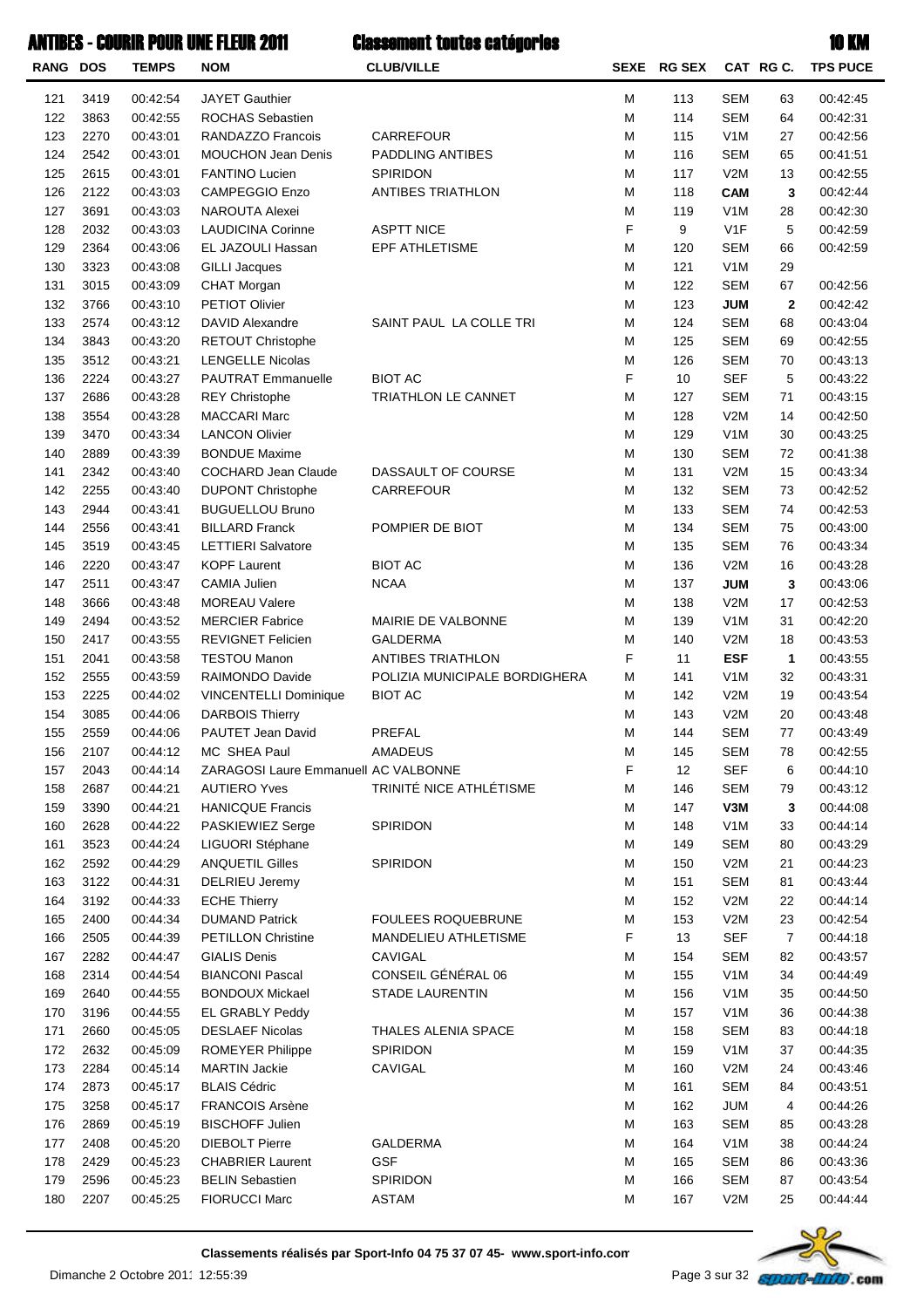| RANG DOS |      | <b>TEMPS</b> | <b>NOM</b>                 | <b>CLUB/VILLE</b>           |   | SEXE RG SEX |                  | CAT RG C.    | <b>TPS PUCE</b> |
|----------|------|--------------|----------------------------|-----------------------------|---|-------------|------------------|--------------|-----------------|
| 181      | 2173 | 00:45:28     | <b>SUEUR Guillaume</b>     | ASL THALES SOPHIA ANTIPOLIS | М | 168         | <b>SEM</b>       | 88           | 00:44:40        |
| 182      | 2442 | 00:45:33     | <b>CHAMEROY Renaud</b>     | <b>HEWLETT PACKARD</b>      | M | 169         | V <sub>1</sub> M | 39           | 00:44:48        |
| 183      | 2742 | 00:45:34     | <b>ALVEROLA Franck</b>     |                             | M | 170         | V <sub>1</sub> M | 40           | 00:45:16        |
| 184      | 3410 | 00:45:35     | <b>ISOART Pierre</b>       |                             | М | 171         | V2M              | 26           | 00:45:14        |
| 185      | 2042 | 00:45:38     | <b>WORMS Phillippe</b>     | ANTIBES TRIATHLON           | М | 172         | <b>SEM</b>       | 89           |                 |
| 186      | 2602 | 00:45:39     | <b>BOUGON Jean Claude</b>  | <b>SPIRIDON</b>             | M | 173         | V3M              | 4            | 00:45:33        |
| 187      | 2104 | 00:45:43     | <b>LAMOURETTE Fabien</b>   | <b>AMADEUS</b>              | M | 174         | <b>SEM</b>       | 90           | 00:44:41        |
| 188      | 3640 | 00:45:43     | <b>MIGNONE Richard</b>     |                             | M | 175         | <b>SEM</b>       | 91           | 00:45:25        |
| 189      | 2313 | 00:45:44     | <b>RIBES Christophe</b>    | <b>COACHING ATTITUD</b>     | M | 176         | V <sub>1</sub> M | 41           | 00:45:00        |
| 190      | 3103 | 00:45:47     | DEAZEVEDO Claude           |                             | M | 177         | <b>SEM</b>       | 92           | 00:45:30        |
| 191      | 3497 | 00:45:47     | <b>LECARDONNEL Laurent</b> |                             | M | 178         | V <sub>1</sub> M | 42           | 00:44:26        |
| 192      | 4039 | 00:45:48     | <b>VREL Maxime</b>         |                             | M | 179         | CAM              | 4            | 00:44:59        |
| 193      | 4076 | 00:45:48     | <b>CHARRIOT Emmanuel</b>   |                             | M | 180         | <b>SEM</b>       | 93           | 00:45:27        |
| 194      | 2650 | 00:45:49     | <b>CLASEN Holger</b>       | <b>TEXAS INSTRUMENT</b>     | М | 181         | V2M              | 27           | 00:44:34        |
| 195      | 2185 | 00:45:50     | <b>DELZARS Laurent</b>     | <b>ASPTT ANNECY</b>         | M | 182         | V <sub>1</sub> M | 43           | 00:45:19        |
| 196      | 3668 | 00:45:51     | <b>MORET Samuel</b>        |                             | M | 183         | <b>SEM</b>       | 94           | 00:45:35        |
| 197      | 3815 | 00:45:52     | PRIETO Christophe          |                             | М | 184         | V <sub>1</sub> M | 44           | 00:44:37        |
| 198      | 2069 | 00:45:52     | <b>BALLIEU Eric</b>        | AC VALBONNE                 | M | 185         | V <sub>1</sub> M | 45           | 00:45:15        |
| 199      | 3750 | 00:45:53     | PELLIER Ludovic            |                             | M | 186         | <b>SEM</b>       | 95           | 00:45:24        |
| 200      | 2939 | 00:45:56     | <b>BRUZZO Lucie</b>        |                             | F | 14          | <b>JUF</b>       | 1            | 00:45:48        |
| 201      | 2619 | 00:45:56     | <b>GUENARD Laurence</b>    | SPIRIDON                    | F | 15          | V1F              | 6            | 00:45:50        |
| 202      | 3267 | 00:45:56     | <b>GABET Olivier</b>       |                             | M | 187         | <b>SEM</b>       | 96           | 00:45:36        |
| 203      | 3285 | 00:46:00     | <b>GANIVET Christophe</b>  |                             | M | 188         | V <sub>1</sub> M | 46           | 00:44:20        |
| 204      | 2317 | 00:46:01     | <b>CAUVIN Bernard</b>      | CONSEIL GÉNÉRAL 06          | М | 189         | V <sub>1</sub> M | 47           | 00:45:38        |
| 205      | 3185 | 00:46:01     | <b>DUQUENOY Stephane</b>   |                             | M | 190         | <b>SEM</b>       | 97           | 00:45:48        |
| 206      | 3094 | 00:46:10     | DAVOURIE Emmanuel          |                             | М | 191         | <b>SEM</b>       | 98           | 00:45:34        |
| 207      | 2402 | 00:46:12     | <b>DEGHAN Alireza</b>      | FOYER DE L'ENFANCE          | М | 192         | <b>JUM</b>       | 5            | 00:44:51        |
| 208      | 3725 | 00:46:13     | <b>PAIN Guillaume</b>      |                             | М | 193         | V <sub>1</sub> M | 48           | 00:45:30        |
| 209      | 3739 | 00:46:15     | PATUCCA Philippe           |                             | М | 194         | V <sub>1</sub> M | 49           | 00:46:06        |
| 210      | 2651 | 00:46:16     | <b>CLASEN Yann</b>         | <b>TEXAS INSTRUMENT</b>     | М | 195         | <b>ESM</b>       | 8            | 00:45:04        |
| 211      | 2521 | 00:46:17     | <b>BILLET Sébastien</b>    | <b>OLIVER'S TEAM</b>        | М | 196         | <b>SEM</b>       | 99           | 00:45:57        |
| 212      | 2265 | 00:46:18     | <b>MARGUIN Christophe</b>  | CARREFOUR                   | М | 197         | V <sub>1</sub> M | 50           | 00:44:32        |
| 213      | 3667 | 00:46:19     | <b>MOREL Nicolas</b>       |                             | М | 198         | <b>SEM</b>       | 100          | 00:45:53        |
| 214      | 2099 | 00:46:20     | IANESELLI Sylvain          | AMADEUS                     | М | 199         | <b>SEM</b>       | 101          | 00:45:20        |
| 215      | 4043 | 00:46:21     | <b>WININGER Rudy</b>       |                             | М | 200         | <b>SEM</b>       | 102          | 00:44:14        |
| 216      | 3496 | 00:46:21     | <b>LEBON Patrice</b>       |                             | M | 201         | SEM              | 103          | 00:44:42        |
| 217      | 3140 | 00:46:22     | DEWAELE Christophe         |                             | M | 202         | <b>SEM</b>       | 104          | 00:45:48        |
| 218      | 2661 | 00:46:23     | <b>LAMARCHE Didier</b>     | THALES ALENIA SPACE         | M | 203         | V <sub>1</sub> M | 51           | 00:46:04        |
| 219      | 3420 | 00:46:24     | <b>JEAN Grégory</b>        |                             | M | 204         | <b>SEM</b>       | 105          | 00:45:50        |
| 220      | 2447 | 00:46:24     | <b>TETI Valentin</b>       | HOPITAL DE GRASSE           | M | 205         | V <sub>1</sub> M | 52           | 00:45:41        |
| 221      | 2256 | 00:46:28     | <b>GEOFFROY Cyril</b>      | CARREFOUR                   | M | 206         | V <sub>1</sub> M | 53           | 00:45:50        |
| 222      | 2094 | 00:46:29     | <b>CONZENS Anthony</b>     | AMADEUS                     | M | 207         | V <sub>1</sub> M | 54           | 00:44:41        |
| 223      | 2204 | 00:46:29     | <b>VITALONI Franck</b>     | <b>ASPTT NICE</b>           | M | 208         | V <sub>1</sub> M | 55           | 00:46:06        |
| 224      | 2424 | 00:46:31     | <b>OLSANSKY Leos</b>       | <b>GRIESSER</b>             | M | 209         | <b>SEM</b>       | 106          | 00:46:13        |
| 225      | 2795 | 00:46:31     | <b>BARCELLINI Alain</b>    |                             | M | 210         | V2M              | 28           | 00:45:02        |
| 226      | 2380 | 00:46:33     | <b>SCAGLIA Laatra</b>      | <b>ERA ANTIBES</b>          | F | 16          | V2F              | $\mathbf{1}$ | 00:46:04        |
| 227      | 2096 | 00:46:37     | DELENTE Yvan               | AMADEUS                     | M | 211         | <b>SEM</b>       | 107          | 00:45:00        |
| 228      | 2698 | 00:46:41     | <b>TESSIER Christophe</b>  | US CAGNES ATHLETISME        | M | 212         | <b>SEM</b>       | 108          | 00:45:32        |
| 229      | 3206 | 00:46:41     | <b>ESTEVE Eric</b>         |                             | М | 213         | V2M              | 29           | 00:45:29        |
| 230      | 2721 | 00:46:41     | <b>SECOND Bernard</b>      | <b>VIRBAC</b>               | M | 214         | V <sub>1</sub> M | 56           | 00:46:35        |
| 231      | 3985 | 00:46:41     | <b>TOURNIER Joël</b>       |                             | M | 215         | V <sub>1</sub> M | 57           | 00:46:04        |
| 232      | 2603 | 00:46:43     | <b>BROUENS Thierry</b>     | SPIRIDON                    | M | 216         | V <sub>1</sub> M | 58           | 00:46:24        |
| 233      | 2249 | 00:46:43     | <b>BRIDOUX William</b>     | CARREFOUR                   | M | 217         | V <sub>1</sub> M | 59           | 00:44:10        |
| 234      | 3696 | 00:46:44     | <b>NEMRI Alilo</b>         |                             | M | 218         | <b>SEM</b>       | 109          | 00:45:17        |
| 235      | 2950 | 00:46:50     | <b>CAFFIN Pascal</b>       |                             | M | 219         | V <sub>1</sub> M | 60           | 00:46:30        |
| 236      | 2636 | 00:46:54     | SUAREZ Guy                 | SPIRIDON                    | M | 220         | V2M              | 30           | 00:46:36        |
| 237      | 3862 | 00:46:56     | ROBINI Arnaud              |                             | M | 221         | <b>SEM</b>       | 110          | 00:45:54        |
| 238      | 2590 | 00:46:57     | NAVARRO Jerome             | SOPRA GROUP                 | M | 222         | <b>SEM</b>       | 111          | 00:46:23        |
| 239      | 4030 | 00:47:00     | <b>VISENTIN Bruno</b>      |                             | M | 223         | V <sub>1</sub> M | 61           | 00:45:45        |
| 240      | 3916 | 00:47:02     | <b>SENICOURT Laurent</b>   |                             | M | 224         | V <sub>1</sub> M | 62           | 00:46:32        |

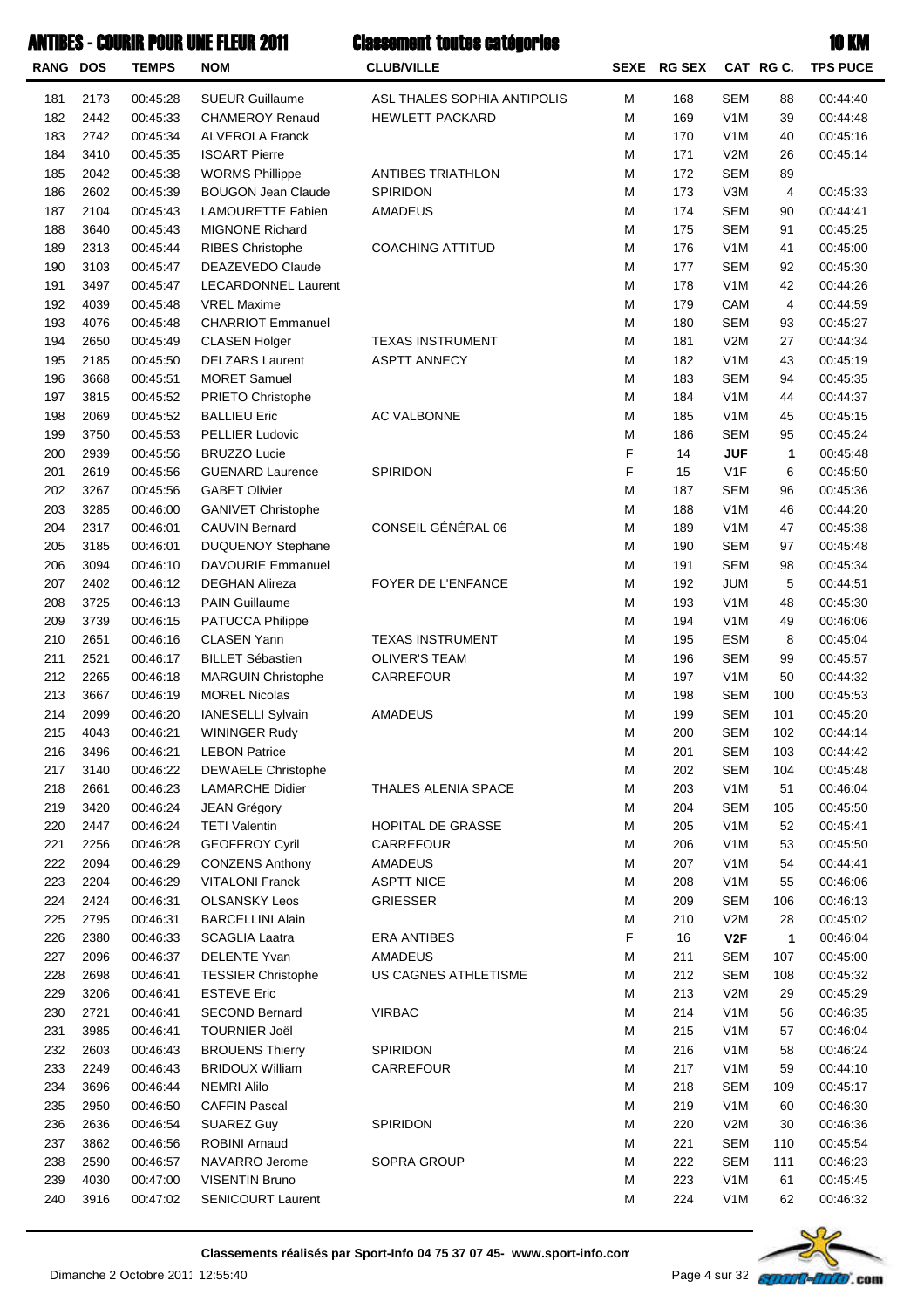| <b>RANG DOS</b> |      | <b>TEMPS</b> | <b>NOM</b>                    | <b>CLUB/VILLE</b>        |   | SEXE RG SEX |                  | CAT RG C.      | <b>TPS PUCE</b> |
|-----------------|------|--------------|-------------------------------|--------------------------|---|-------------|------------------|----------------|-----------------|
| 241             | 3164 | 00:47:04     | <b>DUBIEF Benoit</b>          |                          | M | 225         | CAM              | 5              | 00:46:40        |
| 242             | 2037 | 00:47:06     | <b>PLESSIS Patricia</b>       | CANAL 4.3                | F | 17          | V1F              | $\overline{7}$ | 00:46:59        |
| 243             | 3627 | 00:47:07     | <b>MERLO Michel</b>           |                          | М | 226         | V <sub>1</sub> M | 63             | 00:47:00        |
| 244             | 3203 | 00:47:07     | <b>ESPOSITO Mathieu</b>       |                          | M | 227         | <b>SEM</b>       | 112            | 00:46:44        |
| 245             | 2591 | 00:47:08     | <b>ALMY Nelly</b>             | SPIRIDON                 | F | 18          | V2F              | $\mathbf 2$    | 00:47:02        |
| 246             | 2138 | 00:47:11     | MIGLIACCIO Roberto            | AS MONACO TRIATHLON      | M | 228         | V <sub>1</sub> M | 64             | 00:46:21        |
| 247             | 2528 | 00:47:11     | <b>SOLANS Olivier</b>         | <b>OLIVER'S TEAM</b>     | М | 229         | <b>SEM</b>       | 113            | 00:46:51        |
| 248             | 3749 | 00:47:12     | PELERIN Jerome                |                          | М | 230         | <b>SEM</b>       | 114            | 00:47:03        |
| 249             | 3957 | 00:47:12     | <b>TEBOURSKI Rafik</b>        |                          | M | 231         | <b>SEM</b>       | 115            | 00:46:39        |
| 250             | 2120 | 00:47:13     | <b>SPIESS Alain</b>           | <b>AMSL FREJUS</b>       | M | 232         | V3M              | 5              | 00:47:03        |
| 251             | 2368 | 00:47:13     | <b>BARTHELEMY Gabriel</b>     | <b>ERA ANTIBES</b>       | M | 233         | <b>JUM</b>       | 6              | 00:45:38        |
| 252             | 2322 | 00:47:15     | <b>BERTRAND Catherine</b>     | COURIR EN PAYS DE GRASSE | F | 19          | <b>SEF</b>       | 8              | 00:46:38        |
| 253             | 2689 | 00:47:15     | LAZZARI Jean Sébastien        | TRINITÉ NICE ATHLÉTISME  | М | 234         | <b>SEM</b>       | 116            | 00:46:27        |
| 254             | 2367 | 00:47:19     | <b>BACHELIER Marielle</b>     | <b>ERA ANTIBES</b>       | F | 20          | V <sub>1</sub> F | 8              | 00:46:50        |
| 255             | 2118 | 00:47:20     | <b>GIROD Simon</b>            | AMBIANCE ELECTRIQUE      | М | 235         | <b>SEM</b>       | 117            | 00:45:38        |
| 256             | 2717 | 00:47:21     | <b>NESA Xavier</b>            | <b>VIRBAC</b>            | M | 236         | V2M              | 31             | 00:47:17        |
| 257             | 3902 | 00:47:21     | <b>SATOS Pascal</b>           |                          | M | 237         | V2M              | 32             | 00:47:02        |
| 258             | 3180 | 00:47:22     | <b>DUPERTUIS Magali</b>       |                          | F | 21          | <b>SEF</b>       | 9              | 00:46:52        |
| 259             | 2286 | 00:47:23     | ROUGIER GUICHARD Domi CAVIGAL |                          | F | 22          | V <sub>1</sub> F | 9              | 00:46:33        |
| 260             | 2197 | 00:47:24     | LOPEZ Christian               | <b>ASPTT NICE</b>        | M | 238         | V2M              | 33             | 00:47:12        |
| 261             | 2977 | 00:47:27     | <b>CARIOU Pierrick</b>        |                          | M | 239         | <b>SEM</b>       | 118            | 00:45:53        |
| 262             | 2217 | 00:47:27     | <b>AMORAVAIN Philippe</b>     | <b>BIOT AC</b>           | M | 240         | V <sub>1</sub> M | 65             | 00:47:20        |
| 263             | 2219 | 00:47:27     | <b>DUGUES Vincent</b>         | <b>BIOT AC</b>           | M | 241         | <b>SEM</b>       | 119            | 00:46:25        |
| 264             | 3579 | 00:47:28     | <b>MARIE Bruno</b>            |                          | M | 242         | V <sub>1</sub> M | 66             | 00:47:03        |
| 265             | 2123 | 00:47:29     | CERRET Frédéric               | <b>ANTIBES TRIATHLON</b> | М | 243         | V <sub>1</sub> M | 67             | 00:47:14        |
| 266             | 2377 | 00:47:31     | LEFEBVRE Guillaume            | <b>ERA ANTIBES</b>       | M | 244         | <b>SEM</b>       | 120            | 00:47:11        |
| 267             | 2431 | 00:47:32     | <b>LABOSSIERE Alain</b>       | <b>GSF</b>               | M | 245         | <b>SEM</b>       | 121            | 00:45:55        |
| 268             | 2103 | 00:47:36     | LAGARDERE Jerome              | <b>AMADEUS</b>           | M | 246         | <b>SEM</b>       | 122            | 00:47:21        |
| 269             | 2704 | 00:47:37     | <b>DEPUITS Olivier</b>        | VALLÉE DU HAIN           | M | 247         | <b>SEM</b>       | 123            | 00:46:38        |
| 270             | 2061 | 00:47:38     | <b>LESCIUKAITIS Tomas</b>     | A ZET EXTREME            | М | 248         | <b>SEM</b>       | 124            | 00:45:35        |
| 271             | 2697 | 00:47:38     | PLAISANT Sebastien            | US CAGNES ATHLETISME     | M | 249         | <b>SEM</b>       | 125            | 00:46:08        |
| 272             | 2713 | 00:47:39     | <b>DELMAR Henri</b>           |                          | М | 250         | V2M              | 34             | 00:46:20        |
| 273             | 3219 | 00:47:39     | <b>FALCAND Thierry</b>        |                          | M | 251         | V2M              | 35             | 00:46:54        |
| 274             | 4014 | 00:47:40     | <b>VERLAY Karine</b>          |                          | F | 23          | <b>SEF</b>       | 10             | 00:46:58        |
| 275             | 2137 | 00:47:40     | <b>MARCHEI Enzo</b>           | <b>AS AIR FRANCE</b>     | М | 252         | CAM              | 6              | 00:47:00        |
| 276             | 2582 | 00:47:41     | <b>GOURIOU Frederic</b>       | SAPEURS POMPIERS ANTIBES | Μ | 253         | SEM              | 126            | 00:46:42        |
| 277             | 3548 | 00:47:42     | <b>LUKE Vincent</b>           |                          | М | 254         | <b>SEM</b>       | 127            | 00:46:18        |
| 278             | 3716 | 00:47:42     | <b>OLTRA Philippe</b>         |                          | M | 255         | V <sub>1</sub> M | 68             | 00:47:32        |
| 279             | 3984 | 00:47:43     | <b>TOSTAIN Yannick</b>        |                          | M | 256         | V <sub>1</sub> M | 69             | 00:47:29        |
| 280             | 2191 | 00:47:44     | <b>MITANT Christine</b>       | <b>ASPTT ANNECY</b>      | F | 24          | V2F              | 3              | 00:47:36        |
| 281             | 4077 | 00:47:46     | <b>ALIBERT Guillaume</b>      | ANTIBES TRIATHLON        | M | 257         | <b>SEM</b>       | 128            | 00:47:28        |
| 282             | 2510 | 00:47:48     | <b>TALAAT Ahmad</b>           | MÉRIGNAC                 | M | 258         | <b>SEM</b>       | 129            | 00:45:29        |
| 283             | 3732 | 00:47:50     | PARRINO Fabrizio              |                          | M | 259         | <b>SEM</b>       | 130            | 00:46:46        |
| 284             | 2412 | 00:47:50     | <b>GABORIT Alexandre</b>      | <b>GALDERMA</b>          | M | 260         | <b>SEM</b>       | 131            | 00:46:11        |
| 285             | 3234 | 00:47:50     | <b>FERRARI Marco</b>          |                          | M | 261         | V <sub>1</sub> M | 70             | 00:46:46        |
| 286             | 2673 | 00:47:51     | <b>CHALEIL Laurence</b>       | <b>TOPFIT</b>            | F | 25          | V <sub>1</sub> F | 10             | 00:47:28        |
| 287             | 2517 | 00:47:52     | <b>GOLETTO Philippe</b>       | OBSERVATOIRE COTE D'AZUR | М | 262         | V <sub>1</sub> M | 71             | 00:46:05        |
| 288             | 3469 | 00:47:52     | <b>LAMIA Jean Claude</b>      |                          | M | 263         | V <sub>1</sub> M | 72             | 00:47:04        |
| 289             | 2006 | 00:47:53     | <b>LUCA Lionel</b>            |                          | M | 264         | V2M              | 36             | 00:47:50        |
| 290             | 3174 | 00:47:54     | <b>DUISIT Fabrice</b>         |                          | M | 265         | <b>SEM</b>       | 132            | 00:47:29        |
| 291             | 2332 | 00:47:57     | <b>COMPAS Olivier</b>         | <b>CREDIT AGRICOLE</b>   | M | 266         | V <sub>1</sub> M | 73             | 00:46:52        |
| 292             | 2880 | 00:47:57     | <b>BLOSSIER Franck</b>        |                          | M | 267         | V <sub>1</sub> M | 74             | 00:46:55        |
| 293             | 2633 | 00:47:58     | <b>SOYEZ Patrick</b>          | SPIRIDON                 | M | 268         | V3M              | 6              | 00:47:52        |
| 294             | 2695 | 00:47:58     | <b>DAESCHLER Thierry</b>      | US CAGNES ATHLETISME     | M | 269         | V <sub>1</sub> M | 75             | 00:46:29        |
| 295             | 3264 | 00:47:59     | <b>FUGERE Francoise</b>       |                          | F | 26          | V3F              | 1              | 00:47:47        |
| 296             | 2016 | 00:47:59     | <b>BORDEAU Anne</b>           | MANDELIEU ATHLETISME     | F | 27          | <b>SEF</b>       | 11             | 00:47:55        |
| 297             | 3109 | 00:48:01     | <b>DECRETTE Bruno</b>         |                          | М | 270         | V <sub>1</sub> M | 76             | 00:47:36        |
| 298             | 3839 | 00:48:05     | RENAUD-DUCOURET Floria        |                          | М | 271         | CAM              | $\overline{7}$ | 00:47:10        |
| 299             | 3335 | 00:48:07     |                               |                          | М | 272         | <b>SEM</b>       | 133            | 00:47:01        |
|                 |      |              | <b>GODIN Rodrigues</b>        |                          |   |             |                  |                |                 |
| 300             | 3222 | 00:48:07     | <b>FAQUE David</b>            |                          | М | 273         | <b>SEM</b>       | 134            | 00:47:40        |

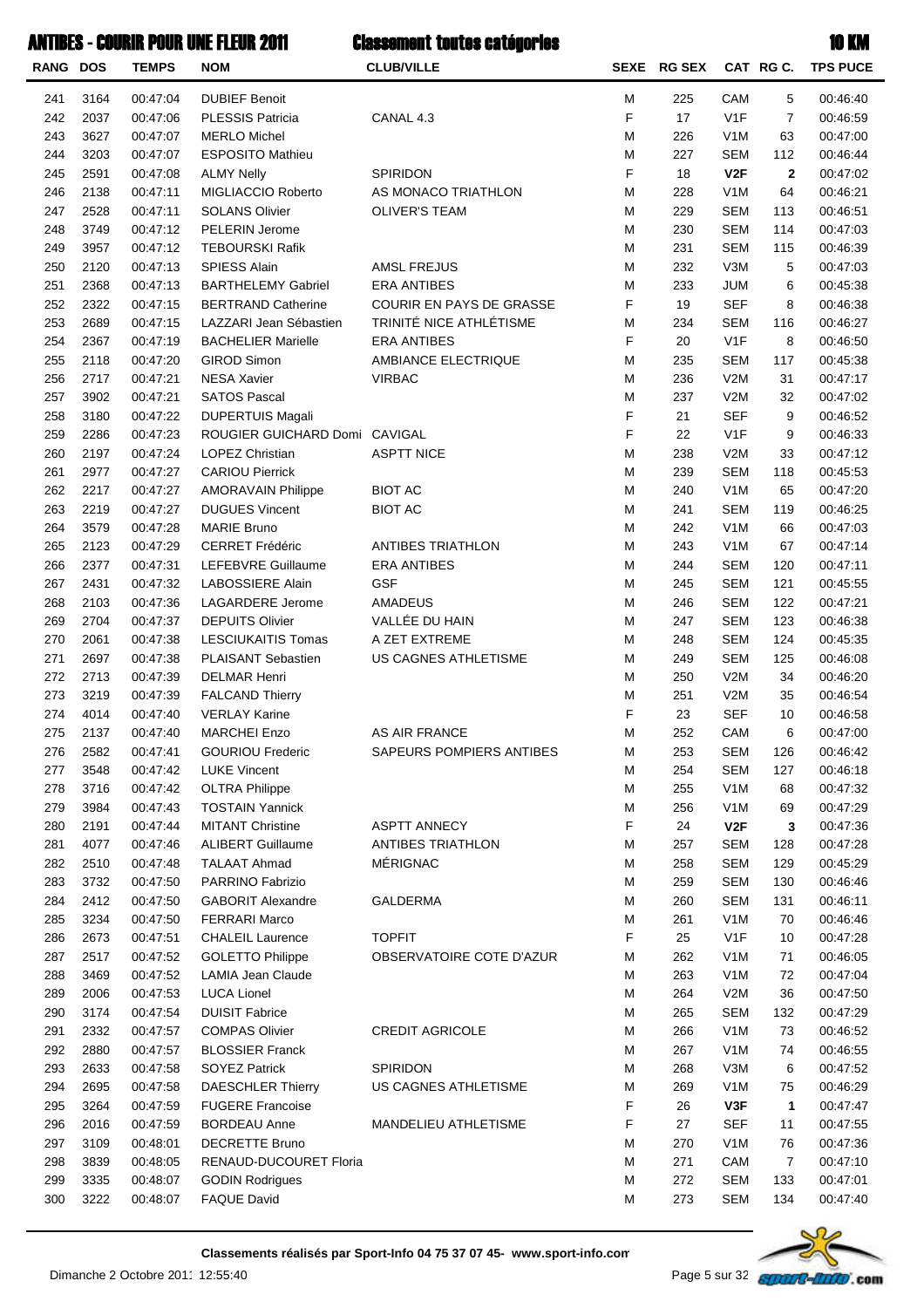| RANG DOS |      | <b>TEMPS</b> | <b>NOM</b>                 | <b>CLUB/VILLE</b>           | SEXE | <b>RG SEX</b> |                  | CAT RG C.      | <b>TPS PUCE</b> |
|----------|------|--------------|----------------------------|-----------------------------|------|---------------|------------------|----------------|-----------------|
| 301      | 2158 | 00:48:09     | <b>DICHTEL Sylvain</b>     | ASL THALES SOPHIA ANTIPOLIS | M    | 274           | <b>SEM</b>       | 135            | 00:47:51        |
| 302      | 3587 | 00:48:10     | <b>MARTINAT Philippe</b>   |                             | M    | 275           | V <sub>1</sub> M | 77             | 00:47:46        |
| 303      | 2924 | 00:48:11     | <b>BOVA Bruno</b>          |                             | M    | 276           | V <sub>1</sub> M | 78             | 00:47:23        |
| 304      | 2328 | 00:48:13     | ARNELLO Jennifer           | COV                         | F    | 28            | <b>SEF</b>       | 12             | 00:47:31        |
| 305      | 3401 | 00:48:18     | <b>HOFFMANN Louis</b>      |                             | M    | 277           | V <sub>1</sub> M | 79             | 00:46:57        |
| 306      | 2499 | 00:48:19     | DAVIS Judith               | MANDELIEU ATHLETISME        | F    | 29            | V <sub>2</sub> F | 4              | 00:48:00        |
| 307      | 2261 | 00:48:21     | <b>HALLUIN Marc</b>        | CARREFOUR                   | M    | 278           | V <sub>1</sub> M | 80             | 00:47:43        |
| 308      | 3120 | 00:48:22     | <b>DELGRANGE Eric</b>      |                             | M    | 279           | V <sub>1</sub> M | 81             | 00:48:09        |
| 309      | 3555 | 00:48:23     | <b>MACDONALD Russell</b>   |                             | M    | 280           | V <sub>1</sub> M | 82             | 00:48:13        |
| 310      | 2174 | 00:48:24     | <b>ABEL Rene Daniel</b>    | <b>ASOA</b>                 | M    | 281           | V2M              | 37             | 00:48:19        |
| 311      | 3364 | 00:48:27     | <b>GUERIN Lionel</b>       |                             | M    | 282           | <b>SEM</b>       | 136            | 00:47:01        |
| 312      | 3838 | 00:48:28     | <b>RENARD Cedric</b>       |                             | M    | 283           | <b>SEM</b>       | 137            | 00:48:14        |
| 313      | 3108 | 00:48:29     | <b>DECHATRE Alain</b>      |                             | M    | 284           | V3M              | 7              | 00:48:17        |
| 314      | 3611 | 00:48:30     | <b>MEFEDDEL Amine</b>      |                             | M    | 285           | <b>SEM</b>       | 138            | 00:48:15        |
| 315      | 3765 | 00:48:30     | PETILLON Frédéric          |                             | M    | 286           | <b>SEM</b>       | 139            | 00:46:44        |
| 316      | 2190 | 00:48:33     | LOCTEAU Myriam             | <b>ASPTT ANNECY</b>         | F    | 30            | <b>SEF</b>       | 13             | 00:48:02        |
| 317      | 3659 | 00:48:34     | <b>MONTIGLIO Pierre</b>    |                             | M    | 287           | V <sub>1</sub> M | 83             | 00:47:49        |
| 318      | 3860 | 00:48:35     | ROBERTSON Joe              |                             | M    | 288           | V2M              | 38             | 00:48:09        |
| 319      | 2506 | 00:48:36     | <b>GEORGE Frederic</b>     | <b>MECAPLAST</b>            | M    | 289           | <b>SEM</b>       | 140            | 00:46:50        |
| 320      | 3076 | 00:48:37     | <b>DAGOSTINO Frederic</b>  |                             | M    | 290           | V <sub>1</sub> M | 84             | 00:48:33        |
| 321      | 2206 | 00:48:38     | <b>COLIN Gerard</b>        | <b>ASTAM</b>                | M    | 291           | V2M              | 39             | 00:47:54        |
| 322      | 3864 | 00:48:40     | <b>ROCHER Patrick</b>      |                             | M    | 292           | V <sub>1</sub> M | 85             | 00:47:52        |
| 323      | 3804 | 00:48:41     | PONROY Christian           |                             | M    | 293           | <b>SEM</b>       | 141            | 00:48:17        |
| 324      | 3582 | 00:48:41     | MARMOUSEZ Stephane         |                             | M    | 294           | <b>SEM</b>       | 142            | 00:47:19        |
| 325      | 3810 | 00:48:42     | <b>POULIQUEN Dominique</b> |                             | M    | 295           | V <sub>1</sub> M | 86             | 00:48:17        |
| 326      | 2580 | 00:48:44     | DEZALDIVAR David           | SAPEURS POMPIERS ANTIBES    | M    | 296           | <b>SEM</b>       | 143            | 00:47:44        |
| 327      | 3029 | 00:48:44     | <b>CHOSEROT Vianney</b>    |                             | M    | 297           | <b>SEM</b>       | 144            | 00:48:03        |
| 328      | 3096 | 00:48:44     | DE BRINCAT Olivier         |                             | M    | 298           | <b>SEM</b>       | 145            | 00:47:57        |
| 329      | 3231 | 00:48:44     | <b>FERNANDES Filipe</b>    |                             | M    | 299           | <b>SEM</b>       | 146            | 00:48:23        |
| 329      | 2280 | 00:48:44     | <b>BASSO Valérie</b>       | CAVIGAL                     | F    | 31            | V <sub>1</sub> F | 11             | 00:47:52        |
| 331      | 3081 | 00:48:45     | DALMASSO Yohan             |                             | M    | 300           | <b>SEM</b>       | 147            | 00:48:05        |
| 332      | 2655 | 00:48:46     | <b>BOTZUNG Guillaume</b>   | THALAZUR                    | M    | 301           | V <sub>1</sub> M | 87             | 00:47:26        |
| 333      | 2105 | 00:48:46     | <b>LEHMANN Rene Pierre</b> | AMADEUS                     | M    | 302           | <b>SEM</b>       | 148            | 00:48:03        |
| 334      | 2503 | 00:48:47     | <b>MERLIER Catherine</b>   | MANDELIEU ATHLETISME        | F    | 32            | V <sub>2</sub> F | 5              | 00:48:27        |
| 335      | 2102 | 00:48:47     | <b>KUHN Gilles</b>         | AMADEUS                     | M    | 303           | <b>SEM</b>       | 149            | 00:46:33        |
| 336      | 4189 | 00:48:50     | <b>FOURNIER Wilfrid</b>    |                             | M    | 304           | V <sub>1</sub> M | 88             | 00:47:49        |
| 337      | 3250 | 00:48:52     | FOUFFÉ Jerome              |                             | M    | 305           | <b>SEM</b>       | 150            | 00:48:41        |
| 338      | 2388 | 00:48:53     | <b>GIRARD Christophe</b>   | <b>EUROSUD</b>              | M    | 306           | SEM              | 151            | 00:47:32        |
| 339      | 3764 | 00:48:55     | <b>PESCE Denis</b>         |                             | M    | 307           | SEM              | 152            | 00:48:39        |
| 340      | 3566 | 00:48:55     | MALGAT Sacha               |                             | M    | 308           | <b>SEM</b>       | 153            | 00:48:16        |
| 341      | 2089 | 00:48:56     | <b>BOURCIER Pascal</b>     | <b>AMADEUS</b>              | M    | 309           | V <sub>1</sub> M | 89             |                 |
| 342      | 2605 | 00:48:57     | <b>CAMATTE Françoise</b>   | SPIRIDON                    | F    | 33            | V <sub>1</sub> F | 12             | 00:48:23        |
| 343      | 2667 | 00:49:01     | <b>DBOUK Talib</b>         | <b>TNA</b>                  | M    | 310           | <b>SEM</b>       | 154            | 00:47:17        |
| 344      | 2796 | 00:49:01     | <b>BARNIER Laurent</b>     |                             | M    | 311           | <b>SEM</b>       | 155            | 00:48:42        |
| 345      | 3913 | 00:49:04     | <b>SEEMANN Jeremie</b>     |                             | M    | 312           | <b>SEM</b>       | 156            | 00:48:15        |
| 346      | 3036 | 00:49:04     | <b>CLAUDON Sebastien</b>   |                             | M    | 313           | <b>SEM</b>       | 157            | 00:48:18        |
| 347      | 2624 | 00:49:04     | <b>MERLIN Valérie</b>      | SPIRIDON                    | F    | 34            | V <sub>1</sub> F | 13             | 00:48:45        |
| 348      | 4041 | 00:49:05     | <b>WAITE Helen</b>         |                             | F    | 35            | V <sub>1</sub> F | 14             | 00:48:35        |
| 349      | 2278 | 00:49:07     | ALLAMANDI Jean Louis       | CAVIGAL                     | M    | 314           | V3M              | 8              | 00:49:05        |
| 350      | 3996 | 00:49:08     | <b>URRUTTI Helene</b>      |                             | F    | 36            | SEF              | 14             | 00:48:35        |
| 351      | 2747 | 00:49:10     | <b>AMORY Alex</b>          |                             | M    | 315           | <b>SEM</b>       | 158            | 00:47:38        |
| 352      | 2490 | 00:49:10     | <b>FIORIO Daniel</b>       | <b>MACAZA</b>               | M    | 316           | <b>SEM</b>       | 159            | 00:47:37        |
| 353      | 2132 | 00:49:14     | <b>MARCHEI Attilio</b>     | AS AIR FRANCE               | M    | 317           | V <sub>1</sub> M | 90             | 00:48:34        |
| 354      | 3491 | 00:49:14     | LE BOUDOUIL Olivier        |                             | M    | 318           | V <sub>1</sub> M | 91             | 00:47:18        |
| 355      | 2199 | 00:49:15     | <b>NOSMAS Sandrine</b>     | <b>ASPTT NICE</b>           | F    | 37            | SEF              | 15             | 00:48:41        |
| 356      | 2760 | 00:49:16     | <b>ARIAS Frederic</b>      |                             | M    | 319           | <b>SEM</b>       | 160            | 00:47:35        |
| 357      | 2365 | 00:49:17     | <b>RISPAL Arthur</b>       | EPF ATHLETISME              | M    | 320           | <b>JUM</b>       | $\overline{7}$ | 00:47:49        |
| 358      | 2990 | 00:49:18     | CARROZZA Giuseppe          |                             | M    | 321           | V <sub>1</sub> M | 92             | 00:49:04        |
| 359      | 3136 | 00:49:19     | <b>DESVIGNE Georges</b>    |                             | M    | 322           | V <sub>1</sub> M | 93             | 00:48:27        |
| 360      | 2496 | 00:49:19     | RODRIGUEZ Pierre           | MAIRIE DE VALBONNE          | M    | 323           | V <sub>1</sub> M | 94             | 00:47:46        |
|          |      |              |                            |                             |      |               |                  |                |                 |

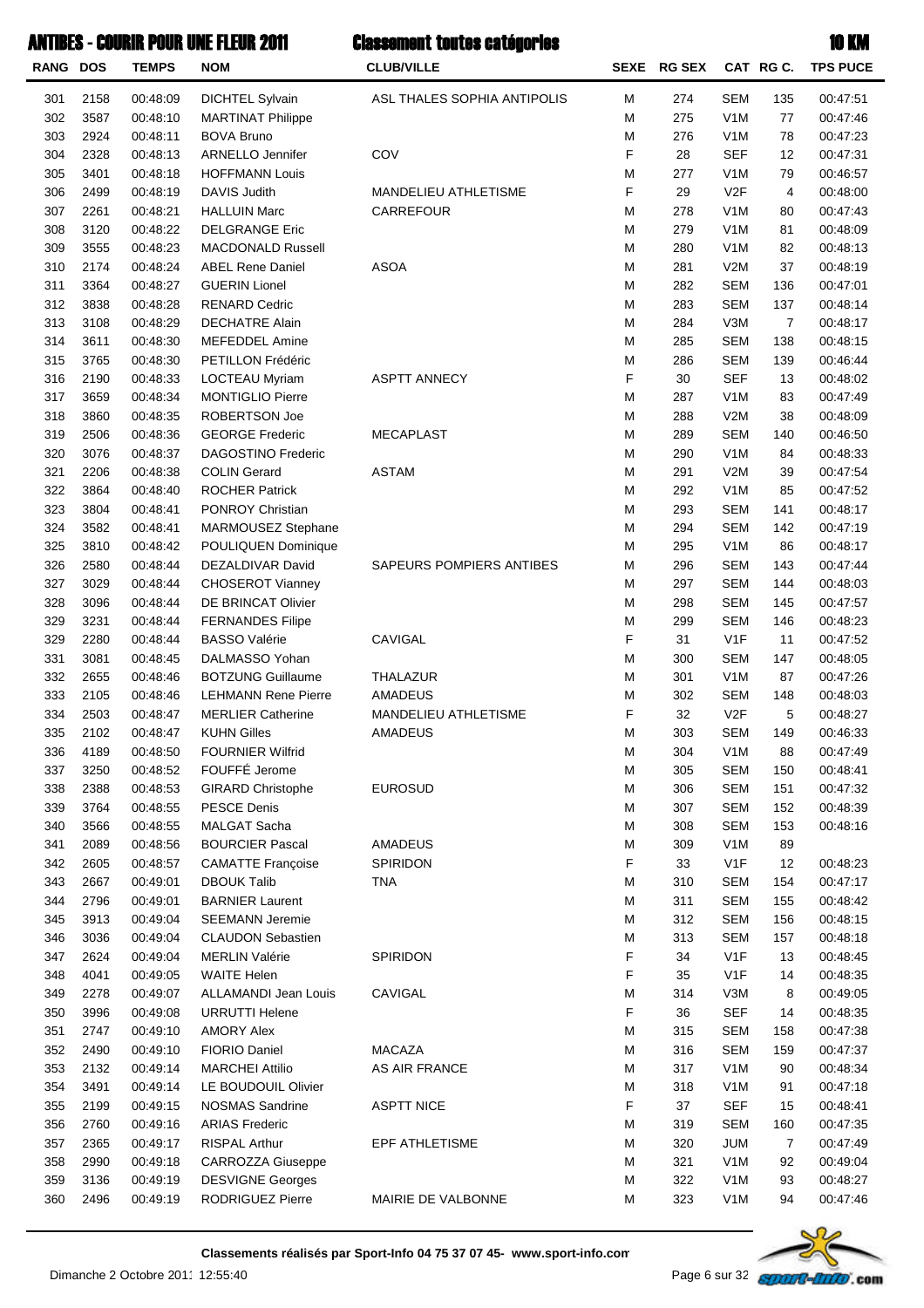#### **ANTIBES - COURIR POU**

|                 |      |              | <b>WIIBES - COURIR POUR UNE FLEUR 2011</b> | <b>Classement toutes catégories</b> |      |               |                  |                | <b>10 KM</b>    |
|-----------------|------|--------------|--------------------------------------------|-------------------------------------|------|---------------|------------------|----------------|-----------------|
| <b>RANG DOS</b> |      | <b>TEMPS</b> | <b>NOM</b>                                 | <b>CLUB/VILLE</b>                   | SEXE | <b>RG SEX</b> |                  | CAT RG C.      | <b>TPS PUCE</b> |
| 361             | 3806 | 00:49:22     | PONZO Stephane                             |                                     | M    | 324           | V <sub>1</sub> M | 95             | 00:48:36        |
| 362             | 2117 | 00:49:22     | <b>ZUTTRE Alexandre</b>                    | AMADEUS                             | M    | 325           | <b>SEM</b>       | 161            | 00:47:39        |
| 363             | 3494 | 00:49:23     | LE ROUX Sandra                             |                                     | F    | 38            | <b>SEF</b>       | 16             | 00:49:03        |
| 364             | 3314 | 00:49:23     | <b>GERARDIERE Frederique</b>               |                                     | F    | 39            | V1F              | 15             | 00:48:40        |
| 365             | 3713 | 00:49:24     | OLIVEIRA Sacha                             |                                     | М    | 326           | CAM              | 8              | 00:47:48        |
| 366             | 3187 | 00:49:25     | <b>DURAND Cyril</b>                        |                                     | M    | 327           | <b>SEM</b>       | 162            | 00:49:06        |
| 367             | 3967 | 00:49:25     | <b>THORENT Henry</b>                       |                                     | M    | 328           | V2M              | 40             | 00:47:59        |
| 368             | 2389 | 00:49:25     | <b>GIOT Raphaël</b>                        | <b>FERBER</b>                       | М    | 329           | <b>SEM</b>       | 163            | 00:48:51        |
| 369             | 3048 | 00:49:25     | <b>COMTE Xavier</b>                        |                                     | M    | 330           | V <sub>1</sub> M | 96             | 00:48:47        |
| 370             | 3003 | 00:49:26     | <b>CHABERT</b> Stephane                    |                                     | M    | 331           | SEM              | 164            | 00:48:48        |
| 371             | 3160 | 00:49:27     | <b>DOWNES Lois</b>                         |                                     | F    | 40            | <b>SEF</b>       | 17             | 00:47:48        |
| 372             | 2671 | 00:49:28     | <b>BEAUREGARD Diane</b>                    | <b>TOPFIT</b>                       | F    | 41            | <b>SEF</b>       | 18             | 00:47:47        |
| 373             | 2446 | 00:49:29     | <b>SZWEC Philippe</b>                      | HOPITAL DE GRASSE                   | М    | 332           | V2M              | 41             | 00:48:42        |
| 374             | 2211 | 00:49:29     | <b>DELOISON Eric</b>                       | <b>AZUR CYCLO SPORT</b>             | М    | 333           | V2M              | 42             | 00:49:20        |
| 375             | 2150 | 00:49:30     | <b>AZZARELLO Laurent</b>                   | ASL THALES SOPHIA ANTIPOLIS         | M    | 334           | <b>SEM</b>       | 165            | 00:47:11        |
| 376             | 2654 | 00:49:31     | <b>VOUILLON Nadege</b>                     | <b>TEXAS INSTRUMENT</b>             | F    | 42            | <b>SEF</b>       | 19             | 00:47:52        |
| 377             | 3117 | 00:49:32     | <b>DELACHAMBRE Hugues</b>                  |                                     | М    | 335           | <b>SEM</b>       | 166            | 00:49:12        |
| 378             | 2941 | 00:49:33     | <b>BRZOKEWICZ Thomas</b>                   |                                     | M    | 336           | <b>SEM</b>       | 167            | 00:48:35        |
| 379             | 2777 | 00:49:35     | <b>BACHINI Jean Hugues</b>                 |                                     | M    | 337           | <b>SEM</b>       | 168            | 00:47:50        |
| 380             | 3241 | 00:49:35     | <b>FLAMENT Martine</b>                     |                                     | F    | 43            | V <sub>2</sub> F | 6              | 00:48:52        |
| 381             | 3074 | 00:49:36     | <b>CUPILLARD Frederic</b>                  |                                     | M    | 338           | <b>SEM</b>       | 169            | 00:48:32        |
| 382             | 2285 | 00:49:36     | PERROT Marie Noëlle                        | CAVIGAL                             | F    | 44            | V <sub>2</sub> F | $\overline{7}$ | 00:48:46        |
| 383             | 3366 | 00:49:38     | <b>GUESDON Celine</b>                      |                                     | F    | 45            | <b>SEF</b>       | 20             | 00:49:15        |
| 384             | 3992 | 00:49:38     | <b>TROUBLAIEWITCH Nicolas</b>              |                                     | M    | 339           | V2M              | 43             | 00:49:26        |
| 385             | 2312 | 00:49:38     | <b>RIBES Cecile</b>                        | <b>COACHING ATTITUD</b>             | F    | 46            | V1F              | 16             | 00:49:07        |
| 386             | 2824 | 00:49:45     | <b>BELLEC Thomas</b>                       |                                     | М    | 340           | <b>SEM</b>       | 170            | 00:49:24        |
| 387             | 3698 | 00:49:45     | <b>NICHOLLS Michael</b>                    |                                     | M    | 341           | V <sub>1</sub> M | 97             | 00:49:31        |
| 388             | 3590 | 00:49:45     | <b>MARTINEZ Michel</b>                     |                                     | M    | 342           | V <sub>1</sub> M | 98             | 00:49:27        |
| 389             | 2196 | 00:49:46     | <b>LELAIDIER Sylvie</b>                    | <b>ASPTT NICE</b>                   | F    | 47            | V <sub>2</sub> F | 8              | 00:49:08        |
| 390             | 2450 | 00:49:48     | <b>HARTMANN Yves</b>                       | <b>IBM LA GAUDE</b>                 | M    | 343           | V2M              | 44             | 00:49:12        |
| 391             | 2992 | 00:49:49     | <b>CATTERO Mélanie</b>                     |                                     | F    | 48            | <b>SEF</b>       | 21             | 00:49:26        |
| 392             | 2187 | 00:49:49     | <b>FAUCON Christian</b>                    | <b>ASPTT ANNECY</b>                 | M    | 344           | V2M              | 45             | 00:49:41        |
| 393             | 2613 | 00:49:49     | <b>DUPONT Eric</b>                         | SPIRIDON                            | M    | 345           | V2M              | 46             | 00:48:59        |
| 394             | 3098 | 00:49:50     | DE LA TORRE Frederic                       |                                     | M    | 346           | <b>SEM</b>       | 171            | 00:48:52        |
| 395             | 4004 | 00:49:53     | VALLET Johann                              |                                     | M    | 347           | <b>SEM</b>       | 172            | 00:49:09        |
| 396             | 3656 | 00:49:54     | <b>MONTAGNON Audrey</b>                    |                                     | F    | 49            | <b>SEF</b>       | 22             | 00:49:06        |
| 397             | 3808 | 00:49:54     | POTEAU Eddy                                |                                     | M    | 348           | <b>SEM</b>       | 173            | 00:49:20        |
| 398             | 2530 | 00:49:56     | <b>BORI Yvon</b>                           | ORANGE                              | M    | 349           | V <sub>1</sub> M | 99             | 00:49:47        |
| 399             | 3651 | 00:49:57     | <b>MOLERO Christophe</b>                   |                                     | M    | 350           | <b>SEM</b>       | 174            | 00:48:41        |
| 400             | 3621 | 00:49:58     | <b>MELKO Mireille</b>                      |                                     | F    | 50            | <b>SEF</b>       | 23             | 00:49:32        |
| 401             | 3646 | 00:49:59     | <b>MISTRE Richard</b>                      |                                     | M    | 351           | V <sub>1</sub> M | 100            | 00:48:33        |
| 402             | 3409 | 00:50:00     | <b>ISCH Nicolas</b>                        |                                     | M    | 352           | <b>SEM</b>       | 175            | 00:48:55        |
| 403             | 3053 | 00:50:00     | <b>CORNILLON Pierre</b>                    |                                     | M    | 353           | <b>SEM</b>       | 176            | 00:49:24        |
| 404             | 2804 | 00:50:01     | <b>BAUGE Fabrice</b>                       |                                     | M    | 354           | <b>SEM</b>       | 177            | 00:49:47        |
| 405             | 3521 | 00:50:02     | <b>LHERMITTE Christophe</b>                |                                     | M    | 355           | V <sub>1</sub> M | 101            | 00:49:43        |
| 406             | 3562 | 00:50:02     | <b>MAHL Christian</b>                      |                                     | M    | 356           | V2M              | 47             | 00:49:15        |
| 407             | 3592 | 00:50:02     | <b>MARTINEZ Patrice</b>                    |                                     | M    | 357           | <b>SEM</b>       | 178            | 00:47:41        |
| 408             | 2554 | 00:50:03     | CASSEZ Marino                              | POLICE MUNICIPALE ANTIBES           | M    | 358           | V <sub>1</sub> M | 102            | 00:48:24        |
|                 |      |              |                                            |                                     |      |               |                  |                |                 |



**Classements réalisés par Sport-Info 04 75 37 07 45- www.sport-info.com**

409 2879 00:50:04 BLONDET Fabien 179 10:47:41 410 2587 00:50:04 REGAT Aude SIMPLE FORM F 51 SEF 24 00:49:52 411 2888 00:50:05 BONASCHE Maria 17 100:49:41 17 2888 00:50:05 BONASCHE Maria 17 412 2909 00:50:05 BOUHLEL Ridha 180SEMM 00:49:48360 413 3191 00:50:05 DUVIVIER Marianne 25SEFF 00:49:5053 414 3649 00:50:05 MOIRANO Edmond 48V2MM 00:49:27361 415 3341 00:50:06 GOULOT Fabrice 181 181 181 00:47:51 416 2966 00:50:06 CANONICO Michel 103V1M 00:48:44 M 00:48:44

Dimanche 2 Octobre 2011 12:55:40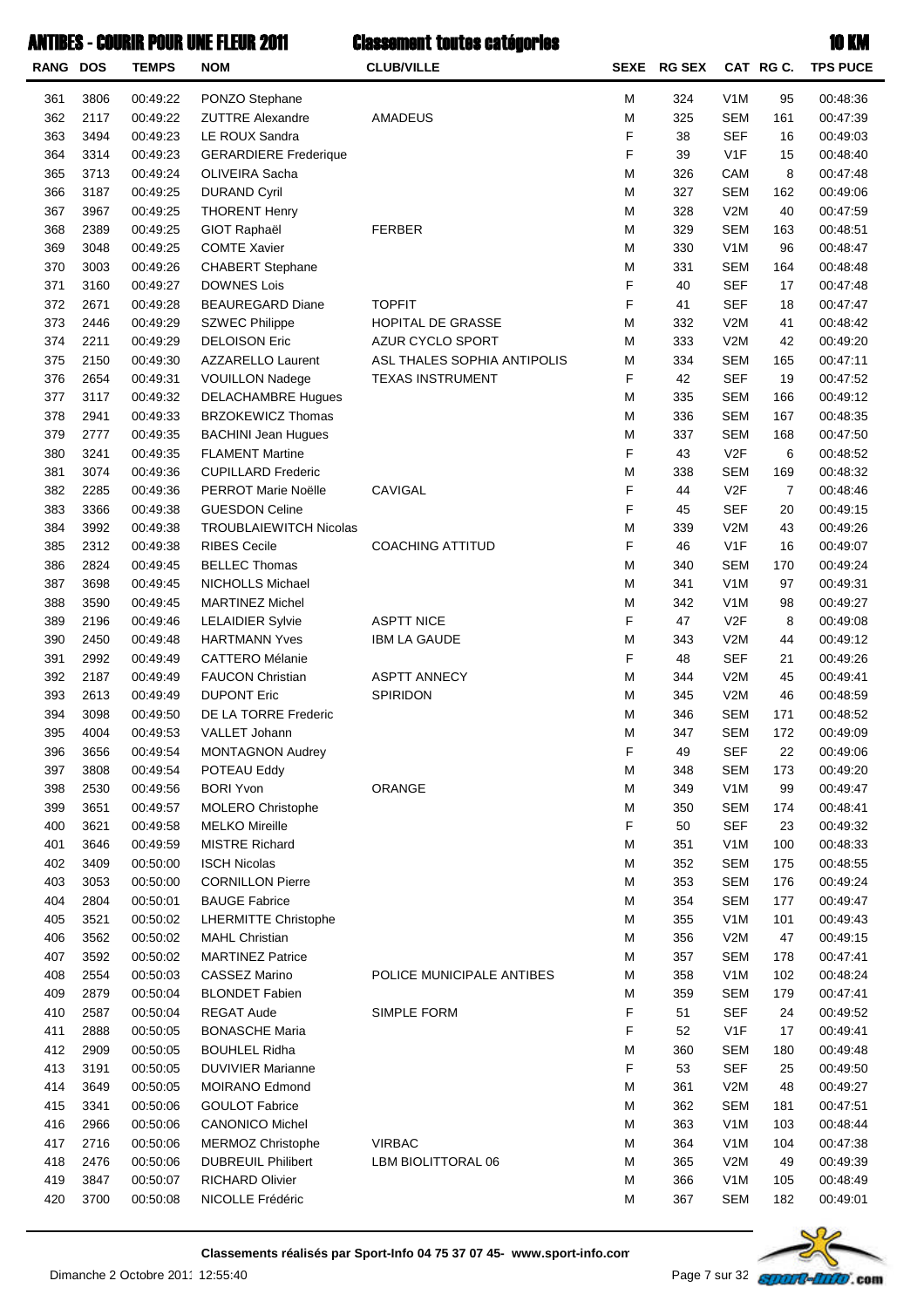|                 |      |              | ANTIBES - COURIR POUR UNE FLEUR 2011 | <b>Classement toutes catégories</b> |   |             |                  |              | <b>10 KM</b>    |
|-----------------|------|--------------|--------------------------------------|-------------------------------------|---|-------------|------------------|--------------|-----------------|
| <b>RANG DOS</b> |      | <b>TEMPS</b> | <b>NOM</b>                           | <b>CLUB/VILLE</b>                   |   | SEXE RG SEX |                  | CAT RGC.     | <b>TPS PUCE</b> |
| 421             | 2865 | 00:50:08     | <b>BIGNOTTI Romain</b>               |                                     | М | 368         | <b>CAM</b>       | 9            | 00:48:53        |
| 422             | 2140 | 00:50:09     | <b>TRABELSI Zohir</b>                | AS POLICE ANTIBES                   | M | 369         | <b>SEM</b>       | 183          | 00:49:03        |
| 423             | 2903 | 00:50:14     | <b>BOTHY Didier</b>                  |                                     | М | 370         | <b>SEM</b>       | 184          | 00:49:17        |
| 424             | 2656 | 00:50:16     | <b>CHEZE Regis</b>                   | <b>THALAZUR</b>                     | М | 371         | V <sub>1</sub> M | 106          | 00:48:53        |
| 425             | 3417 | 00:50:16     | <b>JAUME Denis</b>                   |                                     | М | 372         | V2M              | 50           | 00:49:42        |
| 426             | 2171 | 00:50:16     | PELLISSIER Gaël                      | ASL THALES SOPHIA ANTIPOLIS         | F | 54          | <b>SEF</b>       | 26           | 00:49:05        |
| 427             | 2376 | 00:50:17     | <b>JAUME Guillaume</b>               | <b>ERA ANTIBES</b>                  | М | 373         | CAM              | 10           | 00:49:38        |
| 428             | 2918 | 00:50:17     | <b>BOURGES Didier</b>                |                                     | М | 374         | V2M              | 51           | 00:50:05        |
| 429             | 2213 | 00:50:20     | <b>MALLAMACE Marc</b>                | AZUR CYCLO SPORT                    | М | 375         | V3M              | 9            | 00:50:08        |
| 430             | 3225 | 00:50:20     | <b>FAUCON Jordan</b>                 |                                     | М | 376         | CAM              | 11           | 00:50:08        |
| 431             | 2248 | 00:50:23     | <b>BOSSARD Christine</b>             | <b>CARREFOUR</b>                    | F | 55          | V1F              | 18           | 00:49:22        |
| 432             | 2693 | 00:50:23     | <b>BILLON Nathalie</b>               | US CAGNES ATHLETISME                | F | 56          | <b>SEF</b>       | 27           | 00:48:54        |
| 433             | 3896 | 00:50:23     | <b>SALTIEL Eric</b>                  |                                     | M | 377         | V <sub>1</sub> M | 107          | 00:48:39        |
| 434             | 4060 | 00:50:24     | <b>MOUDOUD BOULFAID Farou</b>        |                                     | М | 378         | <b>SEM</b>       | 185          | 00:48:43        |
| 435             | 3394 | 00:50:26     | <b>HERISSE Eric</b>                  |                                     | М | 379         | V <sub>1</sub> M | 108          | 00:48:41        |
| 436             | 3935 | 00:50:26     | <b>SOUICI Nasser</b>                 |                                     | М | 380         | V <sub>1</sub> M | 109          | 00:49:49        |
| 437             | 2722 | 00:50:27     | <b>STENGER Eric</b>                  | <b>VIRBAC</b>                       | М | 381         | V <sub>1</sub> M | 110          | 00:49:40        |
| 438             | 3451 | 00:50:28     | <b>KOEHL Cedric</b>                  |                                     | М | 382         | <b>SEM</b>       | 186          | 00:49:45        |
| 439             | 3507 | 00:50:32     | <b>LEGENDRE Thierry</b>              |                                     | М | 383         | V <sub>1</sub> M | 111          | 00:49:48        |
| 440             | 2205 | 00:50:36     | AFONSO DA SILVA Lucinda ASTAM        |                                     | F | 57          | <b>SEF</b>       | 28           | 00:49:56        |
| 441             | 3257 | 00:50:40     | <b>FRANCO Eric</b>                   |                                     | M | 384         | V2M              | 52           | 00:50:36        |
| 442             | 3934 | 00:50:42     | <b>SORIA Emmanuel</b>                |                                     | М | 385         | <b>SEM</b>       | 187          | 00:48:49        |
| 443             | 4078 | 00:50:42     | PANNEQUIN Serge                      |                                     | M | 386         | V <sub>1</sub> M | 112          | 00:50:14        |
| 444             | 3184 | 00:50:43     | <b>DUPREZ Sophie</b>                 |                                     | F | 58          | V1F              | 19           | 00:48:56        |
| 445             | 3226 | 00:50:43     | FAUCONNET Sylvain                    |                                     | M | 387         | <b>SEM</b>       | 188          | 00:49:14        |
| 446             | 3694 | 00:50:44     | <b>NEGRO Jerome</b>                  |                                     | М | 388         | V <sub>1</sub> M | 113          | 00:49:59        |
| 447             | 3829 | 00:50:46     | RAOUL Gwendal                        |                                     | М | 389         | <b>SEM</b>       | 189          | 00:49:46        |
| 448             | 2492 | 00:50:48     | <b>CAMIN Dominic</b>                 | MAIRIE DE VALBONNE                  | М | 390         | V <sub>1</sub> M | 114          | 00:49:15        |
| 449             | 2978 | 00:50:48     | <b>CARLETTO Sebastien</b>            |                                     | М | 391         | CAM              | 12           | 00:49:06        |
| 450             | 2350 | 00:50:49     | <b>VULLIET Sylvain</b>               | DASSAULT OF COURSE                  | М | 392         | <b>SEM</b>       | 190          | 00:48:33        |
| 451             | 3865 | 00:50:50     | RODRIGUES Ricardo                    |                                     | М | 393         | <b>SEM</b>       | 191          | 00:48:29        |
| 452             | 2620 | 00:50:51     | <b>HUYGHE Georges</b>                | SPIRIDON                            | М | 394         | V4M              | $\mathbf{1}$ | 00:50:45        |
| 453             | 3422 | 00:50:53     | <b>JEANSSON Nils</b>                 |                                     | М | 395         | <b>SEM</b>       | 192          | 00:50:16        |
| 454             | 3194 | 00:50:53     | <b>EGLIN Fabien</b>                  |                                     | М | 396         | V <sub>1</sub> M | 115          | 00:50:26        |
| 454             | 3236 | 00:50:53     | <b>FERRERO Fabien</b>                |                                     | М | 396         | SEM              | 193          | 00:48:43        |
| 456             | 2370 | 00:50:54     | <b>BERNARDI Jean Philippe</b>        | <b>ERA ANTIBES</b>                  | М | 398         | <b>SEM</b>       | 194          | 00:50:27        |
| 457             | 2309 | 00:50:54     | <b>PETIT Cassandra</b>               | <b>CN ANTIBES</b>                   | F | 59          | <b>CAF</b>       | $\mathbf{1}$ | 00:50:45        |
| 458             | 3383 | 00:50:54     | HAASTRUP-BERGMOS Nadi                |                                     | F | 60          | <b>SEF</b>       | 29           | 00:50:43        |
| 459             | 4056 | 00:50:54     | <b>FIEVET Sadry</b>                  |                                     | M | 399         | <b>SEM</b>       | 195          | 00:49:32        |
| 460             | 2306 | 00:50:55     | CADIOU Jean François                 | <b>CGP RUNNING</b>                  | M | 400         | V <sub>1</sub> M | 116          | 00:50:31        |
| 461             | 2744 | 00:50:55     | <b>AMBRE Julien</b>                  |                                     | M | 401         | <b>SEM</b>       | 196          | 00:48:46        |
| 462             | 3814 | 00:50:56     | <b>PREVE Charles</b>                 |                                     | M | 402         | V <sub>1</sub> M | 117          | 00:49:59        |
| 463             | 2609 | 00:50:57     | <b>DARNAUD Robert</b>                | <b>SPIRIDON</b>                     | M | 403         | V3M              | 10           | 00:50:47        |
| 464             | 3002 | 00:51:00     | <b>CHABAUD Isabelle</b>              |                                     | F | 61          | <b>SEF</b>       | 30           | 00:49:13        |
| 465             | 3883 | 00:51:02     | <b>ROUX Vincent</b>                  |                                     | M | 404         | <b>SEM</b>       | 197          | 00:50:06        |
| 466             | 3594 | 00:51:04     | <b>MASQUELIER Guillaume</b>          |                                     | М | 405         | V2M              | 53           | 00:50:53        |
| 467             | 2736 | 00:51:04     | <b>ALLAL Fatima</b>                  |                                     | F | 62          | <b>SEF</b>       | 31           | 00:49:42        |
|                 |      |              |                                      | <b>ASOA</b>                         | M |             |                  |              |                 |
| 468             | 2177 | 00:51:04     | <b>DUTTO Christian</b>               |                                     | M | 406         | V2M              | 54           | 00:50:18        |
| 469             | 2401 | 00:51:05     | <b>BOUCHERIT Rachid</b>              | FOYER DE L'ENFANCE                  | M | 407         | CAM              | 13           | 00:49:43        |
| 470             | 3104 | 00:51:05     | <b>DEBANO Bertrand</b>               |                                     |   | 408         | <b>SEM</b>       | 198          | 00:49:38        |
| 471             | 2935 | 00:51:05     | <b>BRONDINO Alain</b>                |                                     | M | 409         | V <sub>1</sub> M | 118          | 00:50:07        |
| 472             | 4027 | 00:51:05     | <b>VINCENT Freddy</b>                |                                     | M | 410         | V <sub>1</sub> M | 119          | 00:50:55        |
| 473             | 2372 | 00:51:05     | <b>CALABRESE Eleonora</b>            | <b>ERA ANTIBES</b>                  | F | 63          | <b>SEF</b>       | 32           | 00:50:52        |
| 474             | 3319 | 00:51:06     | <b>GHELLA Ludovic</b>                |                                     | М | 411         | <b>SEM</b>       | 199          | 00:50:36        |
| 475             | 2084 | 00:51:06     | <b>AGUILAR Asuncion</b>              | <b>AMADEUS</b>                      | М | 412         | <b>SEM</b>       | 200          | 00:50:52        |
| 476             | 2583 | 00:51:07     | <b>GUEUBLE Sebastien</b>             | SAPEURS POMPIERS ANTIBES            | М | 413         | <b>SEM</b>       | 201          | 00:49:32        |
| 477             | 2999 | 00:51:08     | <b>CERUTTI Laurence</b>              |                                     | F | 64          | <b>SEF</b>       | 33           | 00:50:48        |
| 478             | 2581 | 00:51:08     | <b>DILENARDA Franck</b>              | SAPEURS POMPIERS ANTIBES            | M | 414         | <b>SEM</b>       | 202          | 00:49:32        |
| 479             | 2793 | 00:51:08     | <b>BARBERIS Rudy</b>                 |                                     | M | 415         | SEM              | 203          | 00:48:49        |



480 3882 00:51:08 ROUSSEAUX Jean Christoph 120 120 20:49:50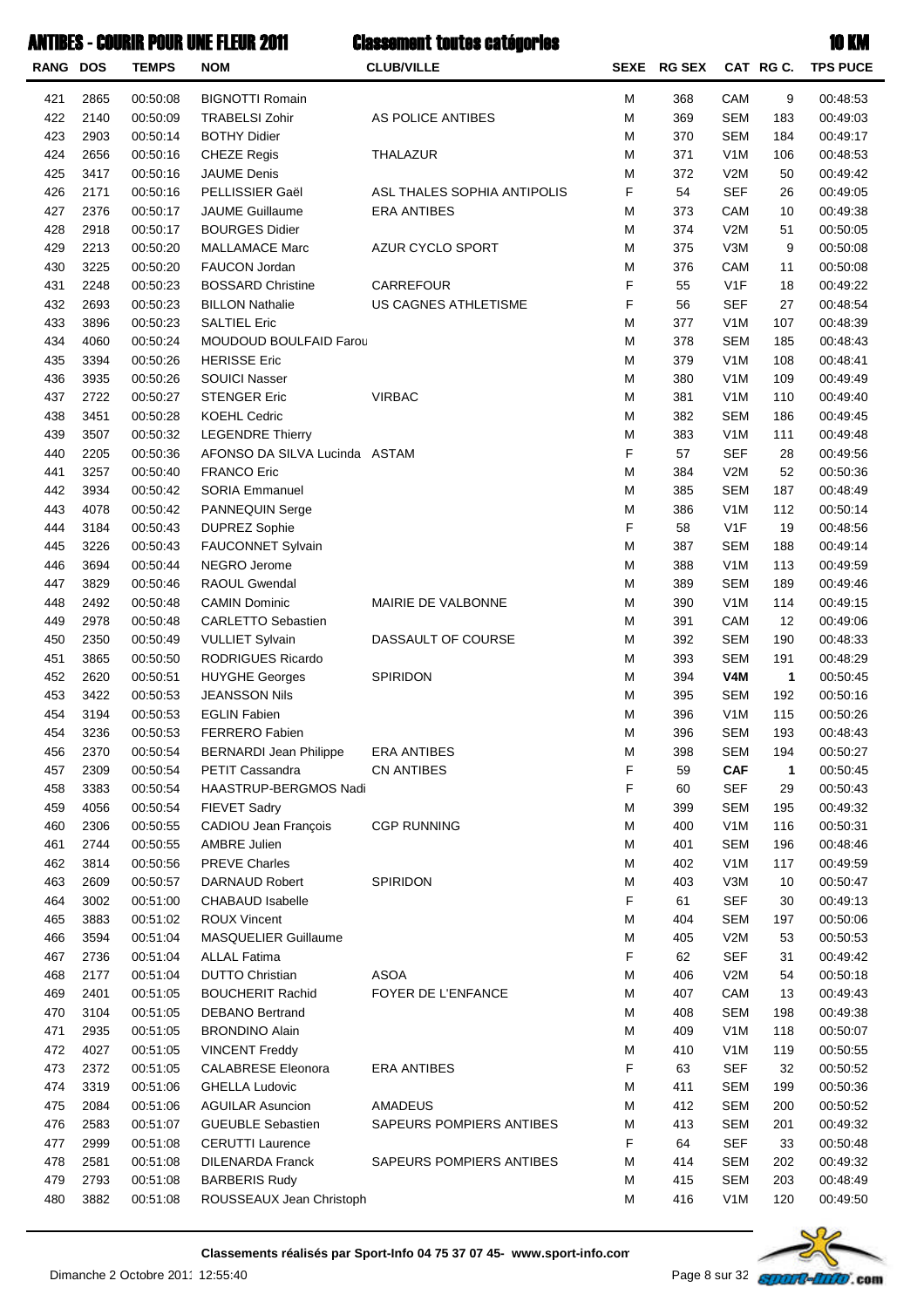| <b>RANG DOS</b> |      | <b>TEMPS</b> | <b>NOM</b>                       | <b>CLUB/VILLE</b>           |   | SEXE RG SEX |                  | CAT RG C.    | <b>TPS PUCE</b> |
|-----------------|------|--------------|----------------------------------|-----------------------------|---|-------------|------------------|--------------|-----------------|
| 481             | 3899 | 00:51:09     | SANCHEZ Sylvie                   |                             | F | 65          | V1F              | 20           | 00:50:57        |
| 482             | 3012 | 00:51:09     | <b>CHANDELIER Thierry</b>        |                             | M | 417         | V <sub>1</sub> M | 121          | 00:49:50        |
| 483             | 3601 | 00:51:10     | <b>MAUNOIR Eric</b>              |                             | M | 418         | V <sub>1</sub> M | 122          | 00:50:39        |
| 484             | 4013 | 00:51:11     | <b>VERGER Gaylord</b>            |                             | M | 419         | <b>SEM</b>       | 204          | 00:51:07        |
| 485             | 3017 | 00:51:12     | <b>CHAUCHADIS Pierre</b>         |                             | M | 420         | V <sub>1</sub> M | 123          | 00:48:45        |
| 486             | 4068 | 00:51:14     | <b>LECOMTE Penelope</b>          |                             | F | 66          | V1F              | 21           | 00:51:07        |
| 487             | 3179 | 00:51:15     | <b>DUNYS Eric</b>                |                             | M | 421         | V <sub>1</sub> M | 124          | 00:50:46        |
| 488             | 2750 | 00:51:17     | <b>ANDREUCCI Henri</b>           |                             | M | 422         | V3M              | 11           | 00:50:32        |
| 489             | 2203 | 00:51:17     | <b>VALETTE Veronique</b>         | <b>ASPTT NICE</b>           | F | 67          | V2F              | 9            | 00:50:59        |
| 490             | 2921 | 00:51:18     | <b>BOUVY Jean François</b>       |                             | M | 423         | <b>SEM</b>       | 205          | 00:49:39        |
| 491             | 3981 | 00:51:18     | <b>TORTORRICCI Mario</b>         |                             | M | 424         | V2M              | 55           | 00:49:59        |
| 492             | 3095 | 00:51:18     | DE ABREU Ana Maria               |                             | F | 68          | <b>SEF</b>       | 34           | 00:49:37        |
| 493             | 3657 | 00:51:19     | <b>MONTIBERT Arthur</b>          |                             | M | 425         | <b>ESM</b>       | 9            | 00:49:32        |
| 494             | 2861 | 00:51:19     | <b>BIGANZOLI Florian</b>         |                             | M | 426         | <b>JUM</b>       | 8            | 00:50:57        |
| 495             | 3672 | 00:51:19     | MORO Jean Jacques                |                             | M | 427         | V2M              | 56           | 00:50:57        |
| 496             | 2131 | 00:51:20     | ROSSNARHO Jean Yves              | ARKOPHARMA                  | M | 428         | V2M              | 57           | 00:51:10        |
| 497             | 2982 | 00:51:20     | <b>CARRE Bruno</b>               |                             | M | 429         | <b>SEM</b>       | 206          | 00:50:27        |
| 498             | 4075 | 00:51:20     | <b>PASCAL Ernest</b>             | <b>ANTIBES TRIATHLON</b>    | M | 430         | V2M              | 58           | 00:50:57        |
| 499             | 2072 | 00:51:21     | DE NICOLA Paolo                  | AC VALBONNE                 | M | 431         | V <sub>1</sub> M | 125          | 00:49:13        |
| 500             | 2893 | 00:51:22     | <b>BONHOMME Thomas</b>           |                             | M | 432         | <b>SEM</b>       | 207          | 00:49:24        |
| 501             | 2957 | 00:51:25     | <b>CALIXTE Emmanuelle</b>        |                             | F | 69          | <b>SEF</b>       | 35           | 00:50:30        |
| 502             | 3424 | 00:51:25     | <b>JEGOU Gregory</b>             |                             | M | 433         | <b>SEM</b>       | 208          | 00:50:30        |
| 503             | 2610 | 00:51:27     | DE LAPEYRE DE BELLAIR B SPIRIDON |                             | M | 434         | V2M              | 59           | 00:51:23        |
| 504             | 3760 | 00:51:27     | PERRIMOND Jean Francois          |                             | M | 435         | V <sub>1</sub> M | 126          | 00:50:08        |
| 505             | 3346 | 00:51:28     | <b>GRANDON Carlos</b>            |                             | M | 436         | <b>SEM</b>       | 209          | 00:50:15        |
| 506             | 3939 | 00:51:28     | <b>SPIELMANN Corinne</b>         |                             | F | 70          | V1F              | 22           | 00:51:15        |
| 507             | 2754 | 00:51:29     | ANGELVY Mickaël                  |                             | M | 437         | <b>SEM</b>       | 210          | 00:50:35        |
| 508             | 3543 | 00:51:31     | LOUIS Jean Yves                  |                             | M | 438         | <b>SEM</b>       | 211          | 00:49:20        |
| 509             | 2165 | 00:51:32     | <b>JOURDON Gabriel</b>           | ASL THALES SOPHIA ANTIPOLIS | M | 439         | V2M              | 60           | 00:50:33        |
| 510             | 3133 | 00:51:33     | <b>DESGOUTTE Edouard</b>         |                             | M | 440         | <b>SEM</b>       | 212          | 00:50:37        |
| 511             | 2670 | 00:51:35     | <b>BEAUJEAN Cedric</b>           | <b>TOPFIT</b>               | M | 441         | <b>SEM</b>       | 213          | 00:51:03        |
| 512             | 2466 | 00:51:37     | FEUVRAY Leopolde                 | <b>KONE</b>                 | M | 442         | V <sub>1</sub> M | 127          | 00:49:54        |
| 513             | 2209 | 00:51:38     | <b>CAU Antoine</b>               | <b>ATHLETIC PHILIPPIDES</b> | M | 443         | V2M              | 61           | 00:50:14        |
| 514             | 2886 | 00:51:39     | <b>BONARDO Céline</b>            |                             | F | 71          | <b>SEF</b>       | 36           | 00:50:09        |
| 515             | 4029 | 00:51:40     | <b>VINOT Benoit</b>              |                             | М | 444         | V2M              | 62           | 00:51:05        |
| 516             | 3200 | 00:51:40     | <b>ERABLE Cedric</b>             |                             | М | 445         | <b>SEM</b>       | 214          | 00:50:01        |
| 517             | 2887 | 00:51:40     | <b>BONARDO Thierry</b>           |                             | М | 446         | <b>SEM</b>       | 215          | 00:50:11        |
| 518             | 2868 | 00:51:43     | <b>BINOIS - PARIS Roland</b>     |                             | M | 447         | V <sub>1</sub> M | 128          | 00:51:01        |
| 519             | 3392 | 00:51:44     | <b>HARO Yves</b>                 |                             | M | 448         | V <sub>1</sub> M | 129          | 00:50:32        |
| 520             | 2153 | 00:51:45     | <b>BERNIGAUD Nicolas</b>         | ASL THALES SOPHIA ANTIPOLIS | M | 449         | <b>SEM</b>       | 216          | 00:51:10        |
| 521             | 3266 | 00:51:47     | <b>FUMAL Coralie</b>             |                             | F | 72          | <b>SEF</b>       | 37           | 00:51:06        |
| 522             | 3112 | 00:51:47     | <b>DEGLI INNOCENTI Manon</b>     |                             | F | 73          | <b>JUF</b>       | $\mathbf{2}$ | 00:50:42        |
| 523             | 2276 | 00:51:48     | <b>JAGET Marc</b>                | <b>CARROS JUDO</b>          | M | 450         | V <sub>1</sub> M | 130          | 00:49:04        |
| 524             | 2913 | 00:51:49     | <b>BOULVERT Renaud</b>           |                             | M | 451         | <b>SEM</b>       | 217          | 00:51:23        |
| 525             | 3537 | 00:51:49     | LOMAS Ryan                       |                             | M | 452         | <b>SEM</b>       | 218          | 00:50:25        |
| 526             | 2676 | 00:51:50     | <b>FLAIG Sebastien</b>           | <b>TOPFIT</b>               | M | 453         | <b>SEM</b>       | 219          | 00:49:08        |
| 527             | 2786 | 00:51:50     | <b>BALAGUER Denis</b>            |                             | M | 454         | V <sub>1</sub> M | 131          | 00:50:28        |
| 528             | 2967 |              | <b>CANONNE Frédéric</b>          |                             | M | 455         | V <sub>1</sub> M |              | 00:50:03        |
|                 |      | 00:51:52     |                                  |                             |   |             |                  | 132          |                 |
| 529             | 2802 | 00:51:52     | <b>BATTESTINI Maxime</b>         |                             | M | 456         | <b>SEM</b>       | 220          | 00:51:09        |
| 530             | 3800 | 00:51:52     | <b>POIRRIER Celine</b>           |                             | F | 74          | <b>SEF</b>       | 38           | 00:51:10        |
| 531             | 2981 | 00:51:53     | <b>CARRE Alain</b>               |                             | M | 457         | V <sub>1</sub> M | 133          | 00:50:42        |
| 532             | 2075 | 00:51:54     | <b>FLAMBART Cyrille</b>          | <b>ACOSS</b>                | M | 458         | <b>SEM</b>       | 221          | 00:51:28        |
| 533             | 2766 | 00:51:55     | <b>AUBERT Jerome</b>             |                             | M | 459         | V <sub>1</sub> M | 134          | 00:50:14        |
| 534             | 3252 | 00:51:57     | <b>FOURNIER Philippe</b>         |                             | M | 460         | V <sub>1</sub> M | 135          | 00:50:08        |
| 535             | 2175 | 00:51:59     | <b>BALAZUN Thierry</b>           | <b>ASOA</b>                 | M | 461         | V2M              | 63           | 00:50:10        |
| 536             | 2666 | 00:51:59     | <b>TEPPAZ Patrice</b>            | THALES ALENIA SPACE         | M | 462         | V <sub>1</sub> M | 136          | 00:51:44        |
| 537             | 2167 | 00:52:00     | LESBROS Jérôme                   | ASL THALES SOPHIA ANTIPOLIS | M | 463         | <b>SEM</b>       | 222          | 00:50:06        |
| 538             | 3712 | 00:52:01     | OLIVEIRA Paul                    |                             | М | 464         | V <sub>1</sub> M | 137          | 00:50:23        |
| 539             | 3182 | 00:52:01     | <b>DUPONT Maxence</b>            |                             | M | 465         | CAM              | 14           | 00:51:09        |
| 540             | 2664 | 00:52:01     | RIDEAU Pascal                    | THALES ALENIA SPACE         | М | 466         | V2M              | 64           | 00:50:56        |

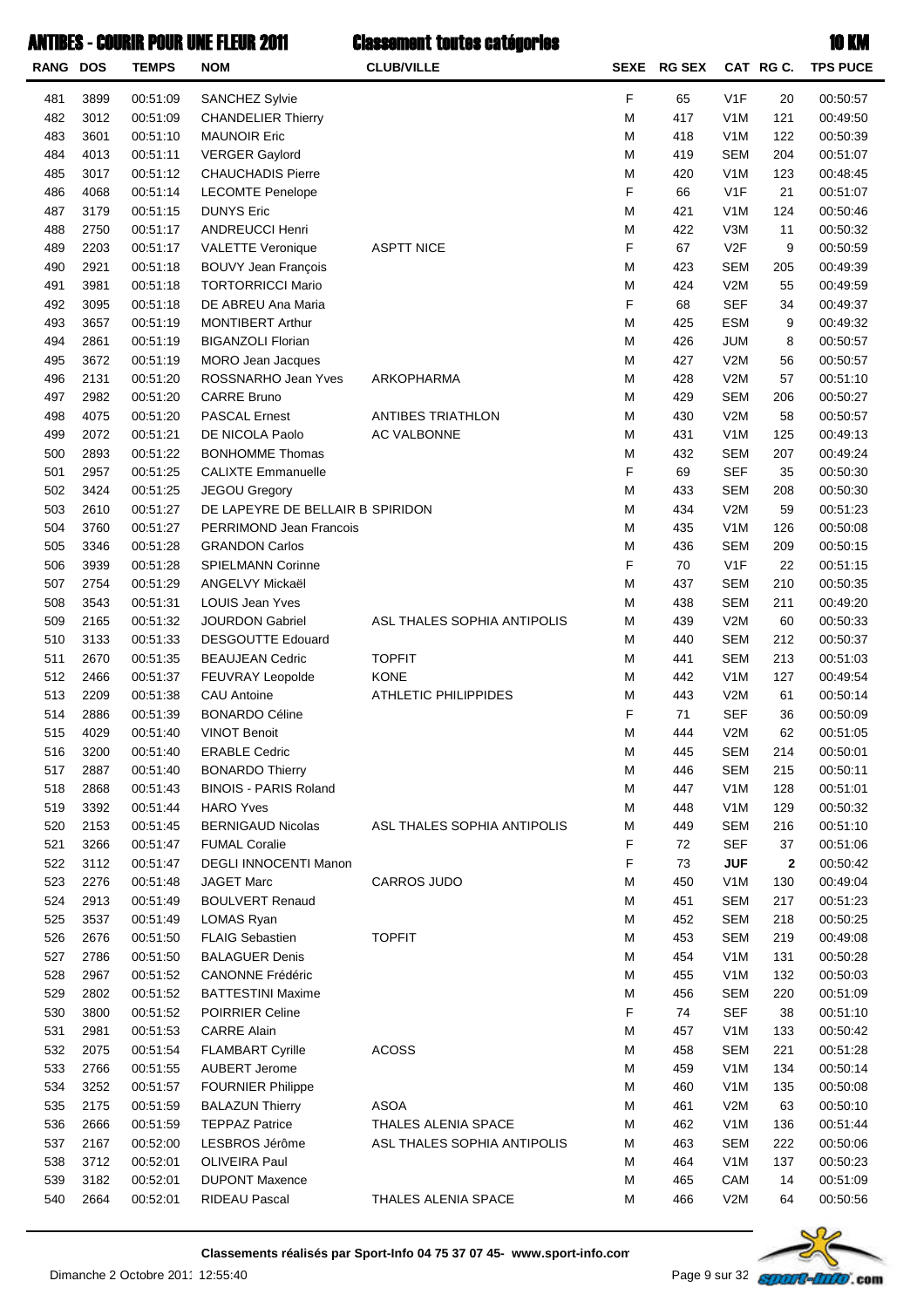| RANG DOS   |              | .<br><b>TEMPS</b>    | VOIL VIIL I LLUIL <i>L</i> U<br><b>NOM</b>            | ronaman'i randa an'ny farit<br><b>CLUB/VILLE</b> |        | SEXE RG SEX |                                | CAT RG C.  | <b>TPS PUCE</b>      |
|------------|--------------|----------------------|-------------------------------------------------------|--------------------------------------------------|--------|-------------|--------------------------------|------------|----------------------|
|            |              |                      |                                                       |                                                  |        |             |                                |            |                      |
| 541        | 2614         | 00:52:02             | <b>ERETEO Anne</b>                                    | SPIRIDON                                         | F      | 75          | V1F                            | 23         | 00:51:27             |
| 542        | 2110         | 00:52:02             | ROPERO Pierre Jean                                    | <b>AMADEUS</b>                                   | M      | 467         | V2M                            | 65         | 00:51:46             |
| 543        | 4034         | 00:52:02             | <b>VOLGO Luciano</b>                                  |                                                  | М      | 468         | V <sub>1</sub> M               | 138        | 00:51:47             |
| 544<br>545 | 3255<br>3382 | 00:52:03<br>00:52:05 | <b>FOXALL Victoria</b><br><b>HAASTRUP Flemming</b>    |                                                  | F<br>М | 76<br>469   | <b>SEF</b><br>V3M              | 39<br>12   | 00:50:40<br>00:51:53 |
| 546        | 3362         | 00:52:05             | <b>GRUT Sacha</b>                                     |                                                  | М      | 470         | V <sub>1</sub> M               | 139        | 00:51:15             |
| 547        | 2877         | 00:52:07             | <b>BLENGINO Eric</b>                                  |                                                  | М      | 471         | <b>SEM</b>                     | 223        | 00:51:06             |
| 548        | 2208         | 00:52:07             | <b>TOUITOU Charles</b>                                | <b>ASTAM</b>                                     | М      | 472         | V2M                            | 66         | 00:50:33             |
| 549        | 2281         | 00:52:09             | <b>GAILLOT Pierre Henri</b>                           | CAVIGAL                                          | M      | 473         | V <sub>1</sub> M               | 140        | 00:50:40             |
| 550        | 2366         | 00:52:09             | <b>STABE Arnaud</b>                                   | EPF ATHLETISME                                   | M      | 474         | <b>SEM</b>                     | 224        | 00:50:28             |
| 551        | 2657         | 00:52:09             | <b>DUQUESNE James</b>                                 | <b>THALAZUR</b>                                  | М      | 475         | <b>SEM</b>                     | 225        | 00:50:51             |
| 552        | 4002         | 00:52:10             | <b>VALENTI Vincent</b>                                |                                                  | М      | 476         | V2M                            | 67         | 00:51:50             |
| 553        | 2164         | 00:52:13             | JOUBERT Guillaume                                     | ASL THALES SOPHIA ANTIPOLIS                      | M      | 477         | <b>SEM</b>                     | 226        | 00:50:20             |
| 554        | 4071         | 00:52:15             | <b>SANCHEZ Thierry</b>                                |                                                  | М      | 478<br>479  | V <sub>1</sub> M               | 141        | 00:51:42             |
| 555<br>556 | 3208<br>2571 | 00:52:15<br>00:52:16 | <b>EVAIN Yohann</b><br><b>RONDONI Axel</b>            | RUGBY OLYMPIQUE GRASSOIS                         | М<br>M | 480         | CAM<br>CAM                     | 15<br>16   | 00:50:55<br>00:51:27 |
| 557        | 2730         | 00:52:16             | <b>AGUILERA Olivier</b>                               |                                                  | М      | 481         | <b>SEM</b>                     | 227        | 00:51:35             |
| 558        | 3807         | 00:52:18             | PORTERAT Bruno                                        |                                                  | М      | 482         | <b>ESM</b>                     | 10         | 00:52:03             |
| 559        | 3777         | 00:52:18             | PIERSON Sylvain                                       |                                                  | M      | 483         | V <sub>1</sub> M               | 142        | 00:50:21             |
| 560        | 3488         | 00:52:19             | <b>LAYADI</b> Mohamed                                 |                                                  | M      | 484         | V2M                            | 68         | 00:49:44             |
| 561        | 2139         | 00:52:19             | DE OLIVEIRA Lino                                      | AS POLICE ANTIBES                                | М      | 485         | <b>SEM</b>                     | 228        | 00:51:12             |
| 562        | 3844         | 00:52:19             | <b>REY Guillaume</b>                                  |                                                  | М      | 486         | V <sub>1</sub> M               | 143        | 00:51:00             |
| 563        | 2847         | 00:52:19             | <b>BERTHELOT Laurent</b>                              |                                                  | M      | 487         | <b>SEM</b>                     | 229        | 00:51:09             |
| 564        | 3293         | 00:52:21             | <b>GARGUILO Philippe</b>                              |                                                  | М      | 488         | V <sub>1</sub> M               | 144        | 00:52:09             |
| 565        | 2558         | 00:52:23             | <b>GRAVELLE Fabien</b>                                | POMPIER DE BIOT                                  | М      | 489         | <b>SEM</b>                     | 230        | 00:51:37             |
| 566        | 3552         | 00:52:23             | MACAGNO Sophie                                        |                                                  | F      | 77          | <b>SEF</b>                     | 40         | 00:49:42             |
| 567        | 2557         | 00:52:25             | <b>CHARRIERE Bastien</b>                              | POMPIER DE BIOT                                  | М      | 490         | <b>SEM</b>                     | 231        | 00:51:37             |
| 568<br>569 | 3989<br>3343 | 00:52:25<br>00:52:25 | <b>TRENIT Maxime</b><br><b>GOURDAN Yann</b>           |                                                  | М<br>М | 491<br>492  | <b>SEM</b><br><b>SEM</b>       | 232<br>233 | 00:52:11<br>00:52:01 |
| 570        | 2751         | 00:52:26             | <b>ANDRIEUX Franck</b>                                |                                                  | М      | 493         | V <sub>1</sub> M               | 145        | 00:51:51             |
| 571        | 2136         | 00:52:27             | <b>DUMOULIN Gilles</b>                                | AS AIR FRANCE                                    | М      | 494         | V2M                            | 69         | 00:50:15             |
| 572        | 2988         | 00:52:28             | <b>CARRILLO Christèle</b>                             |                                                  | F      | 78          | <b>SEF</b>                     | 41         | 00:51:54             |
| 573        | 4082         | 00:52:30             | <b>ESSNER Renaud</b>                                  |                                                  | M      | 495         | <b>SEM</b>                     | 234        | 00:50:54             |
| 574        | 3127         | 00:52:31             | <b>DENIS Francis</b>                                  |                                                  | М      | 496         | V3M                            | 13         | 00:52:05             |
| 575        | 4187         | 00:52:31             | <b>BRAEUNIG Christian</b>                             |                                                  | М      | 497         | V <sub>1</sub> M               | 146        | 00:52:25             |
| 576        | 3129         | 00:52:34             | <b>DEPETRIS Estelle</b>                               |                                                  | F      | 79          | <b>SEF</b>                     | 42         | 00:52:04             |
| 577        | 3237         | 00:52:37             | <b>FIGHIERA Alain</b>                                 |                                                  | M      | 498         | V2M                            | 70         | 00:51:59             |
| 578        | 2316         | 00:52:38             | <b>BRERO Olivier</b>                                  | CONSEIL GÉNÉRAL 06                               | M      | 499         | <b>SEM</b>                     | 235        | 00:52:22             |
| 579        | 4009         | 00:52:39             | <b>VARONIAN Benjamin</b>                              |                                                  | M      | 500         | <b>SEM</b>                     | 236        | 00:51:39             |
| 580        | 4018         | 00:52:39             | <b>VERSINI Baptiste</b>                               |                                                  | M      | 501         | <b>SEM</b>                     | 237        | 00:52:09             |
| 581        | 2828         | 00:52:39             | <b>BENDONI François</b>                               |                                                  | M      | 502         | <b>SEM</b>                     | 238        | 00:50:33             |
| 582        | 2922         | 00:52:44             | <b>BOUYSSOU Patrick</b>                               |                                                  | M      | 503         | <b>SEM</b>                     | 239        | 00:50:36             |
| 583<br>584 | 2923<br>3130 | 00:52:44<br>00:52:45 | <b>BOUYSSOU Yannick</b><br><b>DEROCHE Jean Claude</b> |                                                  | M<br>M | 504<br>505  | <b>SEM</b><br>V <sub>1</sub> M | 240<br>147 | 00:50:36<br>00:51:51 |
| 585        | 2080         | 00:52:45             | PONCEAU Joachim                                       | ADSEA AM                                         | M      | 506         | <b>ESM</b>                     | 11         | 00:51:56             |
| 586        | 3994         | 00:52:45             | <b>TUOT Jean Pierre</b>                               |                                                  | M      | 507         | V3M                            | 14         | 00:52:38             |
| 587        | 3752         | 00:52:46             | <b>PELUCHON Guillaume</b>                             |                                                  | M      | 508         | <b>SEM</b>                     | 241        | 00:51:48             |
| 588        | 2762         | 00:52:46             | <b>ARNOUX Christophe</b>                              |                                                  | M      | 509         | <b>SEM</b>                     | 242        | 00:52:35             |
| 589        | 3573         | 00:52:47             | <b>MARCHIONI Audrey</b>                               |                                                  | F      | 80          | <b>SEF</b>                     | 43         | 00:50:58             |
| 590        | 2456         | 00:52:47             | <b>RENAUX Didier</b>                                  | <b>IBM LA GAUDE</b>                              | M      | 510         | V2M                            | 71         | 00:52:33             |
| 591        | 3553         | 00:52:47             | <b>MACAGNO Veronique</b>                              |                                                  | F      | 81          | <b>SEF</b>                     | 44         | 00:50:06             |
| 592        | 2561         | 00:52:48             | <b>DEBOST Philippe</b>                                | PRO BTP                                          | M      | 511         | V <sub>1</sub> M               | 148        | 00:50:46             |
| 593        | 3942         | 00:52:48             | <b>STEVE Alexandre</b>                                |                                                  | M      | 512         | <b>SEM</b>                     | 243        | 00:51:32             |
| 594        | 3580         | 00:52:49             | <b>MARIE Fabien</b>                                   |                                                  | M      | 513         | CAM                            | 17         | 00:52:23             |
| 595        | 3498         | 00:52:49             | LECLUYSE Samson                                       |                                                  | M      | 514         | <b>ESM</b>                     | 12         | 00:50:30             |
| 596        | 3473         | 00:52:49             | <b>LANOIS Laurent</b>                                 |                                                  | M      | 515         | <b>SEM</b>                     | 244        | 00:51:56             |
| 597<br>598 | 3660<br>2866 | 00:52:50<br>00:52:51 | MORACCHINI André<br><b>BILLAUD Nicolas</b>            |                                                  | M<br>M | 516<br>517  | V3M<br><b>SEM</b>              | 15<br>245  | 00:52:13<br>00:51:09 |
| 599        | 3414         | 00:52:52             | <b>JAOUEN Corentin</b>                                |                                                  | M      | 518         | CAM                            | 18         | 00:52:36             |
| 600        | 3813         | 00:52:52             | <b>PRETOT Frederic</b>                                |                                                  | М      | 519         | <b>SEM</b>                     | 246        |                      |
|            |              |                      |                                                       |                                                  |        |             |                                |            |                      |

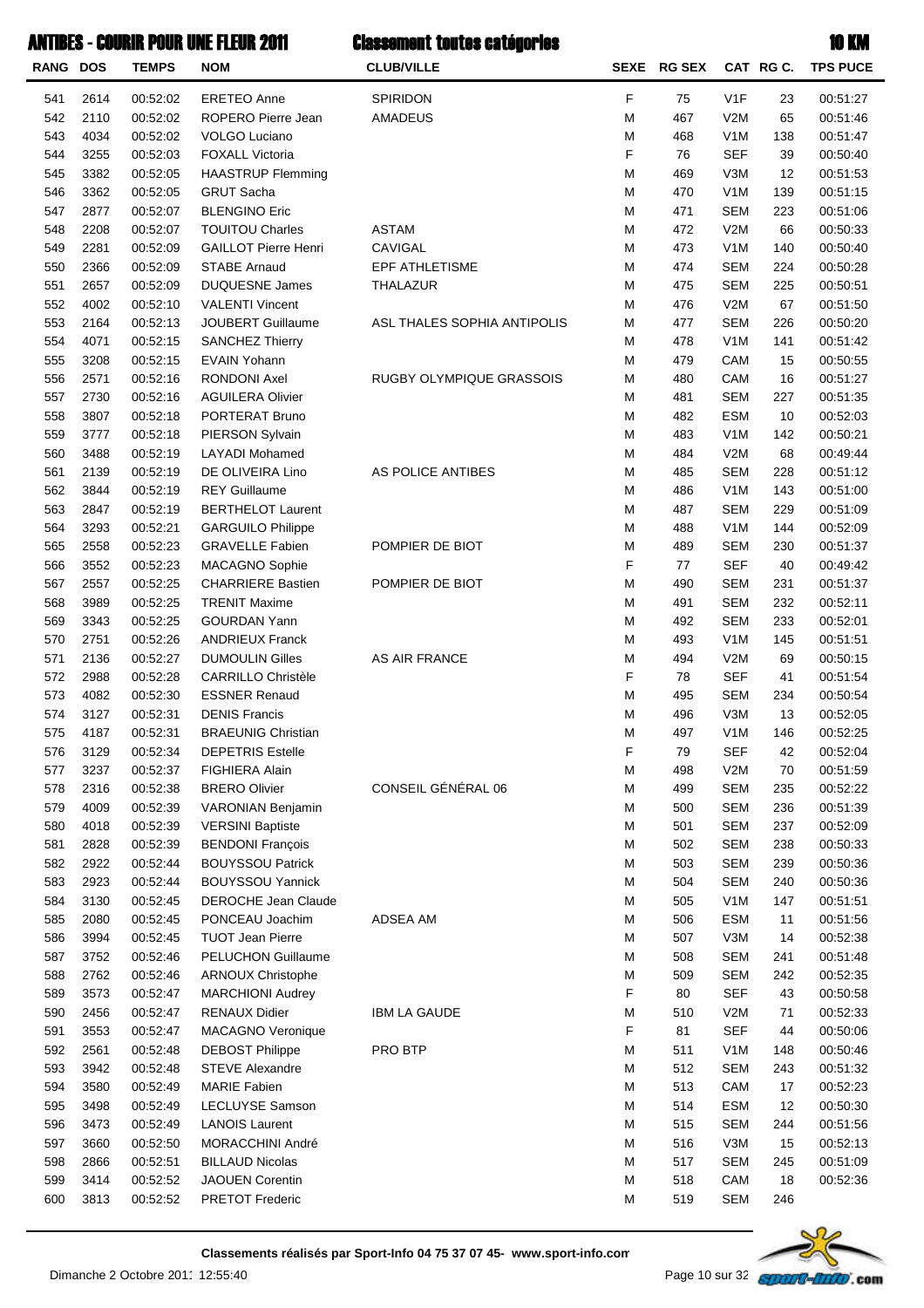| RANG DOS |      | <b>TEMPS</b> | <b>NOM</b>                     | <b>CLUB/VILLE</b>      |   | SEXE RG SEX |                  | CAT RG C.    | <b>TPS PUCE</b> |
|----------|------|--------------|--------------------------------|------------------------|---|-------------|------------------|--------------|-----------------|
| 601      | 3946 | 00:52:54     | <b>TABARD Philippe</b>         |                        | М | 520         | V <sub>1</sub> M | 149          | 00:51:22        |
| 602      | 3090 | 00:52:55     | <b>DAURES Olivier</b>          |                        | M | 521         | V <sub>1</sub> M | 150          | 00:52:17        |
| 603      | 4010 | 00:52:56     | <b>VASSEUR Emmanuel</b>        |                        | M | 522         | V <sub>1</sub> M | 151          | 00:51:03        |
| 604      | 3599 | 00:52:56     | <b>MAUNIER Jean Michel</b>     |                        | M | 523         | V <sub>1</sub> M | 152          | 00:52:24        |
| 605      | 3124 | 00:52:57     | <b>DEMENOIS Annie</b>          |                        | F | 82          | V3F              | $\mathbf{2}$ | 00:51:25        |
| 606      | 2068 | 00:52:57     | <b>ZEGBIB Laurence</b>         | <b>AC CANNES</b>       | F | 83          | <b>SEF</b>       | 45           | 00:52:23        |
| 607      | 4011 | 00:52:59     | <b>VAURILLON Frederic</b>      |                        | M | 524         | <b>SEM</b>       | 247          | 00:52:27        |
| 608      | 3615 | 00:52:59     | <b>MEJIAS Barbara</b>          |                        | F | 84          | <b>SEF</b>       |              | 00:52:05        |
|          |      |              |                                |                        | F |             |                  | 46           |                 |
| 609      | 2500 | 00:53:00     | GALLUZZO Heidi                 | MANDELIEU ATHLETISME   |   | 85          | V <sub>1</sub> F | 24           | 00:52:39        |
| 610      | 3632 | 00:53:01     | <b>MEURIO Fabien</b>           |                        | M | 525         | <b>SEM</b>       | 248          | 00:51:38        |
| 611      | 2198 | 00:53:03     | LOPEZ Laura                    | <b>ASPTT NICE</b>      | F | 86          | V <sub>1</sub> F | 25           | 00:51:39        |
| 612      | 3269 | 00:53:04     | <b>GADOUD Anthony</b>          |                        | M | 526         | <b>SEM</b>       | 249          | 00:51:10        |
| 613      | 3068 | 00:53:04     | <b>COURTIN Florent</b>         |                        | M | 527         | <b>SEM</b>       | 250          | 00:51:28        |
| 614      | 2443 | 00:53:05     | <b>URAGO Jean Marie</b>        | <b>HEWLETT PACKARD</b> | M | 528         | V <sub>1</sub> M | 153          | 00:51:59        |
| 615      | 2959 | 00:53:05     | <b>CALZA Mireille</b>          |                        | F | 87          | V <sub>1</sub> F | 26           | 00:52:30        |
| 616      | 3278 | 00:53:07     | <b>GALLET Franck</b>           |                        | M | 529         | V <sub>1</sub> M | 154          | 00:52:26        |
| 617      | 3948 | 00:53:08     | <b>TABUSTEAU Alain</b>         |                        | M | 530         | V2M              | 72           | 00:52:57        |
| 618      | 3983 | 00:53:09     | <b>TOSTAIN Fabienne</b>        |                        | F | 88          | V <sub>1</sub> F | 27           | 00:52:55        |
| 619      | 3071 | 00:53:09     | <b>CRISTOFANI Yann</b>         |                        | M | 531         | <b>SEM</b>       | 251          | 00:51:15        |
| 620      | 3055 | 00:53:10     | <b>CORRADI Jean Christophe</b> |                        | M | 532         | V <sub>1</sub> M | 155          | 00:51:33        |
| 621      | 3209 | 00:53:10     | <b>EVERT Philippe</b>          |                        | M | 533         | <b>SEM</b>       | 252          | 00:51:25        |
| 622      | 2097 | 00:53:10     | <b>GELLY Cecile</b>            | AMADEUS                | F | 89          | <b>SEF</b>       | 47           | 00:51:40        |
| 623      | 3530 | 00:53:12     | LOCHELONGUE Paul               |                        | M | 534         | <b>ESM</b>       | 13           | 00:51:38        |
| 624      | 3743 | 00:53:13     | PAYANY Karin                   |                        | F | 90          | <b>SEF</b>       | 48           | 00:52:10        |
| 625      | 3249 | 00:53:13     | <b>FONTE Gaelle</b>            |                        | F | 91          | <b>SEF</b>       | 49           | 00:51:42        |
| 626      | 2672 | 00:53:13     | <b>BRUSSE Patrick</b>          | <b>TOPFIT</b>          | M | 535         | <b>SEM</b>       | 253          | 00:50:31        |
| 627      | 2690 | 00:53:15     | <b>BERNA Alexis</b>            | <b>TRISTARS CANNES</b> | M | 536         | <b>JUM</b>       | 9            | 00:52:42        |
|          |      |              |                                |                        |   |             |                  |              |                 |
| 628      | 2135 | 00:53:16     | <b>DECOUSSER Guillaume</b>     | AS AIR FRANCE          | M | 537         | V <sub>1</sub> M | 156          | 00:52:30        |
| 629      | 3327 | 00:53:17     | <b>GIRARD Philippe</b>         |                        | M | 538         | V2M              | 73           | 00:53:10        |
| 630      | 3673 | 00:53:17     | MOSSOT Thomas                  |                        | M | 539         | <b>SEM</b>       | 254          | 00:51:54        |
| 631      | 2512 | 00:53:18     | <b>ANTONINI Laurence</b>       | <b>NICE MATIN</b>      | F | 92          | V1F              | 28           | 00:50:59        |
| 632      | 2572 | 00:53:19     | <b>CHEVALLIER Cécile</b>       | SADAS <sub>06</sub>    | F | 93          | <b>SEF</b>       | 50           | 00:51:23        |
| 633      | 2339 | 00:53:21     | <b>BERTHELIN Sylvie</b>        | DASSAULT OF COURSE     | F | 94          | V <sub>1</sub> F | 29           | 00:53:13        |
| 634      | 3564 | 00:53:22     | <b>MAKOWSKI Karol</b>          |                        | M | 540         | <b>SEM</b>       | 255          | 00:52:25        |
| 635      | 3905 | 00:53:23     | <b>SCHENOWITZ Thierry</b>      |                        | М | 541         | V <sub>1</sub> M | 157          | 00:52:16        |
| 636      | 2445 | 00:53:24     | PETRACCONE Rene                | HOPITAL DE GRASSE      | M | 542         | V2M              | 74           | 00:52:38        |
| 637      | 2567 | 00:53:25     | <b>GELARD Pierre</b>           | RSI SOPHIA SPORT       | M | 543         | V <sub>1</sub> M | 158          | 00:52:56        |
| 638      | 3242 | 00:53:25     | <b>FLATTET Quentin</b>         |                        | M | 544         | JUM              | 10           | 00:53:22        |
| 639      | 3153 | 00:53:25     | <b>DOMINICI Jean Louis</b>     |                        | M | 545         | V2M              | 75           | 00:51:53        |
| 640      | 3697 | 00:53:26     | <b>NETZER Bruno</b>            |                        | M | 546         | V2M              | 76           | 00:53:12        |
| 641      | 2816 | 00:53:26     | <b>BEHAR Aime</b>              |                        | M | 547         | V3M              | 16           | 00:53:07        |
| 642      | 2928 | 00:53:27     | <b>BRES</b> Frederic           |                        | M | 548         | <b>SEM</b>       | 256          | 00:52:41        |
| 643      | 2616 | 00:53:28     | <b>GALLUCCIO Sabine</b>        | SPIRIDON               | F | 95          | V <sub>1</sub> F | 30           | 00:53:16        |
| 644      | 2798 | 00:53:30     | <b>BARRES Fabien</b>           |                        | M | 549         | <b>SEM</b>       | 257          | 00:53:08        |
| 645      | 3229 | 00:53:30     | <b>FAVRE Francois</b>          |                        | M | 550         | V <sub>1</sub> M | 159          | 00:52:46        |
| 646      | 3211 | 00:53:31     | <b>FABIAN Tamas</b>            |                        | M | 551         | <b>SEM</b>       | 258          | 00:51:37        |
| 647      | 2242 | 00:53:32     | AGOSTINI Jean Luc              | <b>CALVIXTRI</b>       | M | 552         | <b>SEM</b>       | 259          | 00:51:47        |
| 648      | 3679 | 00:53:34     | MOUZET Olivier                 |                        | M | 553         | V <sub>1</sub> M | 160          | 00:52:05        |
| 649      | 2467 | 00:53:34     | <b>GHINI Robert</b>            | <b>KONE</b>            | M | 554         | V <sub>1</sub> M | 161          | 00:51:49        |
| 650      | 3822 | 00:53:35     | <b>PUNGINELLI Christian</b>    |                        | M | 555         | V <sub>1</sub> M | 162          | 00:52:58        |
| 651      | 2272 | 00:53:35     | <b>RICHARD Patrice</b>         | CARREFOUR              | M | 556         | V <sub>1</sub> M | 163          | 00:52:02        |
| 652      | 3326 | 00:53:36     | GIORDANO Rajinee               |                        | F | 96          | V <sub>1</sub> F | 31           | 00:52:43        |
| 653      | 3809 | 00:53:37     | POULARD Benoit                 |                        |   |             |                  |              | 00:51:21        |
|          |      |              |                                |                        | M | 557         | SEM              | 260          |                 |
| 654      | 3940 | 00:53:38     | SPIZZIRRI Franck               |                        | M | 558         | <b>SEM</b>       | 261          | 00:52:13        |
| 655      | 3393 | 00:53:38     | <b>HERCOUET Benjamin</b>       |                        | M | 559         | <b>SEM</b>       | 262          | 00:52:13        |
| 656      | 3944 | 00:53:38     | SUBRERO Paco                   |                        | M | 560         | <b>SEM</b>       | 263          | 00:52:12        |
| 657      | 3450 | 00:53:39     | KOCHERSPERGER Vincent          |                        | M | 561         | <b>SEM</b>       | 264          | 00:52:13        |
| 658      | 3937 | 00:53:39     | SOYEZ Johann                   |                        | M | 562         | <b>SEM</b>       | 265          | 00:53:18        |
| 659      | 3678 | 00:53:40     | <b>MOUSSET Pierre</b>          |                        | M | 563         | V3M              | 17           | 00:51:39        |
| 660      | 3489 | 00:53:40     | LAZ Ronan                      |                        | M | 564         | <b>SEM</b>       | 266          | 00:52:08        |

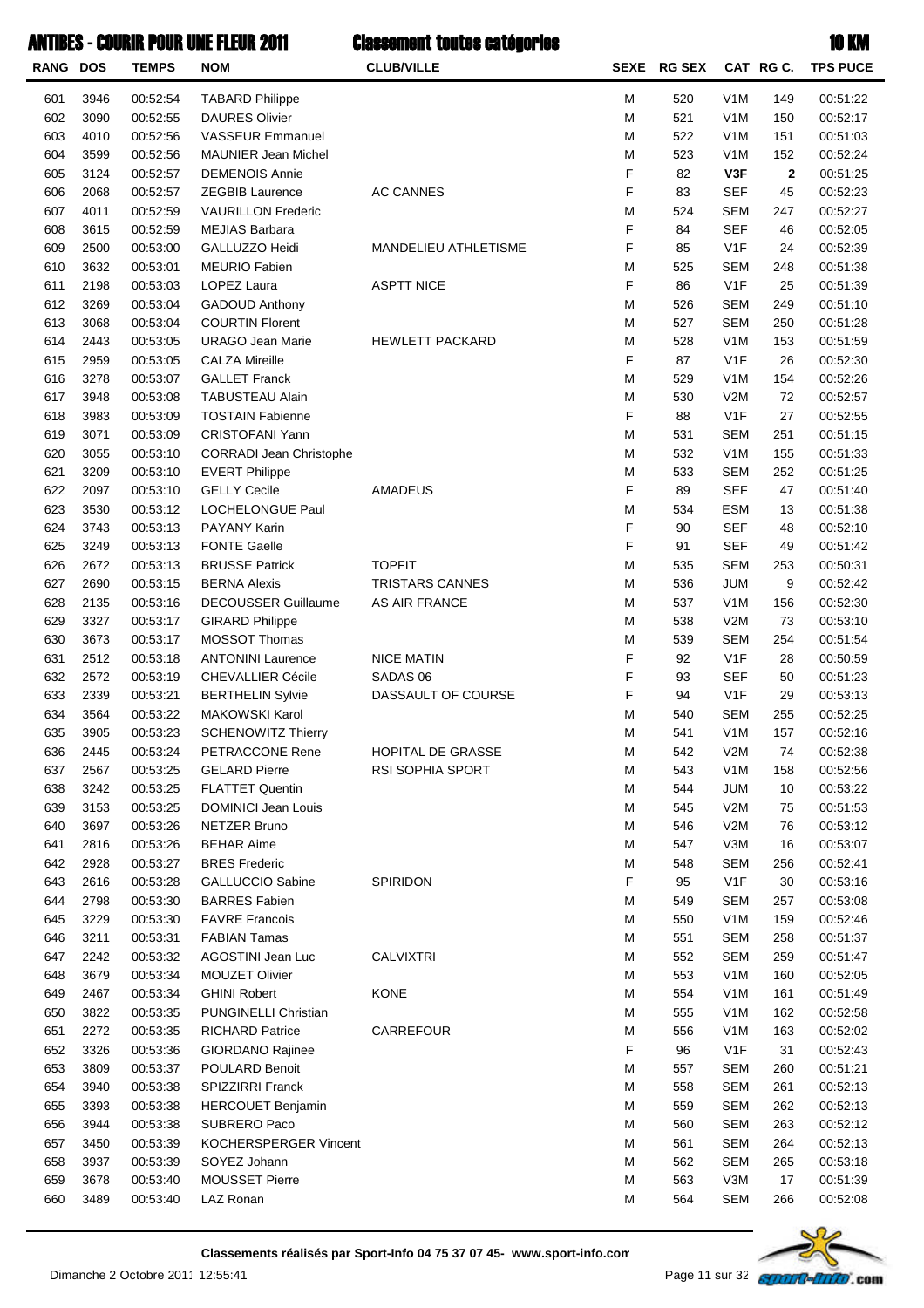| <b>RANG DOS</b> |              | <b>TEMPS</b>         | <b>NOM</b>                                  | <b>CLUB/VILLE</b>           |        | SEXE RG SEX |                                      | CAT RG C. | <b>TPS PUCE</b>      |
|-----------------|--------------|----------------------|---------------------------------------------|-----------------------------|--------|-------------|--------------------------------------|-----------|----------------------|
| 661             | 2444         | 00:53:41             | <b>FUCCARO Pascal</b>                       | HOPITAL DE GRASSE           | М      | 565         | V <sub>1</sub> M                     | 164       | 00:52:55             |
| 662             | 2341         | 00:53:42             | CHANNIOT CLERC Christian DASSAULT OF COURSE |                             | M      | 566         | <b>SEM</b>                           | 267       | 00:52:06             |
| 663             | 3793         | 00:53:42             | PLISSONNEAU Jocelyne                        |                             | F      | 97          | V2F                                  | 10        | 00:52:42             |
| 664             | 2346         | 00:53:43             | <b>MANIGLIER Jean Claude</b>                | DASSAULT OF COURSE          | М      | 567         | <b>SEM</b>                           | 268       | 00:52:04             |
| 665             | 3413         | 00:53:43             | JAFFREDO Gregoire                           |                             | М      | 568         | <b>SEM</b>                           | 269       | 00:52:48             |
| 666             | 3631         | 00:53:43             | <b>MEUNIER Thierry</b>                      |                             | М      | 569         | V <sub>1</sub> M                     | 165       | 00:52:38             |
| 667             | 3391         | 00:53:46             | <b>HANICQUE Sarah</b>                       |                             | F      | 98          | <b>SEF</b>                           | 51        | 00:53:32             |
| 668             | 3879         | 00:53:46             | ROUGEVIN-BAVILLE Jean                       |                             | М      | 570         | V <sub>1</sub> M                     | 166       | 00:52:47             |
| 669             | 3305         | 00:53:47             | <b>GENEAU DE LAMARLIERE</b>                 |                             | М      | 571         | <b>SEM</b>                           | 270       | 00:51:50             |
| 670             | 4052         | 00:53:47             | <b>MUSCARA Beatrice</b>                     |                             | F      | 99          | V <sub>1</sub> F                     | 32        | 00:52:33             |
| 671             | 2465         | 00:53:49             | DALMASSO Chrystelle                         | <b>KONE</b>                 | F      | 100         | <b>SEF</b>                           | 52        | 00:52:06             |
| 672             | 2960         | 00:53:50             | <b>CALZONI Frederic</b>                     |                             | М      | 572         | <b>SEM</b>                           | 271       | 00:52:18             |
| 673             | 3584         | 00:53:50             | <b>MARRO Pascal</b>                         |                             | М      | 573         | V2M                                  | 77        | 00:53:24             |
| 674             | 4020         | 00:53:51             | <b>VET Laurent</b>                          |                             | М      | 574         | <b>SEM</b>                           | 272       | 00:52:47             |
| 675             | 2789         | 00:53:51             | <b>BANVILLE Fabrice</b>                     |                             | М      | 575         | V <sub>1</sub> M                     | 167       | 00:52:18             |
| 676             | 2972         | 00:53:51             | CAPPELLETTO Christophe                      |                             | М      | 576         | <b>ESM</b>                           | 14        | 00:52:19             |
| 677             | 3304         | 00:53:51             | GAZE Jean Eric                              |                             | М      | 577         | V <sub>1</sub> M                     | 168       | 00:53:27             |
| 678             | 3630         | 00:53:52             | <b>METTRAY Aurelie</b>                      |                             | F      | 101         | <b>SEF</b>                           | 53        | 00:52:49             |
| 679             | 2459         | 00:53:53             | <b>HUGUES Florian</b>                       | <b>IMMOWEB</b>              | М      | 578         | <b>SEM</b>                           | 273       | 00:52:15             |
| 680             | 2641         | 00:53:54             | <b>FLATTET Patricia</b>                     | <b>STADE LAURENTIN</b>      | F      | 102         | V2F                                  | 11        | 00:53:23             |
| 681             | 2932         | 00:53:54             | <b>BRIKA Kheira</b>                         |                             | F      | 103         | V <sub>1</sub> F                     | 33        | 00:53:04             |
| 682             | 2565         | 00:53:55             | RODRIGUEZ Emmanuel                          | <b>RENAULT TRUCK</b>        | М      | 579         | <b>SEM</b>                           | 274       | 00:53:25             |
| 683             | 2901         | 00:53:58             | <b>BOSQUE Nathalie</b>                      |                             | F      | 104         | <b>SEF</b>                           | 54        | 00:52:46             |
| 684             | 3854         | 00:53:58             | <b>RIVES Emmanuel</b>                       |                             | М      | 580         | V2M                                  | 78        | 00:52:58             |
| 685             | 2440         | 00:53:58             | <b>MAURINO Lionel</b>                       | GÉOAZUR-LEAT                | М      | 581         | <b>SEM</b>                           | 275       | 00:51:47             |
| 686             | 2570         | 00:53:59             | <b>VENZAL Fernand</b>                       | RSI SOPHIA SPORT            | М      | 582         | V2M                                  | 79        | 00:52:09             |
| 687             | 2839         | 00:54:00             | <b>BERNAD Vanessa</b>                       |                             | F      | 105         | <b>SEF</b>                           | 55        | 00:52:57             |
| 688             | 3143         | 00:54:00             | DI MASCIIO Isabelle                         |                             | F      | 106         | V <sub>1</sub> F                     | 34        | 00:53:44             |
| 689             | 2264         | 00:54:00             | <b>MAL Patrick</b>                          | CARREFOUR                   | М      | 583         | V2M                                  | 80        | 00:53:32             |
| 690             | 3591         | 00:54:01             | MARTINEZ Mylène                             |                             | F      | 107         | V <sub>1</sub> F                     | 35        | 00:53:24             |
| 691             | 2451         | 00:54:01             | <b>KHALKHAL Boris</b>                       | <b>IBM LA GAUDE</b>         | М      | 584         | <b>SEM</b>                           | 276       | 00:52:49             |
| 692             | 2546         | 00:54:03             | ELBAZ Julien                                | PHARMACIE DU FESTIVAL       | М      | 585         | <b>SEM</b>                           | 277       | 00:52:57             |
| 693             | 2144         | 00:54:03             | <b>COLOMB Jean Marc</b>                     | ASCEE 06                    | М      | 586         | V <sub>1</sub> M                     | 169       | 00:52:42             |
| 694             | 4070         | 00:54:03             | CARRAYROU RADIC A Laur AC CANNES            |                             | F      | 108         | <b>SEF</b>                           | 56        | 00:53:28             |
| 695             | 2315         | 00:54:05             | <b>BORRO Jean Louis</b>                     | CONSEIL GÉNÉRAL 06          | М      | 587         | V2M                                  | 81        | 00:53:42             |
| 696             | 4064         | 00:54:07             | <b>SCANDOLA Alain</b>                       |                             | M      | 588         | V2M                                  | 82        | 00:52:51             |
| 697             | 2815         | 00:54:07             | <b>BEER Nikolas</b>                         |                             | M      | 589         | <b>SEM</b>                           | 278       | 00:52:44             |
| 698             | 3690         | 00:54:08             | NAFFATI Lazhar                              |                             | M      | 590         | V <sub>1</sub> M                     | 170       | 00:52:55             |
| 699             | 3658         | 00:54:08             | <b>MONTIGLIO Chantal</b>                    |                             | F      | 109         | V <sub>2</sub> F                     | 12        | 00:53:23             |
| 700             | 2859         | 00:54:09             | <b>BIDEQU Jean Marie</b>                    |                             | М      | 591         | <b>SEM</b>                           | 279       | 00:53:22             |
| 701             | 2344         | 00:54:10             | <b>LEBRETON Jean Francois</b>               | DASSAULT OF COURSE          | М      | 592         | V2M                                  | 83        | 00:53:13             |
| 702             | 2701         | 00:54:10             | <b>BRES Bernard</b>                         | UST COURIR À SAINT TROPEZ   | M      | 593         | V3M                                  | 18        | 00:52:19             |
| 703             | 3701         | 00:54:12             | <b>NIEL Nina</b>                            |                             | F      | 110         | <b>ESF</b>                           | 2         | 00:53:57             |
| 704             | 3850         | 00:54:13             | RINALDI Thibault                            |                             | M      | 594         | <b>SEM</b>                           | 280       | 00:53:52             |
| 705             | 4188         | 00:54:14             | <b>FONTAINE Patricia</b>                    |                             | F      | 111         | V <sub>1</sub> F                     | 36        | 00:52:21             |
| 706             | 2329         | 00:54:14             | <b>NOEL Bertrand</b>                        | COV                         | М      | 595         | <b>SEM</b>                           | 281       | 00:52:53             |
| 707             | 2864         | 00:54:15             | <b>BIGNOTTI Guy Alain</b>                   |                             | М      | 596         | V2M                                  | 84        | 00:53:01             |
| 708             | 3171         | 00:54:16             | <b>DUCOURET Marc</b>                        |                             | М      | 597         | V <sub>1</sub> M                     | 171       | 00:53:20             |
| 709             | 3399         | 00:54:17             | <b>HOARO</b> Jerome                         |                             | М      | 598         | <b>SEM</b>                           | 282       | 00:52:28             |
| 710             | 2134         | 00:54:17             | <b>CASTELLI Gerard</b>                      | AS AIR FRANCE               | M      | 599         | V2M                                  | 85        | 00:53:05             |
| 711             | 2674         | 00:54:20             | <b>COURVOISIER Peggy</b>                    | <b>TOPFIT</b>               | F      | 112         | <b>SEF</b>                           | 57        | 00:52:36             |
| 712             | 2218         | 00:54:21             | <b>COLIN Patrick</b>                        | <b>BIOT AC</b>              | М      | 600         | V2M                                  | 86        | 00:54:14             |
| 713             | 2062         | 00:54:22             | <b>GRUBER Mann</b>                          | <b>ABSOLUTPILATES</b>       | М      | 601         | V <sub>1</sub> M                     | 172       | 00:52:21             |
| 714             | 3186         | 00:54:23             | DUQUESNE Davy                               |                             | М      | 602         | <b>SEM</b>                           | 283       | 00:53:05             |
| 715             | 3931         | 00:54:23             | SIMONNET Jean Pierre                        |                             | М      | 603         | V2M                                  | 87        | 00:52:35             |
| 716             | 3144         | 00:54:25             | <b>DIACON Jean Francois</b>                 |                             | М      | 604         | V <sub>1</sub> M                     | 173       | 00:54:00             |
| 717             | 2172         | 00:54:26             | <b>RIOUST Patrick</b>                       | ASL THALES SOPHIA ANTIPOLIS | M<br>F | 605         | V <sub>1</sub> M                     | 174       | 00:53:51             |
| 718<br>719      | 3805<br>3529 | 00:54:26<br>00:54:27 | PONSOT Sylvie<br>LOCHELONGUE Pascal         |                             | M      | 113<br>606  | V <sub>1</sub> F<br>V <sub>1</sub> M | 37        | 00:53:29<br>00:52:53 |
| 720             | 2216         |                      | FIORE Jean Pierre                           | <b>BEAULIEU AC</b>          | Μ      | 607         | V3M                                  | 175       |                      |
|                 |              | 00:54:27             |                                             |                             |        |             |                                      | 19        | 00:54:16             |

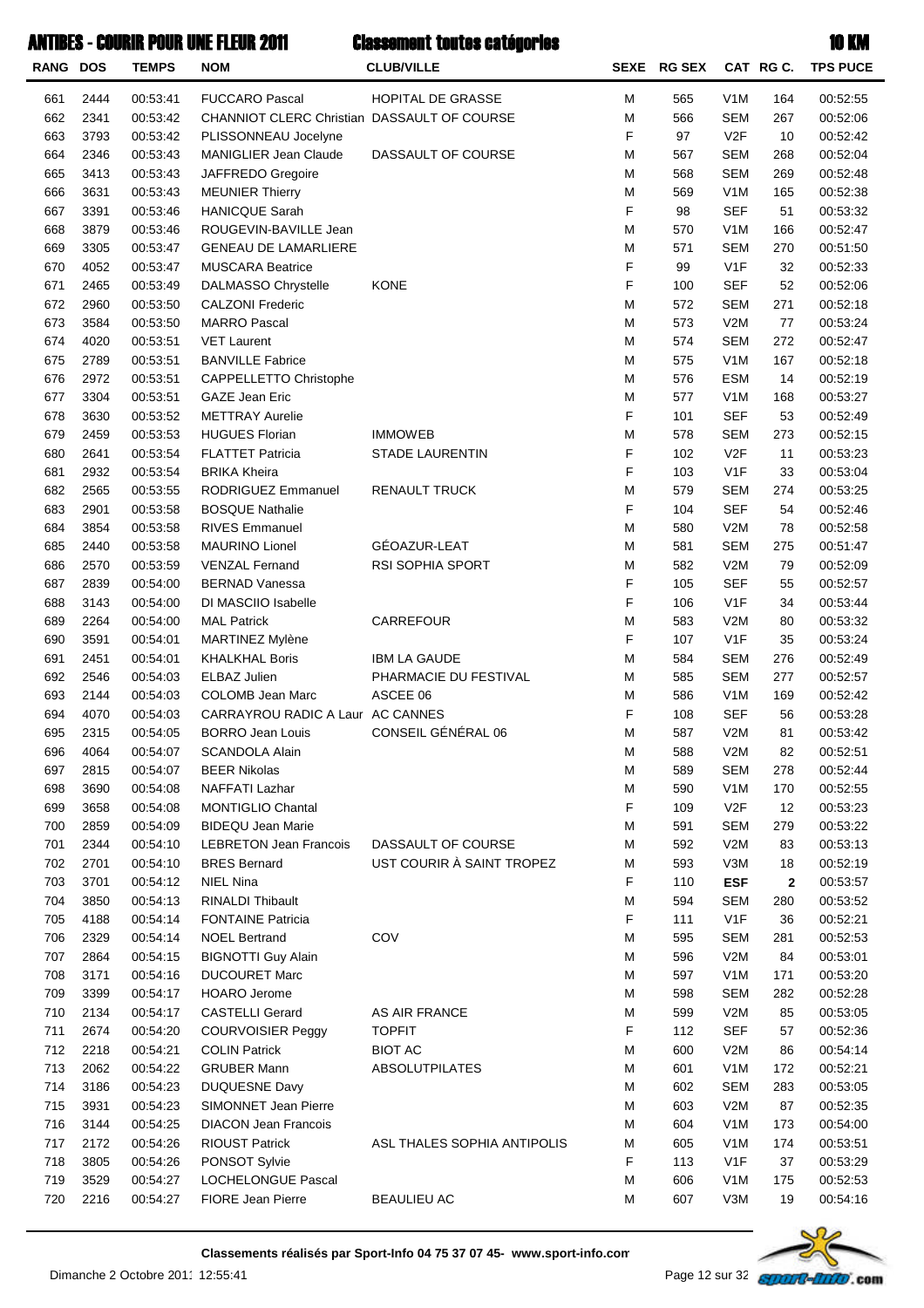| $\sim$ |  |
|--------|--|

| RANG DOS |      | <b>TEMPS</b> | <b>NOM</b>                    | <b>CLUB/VILLE</b>           |   | SEXE RG SEX |                  | CAT RGC.     | <b>TPS PUCE</b> |
|----------|------|--------------|-------------------------------|-----------------------------|---|-------------|------------------|--------------|-----------------|
| 721      | 2759 | 00:54:28     | <b>ARDISSON Edouard</b>       |                             | M | 608         | <b>SEM</b>       | 284          | 00:52:03        |
| 722      | 2647 | 00:54:28     | <b>CROS Sylvain</b>           | <b>SULIV TEAM</b>           | M | 609         | <b>SEM</b>       | 285          | 00:52:28        |
| 723      | 2649 | 00:54:28     | <b>GOUZIEN Laurent</b>        | <b>SULIV TEAM</b>           | M | 610         | <b>SEM</b>       | 286          | 00:52:27        |
| 724      | 2125 | 00:54:29     | LEMOULT Johan                 | <b>ANTIBES TRIATHLON</b>    | M | 611         | <b>SEM</b>       | 287          | 00:52:46        |
| 725      | 2371 | 00:54:30     | <b>BONNIN Maryne</b>          | <b>ERA ANTIBES</b>          | F | 114         | <b>CAF</b>       | $\mathbf{2}$ | 00:53:17        |
| 726      | 2326 | 00:54:31     | <b>RIGAL Nathalie</b>         | COURIR EN PAYS DE GRASSE    | F | 115         | V <sub>1</sub> F | 38           | 00:53:18        |
| 727      | 2507 | 00:54:31     | <b>METRO Sebastien</b>        | <b>MECAPLAST</b>            | M | 612         | <b>SEM</b>       | 288          | 00:52:39        |
| 728      | 3603 | 00:54:32     | <b>MAURICI Fabrice</b>        |                             | M | 613         | V <sub>1</sub> M | 176          | 00:53:13        |
| 729      | 3636 | 00:54:33     | MICHOUD Carine                |                             | F | 116         | <b>SEF</b>       | 58           | 00:54:10        |
| 730      | 3509 | 00:54:34     | <b>LELAIDIER Thierry</b>      |                             | M | 614         | V2M              | 88           | 00:53:51        |
| 731      | 2549 | 00:54:37     | <b>BENGUIGUI Yohav</b>        | PITNEY BOWES                | M | 615         | <b>SEM</b>       | 289          | 00:52:14        |
| 732      | 2848 | 00:54:38     | <b>BERTHOD Luc</b>            |                             | M | 616         | V2M              | 89           | 00:53:40        |
| 733      | 3259 | 00:54:38     | FRATESCHI Bruno               |                             | M | 617         | <b>SEM</b>       | 290          | 00:52:27        |
| 734      | 2774 | 00:54:38     | <b>AVRIL Michel</b>           |                             | M | 618         | V <sub>1</sub> M | 177          | 00:54:09        |
| 735      | 2769 | 00:54:39     | AUGRAS-FABRE Félix            |                             | M | 619         | CAM              | 19           | 00:52:45        |
| 736      | 2133 | 00:54:40     | <b>BOUDE Alain</b>            | AS AIR FRANCE               | M | 620         | V2M              | 90           | 00:54:12        |
| 737      | 2469 | 00:54:40     | <b>NESCI Stephane</b>         | <b>KONE</b>                 | M | 621         | V <sub>1</sub> M | 178          | 00:52:55        |
| 738      | 3955 | 00:54:40     | <b>TEALDI Herve</b>           |                             | M | 622         | V <sub>1</sub> M | 179          | 00:53:05        |
| 739      | 3928 | 00:54:40     | <b>SIMON Sylvie</b>           |                             | F | 117         | V <sub>1</sub> F | 39           | 00:54:07        |
| 740      | 3950 | 00:54:41     | <b>TARDIEU William</b>        |                             | M | 623         | <b>SEM</b>       | 291          | 00:52:52        |
| 741      | 2985 | 00:54:41     | <b>CARRE Kevin</b>            |                             | M | 624         | CAM              | 20           | 00:53:31        |
| 742      | 2416 | 00:54:42     | PRIOLA Karine                 | <b>GALDERMA</b>             | F | 118         | <b>SEF</b>       | 59           | 00:53:44        |
| 743      | 2851 | 00:54:43     | <b>BERTHOMIER Steven</b>      |                             | M | 625         | <b>ESM</b>       | 15           | 00:52:33        |
| 744      | 2980 | 00:54:44     | <b>CARRASCO Jean François</b> |                             | M | 626         | V <sub>1</sub> M | 180          | 00:53:08        |
| 745      | 3894 | 00:54:45     | <b>SALOMON Sandrine</b>       |                             | F | 119         | V <sub>1</sub> F | 40           | 00:54:02        |
| 746      | 3837 | 00:54:45     | <b>RELIAUD Christian</b>      |                             | M | 627         | V2M              | 91           | 00:54:35        |
| 747      | 2648 | 00:54:45     | <b>FRAU Remy</b>              | <b>SULIV TEAM</b>           | M | 628         | <b>SEM</b>       | 292          | 00:52:43        |
| 748      | 2432 | 00:54:46     | <b>MASSION Olivier</b>        | <b>GSF</b>                  | M | 629         | <b>SEM</b>       | 293          | 00:53:37        |
|          |      |              |                               |                             |   |             |                  |              |                 |
| 749      | 2776 | 00:54:47     | <b>BACCI Antony</b>           |                             | M | 630         | <b>JUM</b>       | 11           | 00:53:00        |
| 750      | 3903 | 00:54:47     | SAUTEREAU Philippe            |                             | M | 631         | <b>SEM</b>       | 294          | 00:54:17        |
| 751      | 3317 | 00:54:47     | <b>GEVREY Julien</b>          |                             | M | 632         | <b>SEM</b>       | 295          | 00:54:16        |
| 752      | 3648 | 00:54:47     | <b>MO Stephane</b>            |                             | M | 633         | <b>SEM</b>       | 296          | 00:54:26        |
| 753      | 2858 | 00:54:48     | <b>BETTINI Virginie</b>       |                             | F | 120         | V <sub>1</sub> F | 41           | 00:53:16        |
| 754      | 2192 | 00:54:48     | MOUSSARD Jean Claude          | <b>ASPTT ANNECY</b>         | M | 634         | V3M              | 20           | 00:54:16        |
| 755      | 2194 | 00:54:49     | <b>CONIL Edouard</b>          | <b>ASPTT NICE</b>           | М | 635         | V2M              | 92           | 00:53:20        |
| 756      | 3541 | 00:54:50     | LORENZELLI Nicolas            |                             | М | 636         | SEM              | 297          | 00:52:04        |
| 757      | 3511 | 00:54:51     | <b>LEMASSON Pascal</b>        |                             | M | 637         | V <sub>1</sub> M | 181          | 00:52:42        |
| 758      | 3867 | 00:54:52     | RODRIGUEZ-VILLA Andres        |                             | M | 638         | V <sub>1</sub> M | 182          | 00:54:14        |
| 759      | 3729 | 00:54:53     | <b>PAOLI Véronique</b>        |                             | F | 121         | V <sub>1</sub> F | 42           | 00:53:46        |
| 760      | 2588 | 00:54:53     | <b>DANIGON Nathalie</b>       | SOCIETE MANE                | F | 122         | <b>SEF</b>       | 60           | 00:53:24        |
| 761      | 3262 | 00:54:53     | <b>FROISSART Michel</b>       |                             | M | 639         | V <sub>4</sub> M | $\mathbf{2}$ | 00:54:32        |
| 762      | 2705 | 00:54:54     | <b>GIORDANINO Francis</b>     | <b>VEOLIA EAU NICE</b>      | M | 640         | V3M              | 21           | 00:54:20        |
| 763      | 3828 | 00:54:54     | <b>RANIERI Emanuele</b>       |                             | M | 641         | V <sub>1</sub> M | 183          | 00:53:25        |
| 764      | 4025 | 00:54:55     | VIGNATI Fabrizio              |                             | M | 642         | V <sub>1</sub> M | 184          | 00:53:26        |
| 765      | 2353 | 00:54:55     | <b>LATOUR Gregory</b>         | <b>DECATHLON</b>            | M | 643         | <b>SEM</b>       | 298          | 00:52:55        |
| 766      | 3092 | 00:54:56     | DAVID Andre                   |                             | M | 644         | V <sub>1</sub> M | 185          | 00:53:29        |
| 767      | 3261 | 00:54:56     | <b>FREIRE Elio</b>            |                             | M | 645         | <b>SEM</b>       | 299          | 00:52:25        |
| 768      | 3557 | 00:54:57     | MADONNA Jean Claude           |                             | M | 646         | V <sub>1</sub> M | 186          | 00:53:43        |
| 769      | 2919 | 00:54:57     | <b>BOURGOGNE Gilles</b>       |                             | M | 647         | V <sub>1</sub> M | 187          | 00:52:58        |
| 770      | 2441 | 00:54:58     | <b>TROUDE Patrick</b>         | <b>HELIO SPORT</b>          | M | 648         | V3M              | 22           | 00:54:42        |
| 771      | 2936 | 00:54:59     | <b>BRUN Bernard</b>           |                             | M | 649         | V <sub>1</sub> M | 188          | 00:53:49        |
| 772      | 3265 | 00:54:59     | <b>FULCHERI Celia</b>         |                             | F | 123         | <b>SEF</b>       | 61           | 00:53:28        |
| 773      | 3457 | 00:55:00     | <b>KUNZ Edmond</b>            |                             | M | 650         | V <sub>1</sub> M | 189          | 00:53:49        |
| 774      | 3617 | 00:55:00     | MELAINE Jean Jacques          |                             | M | 651         | V <sub>1</sub> M | 190          | 00:52:27        |
| 775      | 2753 | 00:55:00     | <b>ANDRIEUX Ludovick</b>      |                             | M | 652         | <b>SEM</b>       | 300          | 00:53:23        |
| 776      | 2942 | 00:55:00     | <b>BUENO Jose Dit Kinder</b>  |                             | M | 653         | V <sub>1</sub> M | 191          | 00:52:28        |
| 777      | 2160 | 00:55:00     | <b>FANTINO Daniel</b>         | ASL THALES SOPHIA ANTIPOLIS | M | 654         | V2M              | 93           | 00:54:15        |
| 778      | 2108 | 00:55:03     | <b>MOUNIER Eric</b>           | <b>AMADEUS</b>              | M | 655         | V <sub>1</sub> M | 192          | 00:53:56        |
| 779      | 4031 | 00:55:03     | VISTORKY Fabienne             |                             | F | 124         | V <sub>1</sub> F | 43           | 00:54:09        |
| 780      | 2665 | 00:55:03     | <b>TEPPAZ Juliana</b>         | THALES ALENIA SPACE         | F | 125         | <b>SEF</b>       | 62           | 00:54:48        |
|          |      |              |                               |                             |   |             |                  |              |                 |

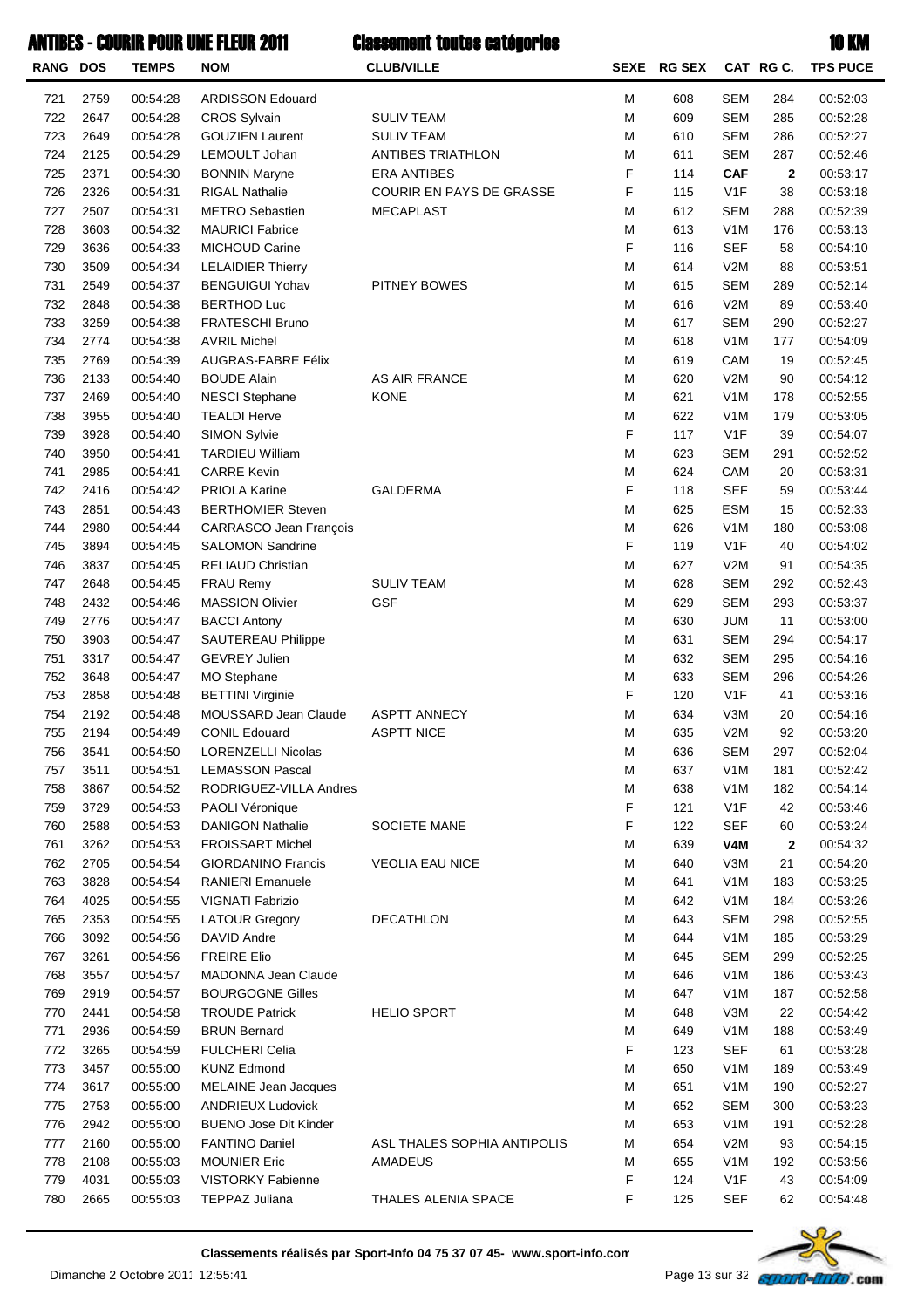| <b>RANG DOS</b> |      | <b>TEMPS</b> | <b>NOM</b>                 | <b>CLUB/VILLE</b>          |   | SEXE RG SEX |                  | CAT RG C. | <b>TPS PUCE</b> |
|-----------------|------|--------------|----------------------------|----------------------------|---|-------------|------------------|-----------|-----------------|
| 781             | 2836 | 00:55:03     | <b>BERGOUTS Chloe</b>      |                            | F | 126         | <b>SEF</b>       | 63        | 00:53:13        |
| 782             | 2428 | 00:55:04     | <b>MORRONI Jerome</b>      | <b>GROUPE DPI</b>          | M | 656         | <b>SEM</b>       | 301       | 00:54:40        |
| 783             | 2352 | 00:55:04     | <b>FABREGAS Aurelien</b>   | DECATHLON                  | M | 657         | <b>ESM</b>       | 16        | 00:53:06        |
| 784             | 2085 | 00:55:05     | <b>AMOROTTI Jean Marc</b>  | AMADEUS                    | M | 658         | V2M              | 94        | 00:53:09        |
| 785             | 2252 | 00:55:05     | DALIDET Jean Louis         | CARREFOUR                  | M | 659         | V2M              | 95        | 00:53:24        |
| 786             | 2427 | 00:55:05     | <b>HENRY Fabien</b>        | <b>GROUPE DPI</b>          | M | 660         | <b>SEM</b>       | 302       | 00:54:41        |
| 787             | 3199 | 00:55:05     | <b>EME Franck</b>          |                            | M | 661         | V <sub>1</sub> M | 193       | 00:52:55        |
| 788             | 3675 | 00:55:06     | <b>MOUHOUBI Youssef</b>    |                            | M | 662         | V2M              | 96        | 00:54:18        |
| 789             | 2334 | 00:55:08     | <b>COTTIN Joel</b>         | CRÉDIT AGRICOLE PCA        | M | 663         | <b>SEM</b>       | 303       | 00:54:15        |
| 790             | 2226 | 00:55:08     | <b>MOREL Claude</b>        | <b>BIPEDE BAR SUR LOUP</b> | M | 664         | V4M              | 3         |                 |
| 791             | 3188 | 00:55:09     | <b>DUTARD Bernard</b>      |                            | М | 665         | V2M              | 97        | 00:54:12        |
| 792             | 2663 | 00:55:09     | <b>RENAULT Olivier</b>     | THALES ALENIA SPACE        | M | 666         | V <sub>1</sub> M | 194       | 00:53:25        |
| 793             | 2413 | 00:55:09     | <b>MAUX Delphine</b>       | <b>GALDERMA</b>            | F | 127         | <b>SEF</b>       | 64        | 00:54:13        |
| 794             | 2418 | 00:55:10     | <b>TABET Samuel</b>        | <b>GALDERMA</b>            | M | 667         | <b>SEM</b>       | 304       | 00:54:12        |
| 795             | 2906 | 00:55:12     | <b>BOTZUNG Aubane</b>      |                            | F | 128         | <b>SEF</b>       | 65        | 00:53:52        |
| 796             | 3038 | 00:55:13     | <b>CLEMENSAT Jacques</b>   |                            | M | 668         | V <sub>4</sub> M | 4         | 00:54:52        |
| 797             | 3381 | 00:55:13     | <b>GUYENNOT Nathalie</b>   |                            | F | 129         | V <sub>1</sub> F | 44        | 00:54:30        |
| 798             | 2998 | 00:55:13     | <b>CAZENAVE Francoise</b>  |                            | F | 130         | V2F              | 13        | 00:54:13        |
| 799             | 2618 | 00:55:14     | <b>GIL Antonio</b>         | <b>SPIRIDON</b>            | M | 669         | V3M              | 23        | 00:54:39        |
| 800             | 2348 | 00:55:15     | <b>PARIS Francois</b>      | DASSAULT OF COURSE         | M | 670         | <b>SEM</b>       | 305       | 00:53:27        |
| 801             | 3091 | 00:55:15     | <b>DAVID Alexis</b>        |                            | M | 671         | CAM              | 21        | 00:53:37        |
| 802             | 2121 | 00:55:16     | <b>BATTINI Francois</b>    | <b>ANTIBES TRIATHLON</b>   | M | 672         | V <sub>1</sub> M | 195       | 00:53:28        |
| 803             | 2611 | 00:55:16     | <b>DUFFOUR Carole</b>      | SPIRIDON                   | F | 131         | V2F              | 14        | 00:54:53        |
| 804             | 4049 | 00:55:17     | <b>ZUNTINI Armand</b>      |                            | M | 673         | V2M              | 98        | 00:54:13        |
| 805             | 3971 | 00:55:19     | <b>THYS Farida</b>         |                            | F | 132         | <b>SEF</b>       | 66        | 00:53:22        |
| 806             | 2794 | 00:55:19     | <b>BARBISINI Emiliano</b>  |                            | M | 674         | <b>SEM</b>       | 306       | 00:53:58        |
| 807             | 2707 | 00:55:20     | <b>BARBIER Aurelie</b>     | <b>VIRBAC</b>              | F | 133         | <b>SEF</b>       | 67        | 00:54:04        |
| 808             | 3445 | 00:55:20     | <b>KHOSRAVI Eric</b>       |                            | M | 675         | V2M              | 99        | 00:53:48        |
| 809             | 4007 | 00:55:21     | VAN DEN BROECK Christine   |                            | F | 134         | V2F              | 15        | 00:54:05        |
| 810             | 3607 | 00:55:22     | <b>MAZINGUE Lionel</b>     |                            | M | 676         | <b>SEM</b>       | 307       | 00:52:37        |
| 811             | 3273 | 00:55:22     | <b>GALGANI Jean Pierre</b> |                            | M | 677         | V3M              | 24        | 00:53:20        |
| 812             | 2484 | 00:55:24     | <b>ORLANDI Patrick</b>     | LES FOULEES CONTOISES      | M | 678         | V <sub>1</sub> M | 196       | 00:54:48        |
| 813             | 3852 | 00:55:25     | <b>RIPPERT Franck</b>      |                            | М | 679         | V3M              | 25        | 00:54:24        |
| 814             | 4003 | 00:55:25     | <b>VALIENTE José</b>       |                            | M | 680         | V2M              | 100       | 00:53:25        |
| 815             | 2369 | 00:55:25     | <b>BAUDIER Renata</b>      | <b>ERA ANTIBES</b>         | F | 135         | <b>SEF</b>       | 68        | 00:55:12        |
| 816             | 2989 | 00:55:26     | <b>CARRO</b> Michel        |                            | M | 681         | V3M              | 26        | 00:54:14        |
| 817             | 3908 | 00:55:26     | SCHMITT-CANOBAS Sophie     |                            | F | 136         | V <sub>1</sub> F | 45        | 00:53:25        |
| 818             | 2533 | 00:55:27     | <b>HAYES Thierry</b>       | ORANGE                     | M | 682         | V <sub>1</sub> M | 197       | 00:53:20        |
| 819             | 3778 | 00:55:28     | PIETRI Christophe          |                            | M | 683         | V <sub>1</sub> M | 198       | 00:54:21        |
| 820             | 2926 | 00:55:28     | <b>BOYER Renaud</b>        |                            | M | 684         | <b>SEM</b>       | 308       | 00:55:06        |
| 821             | 3995 | 00:55:29     | <b>UNTEREINER Luc</b>      |                            | M | 685         | <b>SEM</b>       | 309       | 00:53:31        |
| 822             | 2764 | 00:55:29     | <b>AUBERT Fabrice</b>      |                            | M | 686         | <b>SEM</b>       | 310       | 00:54:25        |
| 823             | 3165 | 00:55:29     | <b>DUBOIS Sandrine</b>     |                            | F | 137         | V <sub>1</sub> F | 46        | 00:53:45        |
| 823             | 2409 | 00:55:29     | <b>DION Soline</b>         | <b>GALDERMA</b>            | F | 137         | <b>SEF</b>       | 69        | 00:54:12        |
| 825             | 3024 | 00:55:30     | <b>CHERON Jacky</b>        |                            | M | 687         | V <sub>1</sub> M | 199       | 00:53:41        |
| 826             | 3986 | 00:55:30     | <b>TRAMELLI Thomas</b>     |                            | M | 688         | V <sub>1</sub> M | 200       | 00:54:09        |
| 827             | 2606 | 00:55:31     | <b>CHERON Laura</b>        | SPIRIDON                   | F | 139         | <b>JUF</b>       | 3         | 00:53:43        |
| 827             | 3072 | 00:55:31     | <b>CROUZAT Valerie</b>     |                            | F | 139         | V <sub>1</sub> F | 47        | 00:54:19        |
| 829             | 3914 | 00:55:31     | <b>SEMOND Laurence</b>     |                            | F | 141         | V <sub>1</sub> F | 48        | 00:54:18        |
| 830             | 3034 | 00:55:33     | CIPRIANI Stephane          |                            | M | 689         | V <sub>1</sub> M | 201       | 00:55:17        |
| 831             | 3500 | 00:55:33     | <b>LECOMPTE Philippe</b>   |                            | M | 690         | V <sub>1</sub> M | 202       | 00:53:07        |
| 832             | 2074 | 00:55:34     | <b>WEISSENBACH Audrey</b>  | AC VALBONNE                | F | 142         | <b>SEF</b>       | 70        | 00:55:24        |
| 833             | 3079 | 00:55:35     | <b>DAHINDEN Delphine</b>   |                            | F | 143         | V <sub>1</sub> F | 49        | 00:53:18        |
| 834             | 3033 | 00:55:37     | <b>CILLER Roger</b>        |                            | M | 691         | V <sub>1</sub> M | 203       | 00:54:16        |
| 835             | 3318 | 00:55:37     | <b>GHELLA Joseph</b>       |                            | M | 692         | V2M              | 101       | 00:55:07        |
| 836             | 3968 | 00:55:38     | <b>THORENT Sebastien</b>   |                            | M | 693         | <b>SEM</b>       | 311       | 00:54:06        |
| 837             | 3351 | 00:55:38     | <b>GRAS Gilles</b>         |                            | M | 694         | V2M              | 102       | 00:53:31        |
| 838             | 2706 | 00:55:38     | <b>AGNESE David</b>        | <b>VIRBAC</b>              | M | 695         | <b>SEM</b>       | 312       | 00:53:57        |
| 839             | 3514 | 00:55:39     | <b>LEON Norbert</b>        |                            | M | 696         | <b>SEM</b>       | 313       | 00:55:17        |
| 840             | 3768 | 00:55:40     | PEYRAT David               |                            | M | 697         | <b>SEM</b>       | 314       | 00:53:28        |
|                 |      |              |                            |                            |   |             |                  |           |                 |

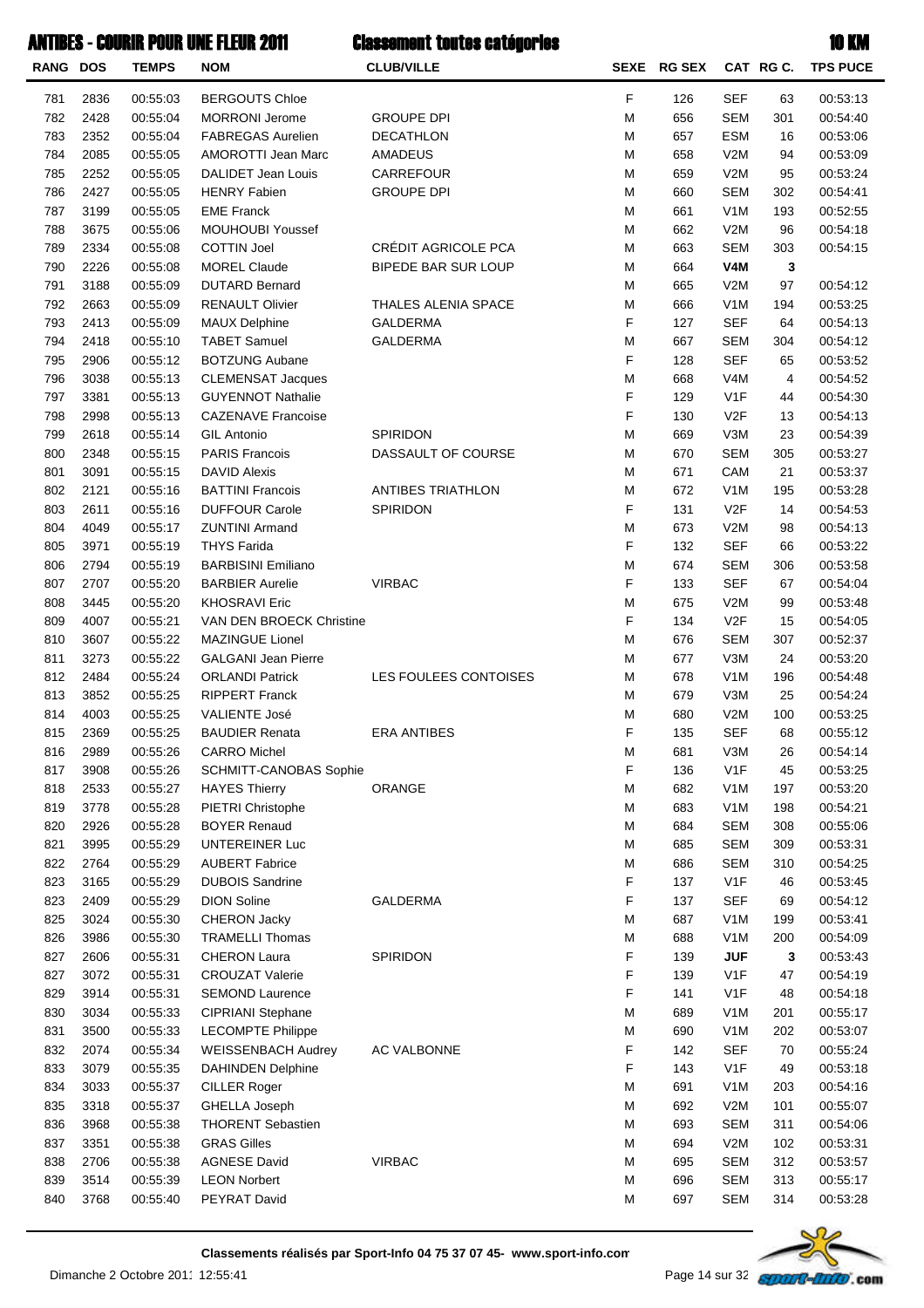|  | ٠ |  |
|--|---|--|
|  |   |  |

| RANG DOS   |              | <b>TEMPS</b>         | <b>NOM</b>                                 | <b>CLUB/VILLE</b>            |        | SEXE RG SEX |                          | CAT RG C.  | <b>TPS PUCE</b>      |
|------------|--------------|----------------------|--------------------------------------------|------------------------------|--------|-------------|--------------------------|------------|----------------------|
| 841        | 2114         | 00:55:41             | <b>VACANT Simon</b>                        | AMADEUS                      | М      | 698         | V <sub>1</sub> M         | 204        | 00:54:53             |
| 842        | 2291         | 00:55:41             | <b>CAMIGLIANO Enzo</b>                     | CENTURY 21                   | M      | 699         | V <sub>1</sub> M         | 205        | 00:55:01             |
| 843        | 3126         | 00:55:41             | <b>DEMKIN William</b>                      |                              | М      | 700         | V <sub>1</sub> M         | 206        | 00:53:47             |
| 844        | 3575         | 00:55:41             | <b>MARCOS Pierre</b>                       |                              | M      | 701         | V <sub>1</sub> M         | 207        | 00:53:45             |
| 845        | 2553         | 00:55:42             | <b>BACCI Jean Marc</b>                     | POLICE MUNICIPALE ANTIBES    | М      | 702         | V <sub>1</sub> M         | 208        | 00:53:55             |
| 846        | 2956         | 00:55:42             | <b>CALCARA Serge</b>                       |                              | М      | 703         | V <sub>1</sub> M         | 209        | 00:53:45             |
| 847        | 3727         | 00:55:42             | PANOSYAN Maksut                            |                              | M      | 704         | V <sub>1</sub> M         | 210        | 00:53:46             |
| 848        | 2359         | 00:55:42             | <b>ICHIR Jade</b>                          | DPL RACING                   | F      | 144         | <b>CAF</b>               | 3          | 00:54:48             |
| 849        | 2911         | 00:55:42             | <b>BOUKILI Nadia</b>                       |                              | F      | 145         | <b>SEF</b>               | 71         | 00:54:16             |
| 850        | 3148         | 00:55:43             | <b>DIVELEC</b> Jennifer                    |                              | F      | 146         | <b>SEF</b>               | 72         | 00:54:01             |
| 851        | 2501         | 00:55:44             | <b>GUERRAS Pierre</b>                      | MANDELIEU ATHLETISME         | М      | 705         | V3M                      | 27         | 00:54:50             |
| 852        | 2387         | 00:55:45             | PIJOURLET Philippe                         | <b>ERICSSON</b>              | М      | 706         | <b>SEM</b>               | 315        | 00:54:07             |
| 853        | 3532         | 00:55:47             | <b>LOESCH Marianne</b>                     |                              | F      | 147         | V1F                      | 50         | 00:53:59             |
| 854        | 3452         | 00:55:50             | <b>KOMORSKI Eric</b>                       |                              | M      | 707         | V <sub>1</sub> M         | 211        | 00:53:33             |
| 855        | 2691         | 00:55:54             | <b>WOILLOT Olivier</b>                     | <b>UFO</b>                   | M      | 708         | V <sub>1</sub> M         | 212        | 00:53:35             |
| 856        | 3720         | 00:55:58             | <b>OUVRIER Patric</b>                      |                              | М      | 709         | V <sub>1</sub> M         | 213        | 00:54:44             |
| 857        | 2347         | 00:56:00             | <b>MERCIER Philippe</b>                    | DASSAULT OF COURSE           | М      | 710         | V2M                      | 103        | 00:54:13             |
| 858        | 3820         | 00:56:00             | <b>PUGLIA Sauveur</b>                      |                              | M      | 711         | V <sub>1</sub> M         | 214        | 00:54:05             |
| 859        | 3888         | 00:56:01             | <b>SABARD Vincent</b>                      |                              | M      | 712         | <b>SEM</b>               | 316        | 00:54:39             |
| 860        | 2406         | 00:56:02             | <b>BOSC Catherine</b>                      | <b>GALDERMA</b>              | F      | 148         | <b>SEF</b>               | 73         | 00:55:07             |
| 861        | 2914         | 00:56:02             | <b>BOUNIOL Aurelie</b>                     |                              | F      | 149         | <b>SEF</b>               | 74         | 00:54:59             |
| 862        | 3395         | 00:56:02             | <b>HERNANDEZ VARGAS Edua</b>               |                              | M      | 713         | V2M                      | 104        | 00:53:59             |
| 863        | 2079         | 00:56:02             | DOS REIS Arnaud                            | ADSEA AM                     | М      | 714         | <b>SEM</b>               | 317        | 00:55:13             |
| 864        | 3212         | 00:56:02             | <b>FABIO Testa</b>                         |                              | М      | 715         | <b>SEM</b>               | 318        | 00:53:28             |
| 865        | 2634         | 00:56:03             | SPINELLI Jean Paul                         | SPIRIDON                     | М      | 716         | V3M                      | 28         | 00:55:24             |
| 866        | 3431         | 00:56:04             | <b>JOURDAN Pascal</b>                      |                              | M      | 717         | V2M                      | 105        | 00:53:51             |
| 867        | 3060         | 00:56:04             | COSSIAUX Regine                            |                              | F      | 150         | V <sub>1</sub> F         | 51         | 00:55:40             |
| 868        | 2082         | 00:56:06             | <b>RENAUDAT Julien</b>                     | <b>ADSEA AM</b>              | M      | 718         | <b>SEM</b>               | 319        | 00:55:16             |
| 869        | 2214         | 00:56:07             | <b>GASPARRO Vanessa</b>                    | <b>BAC</b>                   | F      | 151         | <b>SEF</b>               | 75         | 00:54:33             |
| 870        | 2756         | 00:56:07             | ANTOSZEWSKI Mathieu                        |                              | М      | 719         | <b>SEM</b>               | 320        | 00:53:44             |
| 871        | 3221         | 00:56:08             | FANGET Christophe                          |                              | М      | 720         | V <sub>1</sub> M         | 215        | 00:54:08             |
| 872        | 3066         | 00:56:08             | <b>COTTYN Christopher</b>                  |                              | M      | 721         | CAM                      | 22         | 00:55:12             |
| 873        | 2076         | 00:56:09             | <b>BOSCHEL Jean Francois</b>               | ADSEA AM                     | M      | 722         | V <sub>1</sub> M         | 216        | 00:55:23             |
| 874        | 2584         | 00:56:10             | <b>BRIAT Philippe</b>                      | SCHNEIDER AUTOMATION         | M      | 723         | V <sub>1</sub> M         | 217        | 00:53:56             |
| 875        | 3622         | 00:56:10             | <b>MELONI Patricia</b>                     |                              | F      | 152         | V <sub>1</sub> F         | 52         | 00:55:11             |
| 876        | 3330         | 00:56:10             | GIRAUD Jean Philippe                       |                              | М      | 724         | V <sub>1</sub> M         | 218        | 00:55:28             |
| 877        | 3531<br>2862 | 00:56:10             | LODIGIANI Alessandro<br><b>BIGI Cedric</b> |                              | М      | 725<br>726  | <b>SEM</b>               | 321        | 00:55:58             |
| 878        |              | 00:56:12             | <b>MARC Boris</b>                          |                              | M<br>M | 727         | <b>SEM</b><br><b>SEM</b> | 322        | 00:55:12<br>00:55:19 |
| 879        | 3569         | 00:56:12<br>00:56:13 | AJUDA Antonio                              |                              | M      | 728         | V <sub>1</sub> M         | 323<br>219 | 00:53:30             |
| 880<br>881 | 2731<br>3744 | 00:56:14             | PAZZI Max                                  |                              | M      | 729         | V <sub>1</sub> M         | 220        | 00:53:55             |
| 882        | 2230         | 00:56:15             | <b>LABRUNE Vincent</b>                     | <b>BNP PARIBAS</b>           | M      | 730         | V2M                      | 106        | 00:54:09             |
| 883        | 2678         | 00:56:16             | <b>HENRY Nathalie</b>                      | <b>TOPFIT</b>                | F      | 153         | V <sub>1</sub> F         | 53         | 00:54:34             |
| 884        | 2536         | 00:56:16             | <b>VEYSSEYRE Valerie</b>                   | ORANGE                       | F      | 154         | <b>SEF</b>               | 76         | 00:54:09             |
| 885        | 3138         | 00:56:17             | <b>DEVIGNE Benoit</b>                      |                              | M      | 731         | <b>SEM</b>               | 324        | 00:54:28             |
| 886        | 3664         | 00:56:18             | <b>MOREAU Nicolas</b>                      |                              | M      | 732         | <b>SEM</b>               | 325        | 00:55:01             |
| 887        | 3037         | 00:56:19             | <b>CLAUZON Eugenie</b>                     |                              | F      | 155         | <b>SEF</b>               | 77         | 00:54:28             |
| 888        | 2934         | 00:56:20             | <b>BRISACK Didier</b>                      |                              | М      | 733         | <b>SEM</b>               | 326        | 00:54:26             |
| 889        | 3435         | 00:56:21             | <b>JUMBRYCH Anna</b>                       |                              | F      | 156         | <b>SEF</b>               | 78         | 00:55:55             |
| 890        | 3019         | 00:56:22             | CHAUVIN Laurent                            |                              | M      | 734         | V <sub>1</sub> M         | 221        | 00:54:53             |
| 891        | 3872         | 00:56:22             | ROSELLO Olivier                            |                              | M      | 735         | <b>SEM</b>               | 327        | 00:54:08             |
| 892        | 3970         | 00:56:22             | <b>THUREL Philippe</b>                     |                              | М      | 736         | V2M                      | 107        | 00:54:52             |
| 893        | 2955         | 00:56:24             | <b>CALBOCCI Sandra</b>                     |                              | F      | 157         | <b>SEF</b>               | 79         | 00:55:39             |
| 894        | 2589         | 00:56:28             | PETIAUX Pascal                             | SOCIETE MANE                 | M      | 737         | V <sub>1</sub> M         | 222        | 00:56:11             |
| 895        | 2333         | 00:56:29             | FOURNILLIER Jean Marc                      | <b>CROIX ROUGE FRANCAISE</b> | M      | 738         | V <sub>1</sub> M         | 223        | 00:56:06             |
| 896        | 3589         | 00:56:30             | <b>MARTINEZ Christian</b>                  |                              | M      | 739         | V <sub>1</sub> M         | 224        | 00:55:14             |
| 897        | 3370         | 00:56:32             | <b>GUILLON Olivier</b>                     |                              | М      | 740         | V <sub>1</sub> M         | 225        | 00:55:16             |
| 898        | 2752         | 00:56:33             | ANDRIEUX Jerome                            |                              | M      | 741         | <b>SEM</b>               | 328        | 00:56:07             |
| 899        | 2143         | 00:56:33             | <b>CESARI Jean Charles</b>                 | ASCEE 06                     | M      | 742         | <b>SEM</b>               | 329        | 00:55:11             |
| 900        | 3277         | 00:56:34             | <b>GALLERIE Marc Antoine</b>               |                              | М      | 743         | ESM                      | 17         | 00:54:52             |

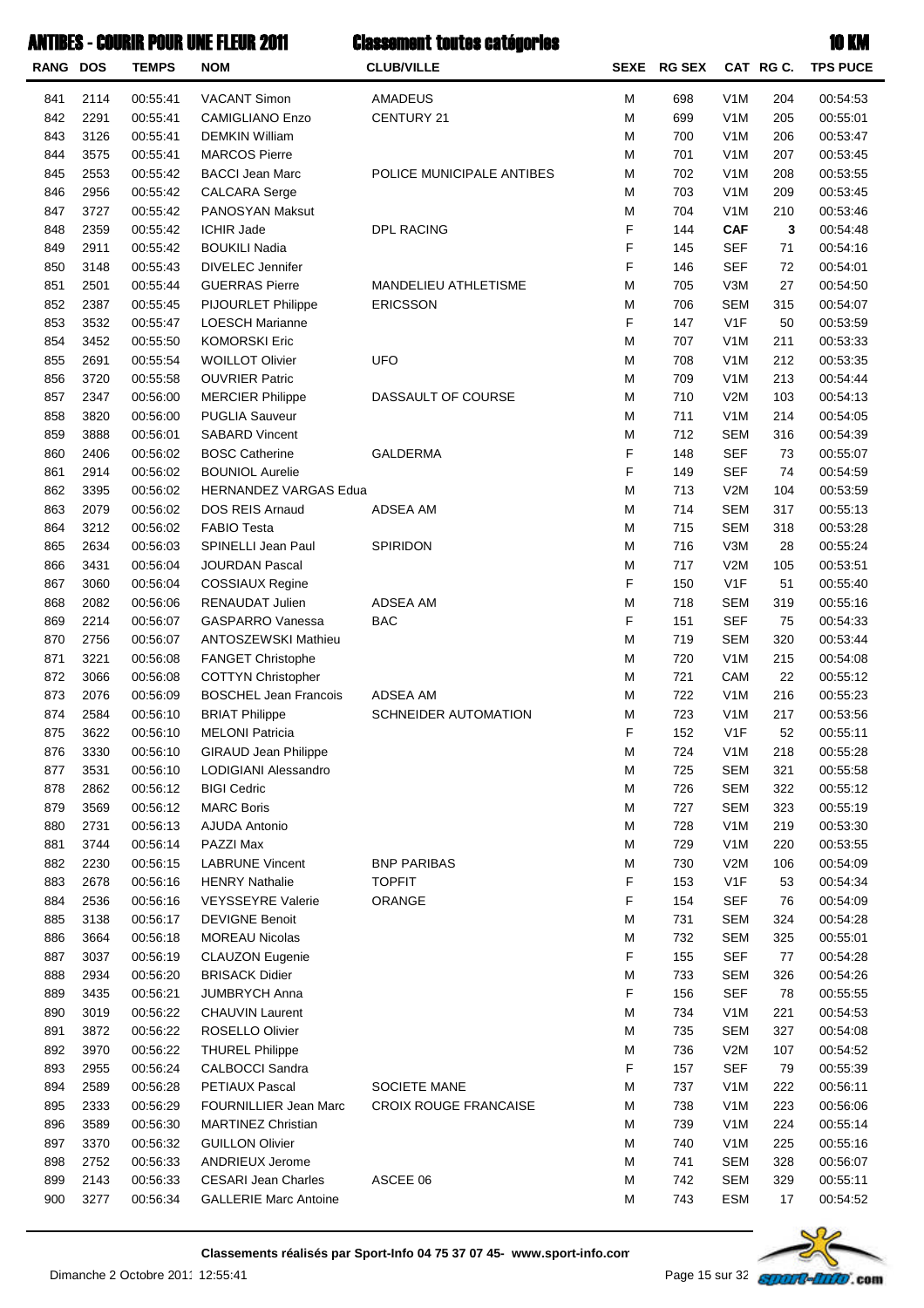| <b>RANG DOS</b> |              | <b>TEMPS</b>         | <b>NOM</b>                                            | <b>CLUB/VILLE</b>           |        | SEXE RG SEX |                                | CAT RG C.  | <b>TPS PUCE</b>      |
|-----------------|--------------|----------------------|-------------------------------------------------------|-----------------------------|--------|-------------|--------------------------------|------------|----------------------|
| 901             | 3316         | 00:56:34             | <b>GERVASCONI Joseph</b>                              |                             | M      | 744         | V3M                            | 29         | 00:56:18             |
| 902             | 3605         | 00:56:35             | <b>MAYBON Anne Emmanuelle</b>                         |                             | F      | 158         | <b>SEF</b>                     | 80         | 00:54:47             |
| 903             | 2425         | 00:56:36             | PEIXEIRA Philippe                                     | <b>GRIESSER</b>             | M      | 745         | <b>SEM</b>                     | 330        | 00:56:17             |
| 904             | 4050         | 00:56:38             | <b>ZURCHER Olivia</b>                                 |                             | F      | 159         | <b>SEF</b>                     | 81         | 00:54:22             |
| 905             | 2454         | 00:56:38             | PITON Philippe                                        | <b>IBM LA GAUDE</b>         | M      | 746         | V <sub>4</sub> M               | 5          | 00:56:11             |
| 906             | 3626         | 00:56:38             | <b>MERCIER Bertrand</b>                               |                             | M      | 747         | <b>SEM</b>                     | 331        | 00:54:46             |
| 907             | 2383         | 00:56:40             | <b>BROCHIER Beatrice</b>                              | <b>ERICSSON</b>             | F      | 160         | V1F                            | 54         | 00:55:05             |
| 908             | 3459         | 00:56:42             | <b>KUTA Arnaud</b>                                    |                             | M      | 748         | CAM                            | 23         | 00:55:48             |
| 909             | 3022         | 00:56:42             | <b>CHAVANY Isabelle</b>                               |                             | F      | 161         | <b>SEF</b>                     | 82         | 00:54:21             |
| 910             | 3771         | 00:56:44             | PIASECKI Kheira                                       |                             | F      | 162         | <b>SEF</b>                     | 83         | 00:54:14             |
| 911             | 4015         | 00:56:46             | <b>VERMERSCH Marie Laurence</b>                       |                             | F<br>M | 163         | V <sub>1</sub> F               | 55         | 00:56:15             |
| 912<br>913      | 3013<br>3982 | 00:56:47<br>00:56:47 | CHARLOT Jean Luc                                      |                             | M      | 749<br>750  | <b>SEM</b><br>V <sub>1</sub> M | 332<br>226 | 00:55:16<br>00:54:57 |
| 914             | 3322         | 00:56:47             | <b>TOSORATTO Philippe</b><br><b>GIBASSIER Clement</b> |                             | M      | 751         | <b>SEM</b>                     | 333        | 00:54:35             |
| 915             | 3286         | 00:56:48             | <b>GANTIE Julien</b>                                  |                             | M      | 752         | <b>SEM</b>                     | 334        | 00:54:45             |
| 916             | 2302         | 00:56:49             | SAFIULLINA Rita                                       | CENTURY 21                  | F      | 164         | <b>SEF</b>                     | 84         | 00:56:10             |
| 917             | 3728         | 00:56:51             | <b>PAOLI François</b>                                 |                             | M      | 753         | V2M                            | 108        | 00:55:59             |
| 918             | 2293         | 00:56:51             | CIRISANO Pasquale                                     | CENTURY 21                  | M      | 754         | V2M                            | 109        | 00:56:13             |
| 919             | 3933         | 00:56:52             | <b>SKINNER Amber</b>                                  |                             | F      | 165         | <b>SEF</b>                     | 85         | 00:54:20             |
| 920             | 2157         | 00:56:53             | <b>DESCAMPS Maxime</b>                                | ASL THALES SOPHIA ANTIPOLIS | M      | 755         | <b>SEM</b>                     | 335        | 00:54:12             |
| 921             | 3502         | 00:56:53             | <b>LECRIVAIN Vincent</b>                              |                             | M      | 756         | <b>SEM</b>                     | 336        | 00:55:13             |
| 922             | 3093         | 00:56:54             | DAVID Samira                                          |                             | F      | 166         | V1F                            | 56         | 00:55:16             |
| 923             | 3758         | 00:56:54             | PERNOT Virginie                                       |                             | F      | 167         | V <sub>1</sub> F               | 57         | 00:56:44             |
| 924             | 3183         | 00:56:57             | <b>DUPRE Gilles</b>                                   |                             | M      | 757         | V2M                            | 110        | 00:54:43             |
| 925             | 2772         | 00:56:57             | <b>AUTHIER Martine</b>                                |                             | F      | 168         | V <sub>2F</sub>                | 16         | 00:56:43             |
| 926             | 2907         | 00:57:00             | <b>BOUCHARD Annie</b>                                 |                             | F      | 169         | V2F                            | 17         | 00:56:34             |
| 927             | 2898         | 00:57:02             | <b>BORNAIS Alain</b>                                  |                             | M      | 758         | V2M                            | 111        | 00:55:49             |
| 928             | 2891         | 00:57:04             | <b>BONDUE Yann</b>                                    |                             | M      | 759         | <b>JUM</b>                     | 12         | 00:54:59             |
| 929             | 2826         | 00:57:04             | <b>BELPOIS Valerie</b>                                |                             | F      | 170         | <b>SEF</b>                     | 86         | 00:55:38             |
| 930             | 3897         | 00:57:06             | <b>SAMPIC Audrey</b>                                  |                             | F      | 171         | <b>SEF</b>                     | 87         | 00:56:19             |
| 931             | 3411         | 00:57:08             | JACOB Sylvain                                         |                             | M      | 760         | <b>SEM</b>                     | 337        | 00:55:36             |
| 932             | 3556         | 00:57:08             | <b>MACRI Cyril</b>                                    |                             | M      | 761         | <b>SEM</b>                     | 338        | 00:56:55             |
| 933             | 3873         | 00:57:08             | ROSSARY Christophe                                    |                             | M      | 762         | <b>SEM</b>                     | 339        | 00:55:01             |
| 934             | 2519         | 00:57:10             | <b>LIMOUSIN Marion</b>                                | OBSERVATOIRE COTE D'AZUR    | F      | 172         | <b>SEF</b>                     | 88         | 00:55:21             |
| 935             | 3132         | 00:57:10             | <b>DESCHAMPS Yves</b>                                 |                             | M      | 763         | V2M                            | 112        | 00:55:23             |
| 936             | 3790         | 00:57:11             | <b>PLANTEY Gilles</b>                                 |                             | M      | 764         | <b>SEM</b>                     | 340        | 00:55:17             |
| 937             | 2853         | 00:57:13             | <b>BERTORELLO Lionel</b>                              |                             | M      | 765         | V <sub>1</sub> M               | 227        | 00:57:06             |
| 938<br>939      | 2890<br>2758 | 00:57:14<br>00:57:14 | <b>BONDUE Romain</b><br><b>ARCOS Pierre Yves</b>      |                             | M<br>M | 766<br>767  | <b>SEM</b><br>V2M              | 341<br>113 | 00:55:07<br>00:54:29 |
| 940             | 3787         | 00:57:14             | PIZZONI Cecile                                        |                             | F      | 173         | V <sub>1</sub> F               | 58         | 00:56:51             |
| 941             | 2258         | 00:57:15             | <b>GRANIER Alain</b>                                  | CARREFOUR                   | M      | 768         | V <sub>1</sub> M               | 228        | 00:56:54             |
| 942             | 2356         | 00:57:15             | PECHEUR Julien                                        | <b>DECATHLON</b>            | M      | 769         | <b>SEM</b>                     | 342        | 00:55:15             |
| 943             | 3663         | 00:57:15             | <b>MOREAU Cedric</b>                                  |                             | M      | 770         | V2M                            | 114        | 00:55:12             |
| 944             | 3210         | 00:57:15             | <b>FABARON Michel</b>                                 |                             | M      | 771         | V2M                            | 115        | 00:54:37             |
| 945             | 3565         | 00:57:16             | <b>MALENGE Olivier</b>                                |                             | M      | 772         | V <sub>1</sub> M               | 229        | 00:56:50             |
| 946             | 3047         | 00:57:16             | <b>COMA Olivier</b>                                   |                             | M      | 773         | V <sub>1</sub> M               | 230        | 00:56:23             |
| 947             | 2529         | 00:57:17             | VETU Olivia                                           | <b>OLIVER'S TEAM</b>        | F      | 174         | <b>SEF</b>                     | 89         | 00:56:17             |
| 948             | 3159         | 00:57:17             | DOULCET Serge                                         |                             | M      | 774         | V <sub>1</sub> M               | 231        | 00:55:40             |
| 949             | 3061         | 00:57:17             | <b>COSTANTIN Aurélie</b>                              |                             | F      | 175         | <b>SEF</b>                     | 90         | 00:54:58             |
| 950             | 3062         | 00:57:17             | <b>COSTANTIN Florian</b>                              |                             | M      | 775         | <b>SEM</b>                     | 343        | 00:54:58             |
| 951             | 3735         | 00:57:17             | PASQUETTI Christian                                   |                             | M      | 776         | V <sub>1</sub> M               | 232        | 00:56:13             |
| 952             | 2835         | 00:57:19             | <b>BERGER Stephane</b>                                |                             | M      | 777         | <b>SEM</b>                     | 344        | 00:55:32             |
| 953             | 2931         | 00:57:19             | <b>BRIAL Julie</b>                                    |                             | F      | 176         | <b>SEF</b>                     | 91         | 00:56:20             |
| 954             | 4055         | 00:57:19             | LAVOUMA Leon                                          |                             | M      | 778         | <b>SEM</b>                     | 345        | 00:57:13             |
| 955             | 2679         | 00:57:20             | <b>HENRY Serge</b>                                    | <b>TOPFIT</b>               | M      | 779         | V2M                            | 116        | 00:55:32             |
| 956             | 3635         | 00:57:20             | MICHELOTTI Jean Baptiste                              |                             | M      | 780         | <b>SEM</b>                     | 346        | 00:56:58             |
| 957             | 2142         | 00:57:22             | <b>BIANCHERI Alessandro</b>                           | ASCEE 06                    | M      | 781         | V <sub>1</sub> M               | 233        | 00:55:58             |
| 958             | 3365         | 00:57:22             | <b>GUEROULT Sebastien</b>                             |                             | M      | 782         | <b>SEM</b>                     | 347        | 00:55:45             |
| 959<br>960      | 2808<br>3817 | 00:57:24             | <b>BEAU Sébastien</b><br>PROTZENKO Marina             |                             | M<br>F | 783         | <b>SEM</b><br>V2F              | 348        | 00:56:05             |
|                 |              | 00:57:29             |                                                       |                             |        | 177         |                                | 18         | 00:55:55             |

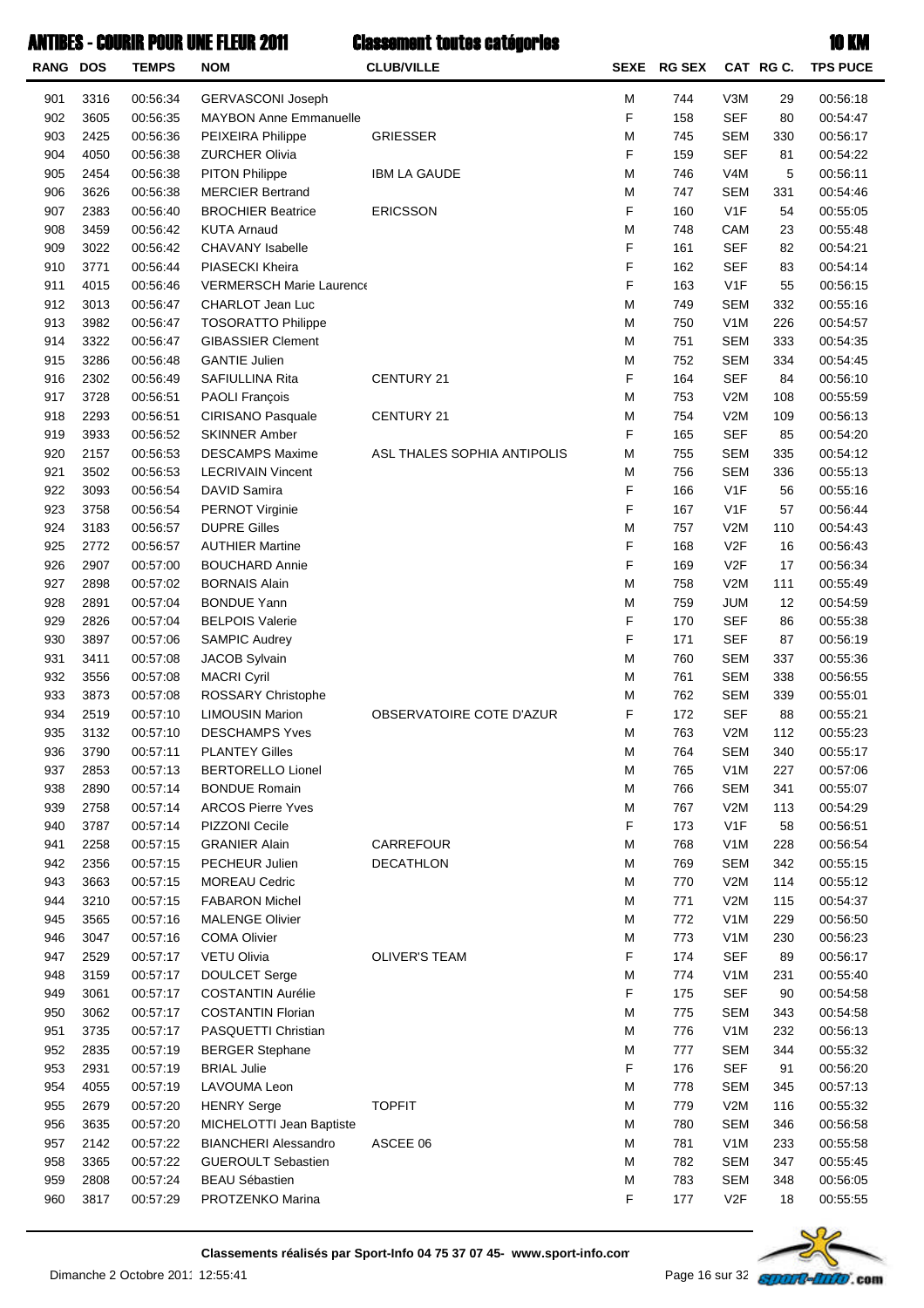| RANG DOS   |              | <b>TEMPS</b>         | <b>NOM</b>                                           | <b>CLUB/VILLE</b>           | <b>SEXE</b> | <b>RG SEX</b> |                         | CAT RGC.  | <b>TPS PUCE</b>      |
|------------|--------------|----------------------|------------------------------------------------------|-----------------------------|-------------|---------------|-------------------------|-----------|----------------------|
| 961        | 2090         | 00:57:29             | <b>BOURCIER Sophie</b>                               | AMADEUS                     | F           | 178           | V <sub>1</sub> F        | 59        | 00:57:10             |
| 962        | 3576         | 00:57:32             | <b>MAREE Florent</b>                                 |                             | M           | 784           | <b>SEM</b>              | 349       | 00:56:32             |
| 963        | 3858         | 00:57:35             | ROBERT Frédéric                                      |                             | М           | 785           | <b>SEM</b>              | 350       | 00:55:13             |
| 964        | 3468         | 00:57:35             | <b>LAMBERT Steicy</b>                                |                             | M           | 786           | <b>SEM</b>              | 351       | 00:55:54             |
| 965        | 3298         | 00:57:36             | <b>GASIGLIA Yves</b>                                 |                             | M           | 787           | <b>SEM</b>              | 352       | 00:57:19             |
| 966        | 2912         | 00:57:37             | <b>BOULAY Sophie</b>                                 |                             | F           | 179           | V <sub>1</sub> F        | 60        | 00:57:04             |
| 967        | 2267         | 00:57:38             | N GUYEN Eric                                         | CARREFOUR                   | М           | 788           | V <sub>1</sub> M        | 234       | 00:56:02             |
| 968        | 2462         | 00:57:38             | <b>GERMOND Carole</b>                                | <b>INTEL</b>                | F           | 180           | V <sub>1</sub> F        | 61        | 00:55:46             |
| 969        | 4073         | 00:57:39             | ROSSO Amelie                                         |                             | F           | 181           | <b>ESF</b>              | 3         | 00:55:28             |
| 970        | 2449         | 00:57:42             | <b>GUIGUET Beatrice</b>                              | <b>IBM LA GAUDE</b>         | F           | 182           | V2F                     | 19        | 00:56:23             |
| 971        | 2904         | 00:57:42             | BOTTA-VENIER Veronique                               |                             | F           | 183           | V <sub>1</sub> F        | 62        | 00:56:52             |
| 972        | 3040         | 00:57:43             | <b>COCHETEUX Michael</b>                             |                             | М           | 789           | <b>SEM</b>              | 353       | 00:55:24             |
| 973        | 2147         | 00:57:44             | <b>SCHILLER Michel</b>                               | ASCEE 06                    | M           | 790           | V2M                     | 117       | 00:56:20             |
| 974        | 2259         | 00:57:44             | <b>GUILLOT Jean Pierre</b>                           | CARREFOUR                   | M           | 791           | V2M                     | 118       | 00:55:44             |
| 975        | 3574         | 00:57:48             | MARCOLLA Jean Paul                                   |                             | М           | 792           | V2M                     | 119       | 00:57:10             |
| 976        | 3260         | 00:57:49             | FRECHE Sophie                                        |                             | F           | 184           | <b>SEF</b>              | 92        | 00:57:06             |
| 977        | 3289         | 00:57:50             | <b>GARCIA Jean Francois</b>                          |                             | М           | 793           | V <sub>1</sub> M        | 235       | 00:57:43             |
| 978        | 3661         | 00:57:50             | <b>MORAND Laetitia</b>                               |                             | F           | 185           | V <sub>1</sub> F        | 63        | 00:56:33             |
| 979        | 2070         | 00:57:50             | <b>BELMONTE Nathalie</b>                             | AC VALBONNE                 | F           | 186           | <b>SEF</b>              | 93        | 00:55:41             |
| 980        | 2159         | 00:57:50             | <b>FACCENDA Ludovic</b>                              | ASL THALES SOPHIA ANTIPOLIS | M           | 794           | <b>SEM</b>              | 354       | 00:57:02             |
| 980        | 3083         | 00:57:50             | <b>DANCKOF Gerard</b>                                |                             | M           | 794           | V2M                     | 120       | 00:56:58             |
| 982        | 3637         | 00:57:51             | <b>MIGANI Cedric</b>                                 |                             | M           | 796           | <b>SEM</b>              | 355       | 00:56:49             |
| 983        | 2562         | 00:57:51             | <b>KIROUBAS Siva</b>                                 | PRO BTP                     | M           | 797           | <b>SEM</b>              | 356       | 00:55:25             |
| 984        | 3045         | 00:57:51             | <b>COHEN Tony</b>                                    |                             | M           | 798           | <b>SEM</b>              | 357       | 00:56:48             |
| 985        | 3398         | 00:57:51             | <b>HIRLES Christophe</b>                             |                             | M           | 799           | <b>SEM</b>              | 358       | 00:56:50             |
| 986        | 3892         | 00:57:51             | <b>SALINGUE Etienne</b>                              |                             | M           | 800           | V <sub>1</sub> M        | 236       | 00:57:25             |
| 987        | 3868         | 00:57:52             | ROJON Jerome                                         |                             | M           | 801           | <b>SEM</b>              | 359       | 00:57:26             |
| 988        | 2719         | 00:57:52             | PIERLOT Elodie                                       | <b>VIRBAC</b>               | F           | 187           | <b>SEF</b>              | 94        | 00:56:15             |
| 989        | 3202         | 00:57:52             | <b>ESNAULT Marc</b>                                  |                             | M           | 802           | V3M                     | 30        | 00:56:10             |
| 990        | 3544         | 00:57:52             | <b>LOUIS Olivier</b>                                 |                             | M           | 803           | <b>SEM</b>              | 360       | 00:55:38             |
| 991        | 3227         | 00:57:52             | <b>FAUGEROUX Cedric</b>                              |                             | M           | 804           | V <sub>1</sub> M        | 237       | 00:56:18             |
| 992        | 3156         | 00:57:52             | <b>DONNARD Pauline</b>                               |                             | F           | 188           | <b>SEF</b>              | 95        | 00:55:20             |
| 993        | 2905         | 00:57:53             | <b>BOTTO Thomas</b>                                  |                             | M           | 805           | <b>SEM</b>              | 361       | 00:55:20             |
| 994        | 3302         | 00:57:53             | <b>GAUTHIER Françoise</b>                            |                             | F           | 189           | V <sub>1</sub> F        | 64        | 00:56:36             |
| 995        | 3439         | 00:57:53             | JUTHIER Jean Philippe                                |                             | M           | 806           | <b>SEM</b>              | 362       | 00:56:49             |
| 996        | 4006         | 00:57:54             | <b>VALOUR Jacques</b>                                | <b>AEPSILON</b>             | M           | 807           | V3M                     | 31        | 00:56:23             |
| 997        | 2083<br>3217 | 00:57:54             | <b>GEVAERT Fabrice</b><br><b>FAGUET Thomas</b>       |                             | M<br>M      | 808<br>809    | <b>SEM</b>              | 363<br>24 | 00:56:06             |
| 998<br>999 | 3369         | 00:57:54             |                                                      |                             | F           | 190           | CAM<br>V <sub>1</sub> F | 65        | 00:57:38             |
| 1000       | 3910         | 00:57:55<br>00:57:55 | <b>GUILLABERT Veronique</b><br><b>SCIOLLA Silvia</b> |                             | F           | 191           | V2F                     | 20        | 00:56:57<br>00:56:59 |
| 1001       | 3845         | 00:57:59             | RIBEIRO Mauricio                                     |                             | М           | 810           | <b>SEM</b>              | 364       | 00:56:16             |
| 1002       | 3898         | 00:58:00             | <b>SANCHEZ Pierre</b>                                |                             | M           | 811           | V <sub>1</sub> M        | 238       | 00:55:40             |
| 1003       | 3069         | 00:58:02             | <b>COURTOIS Nathalie</b>                             |                             | F           | 192           | V <sub>1</sub> F        | 66        | 00:56:46             |
| 1004       | 3922         | 00:58:02             | <b>SERRE Marion</b>                                  |                             | F           | 193           | <b>SEF</b>              | 96        | 00:56:07             |
| 1005       | 2063         | 00:58:02             | <b>GRUBER Marika</b>                                 | <b>ABSOLUTPILATES</b>       | F           | 194           | V <sub>1</sub> F        | 67        | 00:56:00             |
| 1006       | 2112         | 00:58:03             | SINGER Joel                                          | <b>AMADEUS</b>              | М           | 812           | <b>SEM</b>              | 365       | 00:57:14             |
| 1007       | 3357         | 00:58:03             | <b>GROLL Virginie</b>                                |                             | F           | 195           | <b>SEF</b>              | 97        | 00:56:23             |
| 1008       | 3722         | 00:58:04             | PACCECO Luis                                         |                             | M           | 813           | V <sub>1</sub> M        | 239       | 00:56:44             |
| 1009       | 3279         | 00:58:04             | <b>GALLIANO Philippe</b>                             |                             | M           | 814           | V2M                     | 121       | 00:56:41             |
| 1009       | 3721         | 00:58:04             | PACCECO Hugo                                         |                             | M           | 814           | CAM                     | 25        | 00:56:43             |
| 1011       | 2531         | 00:58:04             | <b>GATTI Thierry</b>                                 | ORANGE                      | M           | 816           | V <sub>1</sub> M        | 240       | 00:56:43             |
| 1012       | 2829         | 00:58:04             | <b>BENNARDI Franck</b>                               |                             | M           | 817           | V <sub>1</sub> M        | 241       | 00:57:26             |
| 1013       | 3703         | 00:58:05             | <b>NOEL Stephanie</b>                                |                             | F           | 196           | <b>SEF</b>              | 98        | 00:57:22             |
| 1014       | 2825         | 00:58:05             | <b>BELLEVILLE Jean Luc</b>                           |                             | M           | 818           | V2M                     | 122       | 00:58:01             |
| 1015       | 3644         | 00:58:05             | MINIERE Jean                                         |                             | М           | 819           | V3M                     | 32        | 00:57:40             |
| 1016       | 2532         | 00:58:05             | <b>HAYES Catherine</b>                               | ORANGE                      | F           | 197           | V <sub>1</sub> F        | 68        | 00:57:27             |
| 1017       | 4067         | 00:58:06             | <b>GAGLAR Kemal</b>                                  |                             | М           | 820           | <b>SEM</b>              | 366       | 00:57:46             |
| 1018       | 3041         | 00:58:06             | COGNET LECOURTOIS San                                |                             | F           | 198           | V <sub>1</sub> F        | 69        | 00:56:41             |
| 1019       | 3376         | 00:58:07             | <b>GUILLOU Yannick</b>                               |                             | М           | 821           | <b>SEM</b>              | 367       | 00:56:29             |
| 1020       | 2422         | 00:58:07             | <b>FERNANDES Philippe</b>                            | <b>GRIESSER</b>             | M           | 822           | <b>SEM</b>              | 368       | 00:55:53             |
|            |              |                      |                                                      |                             |             |               |                         |           |                      |

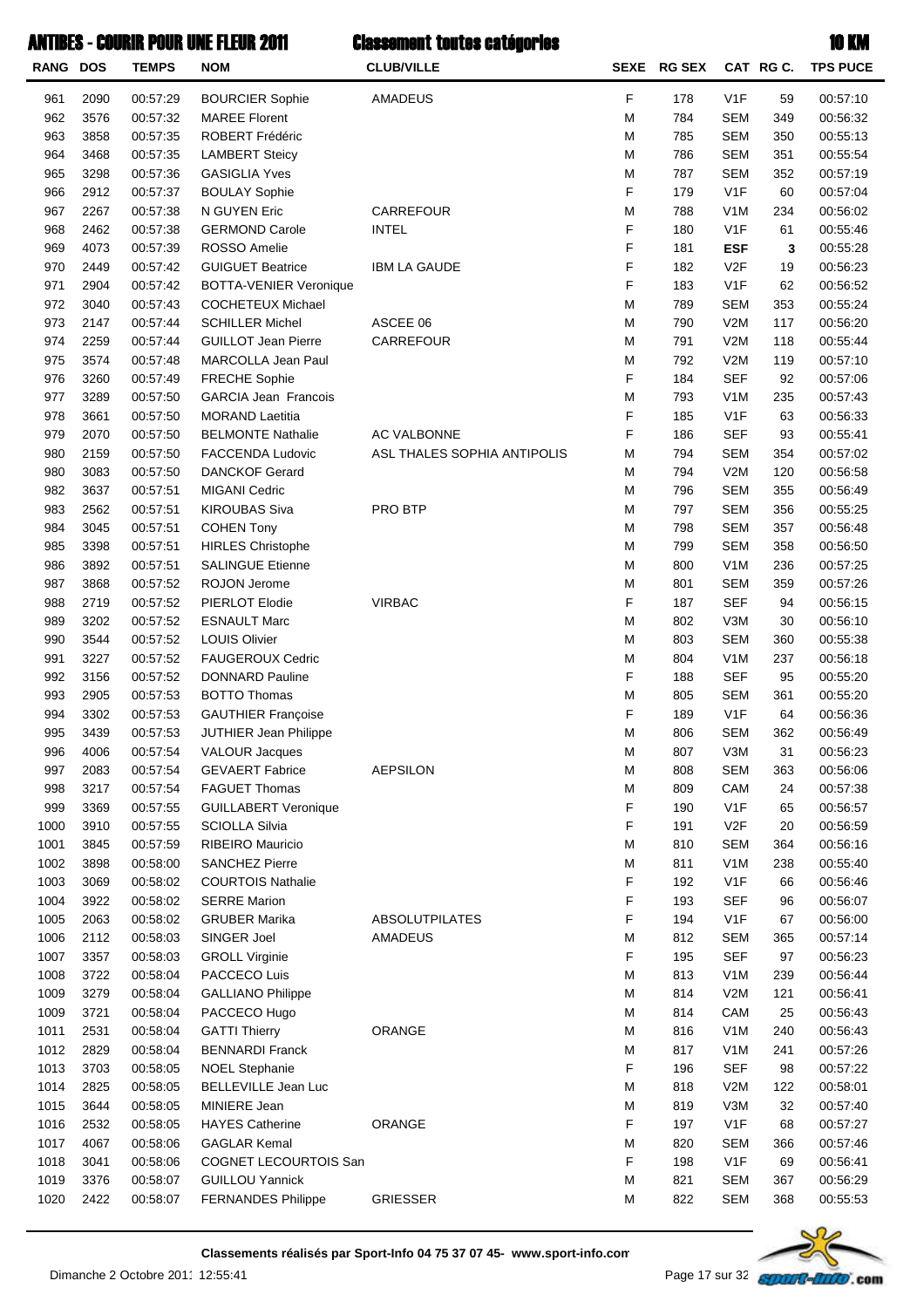| RANG DOS |      | <b>TEMPS</b> | <b>NOM</b>                | <b>CLUB/VILLE</b>      | <b>SEXE</b> | <b>RG SEX</b> |                  | CAT RGC. | <b>TPS PUCE</b> |
|----------|------|--------------|---------------------------|------------------------|-------------|---------------|------------------|----------|-----------------|
| 1021     | 3254 | 00:58:08     | <b>FOUSSE Thierry</b>     |                        | M           | 823           | V <sub>1</sub> M | 242      | 00:55:52        |
| 1022     | 3763 | 00:58:10     | <b>PERUGINI Mathieu</b>   |                        | M           | 824           | <b>SEM</b>       | 369      | 00:56:38        |
| 1023     | 3067 | 00:58:11     | <b>COURBON Thierry</b>    |                        | M           | 825           | V <sub>1</sub> M | 243      | 00:56:20        |
| 1024     | 3518 | 00:58:11     | <b>LEROY Olivier</b>      |                        | M           | 826           | V <sub>1</sub> M | 244      | 00:56:22        |
| 1025     | 3358 | 00:58:12     | <b>GRONDIN Maria</b>      |                        | F           | 199           | <b>SEF</b>       | 99       | 00:56:16        |
| 1026     | 2860 | 00:58:13     | <b>BIDZOUTA Parfait</b>   |                        | M           | 827           | V <sub>1</sub> M | 245      | 00:57:09        |
| 1027     | 3662 | 00:58:14     | <b>MORAND Patrick</b>     |                        | M           | 828           | V2M              | 123      | 00:57:33        |
| 1028     | 3824 | 00:58:14     | RABOURDIN Anne            |                        | F           | 200           | V <sub>1</sub> F | 70       | 00:57:12        |
| 1029     | 2485 | 00:58:15     | <b>PISTONE Thibaut</b>    | LYCÉE ESTIENNE D'ORVES | M           | 829           | CAM              | 26       | 00:57:57        |
| 1030     | 3161 | 00:58:16     | <b>DRAHI Fiona</b>        |                        | F           | 201           | CAF              | 4        | 00:58:02        |
| 1031     | 2983 | 00:58:16     | <b>CARRE Dominique</b>    |                        | M           | 830           | V <sub>1</sub> M | 246      | 00:55:41        |
| 1032     | 2247 | 00:58:16     | <b>BORREL Alexandra</b>   | CARREFOUR              | F           | 202           | <b>SEF</b>       | 100      | 00:57:07        |
| 1033     | 3885 | 00:58:16     | <b>ROY Carine</b>         |                        | F           | 203           | V <sub>1</sub> F | 71       | 00:56:52        |
| 1034     | 3166 | 00:58:16     | <b>DUBREU Valerie</b>     |                        | F           | 204           | <b>SEF</b>       | 101      | 00:56:31        |
| 1035     | 3097 | 00:58:16     | DE CLERCK Anne            |                        | F           | 205           | <b>SEF</b>       | 102      | 00:56:30        |
| 1036     | 3386 | 00:58:17     | <b>HACOON Alexis</b>      |                        | M           | 831           | CAM              | 27       | 00:56:28        |
| 1037     | 2349 | 00:58:18     | SONTHONNAX Romain         | DASSAULT OF COURSE     | M           | 832           | <b>SEM</b>       | 370      | 00:56:00        |
| 1038     | 2842 | 00:58:21     | <b>BERNOUSSI Abdel</b>    |                        | M           | 833           | V <sub>1</sub> M | 247      | 00:57:36        |
| 1039     | 4047 | 00:58:21     | ZHUCHKOVA Elena           |                        | F           | 206           | <b>SEF</b>       | 103      | 00:55:49        |
| 1040     | 3961 | 00:58:22     | <b>THIERRY Marc</b>       |                        | M           | 834           | V3M              | 33       | 00:56:59        |
| 1041     | 3303 | 00:58:23     | <b>GAVET Jennifer</b>     |                        | F           | 207           | <b>SEF</b>       | 104      | 00:57:48        |
|          |      | 00:58:23     | <b>TARDIF Julien</b>      |                        |             |               |                  |          |                 |
| 1042     | 3951 |              |                           |                        | M<br>F      | 835           | <b>SEM</b>       | 371      | 00:57:28        |
| 1043     | 3915 | 00:58:23     | <b>SENECHAL Cecile</b>    |                        |             | 208           | <b>SEF</b>       | 105      | 00:57:47        |
| 1044     | 4058 | 00:58:25     | <b>CHITTI Mahrez</b>      |                        | M           | 836           | V2M              | 124      | 00:56:29        |
| 1045     | 3135 | 00:58:26     | <b>DESOMBRE Sylvie</b>    |                        | F           | 209           | V2F              | 21       | 00:58:10        |
| 1046     | 2575 | 00:58:27     | <b>BRIAL Dominique</b>    | SAINT PAUL - LA COLLE  | F           | 210           | V <sub>1</sub> F | 72       | 00:57:07        |
| 1047     | 2820 | 00:58:28     | <b>BELLAMY Mickael</b>    |                        | M           | 837           | <b>ESM</b>       | 18       | 00:56:54        |
| 1048     | 3710 | 00:58:28     | OLDFIELD Wayne            |                        | M           | 838           | V <sub>1</sub> M | 248      | 00:55:54        |
| 1049     | 2838 | 00:58:28     | <b>BERMUDEZ David</b>     |                        | M           | 839           | V <sub>1</sub> M | 249      | 00:55:54        |
| 1050     | 3297 | 00:58:28     | <b>GASCON Regis</b>       |                        | M           | 840           | <b>SEM</b>       | 372      | 00:56:15        |
| 1051     | 4012 | 00:58:29     | <b>VERGER Claudine</b>    |                        | F           | 211           | V <sub>1</sub> F | 73       | 00:57:11        |
| 1052     | 2768 | 00:58:31     | AUGRAS-FABRE Clémence     |                        | F           | 212           | <b>SEF</b>       | 106      | 00:56:38        |
| 1053     | 2178 | 00:58:32     | <b>FANTINO Gilbert</b>    | <b>ASOA</b>            | M           | 841           | V2M              | 125      | 00:56:19        |
| 1054     | 2410 | 00:58:33     | <b>FERTE Jacques</b>      | <b>GALDERMA</b>        | M           | 842           | V <sub>1</sub> M | 250      | 00:57:19        |
| 1055     | 3333 | 00:58:33     | <b>GIUNTA Cathy</b>       |                        | F           | 213           | V <sub>2F</sub>  | 22       | 00:57:45        |
| 1056     | 3965 | 00:58:33     | <b>THOMAS Marion</b>      |                        | F           | 214           | <b>SEF</b>       | 107      | 00:56:12        |
| 1057     | 3980 | 00:58:34     | <b>TORRES Isabel</b>      |                        | F           | 215           | V <sub>1</sub> F | 74       | 00:57:19        |
| 1058     | 2958 | 00:58:34     | <b>CALVANICO Thomas</b>   |                        | M           | 843           | V <sub>1</sub> M | 251      | 00:58:13        |
| 1059     | 3064 | 00:58:36     | <b>COSTEUX Maite</b>      |                        | F           | 216           | <b>SEF</b>       | 108      | 00:58:00        |
| 1060     | 2552 | 00:58:37     | <b>RISTAT Stephane</b>    | PITNEY BOWES           | M           | 844           | <b>SEM</b>       | 373      | 00:56:13        |
| 1061     | 3432 | 00:58:38     | <b>JOURDAN Pierre</b>     |                        | M           | 845           | <b>SEM</b>       | 374      | 00:57:02        |
| 1062     | 2867 | 00:58:38     | <b>BILORÉ Christine</b>   |                        | F           | 217           | <b>SEF</b>       | 109      | 00:57:44        |
| 1063     | 3558 | 00:58:40     | <b>MAGI Isabelle</b>      |                        | F           | 218           | <b>SEF</b>       | 110      | 00:57:48        |
| 1064     | 2463 | 00:58:45     | <b>GIUDICELLI Patrick</b> | <b>JOA GROUPE</b>      | M           | 846           | V <sub>1</sub> M | 252      | 00:57:59        |
| 1065     | 2818 | 00:58:45     | <b>BEL Jonathan</b>       |                        | M           | 847           | <b>SEM</b>       | 375      | 00:57:22        |
| 1066     | 3796 | 00:58:45     | POETTE Kathy              |                        | F           | 219           | V <sub>1</sub> F | 75       | 00:57:29        |
| 1067     | 2987 | 00:58:45     | <b>CARRERE Bruno</b>      |                        | M           | 848           | JUM              | 13       | 00:57:07        |
| 1068     | 3960 | 00:58:46     | <b>THIEBOT Christophe</b> |                        | M           | 849           | V <sub>1</sub> M | 253      | 00:56:39        |
| 1069     | 3683 | 00:58:46     | <b>MUNOS Baptiste</b>     |                        | M           | 850           | CAM              | 28       | 00:57:52        |
| 1070     | 3907 | 00:58:46     | <b>SCHMIT Estelle</b>     |                        | F           | 220           | <b>SEF</b>       | 111      | 00:58:22        |
| 1071     | 3684 | 00:58:46     | <b>MUNOS Eric</b>         |                        | M           | 851           | V <sub>1</sub> M | 254      | 00:57:52        |
| 1072     | 3123 | 00:58:47     | <b>DELRIEU Magalie</b>    |                        | F           | 221           | <b>SEF</b>       | 112      | 00:56:27        |
| 1073     | 3027 | 00:58:47     | <b>CHINI Patrick</b>      |                        | M           | 852           | V3M              | 34       | 00:57:31        |
| 1074     | 2481 | 00:58:47     | <b>SURA Christopher</b>   | LE GANG DES PERRUQUES  | M           | 853           | <b>SEM</b>       | 376      | 00:56:05        |
| 1075     | 3993 | 00:58:49     | <b>TUNE Alain</b>         |                        | M           | 854           | V <sub>1</sub> M | 255      | 00:58:39        |
| 1076     | 3151 | 00:58:49     | DJAMGOSOFF Deborah        |                        | F           | 222           | <b>SEF</b>       | 113      | 00:56:59        |
| 1077     | 3345 | 00:58:50     | <b>GRANDMONT Olivier</b>  |                        | M           | 855           | V <sub>1</sub> M | 256      | 00:58:27        |
| 1078     | 3253 | 00:58:51     |                           |                        |             | 0             |                  | 0        | 00:56:29        |
| 1079     | 3987 | 00:58:53     | <b>TRANNOY Elodie</b>     |                        | F           | 223           | <b>SEF</b>       | 114      | 00:57:10        |
| 1080     | 3429 | 00:58:54     | JOURDAN Fabienne          |                        | F           | 224           | V <sub>1</sub> F | 76       | 00:58:16        |
|          |      |              |                           |                        |             |               |                  |          |                 |

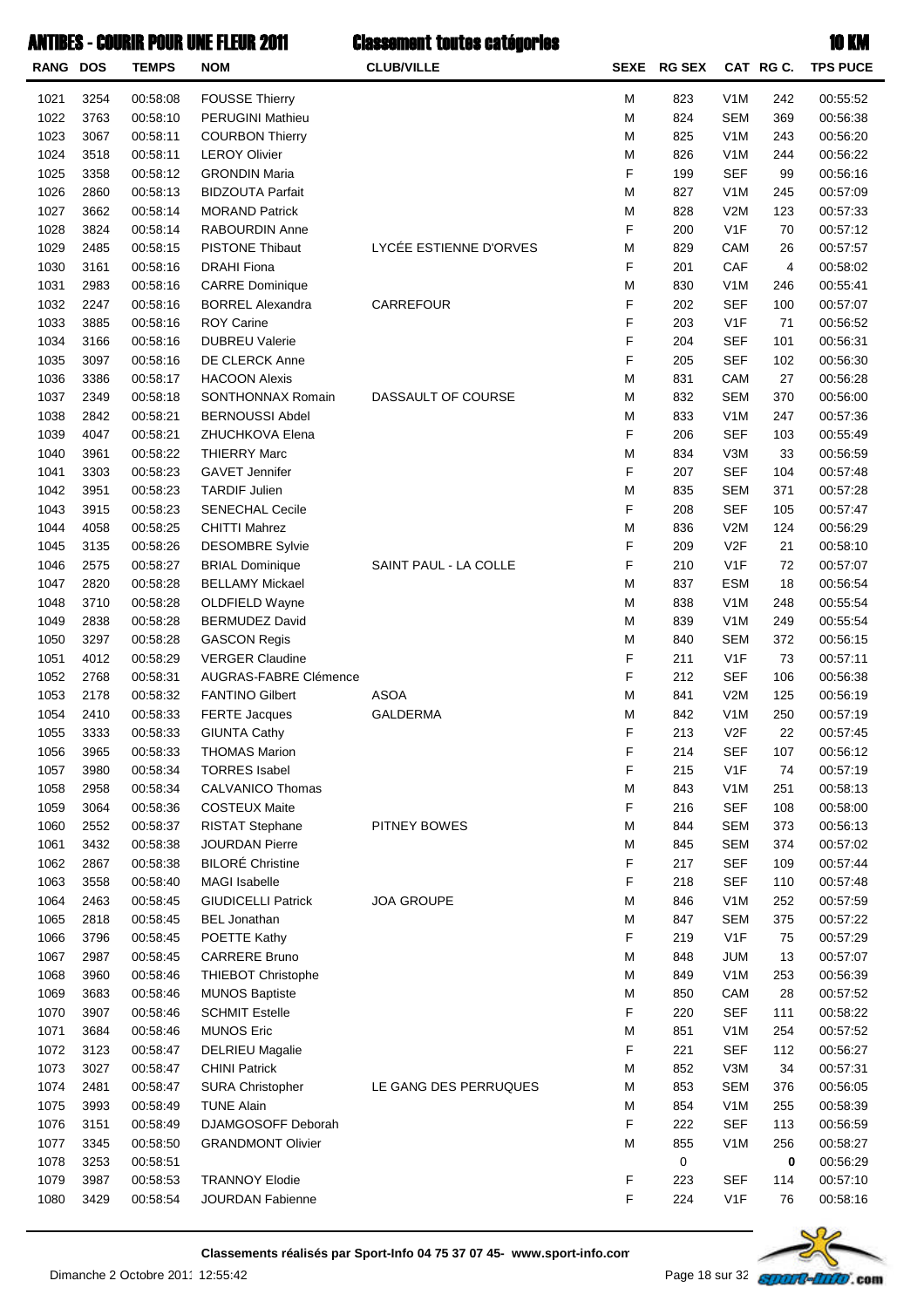| <b>RANG DOS</b> |      | <b>TEMPS</b> | <b>NOM</b>                   | <b>CLUB/VILLE</b>           |   | SEXE RG SEX |                  | CAT RG C. | <b>TPS PUCE</b>      |
|-----------------|------|--------------|------------------------------|-----------------------------|---|-------------|------------------|-----------|----------------------|
| 1081            | 3020 | 00:58:54     | <b>CHAUVOT Pascale</b>       |                             | F | 225         | V <sub>1</sub> F | 77        | 00:57:05             |
| 1082            | 3786 | 00:58:55     | <b>PIVETTA Sophie</b>        |                             | F | 226         | <b>SEF</b>       | 115       | 00:57:52             |
| 1083            | 3871 | 00:58:55     | <b>ROPARS Jean</b>           |                             | M | 856         | V3M              | 35        | 00:57:32             |
| 1084            | 3291 | 00:58:56     | <b>GARDE Benjamin</b>        |                             | M | 857         | <b>SEM</b>       | 377       | 00:58:41             |
| 1085            | 2398 | 00:58:57     | <b>OLIVIER Elizabeth</b>     | <b>FITLANE</b>              | F | 227         | V <sub>1</sub> F | 78        | 00:58:02             |
| 1086            | 3724 | 00:58:57     | <b>PAILHE Philippe</b>       |                             | M | 858         | <b>SEM</b>       | 378       | 00:56:56             |
| 1087            | 3819 | 00:58:57     | PUGLIA Katia                 |                             | F | 228         | <b>SEF</b>       | 116       | 00:57:03             |
| 1088            | 2547 | 00:58:57     | <b>ATLAN Francois</b>        | PITNEY BOWES                | F | 229         | V <sub>1</sub> F | 79        | 00:56:29             |
| 1089            | 2396 | 00:58:57     | MAZZANTI Patricia            | <b>FITLANE</b>              | F | 230         | V <sub>1</sub> F | 80        | 00:58:04             |
| 1090            | 3119 | 00:58:58     | <b>DELCAUSSE Daniel</b>      |                             | M | 859         | V3M              | 36        | 00:56:26             |
| 1091            | 2841 | 00:58:59     | <b>BERNASCONI Camille</b>    |                             | M | 860         | <b>SEM</b>       | 379       | 00:57:55             |
| 1092            | 3581 | 00:58:59     | <b>MARIE Michel</b>          |                             | M | 861         | V <sub>1</sub> M | 257       | 00:57:21             |
| 1093            | 2965 | 00:59:00     | CANERI Jean Noël             |                             | M | 862         | V2M              | 126       | 00:57:02             |
| 1094            | 3692 | 00:59:00     | NASRI Sami                   |                             | M | 863         | <b>SEM</b>       | 380       | 00:56:18             |
| 1095            | 2327 | 00:59:00     | <b>VALCKE Maryane</b>        | COURIR EN PAYS DE GRASSE    | F | 231         | V <sub>2F</sub>  | 23        | 00:58:32             |
| 1096            | 2900 | 00:59:01     | <b>BOSCHEL Dominique</b>     |                             | F | 232         | V <sub>1</sub> F | 81        | 00:58:16             |
| 1097            | 3991 | 00:59:01     | <b>TRISCORNIA Luca</b>       |                             | M | 864         | V <sub>1</sub> M | 258       | 00:57:22             |
| 1098            | 3759 | 00:59:02     | <b>PEROTTI Sebastien</b>     |                             | M | 865         | <b>SEM</b>       | 381       | 00:56:35             |
| 1099            | 2617 | 00:59:03     | <b>GIARRATANO Francois</b>   | <b>SPIRIDON</b>             | M | 866         | V2M              | 127       | 00:57:50             |
| 1100            | 2163 | 00:59:03     | <b>GROSS Pierre</b>          | ASL THALES SOPHIA ANTIPOLIS | M | 867         | V2M              | 128       | 00:56:21             |
| 1101            | 3653 | 00:59:03     | <b>MONROLIN Delphine</b>     |                             | F | 233         | <b>SEF</b>       | 117       | 00:57:12             |
| 1102            | 3458 | 00:59:04     | <b>KUNZ Jacques</b>          |                             | M | 868         | V <sub>1</sub> M | 259       | 00:57:50             |
| 1103            | 3875 | 00:59:05     | <b>ROSSI Maurice</b>         |                             | M | 869         | V3M              | 37        | 00:57:32             |
| 1104            | 3702 | 00:59:06     | <b>NIGON Cedric</b>          |                             | M | 870         | <b>SEM</b>       | 382       | 00:57:15             |
| 1105            | 2461 | 00:59:06     | <b>CHAUVE Nicolas</b>        | <b>INTEL</b>                | M | 871         | V <sub>1</sub> M | 260       | 00:56:25             |
| 1106            | 3455 | 00:59:06     | <b>KUBIAK Safia</b>          |                             | F | 234         | <b>SEF</b>       | 118       | 00:56:51             |
| 1107            | 3465 | 00:59:06     | <b>LACOTE Daniel</b>         |                             | M | 872         | V <sub>1</sub> M | 261       | 00:57:12             |
| 1108            | 2790 | 00:59:07     | <b>BARACCO David Olivier</b> |                             | M | 873         | <b>SEM</b>       | 383       | 00:57:01             |
| 1109            | 2637 | 00:59:07     | SUAREZ Jocelyne              | <b>SPIRIDON</b>             | F | 235         | V <sub>2F</sub>  | 24        | 00:58:26             |
| 1110            | 3753 | 00:59:07     | PEPIN LEHALLEUR Anne         |                             | F | 236         | V <sub>1</sub> F | 82        | 00:57:58             |
| 1111            | 3856 | 00:59:08     | RIZZO Sylvie                 |                             | F | 237         | V <sub>1</sub> F | 83        | 00:56:47             |
| 1112            | 2495 | 00:59:13     | <b>MULLER Jean Louis</b>     | MAIRIE DE VALBONNE          | M | 874         | V <sub>1</sub> M | 262       | 00:57:39             |
| 1113            | 2773 | 00:59:13     | <b>AUTIER Bernard</b>        |                             | M | 875         | V3M              | 38        |                      |
| 1114            | 2081 | 00:59:14     | RAYNAL Christophe            | ADSEA AM                    | M | 876         | <b>SEM</b>       | 384       | 00:57:17<br>00:58:25 |
|                 |      |              |                              |                             | F |             | <b>SEF</b>       |           |                      |
| 1115            | 3577 | 00:59:14     | <b>MAREEL Delphine</b>       |                             | F | 238         | <b>SEF</b>       | 119       | 00:58:53             |
| 1116            | 3021 | 00:59:15     | CHAUZAL Sylvia               |                             |   | 239         |                  | 120       | 00:57:30             |
| 1117            | 2920 | 00:59:16     | <b>BOUSSAT André</b>         |                             | M | 877         | V3M              | 39        | 00:56:30             |
| 1118            | 2843 | 00:59:17     | <b>BERNOUSSI Marie</b>       |                             | F | 240         | V <sub>1</sub> F | 84        | 00:57:55             |
| 1119            | 3835 | 00:59:17     | RAVAT Damien                 |                             | M | 878         | <b>SEM</b>       | 385       | 00:58:20             |
| 1120            | 4048 | 00:59:17     | <b>ZUBIARRAIN Eric</b>       |                             | M | 879         | <b>SEM</b>       | 386       | 00:57:40             |
| 1121            | 3043 | 00:59:18     | COHEN Jérôme                 |                             | M | 880         | V <sub>1</sub> M | 263       | 00:58:34             |
| 1122            | 3044 | 00:59:18     | <b>COHEN Magali</b>          |                             | F | 241         | <b>SEF</b>       | 121       | 00:58:33             |
| 1122            | 3901 | 00:59:18     | <b>SARSI Alain</b>           |                             | M | 881         | <b>SEM</b>       | 387       | 00:58:13             |
| 1124            | 3973 | 00:59:18     | <b>TISSIEZ Patrice</b>       |                             | M | 882         | V2M              | 129       | 00:58:46             |
| 1125            | 2833 | 00:59:18     | <b>BENZAKIN Xavier</b>       |                             | M | 883         | <b>SEM</b>       | 388       | 00:57:41             |
| 1126            | 3195 | 00:59:19     | EL ALMAWIE Julien            |                             | M | 884         | V <sub>1</sub> M | 264       | 00:56:48             |
| 1127            | 3608 | 00:59:19     | MAZZANI Michel               |                             | M | 885         | V2M              | 130       | 00:57:45             |
| 1128            | 3139 | 00:59:20     | <b>DEVISMES Claire</b>       |                             | F | 242         | <b>SEF</b>       | 122       | 00:57:13             |
| 1129            | 3784 | 00:59:20     | <b>PIRES Sandra</b>          |                             | F | 243         | <b>SEF</b>       | 123       | 00:58:59             |
| 1130            | 2434 | 00:59:21     | <b>ROLANT Thibaut</b>        | GSF                         | M | 886         | <b>JUM</b>       | 14        | 00:58:04             |
| 1131            | 2871 | 00:59:21     | <b>BITOUN Mickael</b>        |                             | M | 887         | <b>SEM</b>       | 389       | 00:57:46             |
| 1132            | 2940 | 00:59:22     | <b>BRZOKEWICZ Alain</b>      |                             | M | 888         | V2M              | 131       | 00:58:23             |
| 1133            | 2335 | 00:59:23     | <b>DECORME Regis</b>         | <b>CSTB</b>                 | M | 889         | <b>SEM</b>       | 390       | 00:58:07             |
| 1134            | 3670 | 00:59:23     | <b>MORLOT Hans</b>           |                             | M | 890         | <b>SEM</b>       | 391       | 00:57:14             |
| 1135            | 2162 | 00:59:23     | <b>FERRARA Sylvain</b>       | ASL THALES SOPHIA ANTIPOLIS | M | 891         | <b>CAM</b>       | 29        | 00:58:48             |
| 1136            | 3268 | 00:59:25     | GACHOT Karine /odile         |                             | F | 244         | V <sub>1</sub> F | 85        | 00:58:18             |
| 1137            | 3741 | 00:59:27     | PAVIE Johan                  |                             | M | 892         | <b>SEM</b>       | 392       | 00:57:20             |
| 1138            | 3474 | 00:59:27     | <b>LANOY Mathilde</b>        |                             | F | 245         | CAF              | 5         | 00:58:23             |
| 1139            | 3325 | 00:59:28     | GIORDANENGO Jean Marc        |                             | M | 893         | V <sub>1</sub> M | 265       | 00:57:03             |
| 1140            | 2564 | 00:59:29     | MICHELUCCI Vincent           | <b>RENAULT TRUCK</b>        | M | 894         | V2M              | 132       | 00:57:41             |

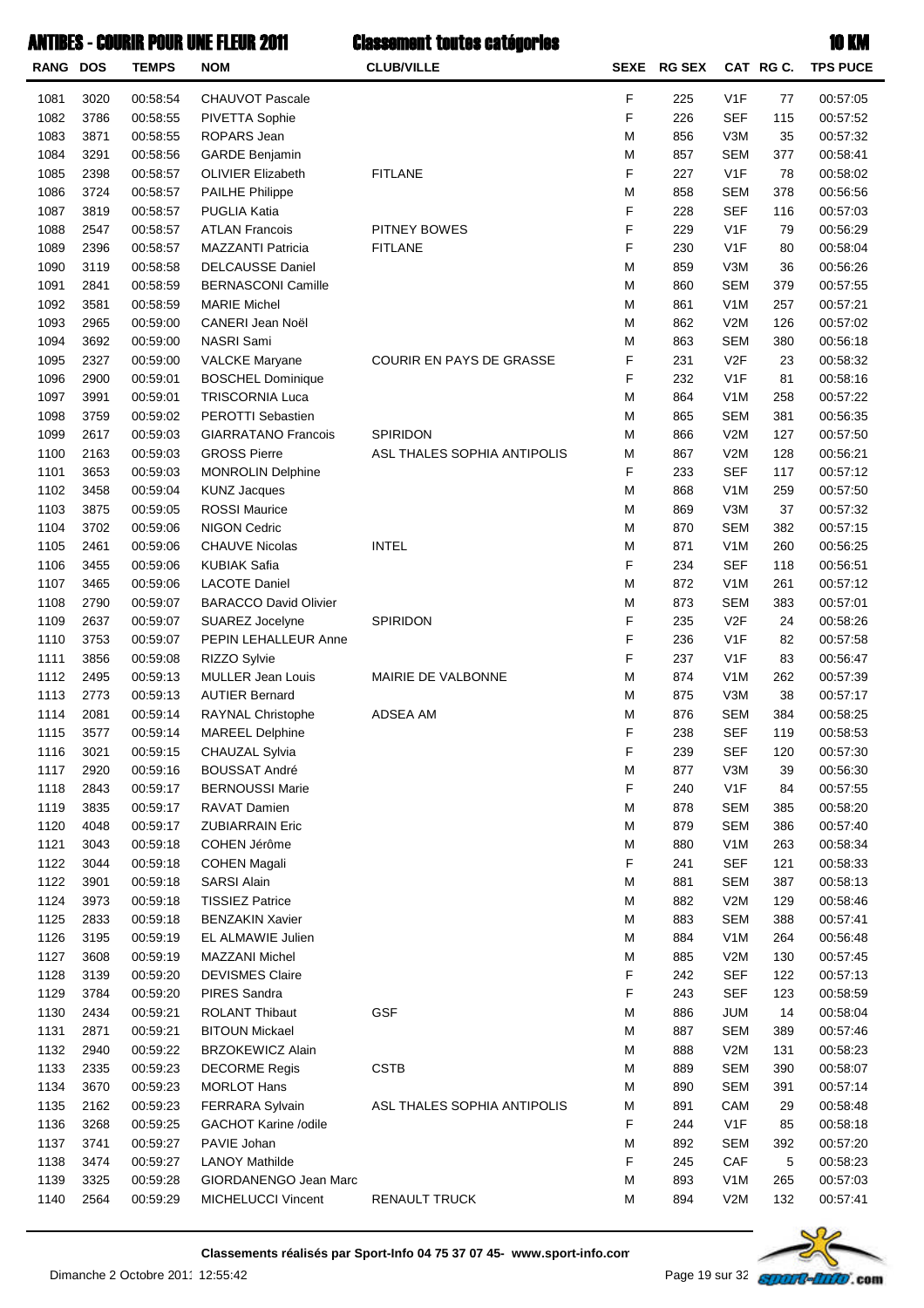| RANG DOS |      | <b>TEMPS</b>         | <b>NOM</b>                                        | <b>CLUB/VILLE</b>                 |        | SEXE RG SEX |                                | CAT RG C. | <b>TPS PUCE</b> |
|----------|------|----------------------|---------------------------------------------------|-----------------------------------|--------|-------------|--------------------------------|-----------|-----------------|
| 1141     | 3791 | 00:59:32             | <b>PLATRE Xavier</b>                              |                                   | M      | 895         | <b>SEM</b>                     | 393       | 00:58:35        |
| 1142     | 3014 | 00:59:36             | <b>CHARRE Rémy</b>                                |                                   | M      | 896         | <b>SEM</b>                     | 394       | 00:58:00        |
| 1143     | 3396 | 00:59:37             | <b>HERVIER Arnaud</b>                             |                                   | M      | 897         | V <sub>1</sub> M               | 266       | 00:57:18        |
| 1144     | 3963 | 00:59:38             | <b>THIERY Boutros</b>                             |                                   | M      | 898         | <b>SEM</b>                     | 395       | 00:56:56        |
| 1145     | 3652 | 00:59:38             | <b>MOLINARI Elie</b>                              |                                   | M      | 899         | V3M                            | 40        | 00:58:54        |
| 1146     | 2608 | 00:59:40             | <b>CLAUDON Roger Philippe</b>                     | SPIRIDON                          | M      | 900         | V3M                            | 41        | 00:57:39        |
| 1147     | 2902 | 00:59:41             | <b>BOSSARD Gwendoline</b>                         |                                   | F      | 246         | <b>SEF</b>                     | 124       | 00:58:59        |
| 1148     | 3964 | 00:59:41             | THIRION Jean Jacques                              |                                   | M      | 901         | V <sub>1</sub> M               | 267       | 00:57:52        |
| 1149     | 2947 | 00:59:41             | <b>BUYCKX Jan</b>                                 |                                   | M      | 902         | <b>SEM</b>                     | 396       | 00:58:04        |
| 1150     | 3118 | 00:59:42             | <b>DELAYE Olivier</b>                             |                                   | M      | 903         | <b>SEM</b>                     | 397       | 00:57:48        |
| 1151     | 2273 | 00:59:43             | <b>SANCHIZ Laurent</b>                            | CARREFOUR                         | M      | 904         | <b>SEM</b>                     | 398       | 00:58:37        |
| 1152     | 3437 | 00:59:44             | <b>JURINE Sandy</b>                               |                                   | F      | 247         | <b>SEF</b>                     | 125       | 00:57:48        |
| 1153     | 2543 | 00:59:44             | PADLEY Sarah Lea                                  | PADDLING ANTIBES                  | F      | 248         | <b>SEF</b>                     | 126       | 00:58:30        |
| 1154     | 2782 | 00:59:44             | <b>BAFFICO Karine</b>                             |                                   | F      | 249         | V <sub>1</sub> F               | 86        | 00:58:56        |
| 1155     | 2969 | 00:59:44             | <b>CAPACCI Marion</b>                             |                                   | F      | 250         | <b>SEF</b>                     | 127       | 00:57:46        |
| 1156     | 3613 | 00:59:44             | <b>MEHL Celine</b>                                |                                   | F      | 251         | <b>SEF</b>                     | 128       | 00:57:57        |
| 1157     | 3006 | 00:59:44             | <b>CHAGNET Gregory</b>                            |                                   | M      | 905         | <b>SEM</b>                     | 399       | 00:57:28        |
| 1158     | 2093 | 00:59:46             | <b>CHANTEGREIL Marc</b>                           | AMADEUS                           | M      | 906         | <b>SEM</b>                     | 400       | 00:58:39        |
| 1159     | 3877 | 00:59:47             | ROUBAUD Romain                                    |                                   | M      | 907         | <b>ESM</b>                     | 19        | 00:59:32        |
| 1160     | 4036 | 00:59:49             | <b>VOTANO Nicole</b>                              |                                   | F      | 252         | V2F                            | 25        | 00:57:41        |
| 1161     | 2260 | 00:59:51             | <b>HAFAIEDH Naji</b>                              | CARREFOUR                         | M      | 908         | V <sub>1</sub> M               | 268       | 00:57:13        |
| 1162     | 3239 | 00:59:52             | <b>FILON Jean Franois</b>                         |                                   | M      | 909         | V2M                            | 133       | 00:58:21        |
| 1163     | 3952 | 00:59:53             | <b>TARDIVON Danielle</b>                          |                                   | F      | 253         | V <sub>2</sub> F               | 26        | 00:58:06        |
| 1164     | 2593 | 00:59:53             | <b>ARNAUD Maurice</b>                             | SPIRIDON                          | M      | 910         | V <sub>4</sub> M               | 6         | 00:59:45        |
| 1165     | 3947 | 00:59:54             | <b>TABARD Tiffany</b>                             |                                   | F      | 254         | <b>SEF</b>                     | 129       | 00:57:58        |
| 1166     | 2373 | 00:59:54             | <b>DUFAURE Aurelie</b>                            | <b>ERA ANTIBES</b>                | F      | 255         | CAF                            | 6         | 00:59:22        |
| 1167     | 2473 | 00:59:55             | ROSSOLIN Jean Francois                            | LA BANDE A STEEVE                 | M      | 911         | V <sub>1</sub> M               | 269       | 00:58:28        |
| 1168     | 2474 | 00:59:56             | ROSSOLIN Nathalie                                 | LA BANDE A STEEVE                 | F      | 256         | V1F                            | 87        | 00:58:29        |
| 1169     | 2149 | 00:59:56             | AZZARELLO Henri                                   | ASL THALES SOPHIA ANTIPOLIS       | M      | 912         | V2M                            | 134       | 00:57:40        |
| 1170     | 2235 | 00:59:57             | <b>CIAIS Aimie</b>                                | <b>BUSHIDO KARATE CLUB CARROS</b> | F      | 257         | <b>ESF</b>                     | 4         | 00:57:42        |
| 1171     | 2236 | 00:59:58             | CIAIS Jean Paul                                   | <b>BUSHIDO KARATE CLUB CARROS</b> | M      | 913         | V2M                            |           | 00:57:42        |
| 1172     | 3609 | 00:59:59             | MCCABE lan                                        |                                   | M      | 914         | V3M                            | 135<br>42 | 00:57:27        |
| 1173     | 2279 | 00:59:59             | <b>BASSO Jean Luc</b>                             | CAVIGAL                           | M      | 915         | V2M                            | 136       | 00:58:50        |
| 1174     | 2604 | 01:00:00             | <b>CADET Karine</b>                               | SPIRIDON                          | F      | 258         | <b>SEF</b>                     | 130       | 00:58:59        |
| 1175     | 2113 | 01:00:01             | <b>SOMMER Eric</b>                                | AMADEUS                           | M      | 916         | <b>SEM</b>                     | 401       | 00:57:28        |
| 1176     | 2077 | 01:00:01             | <b>BOUAISSA Kamal</b>                             | ADSEA AM                          | M      | 917         | <b>SEM</b>                     | 402       | 00:59:12        |
| 1177     | 2821 | 01:00:03             | <b>BELLANGER Marie</b>                            |                                   | F      | 259         | <b>SEF</b>                     | 131       | 00:59:10        |
| 1178     | 3046 | 01:00:03             | <b>COLLONGE Sandrine</b>                          |                                   | F      | 260         | <b>SEF</b>                     | 132       | 00:59:51        |
| 1179     | 3783 | 01:00:04             | <b>PILVEN Mathieu</b>                             |                                   | M      | 918         | <b>SEM</b>                     | 403       | 00:58:45        |
| 1180     | 3301 | 01:00:05             | GAULUPEAU Lydie                                   |                                   | F      | 261         | V2F                            | 27        | 00:58:01        |
| 1181     | 3368 | 01:00:05             | <b>GUILLABERT Eric</b>                            |                                   | M      | 919         | V <sub>1</sub> M               | 270       | 00:59:07        |
| 1182     | 4033 | 01:00:06             | <b>VOLA Helene</b>                                |                                   | F      | 262         | V <sub>1</sub> F               | 88        | 00:59:09        |
| 1183     | 3331 | 01:00:09             | <b>GIROT Michel</b>                               |                                   | M      | 920         | V <sub>1</sub> M               | 271       | 00:59:18        |
| 1184     | 3568 | 01:00:10             | <b>MARAND Jean Marc</b>                           |                                   | M      | 921         | V <sub>1</sub> M               | 272       | 00:59:12        |
| 1185     | 3535 | 01:00:14             | <b>LOGELIN Alain</b>                              |                                   | M      | 922         | V2M                            | 137       | 00:59:47        |
| 1186     | 3400 | 01:00:14             | <b>HOELLINGER Aurelie</b>                         |                                   | F      | 263         | <b>SEF</b>                     | 133       | 00:59:07        |
| 1187     | 3340 |                      | <b>GOUJON Julie</b>                               |                                   | F      | 264         | <b>SEF</b>                     |           | 00:58:25        |
| 1188     | 3440 | 01:00:15             |                                                   |                                   | M      | 923         | V <sub>1</sub> M               | 134       | 00:59:42        |
| 1189     | 2498 | 01:00:15             | <b>KEMILA Nabyl</b><br><b>CABANTOUS Catherine</b> | MANDELIEU ATHLETISME              | F      | 265         | V <sub>1</sub> F               | 273       | 00:59:16        |
| 1190     | 2304 | 01:00:15             |                                                   | CENTURY 21                        | M      | 924         |                                | 89        | 00:58:43        |
| 1191     | 3198 | 01:00:16<br>01:00:16 | THIERCELIN Rodolphe<br><b>ELION Severine</b>      |                                   | F      | 266         | <b>ESM</b><br>V <sub>1</sub> F | 20        | 00:59:27        |
|          |      |                      |                                                   |                                   |        |             |                                | 90        |                 |
| 1192     | 3736 | 01:00:17             | PASTORELLI Michel                                 |                                   | M      | 925         | <b>SEM</b>                     | 404       | 00:57:54        |
| 1193     | 3485 | 01:00:18             | <b>LAURENT Pascale</b>                            |                                   | F      | 267         | V <sub>1</sub> F               | 91        | 00:59:00        |
| 1194     | 3624 | 01:00:18             | <b>MENDES Victor</b>                              |                                   | M      | 926         | V <sub>1</sub> M               | 274       | 00:59:00        |
| 1195     | 2176 | 01:00:21             | <b>DENNEULIN Joel</b>                             | <b>ASOA</b>                       | M<br>F | 927         | V2M                            | 138       | 00:59:44        |
| 1196     | 3476 | 01:00:21             | <b>LANVIN Mylene</b>                              |                                   |        | 268         | V <sub>1</sub> F               | 92        | 00:58:04        |
| 1197     | 3695 | 01:00:22             | <b>NEILL Marie Christine</b>                      |                                   | F      | 269         | V <sub>1</sub> F               | 93        | 00:58:28        |
| 1198     | 4032 | 01:00:23             | <b>VOIRIN Martine</b>                             |                                   | F      | 270         | V <sub>2</sub> F               | 28        | 00:59:18        |
| 1199     | 2915 | 01:00:24             | <b>BOURACHOT Pascal</b>                           |                                   | M      | 928         | <b>SEM</b>                     | 405       | 00:58:47        |
| 1200     | 2910 | 01:00:25             | <b>BOUILLY Armand</b>                             |                                   | M      | 929         | <b>SEM</b>                     | 406       | 00:59:22        |

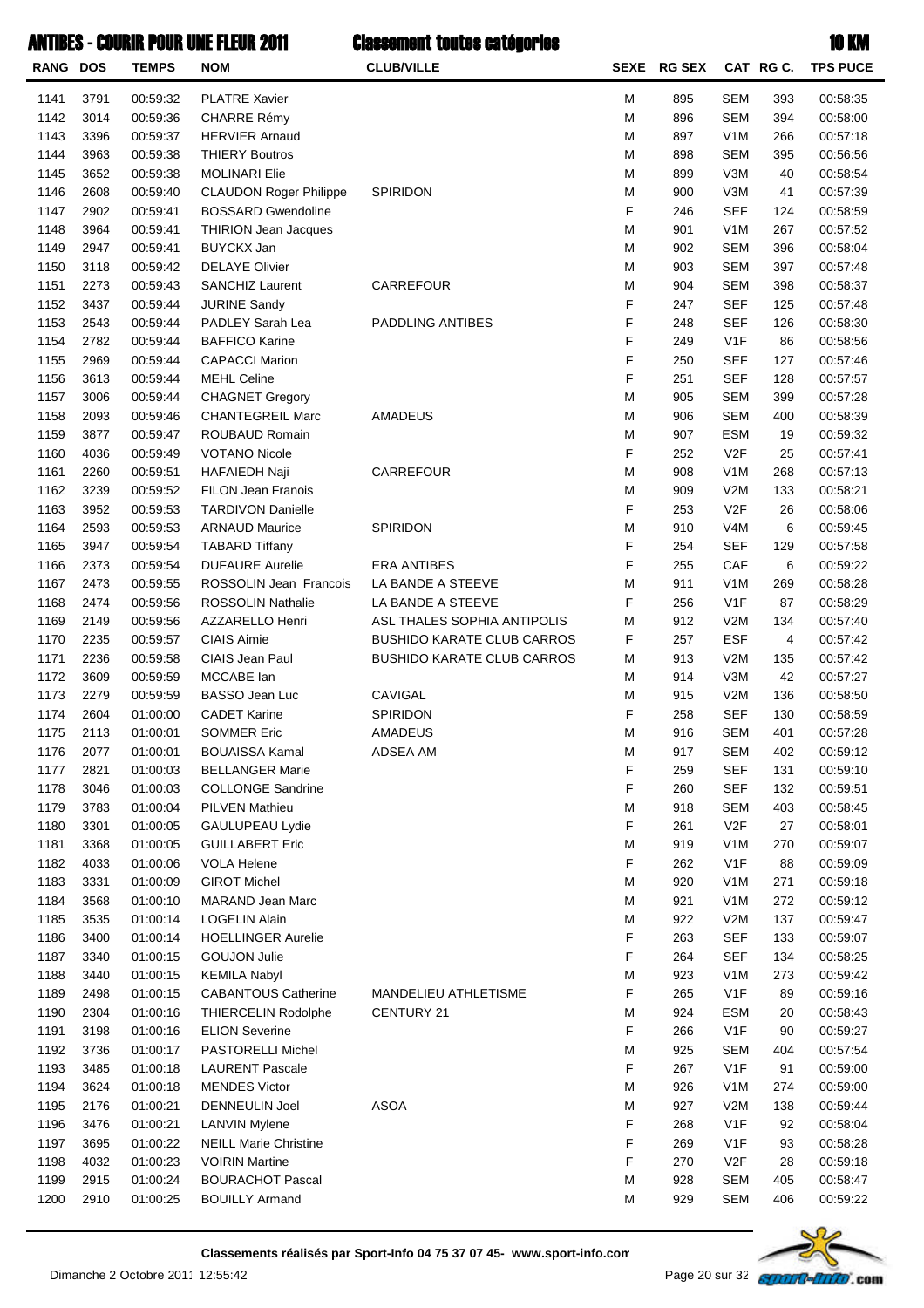| RANG DOS     |              | <b>TEMPS</b>         | <b>NOM</b>                                              | <b>CLUB/VILLE</b>                       | <b>SEXE</b> | <b>RG SEX</b> |                         | CAT RG C. | <b>TPS PUCE</b>      |
|--------------|--------------|----------------------|---------------------------------------------------------|-----------------------------------------|-------------|---------------|-------------------------|-----------|----------------------|
| 1201         | 3309         | 01:00:26             | <b>GENOULAZ Raymond</b>                                 |                                         | M           | 930           | V2M                     | 139       | 00:59:02             |
| 1202         | 3767         | 01:00:27             | PETIT Jean Yves                                         |                                         | M           | 931           | V2M                     | 140       | 00:59:34             |
| 1203         | 3448         | 01:00:28             | <b>KLEIN Frédérique</b>                                 |                                         | F           | 271           | V1F                     | 94        | 00:58:35             |
| 1204         | 2644         | 01:00:30             | <b>STRUYVEN Charles</b>                                 | <b>STADE LAURENTIN</b>                  | M           | 932           | V4M                     | 7         | 01:00:25             |
| 1205         | 3329         | 01:00:31             | <b>GIRAUD Carole</b>                                    |                                         | F           | 272           | V <sub>1</sub> F        | 95        | 00:59:50             |
| 1206         | 3998         | 01:00:33             | VAHDAT Gregori                                          |                                         | M           | 933           | <b>SEM</b>              | 407       | 00:57:52             |
| 1207         | 3460         | 01:00:33             | <b>KUVARINA Elisabeth</b>                               |                                         | F           | 273           | <b>SEF</b>              | 135       | 00:58:01             |
| 1208         | 3337         | 01:00:34             | <b>GONCALVES Mathias</b>                                |                                         | M           | 934           | <b>SEM</b>              | 408       | 00:57:53             |
| 1209         | 3707         | 01:00:34             | <b>OEINO Louise</b>                                     |                                         | F           | 274           | CAF                     | 7         | 00:59:25             |
| 1210         | 3011         | 01:00:35             | <b>CHANAL Claude</b>                                    |                                         | M           | 935           | V <sub>1</sub> M        | 275       | 01:00:07             |
| 1211         | 2468         | 01:00:36             | <b>LAURENT Nicolas</b>                                  | <b>KONE</b>                             | M           | 936           | V <sub>1</sub> M        | 276       | 00:58:15             |
| 1212         | 3453         | 01:00:36             | <b>KOUW Alexander Marcel</b>                            |                                         | M           | 937           | V <sub>1</sub> M        | 277       | 00:58:45             |
| 1213         | 2917         | 01:00:37             | <b>BOURGEOIS Sylvie</b>                                 |                                         | F           | 275           | V <sub>1</sub> F        | 96        | 00:59:23             |
| 1214         | 3447         | 01:00:40             | KLEIN Daphné                                            |                                         | F           | 276           | <b>SEF</b>              | 136       | 00:58:42             |
| 1215         | 3510         | 01:00:40             | <b>LEMAIRE Christophe</b>                               |                                         | M           | 938           | V <sub>1</sub> M        | 278       | 00:58:05             |
| 1216         | 2539         | 01:00:40             | <b>GUICHON Patrick</b>                                  | OUI À LA VIE, NON À LA DROGUE           | M           | 939           | V2M                     | 141       | 00:58:05             |
| 1217         | 2100         | 01:00:41             | JACQUOT Philippe                                        | AMADEUS                                 | M<br>F      | 940           | V2M                     | 142       | 00:59:40             |
| 1218         | 3403         | 01:00:42             | <b>HONDAA Nathalie</b>                                  |                                         |             | 277           | <b>SEF</b>              | 137       | 01:00:26             |
| 1219         | 3356         | 01:00:42             | <b>GRIMAULT Pierre</b><br><b>DUTHEIL Alain</b>          |                                         | M           | 941           | V2M                     | 143       | 00:59:38             |
| 1220         | 2145         | 01:00:42             | <b>BENCINI Laure</b>                                    | ASCEE 06<br>ASL THALES SOPHIA ANTIPOLIS | M<br>F      | 942           | V <sub>1</sub> M<br>V1F | 279       | 00:59:19             |
| 1221         | 2152         | 01:00:45             |                                                         |                                         |             | 278           |                         | 97        | 01:00:18             |
| 1222         | 2805         | 01:00:45             | <b>BAUR Daniel</b>                                      |                                         | M           | 943           | V3M                     | 43        | 01:00:10             |
| 1223         | 2534         | 01:00:46             | <b>KARP Herve</b>                                       | ORANGE                                  | M<br>F      | 944           | V <sub>1</sub> M<br>V1F | 280       | 00:58:38             |
| 1224<br>1225 | 3230<br>2541 | 01:00:48<br>01:00:50 | <b>FERLIN Catherine</b><br><b>MAMICHEL Marie Noëlle</b> | <b>OVS</b>                              | F           | 279<br>280    | V <sub>1</sub> F        | 98<br>99  | 00:58:54<br>00:59:34 |
| 1226         | 2997         | 01:00:50             | CAYLA Jean Marie                                        |                                         | M           | 945           | V <sub>1</sub> M        | 281       | 01:00:05             |
| 1227         | 3137         | 01:00:52             | DEVAULX Alban                                           |                                         | M           | 946           | <b>SEM</b>              | 409       | 01:00:19             |
| 1228         | 3920         | 01:00:56             | <b>SEON Alexandre</b>                                   |                                         | M           | 947           | <b>SEM</b>              | 410       | 01:00:22             |
| 1229         | 2723         | 01:00:57             | ABBAS-HENNI Rafic                                       |                                         | M           | 948           | <b>SEM</b>              | 411       | 00:59:33             |
| 1230         | 3938         | 01:00:57             | <b>SPELMAN Beth</b>                                     |                                         | F           | 281           | V <sub>2</sub> F        | 29        | 00:59:01             |
| 1231         | 2266         | 01:00:57             | <b>MOITON Philip</b>                                    | CARREFOUR                               | M           | 949           | V <sub>1</sub> M        | 282       | 00:58:18             |
| 1232         | 3816         | 01:00:57             | <b>PRIMOT Claude</b>                                    |                                         | M           | 950           | V3M                     | 44        | 01:00:11             |
| 1233         | 3818         | 01:00:58             | PROTZENKO Sonia                                         |                                         | F           | 282           | <b>SEF</b>              | 138       | 00:59:23             |
| 1234         | 3527         | 01:00:59             | LOCATELLI Joseph                                        |                                         | M           | 951           | V2M                     | 144       | 00:59:59             |
| 1235         | 2949         | 01:00:59             | <b>CADOUX Charlotte</b>                                 |                                         | F           | 283           | <b>SEF</b>              | 139       | 00:59:51             |
| 1236         | 3216         | 01:01:00             | FAGES-TAFANELLI Karine                                  |                                         | F           | 284           | <b>SEF</b>              | 140       | 01:00:51             |
| 1237         | 3874         | 01:01:01             | <b>ROSSET Patrice</b>                                   |                                         | M           | 952           | V <sub>1</sub> M        | 283       | 01:00:02             |
| 1238         | 3988         | 01:01:02             | <b>TREMEAC Franck</b>                                   |                                         | M           | 953           | V2M                     | 145       | 01:00:53             |
| 1239         | 3110         | 01:01:03             | <b>DECRETTE Lina</b>                                    |                                         | F           | 285           | V <sub>1</sub> F        | 100       | 01:00:40             |
| 1240         | 2338         | 01:01:04             | <b>BAOUZ Akim</b>                                       | DASSAULT OF COURSE                      | M           | 954           | V2M                     | 146       | 00:58:47             |
| 1241         | 3125         | 01:01:06             | <b>DEMES Florence</b>                                   |                                         | F           | 286           | V <sub>1</sub> F        | 101       | 00:59:47             |
| 1242         | 2250         | 01:01:07             | <b>CAZETTES Eric</b>                                    | CARREFOUR                               | M           | 955           | <b>SEM</b>              | 412       | 00:58:39             |
| 1243         | 3425         | 01:01:07             | <b>JESTIN Francoise</b>                                 |                                         | F           | 287           | V <sub>1</sub> F        | 102       | 01:00:23             |
| 1244         | 3533         | 01:01:07             | LOGEAIS Christophe                                      |                                         | M           | 956           | V <sub>1</sub> M        | 284       | 01:00:22             |
| 1245         | 2148         | 01:01:08             | VINOTTI Alain                                           | ASCEE 06                                | M           | 957           | V2M                     | 147       | 00:59:44             |
| 1246         | 2908         | 01:01:09             | <b>BOUDIGNON Maxence</b>                                |                                         | M           | 958           | V <sub>1</sub> M        | 285       | 01:00:17             |
| 1247         | 3513         | 01:01:09             | <b>LENGLET Daniel</b>                                   |                                         | M           | 959           | V2M                     | 148       | 00:59:49             |
| 1248         | 2168         | 01:01:09             | <b>MALEVAL Pierre</b>                                   | ASL THALES SOPHIA ANTIPOLIS             | M           | 960           | V <sub>1</sub> M        | 286       | 00:58:36             |
| 1249         | 3559         | 01:01:10             | <b>MAGNAN Amandine</b>                                  |                                         | F           | 288           | <b>SEF</b>              | 141       | 01:00:17             |
| 1250         | 2433         | 01:01:10             | <b>MORICEAU Pierre</b>                                  | <b>GSF</b>                              | M           | 961           | CAM                     | 30        | 00:59:09             |
| 1251         | 4051         | 01:01:10             | JEGO Anna                                               |                                         | F           | 289           | V <sub>1</sub> F        | 103       | 00:59:58             |
| 1252         | 3501         | 01:01:12             | <b>LECONTE Patricia</b>                                 |                                         | F           | 290           | V <sub>2</sub> F        | 30        | 00:59:15             |
| 1253         | 4081         | 01:01:14             | <b>LOZIVIT Loic</b>                                     |                                         | M           | 962           | V2M                     | 149       | 00:59:44             |
| 1254         | 2488         | 01:01:14             | <b>BOUR Evelyne</b>                                     | <b>MACAZA</b>                           | F           | 291           | V <sub>2</sub> F        | 31        | 00:59:42             |
| 1255         | 4062         | 01:01:15             | PIACENTINO Wally                                        |                                         | M           | 963           | <b>SEM</b>              | 413       | 00:58:56             |
| 1256         | 2870         | 01:01:16             | <b>BISCHOFF Sandra</b>                                  |                                         | F           | 292           | <b>SEF</b>              | 142       | 00:59:40             |
| 1257         | 655          | 01:01:17             | LONGUECHAUD Laurence                                    | <b>ERA ANTIBES</b>                      | F           | 293           | V <sub>1</sub> F        | 104       | 01:00:44             |
| 1258         | 3167         | 01:01:20             | <b>DUBREUIL Charlène</b>                                |                                         | F           | 294           | <b>SEF</b>              | 143       | 01:00:24             |
| 1259         | 3826         | 01:01:23             | <b>RAMBAUT Pierre</b>                                   |                                         | M           | 964           | V3M                     | 45        | 00:59:07             |
| 1260         | 2834         | 01:01:23             | <b>BERDERY Alexandre</b>                                |                                         | M           | 965           | <b>SEM</b>              | 414       | 01:00:11             |

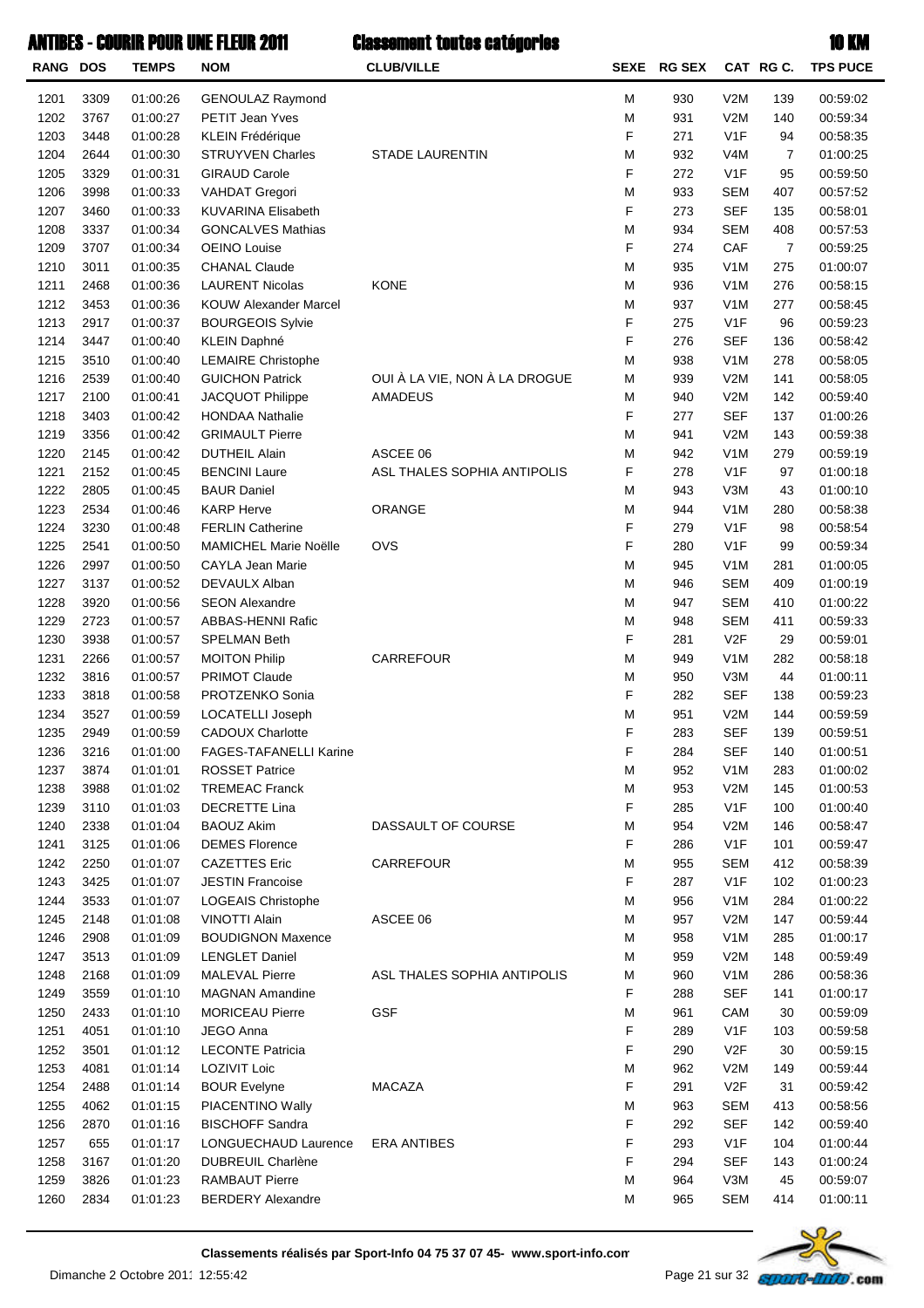|                 |      |              | ANTIBES - COURIR POUR UNE FLEUR 2011 | <b>Classement toutes catégories</b> |   |             |                  |          | <b>10 KM</b>    |
|-----------------|------|--------------|--------------------------------------|-------------------------------------|---|-------------|------------------|----------|-----------------|
| <b>RANG DOS</b> |      | <b>TEMPS</b> | <b>NOM</b>                           | <b>CLUB/VILLE</b>                   |   | SEXE RG SEX |                  | CAT RGC. | <b>TPS PUCE</b> |
| 1261            | 3979 | 01:01:25     | <b>TORRE Fabrice</b>                 |                                     | M | 966         | V <sub>1</sub> M | 287      | 00:59:00        |
| 1262            | 3827 | 01:01:26     | RAMOS-SALADO Celeste                 |                                     | F | 295         | V1F              | 105      | 00:59:14        |
| 1263            | 2292 | 01:01:28     | CAMIGLIANO Tredia                    | CENTURY 21                          | F | 296         | V <sub>1</sub> F | 106      | 01:00:49        |
| 1264            | 2303 | 01:01:29     | SOORENSEN Kjell                      | CENTURY 21                          | M | 967         | V3M              | 46       | 01:00:48        |
| 1265            | 3842 | 01:01:29     | <b>RENUCCI Jean Francois</b>         |                                     | M | 968         | V2M              | 150      | 01:00:04        |
| 1266            | 3688 | 01:01:30     | <b>MUSSO Marie Laure</b>             |                                     | F | 297         | V <sub>1</sub> F | 107      | 01:00:38        |
| 1267            | 2875 | 01:01:30     | <b>BLAZY Deborah</b>                 |                                     | F | 298         | V <sub>1</sub> F | 108      | 01:00:53        |
| 1268            | 3113 | 01:01:31     | DEGUEN Jordan                        |                                     | M | 969         | <b>ESM</b>       | 21       | 00:59:27        |
| 1269            | 3378 | 01:01:32     | <b>GUITTARD Christine</b>            |                                     | F | 299         | V <sub>1</sub> F | 109      | 00:59:04        |
| 1270            | 3745 | 01:01:33     | <b>PECHON Patrick</b>                |                                     | M | 970         | V2M              | 151      | 01:01:22        |
| 1271            | 3792 | 01:01:34     | <b>PLEZ Nathalie</b>                 |                                     | F | 300         | V <sub>1</sub> F | 110      | 01:00:21        |
| 1272            | 2970 | 01:01:35     | <b>CAPERET Brice</b>                 |                                     | M | 971         | <b>SEM</b>       | 415      | 01:00:14        |
| 1273            | 3342 | 01:01:35     | <b>GOURAUD Gaelle</b>                |                                     | F | 301         | <b>SEF</b>       | 144      | 00:59:26        |
| 1274            | 2585 | 01:01:35     | <b>URBANO Jean Jacques</b>           | SCHNEIDER AUTOMATION                | M | 972         | V2M              | 152      | 00:59:11        |
| 1275            | 3900 | 01:01:38     | SANTINI Jean Jacques                 |                                     | M | 973         | V2M              | 153      | 00:59:58        |
| 1276            | 2439 | 01:01:38     | <b>HECKER Emmanuelle</b>             | <b>GV SPORT</b>                     | F | 302         | <b>SEF</b>       | 145      | 01:00:58        |
| 1277            | 3693 | 01:01:39     | NAVAR Alizée                         |                                     | F | 303         | <b>ESF</b>       | 5        | 00:59:55        |
| 1278            | 3789 | 01:01:40     | <b>PLANTEY Fanny</b>                 |                                     | F | 304         | <b>SEF</b>       | 146      | 00:59:46        |
| 1279            | 3740 | 01:01:41     | <b>PATURLE Marie Line</b>            |                                     | F | 305         | V <sub>1</sub> F | 111      | 01:00:51        |
| 1280            | 3355 | 01:01:41     | <b>GRIMAULT Carole</b>               |                                     | F | 306         | V2F              | 32       | 01:00:37        |
| 1281            | 2128 | 01:01:42     | <b>GLEIZES Stephen</b>               | ARKOPHARMA                          | M | 974         | <b>SEM</b>       | 416      | 01:00:56        |
| 1282            | 3387 | 01:01:42     | HACOON Jérémy                        |                                     | М | 975         | <b>ESM</b>       | 22       | 00:59:52        |
| 1283            | 2435 | 01:01:43     | <b>ROLANT Thierry</b>                | <b>GSF</b>                          | М | 976         | V <sub>1</sub> M | 288      | 01:00:27        |
| 1284            | 2275 | 01:01:43     | SAOULA Mounia                        | CARREFOUR                           | M | 977         | <b>SEM</b>       | 417      | 00:59:07        |
| 1285            | 3522 | 01:01:44     | <b>LHUISSIER Martine</b>             |                                     | F | 307         | V2F              | 33       | 01:01:34        |
| 1286            | 3812 | 01:01:45     | <b>PRENOIS William</b>               |                                     | M | 978         | <b>SEM</b>       | 418      | 01:01:27        |
| 1287            | 3246 | 01:01:46     | FOLTZENLOGEL Anne                    |                                     | F | 308         | <b>SEF</b>       | 147      | 00:59:33        |
| 1288            | 2962 | 01:01:46     | <b>CAMIA Celine</b>                  |                                     | F | 309         | <b>SEF</b>       | 148      | 01:01:05        |
| 1289            | 3711 | 01:01:47     | OLIVA Thomas                         |                                     | M | 979         | V3M              | 47       | 01:01:14        |
| 1290            | 2895 | 01:01:50     | <b>BONNARDEL Gil</b>                 |                                     | М | 980         | V <sub>1</sub> M | 289      | 01:00:36        |
| 1291            | 3642 | 01:01:51     | <b>MILLET Genevieve</b>              |                                     | F |             | V <sub>1</sub> F | 112      | 00:59:37        |
| 1292            | 3953 | 01:01:53     | <b>TARDIVON Denis</b>                |                                     | M | 310<br>981  | V2M              | 154      | 00:59:16        |
|                 |      |              |                                      |                                     | F |             |                  |          | 01:01:39        |
| 1293            | 3876 | 01:01:54     | <b>ROUBAUD Estelle</b>               |                                     | F | 311         | CAF              | 8        |                 |
| 1294            | 3545 | 01:01:55     | LOULOUM Laetitia                     |                                     |   | 312         | <b>SEF</b>       | 149      | 01:00:14        |
| 1295            | 2472 | 01:01:55     | MALNOU Dominique                     | LA BANDE A STEEVE                   | M | 982         | V3M              | 48       | 01:00:27        |
| 1296            | 3157 | 01:01:56     | <b>DORDONNAT Christelle</b>          |                                     | F | 313         | <b>SEF</b>       | 150      | 00:59:22        |
| 1296            | 3929 | 01:01:56     | SIMONET Christian                    |                                     | M | 983         | V <sub>1</sub> M | 290      | 00:59:19        |
| 1298            | 3738 | 01:01:57     | PASZTERNAK Marie Agnès               |                                     | F | 314         | V <sub>1</sub> F | 113      | 01:01:22        |
| 1299            | 2491 | 01:01:58     | <b>IANULI Béatrice</b>               | <b>MACAZA</b>                       | F | 315         | V <sub>2</sub> F | 34       | 01:00:26        |
| 1300            | 2210 | 01:01:59     | <b>GILLET Celine</b>                 | <b>ATHLETIC PHILIPPIDES</b>         | F | 316         | <b>SEF</b>       | 151      | 00:59:59        |
| 1301            | 2130 | 01:01:59     | <b>MAIRET Frederic</b>               | ARKOPHARMA                          | M | 984         | V <sub>1</sub> M | 291      | 01:01:40        |
| 1302            | 3588 | 01:01:59     | <b>MARTINEAU Gilles</b>              |                                     | M | 985         | V2M              | 155      | 01:01:14        |
| 1303            | 2457 | 01:01:59     | <b>RENAUX Veronique</b>              | <b>IBM LA GAUDE</b>                 | F | 317         | V <sub>2</sub> F | 35       | 01:00:42        |
| 1304            | 3597 | 01:02:01     | <b>MATTEI LANDAIS Patricia</b>       |                                     | F | 318         | <b>SEF</b>       | 152      | 01:01:26        |
| 1305            | 2991 | 01:02:01     | CARRÉ Vincent                        |                                     | M | 986         | <b>SEM</b>       | 419      | 00:59:54        |
| 1306            | 3912 | 01:02:02     | <b>SEBBAG Michel</b>                 |                                     | M | 987         | V2M              | 156      | 00:59:27        |
| 1307            | 2964 | 01:02:02     | <b>CANE Linda</b>                    |                                     | F | 319         | <b>SEF</b>       | 153      | 01:00:32        |
| 1308            | 3478 | 01:02:02     | <b>LARDERET Georges</b>              |                                     | M | 988         | V <sub>4</sub> M | 8        | 01:00:11        |
| 1309            | 2677 | 01:02:02     | <b>GIRARD Allison</b>                | <b>TOPFIT</b>                       | F | 320         | <b>SEF</b>       | 154      | 01:00:31        |
| 1310            | 2806 | 01:02:04     | <b>BAYLE Marie</b>                   |                                     | F | 321         | V <sub>1</sub> F | 114      | 01:01:51        |
| 1311            | 3665 | 01:02:05     | <b>MOREAU Pascal</b>                 |                                     | M | 989         | V <sub>1</sub> M | 292      | 01:01:05        |
| 1312            | 3025 | 01:02:06     | <b>CHEVET Veronique</b>              |                                     | F | 322         | V2F              | 36       | 01:01:47        |
| 1313            | 3654 | 01:02:06     | MONROLIN Johann                      |                                     | M | 990         | <b>SEM</b>       | 420      |                 |
| 1314            | 3481 | 01:02:07     | LASSERRE Jérôme                      |                                     | M | 991         | <b>SEM</b>       | 421      | 01:00:43        |
| 1315            | 3482 | 01:02:07     | <b>LASSERRE</b> Serge                |                                     | M | 992         | V2M              | 157      | 01:00:45        |
| 1316            | 2296 | 01:02:09     | LOMBARDO Marc Olivier                | CENTURY 21                          | M | 993         | V <sub>1</sub> M | 293      | 01:01:23        |
| 1317            | 3235 | 01:02:09     | FERRERO Edouard                      |                                     | M | 994         | CAM              | 31       | 01:00:33        |
| 1318            | 3870 | 01:02:09     | ROODHUYZEN DE VRIES AI               |                                     | F | 323         | CAF              | 9        | 01:00:33        |
| 1319            | 2361 | 01:02:10     | <b>STOCK Christel</b>                | DPL RACING                          | F | 324         | V <sub>1</sub> F | 115      | 01:00:53        |
|                 |      |              |                                      |                                     |   |             |                  |          |                 |



1320 3623 01:02:11 MENDES Lucie 116V1FF 00:59:53325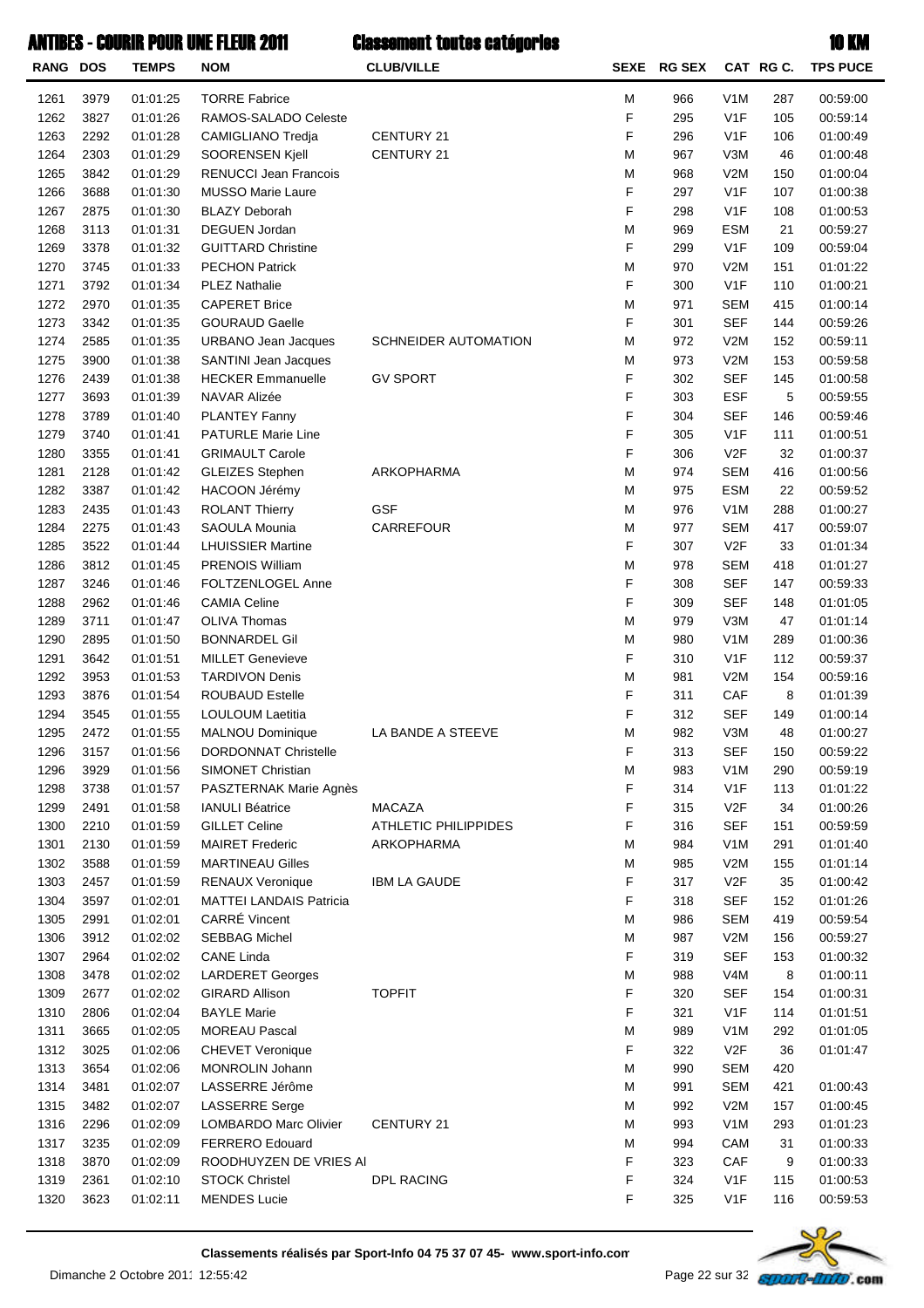|                 |      |              | ANTIBES - COURIR POUR UNE FLEUR 2011 | <b>Classement toutes catégories</b> |             |               |                  |          | <b>10 KM</b>    |
|-----------------|------|--------------|--------------------------------------|-------------------------------------|-------------|---------------|------------------|----------|-----------------|
| <b>RANG DOS</b> |      | <b>TEMPS</b> | <b>NOM</b>                           | <b>CLUB/VILLE</b>                   | <b>SEXE</b> | <b>RG SEX</b> |                  | CAT RGC. | <b>TPS PUCE</b> |
| 1321            | 2245 | 01:02:11     | <b>BONNEFOY Cecile</b>               | CARREFOUR                           | F           | 326           | <b>SEF</b>       | 155      | 01:00:40        |
| 1322            | 2607 | 01:02:11     | <b>CHRISTOPHE Muriel</b>             | <b>SPIRIDON</b>                     | F           | 327           | V1F              | 117      | 01:00:54        |
| 1323            | 2360 | 01:02:13     | <b>MUCCIO Serge</b>                  | <b>DPL RACING</b>                   | M           | 995           | V <sub>1</sub> M | 294      | 01:01:58        |
| 1324            | 2407 | 01:02:18     | <b>DEWAELE Christelle</b>            | <b>GALDERMA</b>                     | F           | 328           | <b>SEF</b>       | 156      | 01:01:20        |
| 1325            | 2881 | 01:02:18     | <b>BLOT Nicolas</b>                  |                                     | M           | 996           | <b>SEM</b>       | 422      | 01:00:32        |
| 1326            | 2739 | 01:02:19     | <b>ALLEMANDI Michèle</b>             |                                     | F           | 329           | V <sub>2</sub> F | 37       | 01:00:33        |
| 1327            | 2738 | 01:02:19     | <b>ALLEMANDI France</b>              |                                     | F           | 330           | <b>SEF</b>       | 157      | 01:00:32        |
| 1328            | 2464 | 01:02:19     | <b>COTINAT Jean Michel</b>           | <b>KONE</b>                         | M           | 997           | V2M              | 158      | 00:59:38        |
| 1329            | 3042 | 01:02:20     | <b>COHEN Annie</b>                   |                                     | F           | 331           | V3F              | 3        | 01:02:12        |
| 1330            | 3546 | 01:02:20     | <b>LOUSIER Ghislain</b>              |                                     | M           | 998           | V <sub>1</sub> M | 295      | 01:00:39        |
| 1331            | 2844 | 01:02:21     | <b>BERRAUTE Delphine</b>             |                                     | F           | 332           | <b>SEF</b>       | 158      | 00:59:30        |
| 1332            | 3880 | 01:02:21     | <b>ROUMIEU Bernadette</b>            |                                     | F           | 333           | V <sub>2F</sub>  | 38       | 01:01:19        |
| 1333            | 2161 | 01:02:22     | <b>FERRARA Magalie</b>               | ASL THALES SOPHIA ANTIPOLIS         | F           | 334           | V <sub>1</sub> F | 118      | 01:01:12        |
| 1334            | 3699 | 01:02:23     | NICOLAS Caroline                     |                                     | F           | 335           | <b>SEF</b>       | 159      | 01:00:33        |
| 1335            | 3484 | 01:02:23     | LAURENCE Aurélien                    |                                     | M           | 999           | <b>SEM</b>       | 423      | 01:00:32        |
| 1336            | 3610 | 01:02:23     | <b>MCKINLEY Marie</b>                |                                     | F           | 336           | <b>SEF</b>       | 160      | 01:00:20        |
| 1337            | 2146 | 01:02:25     | <b>FIORUCCI Alain</b>                | ASCEE 06                            | M           | 1000          | V <sub>1</sub> M | 296      | 01:01:02        |
| 1338            | 2594 | 01:02:25     | <b>BACCARD Bernadette</b>            | SPIRIDON                            | F           | 337           | V3F              | 4        | 01:01:12        |
| 1339            | 3542 | 01:02:25     | <b>LOUESDON Anne Marie</b>           |                                     | F           | 338           | V2F              | 39       | 01:00:28        |
| 1340            | 3352 | 01:02:26     | <b>GRAUX Stephanie</b>               |                                     | F           | 339           | <b>SEF</b>       | 161      | 01:00:34        |
| 1341            | 3516 | 01:02:26     | <b>LEROUX Vinent</b>                 |                                     | M           | 1001          | V <sub>1</sub> M | 297      | 01:01:49        |
| 1342            | 2395 | 01:02:28     | <b>LECOMTE Agnes</b>                 | <b>FITLANE</b>                      | F           | 340           | V1F              | 119      | 01:00:00        |
| 1343            | 4063 | 01:02:29     | POTIN Henri                          | AXA SPORTS ET LOISIRS               | M           | 1002          | V <sub>4</sub> M | 9        | 01:02:00        |
| 1344            | 3682 | 01:02:29     | <b>MULTON Catherine</b>              |                                     | F           | 341           | <b>SEF</b>       | 162      | 01:00:54        |
| 1345            | 3443 | 01:02:31     | <b>KHAROYAN Frederic</b>             |                                     | M           | 1003          | V <sub>1</sub> M | 298      | 01:00:20        |
| 1346            | 3781 | 01:02:31     | PIGNOL Jean Marc                     |                                     | M           | 1004          | V2M              | 159      | 01:00:21        |
| 1347            | 2623 | 01:02:32     | <b>MENEI Jean Pierre</b>             | SPIRIDON                            | M           | 1005          | V4M              | 10       | 01:01:33        |
| 1348            | 2382 | 01:02:36     | <b>LEJEUNE Etienne</b>               | <b>ANTIBES TRIATHLON</b>            | M           | 1006          | V2M              | 160      | 01:00:37        |
| 1349            | 2646 | 01:02:38     | <b>ROCHE Andreas</b>                 | STANISLAS PRÉPA                     | M           | 1007          | <b>JUM</b>       | 15       | 01:00:29        |
| 1350            | 4069 | 01:02:41     | <b>DENTAL Alain</b>                  |                                     | M           | 1008          | V2M              | 161      | 01:02:33        |
| 1351            | 3402 | 01:02:47     | <b>HOFFMANN Nathalie</b>             |                                     | F           | 342           | <b>SEF</b>       | 163      | 01:01:26        |
| 1352            | 3240 | 01:02:47     | FINA Nadege                          |                                     | F           | 343           | V <sub>1</sub> F | 120      | 01:01:56        |
| 1353            | 3105 | 01:02:49     | <b>DEBORDES Michel</b>               |                                     | M           | 1009          | V4M              | 11       | 01:01:22        |
| 1354            | 2525 | 01:02:50     | DALANÉRA Stéphane                    | <b>OLIVER'S TEAM</b>                | М           | 1010          | <b>SEM</b>       | 424      | 01:02:27        |
| 1355            | 2807 | 01:02:51     | <b>BEAU Louis</b>                    |                                     | M           | 1011          | V2M              | 162      | 01:01:32        |
| 1356            | 3887 | 01:02:51     | <b>RUBY Cécile</b>                   |                                     | F           | 344           | <b>SEF</b>       | 164      | 01:01:04        |
| 1357            | 4072 | 01:02:52     | <b>BENAIED Ahmed</b>                 |                                     | М           | 1012          | <b>SEM</b>       | 425      | 01:01:40        |
| 1358            | 2849 | 01:02:53     | <b>BERTHOMIER Michaël</b>            |                                     | M           | 1013          | <b>SEM</b>       | 426      | 01:00:43        |
| 1359            | 3890 | 01:02:53     | <b>SAISON Augustin</b>               |                                     | M           | 1014          | CAM              | 32       | 01:02:10        |
| 1360            | 2535 | 01:02:54     | <b>LAVAGNA Franck</b>                | ORANGE                              | M           | 1015          | V <sub>1</sub> M | 299      | 01:01:33        |
| 1361            | 2872 | 01:02:55     | <b>BIZE Nathalie</b>                 |                                     | F           | 345           | V <sub>1</sub> F | 121      | 01:00:44        |
| 1362            | 2482 | 01:02:55     | <b>LOPEZ Mallaury</b>                | LES FOULEES CONTOISES               | F           | 346           | CAF              | 10       | 01:02:29        |
| 1363            | 3339 | 01:02:56     | <b>GOUGEON Gerard</b>                |                                     | M           | 1016          | V3M              | 49       | 01:00:56        |
| 1364            | 3205 | 01:02:56     | <b>ESTEVAO Christine</b>             |                                     | F           | 347           | V <sub>1</sub> F | 122      | 01:01:18        |
| 1365            | 3881 | 01:02:57     | ROUSGUISTO Toidi                     |                                     | М           | 1017          | CAM              | 33       | 01:02:15        |
| 1366            | 2973 | 01:02:57     | CARASENA Frédérique                  |                                     | F           | 348           | V <sub>1</sub> F | 123      | 01:00:30        |
| 1367            | 3292 | 01:03:00     | <b>GARDIEN Elodie</b>                |                                     | F           | 349           | V <sub>1</sub> F | 124      | 01:02:06        |
| 1368            | 3463 | 01:03:00     | <b>LABOUE Eric</b>                   |                                     | M           | 1018          | V <sub>1</sub> M | 300      | 01:00:46        |
| 1369            | 2358 | 01:03:02     | <b>TARDITI Marine</b>                | <b>DECATHLON</b>                    | F           | 350           | <b>SEF</b>       | 165      | 01:01:04        |
| 1370            | 2351 | 01:03:02     | <b>CONIGLIO Jean Paul</b>            | <b>DECATHLON</b>                    | M           | 1019          | <b>SEM</b>       | 427      | 01:01:02        |
| 1371            | 3214 | 01:03:04     | <b>FACCENDA Mireille</b>             |                                     | F           | 351           | V3F              | 5        | 01:02:12        |
| 1372            | 3371 | 01:03:04     | GUILLOSSON André                     |                                     | М           | 1020          | V3M              | 50       | 01:00:42        |
| 1373            | 2783 | 01:03:04     | <b>BAGLAND Adeline</b>               |                                     | F           | 352           | <b>SEF</b>       | 166      | 01:00:54        |
| 1374            | 3111 | 01:03:05     | <b>DEFLANDRE Corinne</b>             |                                     | F           | 353           | V <sub>1</sub> F | 125      | 01:00:39        |
| 1375            | 3423 | 01:03:05     | <b>JEDAR Pascale</b>                 |                                     | F           | 354           | V <sub>1</sub> F | 126      | 01:01:10        |
| 1376            | 3524 | 01:03:06     | <b>LINARDON Camille</b>              |                                     | F           | 355           | <b>SEF</b>       | 167      | 01:01:45        |
| 1377            | 3102 | 01:03:07     | DE SAINT-SEINE Frédérique            |                                     | F           | 356           | V <sub>1</sub> F | 127      | 01:00:46        |
| 1378            | 3379 | 01:03:07     | <b>GUTIERREZ Diego</b>               |                                     | M           | 1021          | V <sub>1</sub> M | 301      | 01:02:20        |
| 1379            | 2544 | 01:03:09     | PHILIPPE Edouard                     | PADDLING ANTIBES                    | M           | 1022          | V1M              | 302      | 01:01:57        |



1380 2243 01:03:11 NARDELLI Sabrina CANAL 4.3 168SEFF 01:00:50357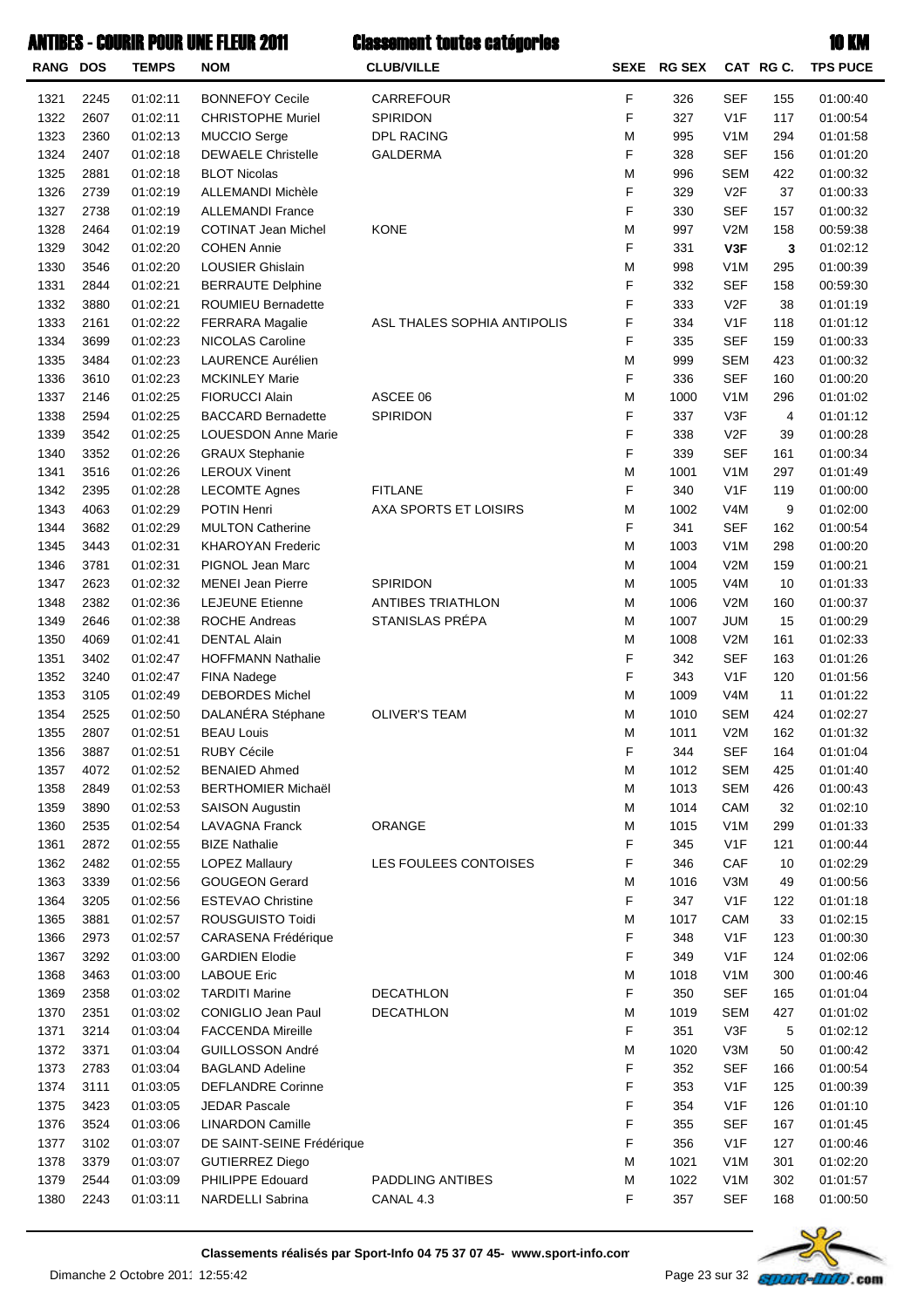| RANG DOS     |              | <b>TEMPS</b>         | <b>NOM</b>                                      | <b>CLUB/VILLE</b>           |        | SEXE RG SEX |                          | CAT RG C.  | <b>TPS PUCE</b>      |
|--------------|--------------|----------------------|-------------------------------------------------|-----------------------------|--------|-------------|--------------------------|------------|----------------------|
| 1381         | 2809         | 01:03:11             | <b>BEAUDOIN Alain</b>                           |                             | M      | 1023        | V3M                      | 51         | 01:02:42             |
| 1382         | 2933         | 01:03:11             | <b>BRIKI Sonia</b>                              |                             | F      | 358         | <b>SEF</b>               | 169        | 01:00:46             |
| 1383         | 3220         | 01:03:11             | <b>FALICON Laurence</b>                         |                             | F      | 359         | <b>SEF</b>               | 170        | 01:01:33             |
| 1384         | 2996         | 01:03:12             | <b>CAVALIER Cécile</b>                          |                             | F      | 360         | V <sub>1</sub> F         | 128        | 01:00:38             |
| 1385         | 3407         | 01:03:14             | <b>IMBERT Patrick</b>                           |                             | M      | 1024        | V <sub>1</sub> M         | 303        | 01:01:19             |
| 1386         | 4019         | 01:03:14             | VESPERINI Magali                                |                             | F      | 361         | <b>SEF</b>               | 171        | 01:01:02             |
| 1387         | 3733         | 01:03:14             | PASCHAL Inneke                                  |                             | F      | 362         | V <sub>1</sub> F         | 129        | 01:01:00             |
| 1388         | 4085         | 01:03:15             | DEMONTERO Ratha                                 |                             | M      | 1025        | <b>SEM</b>               | 428        | 01:02:15             |
| 1389         | 2254         | 01:03:19             | <b>DEWEES Christine</b>                         | <b>CARREFOUR</b>            | F      | 363         | V <sub>1</sub> F         | 130        | 01:02:40             |
| 1390         | 2595         | 01:03:21             | <b>BARDELLONI Lori</b>                          | SPIRIDON                    | F      | 364         | <b>SEF</b>               | 172        | 01:01:15             |
| 1391         | 2301         | 01:03:26             | POLOUNOVSKY Déborah                             | CENTURY 21                  | F      | 365         | <b>SEF</b>               | 173        | 01:02:45             |
| 1392         | 2948         | 01:03:26             | <b>CADILHAC Christel</b>                        |                             | F      | 366         | <b>SEF</b>               | 174        | 01:03:02             |
| 1393         | 2379         | 01:03:27             | <b>PETERSEN Mette</b>                           | <b>ERA ANTIBES</b>          | F      | 367         | V <sub>1</sub> F         | 131        | 01:01:06             |
| 1394         | 2290         | 01:03:27             | <b>BUTRUILLE Sébastien</b>                      | CENTURY 21                  | M      | 1026        | <b>SEM</b>               | 429        | 01:02:43             |
| 1395         | 2299         | 01:03:28             | PISTONE Johnatan                                | <b>CENTURY 21</b>           | M      | 1027        | <b>SEM</b>               | 430        | 01:02:47             |
| 1396         | 2300         | 01:03:28             | POLOUNOVSKY Alexandre                           | <b>CENTURY 21</b>           | M      | 1028        | <b>SEM</b>               | 431        | 01:01:53             |
| 1397         | 2289         | 01:03:28             | <b>BUTRUILLE Claire Sophie</b>                  | <b>CENTURY 21</b>           | F      | 368         | <b>SEF</b>               | 175        | 01:02:43             |
| 1398         | 3312         | 01:03:28             | <b>GERARD Marie France</b>                      |                             | F      | 369         | V <sub>1</sub> F         | 132        | 01:02:55             |
| 1399         | 2930         | 01:03:29             | <b>BREUER Patricia</b>                          |                             | F      | 370         | V <sub>1</sub> F         | 133        | 01:01:28             |
| 1400         | 2477         | 01:03:29             | <b>BONFIGLIO Jonathan</b>                       | LE GANG DES PERRUQUES       | M      | 1029        | <b>ESM</b>               | 23         | 01:00:46             |
| 1401         | 3788         | 01:03:30             | PLACZEK Sylvie                                  |                             | F      | 371         | V <sub>1</sub> F         | 134        | 01:01:17             |
| 1402         | 3141         | 01:03:30             | DI GIOVANNI Gilbert                             |                             | M      | 1030        | V <sub>1</sub> M         | 304        | 01:03:16             |
| 1403         | 2437         | 01:03:31             | <b>VOLI Gilbert</b>                             | <b>GSF</b>                  | M      | 1031        | V <sub>4</sub> M         | 12         | 01:02:25             |
| 1404         | 3606         | 01:03:31             | <b>MAZERES Sylvie</b>                           |                             | F      | 372         | V <sub>1</sub> F         | 135        | 01:03:07             |
| 1405         | 4083         | 01:03:32             | CARTER John                                     |                             | M      | 1032        | V3M                      | 52         | 01:02:30             |
| 1406         | 3832         | 01:03:32             | <b>RASK Tine</b>                                |                             | F      | 373         | <b>SEF</b>               | 176        | 01:01:52             |
| 1407         | 3372         | 01:03:33             | <b>GUILLOSSON Bruno</b>                         |                             | M      | 1033        | V <sub>1</sub> M         | 305        | 01:01:07             |
| 1408         | 3687         | 01:03:34             | <b>MURTIN Jean Francois</b>                     |                             | M      | 1034        | V <sub>1</sub> M         | 306        | 01:01:10             |
| 1409         | 3770         | 01:03:34             | PHILIPPE Marc                                   |                             | M      | 1035        | V <sub>1</sub> M         | 307        | 01:01:06             |
| 1410         | 3585         | 01:03:37<br>01:03:37 | <b>MARS Magali</b>                              |                             | F<br>F | 374         | <b>SEF</b>               | 177        | 01:03:09             |
| 1411<br>1412 | 3427<br>3310 | 01:03:37             | <b>JOLY Sandrine</b><br><b>GEORGES Sandrine</b> |                             | F      | 375<br>376  | <b>SEF</b><br><b>SEF</b> | 178<br>179 | 01:03:10<br>01:03:12 |
| 1413         | 2154         | 01:03:38             | <b>BOISSY Jean Marc</b>                         | ASL THALES SOPHIA ANTIPOLIS | M      | 1036        | V2M                      | 163        | 01:01:17             |
| 1414         | 3628         | 01:03:39             | <b>MERLO Sophie</b>                             |                             | F      | 377         | <b>SEF</b>               | 180        | 01:02:01             |
| 1415         | 3709         | 01:03:40             | <b>OGER Estelle</b>                             |                             | F      | 378         | CAF                      | 11         | 01:02:10             |
| 1416         | 3705         | 01:03:42             | NOYELLES Alain                                  |                             | M      | 1037        | V3M                      | 53         | 01:02:04             |
| 1417         | 2600         | 01:03:45             | <b>BOIGEY Jean</b>                              | SPIRIDON                    | M      | 1038        | V3M                      | 54         | 01:02:33             |
| 1418         | 2479         | 01:03:46             | <b>DAGET Emmanuel</b>                           | LE GANG DES PERRUQUES       | M      | 1039        | V <sub>1</sub> M         | 308        | 01:01:04             |
| 1419         | 2480         | 01:03:47             | <b>NOAMANE Riad</b>                             | LE GANG DES PERRUQUES       | M      | 1040        | <b>SEM</b>               | 432        | 01:01:04             |
| 1420         | 2390         | 01:03:48             | <b>BREMOND Henda</b>                            | <b>FITLANE</b>              | F      | 379         | V <sub>2</sub> F         | 40         | 01:03:09             |
| 1421         | 3746         | 01:03:48             | PEGIE Laëtitia                                  |                             | F      | 380         | <b>SEF</b>               | 181        | 01:02:29             |
| 1422         | 2986         | 01:03:49             | <b>CARRERE Audrey</b>                           |                             | F      | 381         | <b>SEF</b>               | 182        | 01:02:32             |
| 1423         | 2448         | 01:03:49             | <b>BOUTET Patricia</b>                          | <b>IBM LA GAUDE</b>         | F      | 382         | V <sub>2</sub> F         | 41         | 01:02:30             |
| 1424         | 3490         | 01:03:49             | LE BOLLOCH Mélanie                              |                             | F      | 383         | <b>SEF</b>               | 183        | 01:01:04             |
| 1425         | 3583         | 01:03:50             | <b>MARRO Angela</b>                             |                             | F      | 384         | V <sub>1</sub> F         | 136        | 01:03:23             |
| 1426         | 3689         | 01:03:51             | <b>NAESSENS Michel</b>                          |                             | M      | 1041        | V <sub>1</sub> M         | 309        | 01:01:12             |
| 1427         | 3595         | 01:03:52             | MASTRANGELO Daniel                              |                             | M      | 1042        | V2M                      | 164        | 01:01:55             |
| 1428         | 3677         | 01:03:54             | <b>MOUSSET Marie Christine</b>                  |                             | F      | 385         | V3F                      | 6          |                      |
| 1429         | 3223         | 01:03:54             | FARAGO Anna                                     |                             | F      | 386         | V <sub>1</sub> F         | 137        | 01:01:16             |
| 1430         | 3086         | 01:03:55             | <b>DARMON Marc</b>                              |                             | M      | 1043        | V3M                      | 55         | 01:03:19             |
| 1431         | 3917         | 01:03:55             | <b>SENICOURT Vanessa</b>                        |                             | F      | 387         | <b>SEF</b>               | 184        | 01:03:25             |
| 1432         | 3052         | 01:03:57             | <b>CORNILLON Adrien</b>                         |                             | M      | 1044        | <b>JUM</b>               | 16         | 01:01:49             |
| 1433         | 2827         | 01:03:58             | <b>BEN KIRAN Reda</b>                           |                             | M      | 1045        | V <sub>1</sub> M         | 310        | 01:01:56             |
| 1434         | 3005         | 01:03:58             | <b>CHABRIER Henri</b>                           |                             | M      | 1046        | <b>SEM</b>               | 433        | 01:03:15             |
| 1435         | 3676         | 01:03:58             | <b>MOUJDI Rachid</b>                            |                             | M      | 1047        | <b>SEM</b>               | 434        | 01:01:58             |
| 1436         | 3563         | 01:04:00             | MAISONNEUVE Isabelle                            |                             | F      | 388         | <b>SEF</b>               | 185        | 01:03:35             |
| 1437         | 3405         | 01:04:00             | <b>HUBLIN Pierre Jean</b>                       |                             | M      | 1048        | V <sub>1</sub> M         | 311        | 01:03:35             |
| 1438         | 3426         | 01:04:01             | <b>JODRA Yves</b>                               |                             | M      | 1049        | V2M                      | 165        | 01:01:36             |
| 1438         | 2127         | 01:04:01             | <b>BENZAKIN Andre</b>                           | ARKOPHARMA                  | M      | 1049        | V2M                      | 165        | 01:03:33             |
| 1440         | 4038         | 01:04:05             | <b>VOURIOT Veronique</b>                        |                             | F      | 389         | V <sub>1</sub> F         | 138        | 01:03:25             |

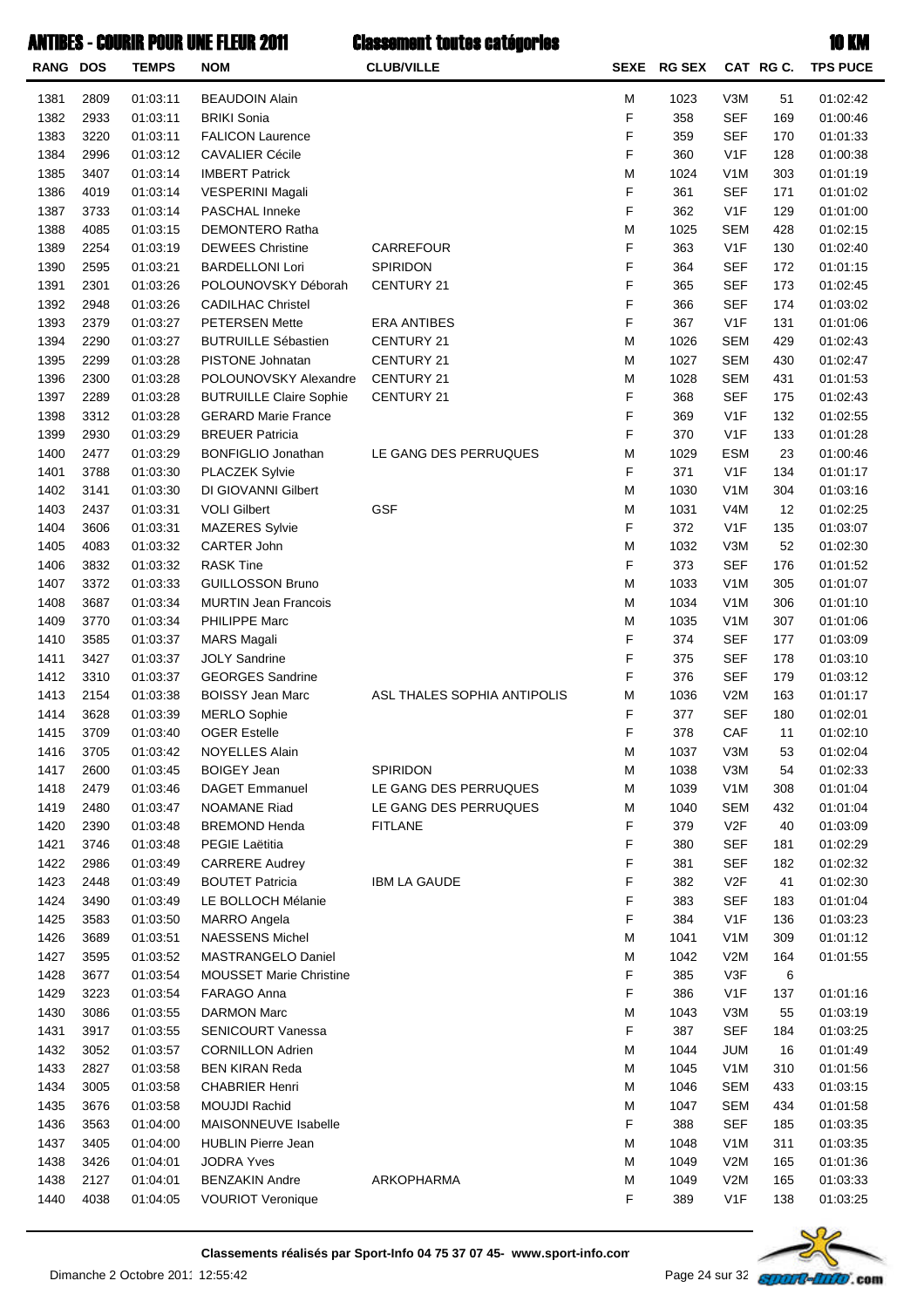| F<br>V <sub>1</sub> F<br>1441<br>3009<br>01:04:06<br><b>CHAMBIN Nathalie</b><br>390<br>139<br>01:02:37<br>1442<br>01:04:07<br>M<br>V3M<br>2765<br><b>AUBERT Gerard</b><br>1051<br>56<br>01:02:26<br>1443<br>3058<br>1052<br>V3M<br>57<br>01:04:08<br><b>COSENTINO Antoine</b><br>M<br>01:01:51<br>1444<br>2852<br>V <sub>1</sub> M<br>312<br>01:04:12<br><b>BERTINI Franck</b><br>M<br>1053<br>01:03:17<br>1445<br>01:04:14<br><b>BESSASSI Selim</b><br>M<br>1054<br><b>SEM</b><br>2088<br><b>AMADEUS</b><br>435<br>01:02:00<br>F<br>1446<br>3715<br>01:04:18<br><b>OLIVIER Genevieve</b><br>391<br>V2F<br>42<br>01:03:26<br>F<br>1447<br>392<br><b>SEF</b><br>2876<br>01:04:18<br><b>BLENGINO Christelle</b><br>186<br>01:03:18<br>F<br>1448<br>393<br>V2F<br>3840<br>01:04:20<br><b>RENAUDIN Carole</b><br>43<br>01:03:05<br>F<br>1449<br>01:04:20<br>394<br>V <sub>1</sub> F<br>3551<br><b>LYONNAIS Nathalie</b><br>140<br>01:03:52<br>F<br>1450<br>395<br><b>SEF</b><br>2095<br>01:04:21<br><b>CUCHE Stephanie</b><br><b>AMADEUS</b><br>187<br>01:04:11<br>F<br><b>SEF</b><br>1451<br><b>VOLPI Sophie</b><br>4035<br>01:04:21<br>396<br>188<br>01:03:05<br>F<br>1452<br>SEVERINO Virginie<br>397<br><b>SEF</b><br>3924<br>01:04:24<br>189<br>01:02:04<br>F<br>1453<br>2681<br>01:04:26<br>PONCET Sophie<br>398<br>V2F<br><b>TOPFIT</b><br>44<br>01:02:47<br>F<br>1454<br>3321<br>V <sub>1</sub> F<br>01:04:27<br><b>GIACOMONI Alyette</b><br>399<br>141<br>01:01:56<br>F<br>1455<br>FIGHIERA Nicole<br>V2F<br>3238<br>01:04:27<br>400<br>45<br>01:03:50<br>1456<br>3823<br>01:04:31<br>M<br>V <sub>1</sub> M<br>313<br>QUINQUIS Alain<br>1055<br>01:02:31<br>F<br>1457<br>401<br>V1F<br>3152<br>01:04:32<br><b>DJERFI Nelly</b><br>142<br>01:03:26<br>F<br>1458<br><b>SEF</b><br>3114<br>01:04:33<br><b>DEHAN Stephanie</b><br>402<br>190<br>01:03:57<br>F<br>1459<br>3811<br>01:04:33<br>V <sub>1</sub> F<br>POZZO DI BORGO Valerie<br>403<br>143<br>01:02:30<br>F<br>1460<br>01:04:33<br><b>EVAIN Christel</b><br>V <sub>1</sub> F<br>01:03:11<br>3207<br>404<br>144<br>F<br><b>SEF</b><br>1461<br>2426<br>01:04:34<br><b>SOLER Virginie</b><br><b>GROUPE BARRIERE</b><br>405<br>191<br>01:03:39<br>F<br>1462<br>3825<br>01:04:34<br>V <sub>1</sub> F<br><b>RAGUENES Valerie</b><br>406<br>145<br>01:01:54<br>F<br>1463<br>01:04:34<br>V <sub>1</sub> F<br>2984<br><b>CARRE Emmanuelle</b><br>407<br>146<br>01:04:02<br>1464<br>M<br>V <sub>1</sub> M<br>314<br>3430<br>01:04:34<br>JOURDAN Jean Marc<br>1056<br>01:03:54<br>F<br>408<br>V <sub>1</sub> F<br>1465<br>2073<br>01:04:35<br><b>GEORG Nathalie</b><br>AC VALBONNE<br>147<br>01:03:53<br>1466<br>M<br>V2M<br>4046<br>01:04:35<br><b>ZAGROUN Patrick</b><br>1057<br>167<br>01:03:43<br>F<br>01:04:35<br><b>WOLAK Marta</b><br><b>SEF</b><br>1467<br>4044<br>409<br>192<br>01:02:16<br>F<br><b>SEF</b><br>1468<br>3158<br>01:04:36<br><b>DOUAUD Liliane</b><br>410<br>193<br>01:03:50<br>1469<br>RICHARD Nicolas<br>M<br><b>SEM</b><br>3846<br>01:04:37<br>1058<br>436<br>01:03:24<br>F<br>1470<br><b>GSF</b><br>411<br><b>SEF</b><br>2430<br>01:04:37<br><b>CHARTON Betty</b><br>194<br>01:03:28<br>F<br>1471<br>V2F<br>2212<br>01:04:38<br><b>DELOISON Françoise</b><br>AZUR CYCLO SPORT<br>412<br>46<br>01:04:30<br>F<br>1472<br>2813<br><b>SEF</b><br>01:04:38<br><b>BECQUART Emilie</b><br>413<br>195<br>01:02:46<br>F<br>1473<br>2715<br>414<br>V <sub>1</sub> F<br>01:04:39<br><b>LESECQ Stephanie</b><br><b>VIRBAC</b><br>148<br>01:02:34<br>1474<br><b>BONFORT Frederic</b><br>M<br><b>SEM</b><br>2892<br>01:04:39<br>1059<br>437<br>01:02:46<br>F<br>415<br><b>SEF</b><br>1475<br>2812<br>01:04:39<br><b>BECK Corentine</b><br>196<br>01:02:35<br>1476<br><b>SEF</b><br>197<br>3669<br>01:04:41<br>MORINO Julie<br>F<br>416<br>01:02:10<br>3363<br>01:04:42<br><b>SEM</b><br>01:02:11<br>1477<br><b>GUADAGNI Olivier</b><br>M<br>1060<br>438<br>F<br>V <sub>1</sub> F<br>1478<br>3078<br>01:04:43<br><b>DAHAN Gislaine</b><br>417<br>01:02:33<br>149<br>1479<br>2770<br>01:04:44<br><b>AUGY Jacques</b><br>M<br>V3M<br>58<br>01:03:32<br>1061<br>F<br>V <sub>1</sub> F<br>1480<br>3602<br>01:04:44<br><b>MAUREL Corinne</b><br>418<br>150<br>01:02:37<br>F<br>V <sub>1</sub> F<br>1481<br>2386<br>01:04:46<br>LOUCHE Sylvie<br><b>ERICSSON</b><br>419<br>01:02:43<br>151<br>1482<br>3389<br>01:04:46<br><b>HALLIER Gilles</b><br>M<br>V3M<br>59<br>01:03:40<br>1062<br>F<br>V <sub>1</sub> F<br>1483<br>01:04:48<br><b>THORN Morissa</b><br>420<br>152<br>01:04:16<br>3969<br>F<br>1484<br>01:04:48<br><b>DIACON Pascale</b><br>421<br>V <sub>1</sub> F<br>153<br>01:02:47<br>3145<br>F<br>1485<br>01:04:51<br><b>FAUCON Astride</b><br><b>ASPTT ANNECY</b><br>V <sub>2</sub> F<br>2186<br>422<br>47<br>01:04:42<br>F<br>1486<br>01:04:54<br><b>CUVEILLIER Vanessa</b><br>423<br><b>SEF</b><br>01:02:31<br>3075<br>198<br>F<br><b>SEF</b><br>1487<br>01:04:55<br>PIERRON Sophie<br>424<br>01:02:49<br>3776<br>199<br>F<br>V2F<br>1488<br><b>DULLIAND Christiane</b><br>425<br>01:02:19<br>3175<br>01:04:56<br>48<br>1489<br>01:04:57<br><b>DULLIAND Denis</b><br>M<br>V <sub>1</sub> M<br>315<br>01:02:19<br>3176<br>1063<br>1490<br>01:04:58<br>LACHEREF Jérémy<br>M<br>1064<br><b>ESM</b><br>24<br>01:02:48<br>3464<br>F<br>V <sub>1</sub> F<br>1491<br>3549<br>01:05:01<br><b>LUPORINI Laurence</b><br>426<br>154<br>01:02:46<br>1492<br><b>HEUSE Olivier</b><br>M<br>V <sub>1</sub> M<br>316<br>3397<br>01:05:02<br>1065<br>01:03:20<br>1493<br>01:05:03<br>VAN ROOIJEN Ton<br>FOYER DE L'ENFANCE<br>М<br>1066<br>V2M<br>01:03:12<br>2404<br>168<br>1494<br>2894<br>01:05:05<br><b>BONIFACE Alain</b><br>M<br>1067<br>V3M<br>60<br>01:02:55<br>1495<br>M<br><b>SEM</b><br>2780<br>01:05:05<br><b>BAFFA Alessandro</b><br>1068<br>439<br>01:04:04<br>F<br>CARREFOUR<br>1496<br>427<br><b>SEF</b><br>2274<br>01:05:05<br>SANCHIZ Sabrina<br>200<br>01:04:01<br>F<br>V <sub>1</sub> F<br>01:05:05<br><b>CAPRARI Carole</b><br>1497<br>4079<br>428<br>155<br>01:03:30<br>01:05:05<br><b>GARBANI Laurent</b><br>M<br><b>SEM</b><br>1498<br>3288<br>1069<br>440<br>01:02:46<br>1499<br>01:05:06<br>THON J Marc<br>M<br>1070<br>V2M<br>4080<br>169<br>01:03:31<br>ROLAND Alain<br>1071<br>V3M<br>01:02:18<br>1500<br>4184<br>01:05:06<br>М<br>61 | <b>RANG DOS</b> | <b>TEMPS</b> | NOM | <b>CLUB/VILLE</b> | SEXE RG SEX | CAT RG C. | <b>TPS PUCE</b> |
|------------------------------------------------------------------------------------------------------------------------------------------------------------------------------------------------------------------------------------------------------------------------------------------------------------------------------------------------------------------------------------------------------------------------------------------------------------------------------------------------------------------------------------------------------------------------------------------------------------------------------------------------------------------------------------------------------------------------------------------------------------------------------------------------------------------------------------------------------------------------------------------------------------------------------------------------------------------------------------------------------------------------------------------------------------------------------------------------------------------------------------------------------------------------------------------------------------------------------------------------------------------------------------------------------------------------------------------------------------------------------------------------------------------------------------------------------------------------------------------------------------------------------------------------------------------------------------------------------------------------------------------------------------------------------------------------------------------------------------------------------------------------------------------------------------------------------------------------------------------------------------------------------------------------------------------------------------------------------------------------------------------------------------------------------------------------------------------------------------------------------------------------------------------------------------------------------------------------------------------------------------------------------------------------------------------------------------------------------------------------------------------------------------------------------------------------------------------------------------------------------------------------------------------------------------------------------------------------------------------------------------------------------------------------------------------------------------------------------------------------------------------------------------------------------------------------------------------------------------------------------------------------------------------------------------------------------------------------------------------------------------------------------------------------------------------------------------------------------------------------------------------------------------------------------------------------------------------------------------------------------------------------------------------------------------------------------------------------------------------------------------------------------------------------------------------------------------------------------------------------------------------------------------------------------------------------------------------------------------------------------------------------------------------------------------------------------------------------------------------------------------------------------------------------------------------------------------------------------------------------------------------------------------------------------------------------------------------------------------------------------------------------------------------------------------------------------------------------------------------------------------------------------------------------------------------------------------------------------------------------------------------------------------------------------------------------------------------------------------------------------------------------------------------------------------------------------------------------------------------------------------------------------------------------------------------------------------------------------------------------------------------------------------------------------------------------------------------------------------------------------------------------------------------------------------------------------------------------------------------------------------------------------------------------------------------------------------------------------------------------------------------------------------------------------------------------------------------------------------------------------------------------------------------------------------------------------------------------------------------------------------------------------------------------------------------------------------------------------------------------------------------------------------------------------------------------------------------------------------------------------------------------------------------------------------------------------------------------------------------------------------------------------------------------------------------------------------------------------------------------------------------------------------------------------------------------------------------------------------------------------------------------------------------------------------------------------------------------------------------------------------------------------------------------------------------------------------------------------------------------------------------------------------------------------------------------------------------------------------------------------------------------------------------------------------------------|-----------------|--------------|-----|-------------------|-------------|-----------|-----------------|
|                                                                                                                                                                                                                                                                                                                                                                                                                                                                                                                                                                                                                                                                                                                                                                                                                                                                                                                                                                                                                                                                                                                                                                                                                                                                                                                                                                                                                                                                                                                                                                                                                                                                                                                                                                                                                                                                                                                                                                                                                                                                                                                                                                                                                                                                                                                                                                                                                                                                                                                                                                                                                                                                                                                                                                                                                                                                                                                                                                                                                                                                                                                                                                                                                                                                                                                                                                                                                                                                                                                                                                                                                                                                                                                                                                                                                                                                                                                                                                                                                                                                                                                                                                                                                                                                                                                                                                                                                                                                                                                                                                                                                                                                                                                                                                                                                                                                                                                                                                                                                                                                                                                                                                                                                                                                                                                                                                                                                                                                                                                                                                                                                                                                                                                                                                                                                                                                                                                                                                                                                                                                                                                                                                                                                                                                                                                        |                 |              |     |                   |             |           |                 |
|                                                                                                                                                                                                                                                                                                                                                                                                                                                                                                                                                                                                                                                                                                                                                                                                                                                                                                                                                                                                                                                                                                                                                                                                                                                                                                                                                                                                                                                                                                                                                                                                                                                                                                                                                                                                                                                                                                                                                                                                                                                                                                                                                                                                                                                                                                                                                                                                                                                                                                                                                                                                                                                                                                                                                                                                                                                                                                                                                                                                                                                                                                                                                                                                                                                                                                                                                                                                                                                                                                                                                                                                                                                                                                                                                                                                                                                                                                                                                                                                                                                                                                                                                                                                                                                                                                                                                                                                                                                                                                                                                                                                                                                                                                                                                                                                                                                                                                                                                                                                                                                                                                                                                                                                                                                                                                                                                                                                                                                                                                                                                                                                                                                                                                                                                                                                                                                                                                                                                                                                                                                                                                                                                                                                                                                                                                                        |                 |              |     |                   |             |           |                 |
|                                                                                                                                                                                                                                                                                                                                                                                                                                                                                                                                                                                                                                                                                                                                                                                                                                                                                                                                                                                                                                                                                                                                                                                                                                                                                                                                                                                                                                                                                                                                                                                                                                                                                                                                                                                                                                                                                                                                                                                                                                                                                                                                                                                                                                                                                                                                                                                                                                                                                                                                                                                                                                                                                                                                                                                                                                                                                                                                                                                                                                                                                                                                                                                                                                                                                                                                                                                                                                                                                                                                                                                                                                                                                                                                                                                                                                                                                                                                                                                                                                                                                                                                                                                                                                                                                                                                                                                                                                                                                                                                                                                                                                                                                                                                                                                                                                                                                                                                                                                                                                                                                                                                                                                                                                                                                                                                                                                                                                                                                                                                                                                                                                                                                                                                                                                                                                                                                                                                                                                                                                                                                                                                                                                                                                                                                                                        |                 |              |     |                   |             |           |                 |
|                                                                                                                                                                                                                                                                                                                                                                                                                                                                                                                                                                                                                                                                                                                                                                                                                                                                                                                                                                                                                                                                                                                                                                                                                                                                                                                                                                                                                                                                                                                                                                                                                                                                                                                                                                                                                                                                                                                                                                                                                                                                                                                                                                                                                                                                                                                                                                                                                                                                                                                                                                                                                                                                                                                                                                                                                                                                                                                                                                                                                                                                                                                                                                                                                                                                                                                                                                                                                                                                                                                                                                                                                                                                                                                                                                                                                                                                                                                                                                                                                                                                                                                                                                                                                                                                                                                                                                                                                                                                                                                                                                                                                                                                                                                                                                                                                                                                                                                                                                                                                                                                                                                                                                                                                                                                                                                                                                                                                                                                                                                                                                                                                                                                                                                                                                                                                                                                                                                                                                                                                                                                                                                                                                                                                                                                                                                        |                 |              |     |                   |             |           |                 |
|                                                                                                                                                                                                                                                                                                                                                                                                                                                                                                                                                                                                                                                                                                                                                                                                                                                                                                                                                                                                                                                                                                                                                                                                                                                                                                                                                                                                                                                                                                                                                                                                                                                                                                                                                                                                                                                                                                                                                                                                                                                                                                                                                                                                                                                                                                                                                                                                                                                                                                                                                                                                                                                                                                                                                                                                                                                                                                                                                                                                                                                                                                                                                                                                                                                                                                                                                                                                                                                                                                                                                                                                                                                                                                                                                                                                                                                                                                                                                                                                                                                                                                                                                                                                                                                                                                                                                                                                                                                                                                                                                                                                                                                                                                                                                                                                                                                                                                                                                                                                                                                                                                                                                                                                                                                                                                                                                                                                                                                                                                                                                                                                                                                                                                                                                                                                                                                                                                                                                                                                                                                                                                                                                                                                                                                                                                                        |                 |              |     |                   |             |           |                 |
|                                                                                                                                                                                                                                                                                                                                                                                                                                                                                                                                                                                                                                                                                                                                                                                                                                                                                                                                                                                                                                                                                                                                                                                                                                                                                                                                                                                                                                                                                                                                                                                                                                                                                                                                                                                                                                                                                                                                                                                                                                                                                                                                                                                                                                                                                                                                                                                                                                                                                                                                                                                                                                                                                                                                                                                                                                                                                                                                                                                                                                                                                                                                                                                                                                                                                                                                                                                                                                                                                                                                                                                                                                                                                                                                                                                                                                                                                                                                                                                                                                                                                                                                                                                                                                                                                                                                                                                                                                                                                                                                                                                                                                                                                                                                                                                                                                                                                                                                                                                                                                                                                                                                                                                                                                                                                                                                                                                                                                                                                                                                                                                                                                                                                                                                                                                                                                                                                                                                                                                                                                                                                                                                                                                                                                                                                                                        |                 |              |     |                   |             |           |                 |
|                                                                                                                                                                                                                                                                                                                                                                                                                                                                                                                                                                                                                                                                                                                                                                                                                                                                                                                                                                                                                                                                                                                                                                                                                                                                                                                                                                                                                                                                                                                                                                                                                                                                                                                                                                                                                                                                                                                                                                                                                                                                                                                                                                                                                                                                                                                                                                                                                                                                                                                                                                                                                                                                                                                                                                                                                                                                                                                                                                                                                                                                                                                                                                                                                                                                                                                                                                                                                                                                                                                                                                                                                                                                                                                                                                                                                                                                                                                                                                                                                                                                                                                                                                                                                                                                                                                                                                                                                                                                                                                                                                                                                                                                                                                                                                                                                                                                                                                                                                                                                                                                                                                                                                                                                                                                                                                                                                                                                                                                                                                                                                                                                                                                                                                                                                                                                                                                                                                                                                                                                                                                                                                                                                                                                                                                                                                        |                 |              |     |                   |             |           |                 |
|                                                                                                                                                                                                                                                                                                                                                                                                                                                                                                                                                                                                                                                                                                                                                                                                                                                                                                                                                                                                                                                                                                                                                                                                                                                                                                                                                                                                                                                                                                                                                                                                                                                                                                                                                                                                                                                                                                                                                                                                                                                                                                                                                                                                                                                                                                                                                                                                                                                                                                                                                                                                                                                                                                                                                                                                                                                                                                                                                                                                                                                                                                                                                                                                                                                                                                                                                                                                                                                                                                                                                                                                                                                                                                                                                                                                                                                                                                                                                                                                                                                                                                                                                                                                                                                                                                                                                                                                                                                                                                                                                                                                                                                                                                                                                                                                                                                                                                                                                                                                                                                                                                                                                                                                                                                                                                                                                                                                                                                                                                                                                                                                                                                                                                                                                                                                                                                                                                                                                                                                                                                                                                                                                                                                                                                                                                                        |                 |              |     |                   |             |           |                 |
|                                                                                                                                                                                                                                                                                                                                                                                                                                                                                                                                                                                                                                                                                                                                                                                                                                                                                                                                                                                                                                                                                                                                                                                                                                                                                                                                                                                                                                                                                                                                                                                                                                                                                                                                                                                                                                                                                                                                                                                                                                                                                                                                                                                                                                                                                                                                                                                                                                                                                                                                                                                                                                                                                                                                                                                                                                                                                                                                                                                                                                                                                                                                                                                                                                                                                                                                                                                                                                                                                                                                                                                                                                                                                                                                                                                                                                                                                                                                                                                                                                                                                                                                                                                                                                                                                                                                                                                                                                                                                                                                                                                                                                                                                                                                                                                                                                                                                                                                                                                                                                                                                                                                                                                                                                                                                                                                                                                                                                                                                                                                                                                                                                                                                                                                                                                                                                                                                                                                                                                                                                                                                                                                                                                                                                                                                                                        |                 |              |     |                   |             |           |                 |
|                                                                                                                                                                                                                                                                                                                                                                                                                                                                                                                                                                                                                                                                                                                                                                                                                                                                                                                                                                                                                                                                                                                                                                                                                                                                                                                                                                                                                                                                                                                                                                                                                                                                                                                                                                                                                                                                                                                                                                                                                                                                                                                                                                                                                                                                                                                                                                                                                                                                                                                                                                                                                                                                                                                                                                                                                                                                                                                                                                                                                                                                                                                                                                                                                                                                                                                                                                                                                                                                                                                                                                                                                                                                                                                                                                                                                                                                                                                                                                                                                                                                                                                                                                                                                                                                                                                                                                                                                                                                                                                                                                                                                                                                                                                                                                                                                                                                                                                                                                                                                                                                                                                                                                                                                                                                                                                                                                                                                                                                                                                                                                                                                                                                                                                                                                                                                                                                                                                                                                                                                                                                                                                                                                                                                                                                                                                        |                 |              |     |                   |             |           |                 |
|                                                                                                                                                                                                                                                                                                                                                                                                                                                                                                                                                                                                                                                                                                                                                                                                                                                                                                                                                                                                                                                                                                                                                                                                                                                                                                                                                                                                                                                                                                                                                                                                                                                                                                                                                                                                                                                                                                                                                                                                                                                                                                                                                                                                                                                                                                                                                                                                                                                                                                                                                                                                                                                                                                                                                                                                                                                                                                                                                                                                                                                                                                                                                                                                                                                                                                                                                                                                                                                                                                                                                                                                                                                                                                                                                                                                                                                                                                                                                                                                                                                                                                                                                                                                                                                                                                                                                                                                                                                                                                                                                                                                                                                                                                                                                                                                                                                                                                                                                                                                                                                                                                                                                                                                                                                                                                                                                                                                                                                                                                                                                                                                                                                                                                                                                                                                                                                                                                                                                                                                                                                                                                                                                                                                                                                                                                                        |                 |              |     |                   |             |           |                 |
|                                                                                                                                                                                                                                                                                                                                                                                                                                                                                                                                                                                                                                                                                                                                                                                                                                                                                                                                                                                                                                                                                                                                                                                                                                                                                                                                                                                                                                                                                                                                                                                                                                                                                                                                                                                                                                                                                                                                                                                                                                                                                                                                                                                                                                                                                                                                                                                                                                                                                                                                                                                                                                                                                                                                                                                                                                                                                                                                                                                                                                                                                                                                                                                                                                                                                                                                                                                                                                                                                                                                                                                                                                                                                                                                                                                                                                                                                                                                                                                                                                                                                                                                                                                                                                                                                                                                                                                                                                                                                                                                                                                                                                                                                                                                                                                                                                                                                                                                                                                                                                                                                                                                                                                                                                                                                                                                                                                                                                                                                                                                                                                                                                                                                                                                                                                                                                                                                                                                                                                                                                                                                                                                                                                                                                                                                                                        |                 |              |     |                   |             |           |                 |
|                                                                                                                                                                                                                                                                                                                                                                                                                                                                                                                                                                                                                                                                                                                                                                                                                                                                                                                                                                                                                                                                                                                                                                                                                                                                                                                                                                                                                                                                                                                                                                                                                                                                                                                                                                                                                                                                                                                                                                                                                                                                                                                                                                                                                                                                                                                                                                                                                                                                                                                                                                                                                                                                                                                                                                                                                                                                                                                                                                                                                                                                                                                                                                                                                                                                                                                                                                                                                                                                                                                                                                                                                                                                                                                                                                                                                                                                                                                                                                                                                                                                                                                                                                                                                                                                                                                                                                                                                                                                                                                                                                                                                                                                                                                                                                                                                                                                                                                                                                                                                                                                                                                                                                                                                                                                                                                                                                                                                                                                                                                                                                                                                                                                                                                                                                                                                                                                                                                                                                                                                                                                                                                                                                                                                                                                                                                        |                 |              |     |                   |             |           |                 |
|                                                                                                                                                                                                                                                                                                                                                                                                                                                                                                                                                                                                                                                                                                                                                                                                                                                                                                                                                                                                                                                                                                                                                                                                                                                                                                                                                                                                                                                                                                                                                                                                                                                                                                                                                                                                                                                                                                                                                                                                                                                                                                                                                                                                                                                                                                                                                                                                                                                                                                                                                                                                                                                                                                                                                                                                                                                                                                                                                                                                                                                                                                                                                                                                                                                                                                                                                                                                                                                                                                                                                                                                                                                                                                                                                                                                                                                                                                                                                                                                                                                                                                                                                                                                                                                                                                                                                                                                                                                                                                                                                                                                                                                                                                                                                                                                                                                                                                                                                                                                                                                                                                                                                                                                                                                                                                                                                                                                                                                                                                                                                                                                                                                                                                                                                                                                                                                                                                                                                                                                                                                                                                                                                                                                                                                                                                                        |                 |              |     |                   |             |           |                 |
|                                                                                                                                                                                                                                                                                                                                                                                                                                                                                                                                                                                                                                                                                                                                                                                                                                                                                                                                                                                                                                                                                                                                                                                                                                                                                                                                                                                                                                                                                                                                                                                                                                                                                                                                                                                                                                                                                                                                                                                                                                                                                                                                                                                                                                                                                                                                                                                                                                                                                                                                                                                                                                                                                                                                                                                                                                                                                                                                                                                                                                                                                                                                                                                                                                                                                                                                                                                                                                                                                                                                                                                                                                                                                                                                                                                                                                                                                                                                                                                                                                                                                                                                                                                                                                                                                                                                                                                                                                                                                                                                                                                                                                                                                                                                                                                                                                                                                                                                                                                                                                                                                                                                                                                                                                                                                                                                                                                                                                                                                                                                                                                                                                                                                                                                                                                                                                                                                                                                                                                                                                                                                                                                                                                                                                                                                                                        |                 |              |     |                   |             |           |                 |
|                                                                                                                                                                                                                                                                                                                                                                                                                                                                                                                                                                                                                                                                                                                                                                                                                                                                                                                                                                                                                                                                                                                                                                                                                                                                                                                                                                                                                                                                                                                                                                                                                                                                                                                                                                                                                                                                                                                                                                                                                                                                                                                                                                                                                                                                                                                                                                                                                                                                                                                                                                                                                                                                                                                                                                                                                                                                                                                                                                                                                                                                                                                                                                                                                                                                                                                                                                                                                                                                                                                                                                                                                                                                                                                                                                                                                                                                                                                                                                                                                                                                                                                                                                                                                                                                                                                                                                                                                                                                                                                                                                                                                                                                                                                                                                                                                                                                                                                                                                                                                                                                                                                                                                                                                                                                                                                                                                                                                                                                                                                                                                                                                                                                                                                                                                                                                                                                                                                                                                                                                                                                                                                                                                                                                                                                                                                        |                 |              |     |                   |             |           |                 |
|                                                                                                                                                                                                                                                                                                                                                                                                                                                                                                                                                                                                                                                                                                                                                                                                                                                                                                                                                                                                                                                                                                                                                                                                                                                                                                                                                                                                                                                                                                                                                                                                                                                                                                                                                                                                                                                                                                                                                                                                                                                                                                                                                                                                                                                                                                                                                                                                                                                                                                                                                                                                                                                                                                                                                                                                                                                                                                                                                                                                                                                                                                                                                                                                                                                                                                                                                                                                                                                                                                                                                                                                                                                                                                                                                                                                                                                                                                                                                                                                                                                                                                                                                                                                                                                                                                                                                                                                                                                                                                                                                                                                                                                                                                                                                                                                                                                                                                                                                                                                                                                                                                                                                                                                                                                                                                                                                                                                                                                                                                                                                                                                                                                                                                                                                                                                                                                                                                                                                                                                                                                                                                                                                                                                                                                                                                                        |                 |              |     |                   |             |           |                 |
|                                                                                                                                                                                                                                                                                                                                                                                                                                                                                                                                                                                                                                                                                                                                                                                                                                                                                                                                                                                                                                                                                                                                                                                                                                                                                                                                                                                                                                                                                                                                                                                                                                                                                                                                                                                                                                                                                                                                                                                                                                                                                                                                                                                                                                                                                                                                                                                                                                                                                                                                                                                                                                                                                                                                                                                                                                                                                                                                                                                                                                                                                                                                                                                                                                                                                                                                                                                                                                                                                                                                                                                                                                                                                                                                                                                                                                                                                                                                                                                                                                                                                                                                                                                                                                                                                                                                                                                                                                                                                                                                                                                                                                                                                                                                                                                                                                                                                                                                                                                                                                                                                                                                                                                                                                                                                                                                                                                                                                                                                                                                                                                                                                                                                                                                                                                                                                                                                                                                                                                                                                                                                                                                                                                                                                                                                                                        |                 |              |     |                   |             |           |                 |
|                                                                                                                                                                                                                                                                                                                                                                                                                                                                                                                                                                                                                                                                                                                                                                                                                                                                                                                                                                                                                                                                                                                                                                                                                                                                                                                                                                                                                                                                                                                                                                                                                                                                                                                                                                                                                                                                                                                                                                                                                                                                                                                                                                                                                                                                                                                                                                                                                                                                                                                                                                                                                                                                                                                                                                                                                                                                                                                                                                                                                                                                                                                                                                                                                                                                                                                                                                                                                                                                                                                                                                                                                                                                                                                                                                                                                                                                                                                                                                                                                                                                                                                                                                                                                                                                                                                                                                                                                                                                                                                                                                                                                                                                                                                                                                                                                                                                                                                                                                                                                                                                                                                                                                                                                                                                                                                                                                                                                                                                                                                                                                                                                                                                                                                                                                                                                                                                                                                                                                                                                                                                                                                                                                                                                                                                                                                        |                 |              |     |                   |             |           |                 |
|                                                                                                                                                                                                                                                                                                                                                                                                                                                                                                                                                                                                                                                                                                                                                                                                                                                                                                                                                                                                                                                                                                                                                                                                                                                                                                                                                                                                                                                                                                                                                                                                                                                                                                                                                                                                                                                                                                                                                                                                                                                                                                                                                                                                                                                                                                                                                                                                                                                                                                                                                                                                                                                                                                                                                                                                                                                                                                                                                                                                                                                                                                                                                                                                                                                                                                                                                                                                                                                                                                                                                                                                                                                                                                                                                                                                                                                                                                                                                                                                                                                                                                                                                                                                                                                                                                                                                                                                                                                                                                                                                                                                                                                                                                                                                                                                                                                                                                                                                                                                                                                                                                                                                                                                                                                                                                                                                                                                                                                                                                                                                                                                                                                                                                                                                                                                                                                                                                                                                                                                                                                                                                                                                                                                                                                                                                                        |                 |              |     |                   |             |           |                 |
|                                                                                                                                                                                                                                                                                                                                                                                                                                                                                                                                                                                                                                                                                                                                                                                                                                                                                                                                                                                                                                                                                                                                                                                                                                                                                                                                                                                                                                                                                                                                                                                                                                                                                                                                                                                                                                                                                                                                                                                                                                                                                                                                                                                                                                                                                                                                                                                                                                                                                                                                                                                                                                                                                                                                                                                                                                                                                                                                                                                                                                                                                                                                                                                                                                                                                                                                                                                                                                                                                                                                                                                                                                                                                                                                                                                                                                                                                                                                                                                                                                                                                                                                                                                                                                                                                                                                                                                                                                                                                                                                                                                                                                                                                                                                                                                                                                                                                                                                                                                                                                                                                                                                                                                                                                                                                                                                                                                                                                                                                                                                                                                                                                                                                                                                                                                                                                                                                                                                                                                                                                                                                                                                                                                                                                                                                                                        |                 |              |     |                   |             |           |                 |
|                                                                                                                                                                                                                                                                                                                                                                                                                                                                                                                                                                                                                                                                                                                                                                                                                                                                                                                                                                                                                                                                                                                                                                                                                                                                                                                                                                                                                                                                                                                                                                                                                                                                                                                                                                                                                                                                                                                                                                                                                                                                                                                                                                                                                                                                                                                                                                                                                                                                                                                                                                                                                                                                                                                                                                                                                                                                                                                                                                                                                                                                                                                                                                                                                                                                                                                                                                                                                                                                                                                                                                                                                                                                                                                                                                                                                                                                                                                                                                                                                                                                                                                                                                                                                                                                                                                                                                                                                                                                                                                                                                                                                                                                                                                                                                                                                                                                                                                                                                                                                                                                                                                                                                                                                                                                                                                                                                                                                                                                                                                                                                                                                                                                                                                                                                                                                                                                                                                                                                                                                                                                                                                                                                                                                                                                                                                        |                 |              |     |                   |             |           |                 |
|                                                                                                                                                                                                                                                                                                                                                                                                                                                                                                                                                                                                                                                                                                                                                                                                                                                                                                                                                                                                                                                                                                                                                                                                                                                                                                                                                                                                                                                                                                                                                                                                                                                                                                                                                                                                                                                                                                                                                                                                                                                                                                                                                                                                                                                                                                                                                                                                                                                                                                                                                                                                                                                                                                                                                                                                                                                                                                                                                                                                                                                                                                                                                                                                                                                                                                                                                                                                                                                                                                                                                                                                                                                                                                                                                                                                                                                                                                                                                                                                                                                                                                                                                                                                                                                                                                                                                                                                                                                                                                                                                                                                                                                                                                                                                                                                                                                                                                                                                                                                                                                                                                                                                                                                                                                                                                                                                                                                                                                                                                                                                                                                                                                                                                                                                                                                                                                                                                                                                                                                                                                                                                                                                                                                                                                                                                                        |                 |              |     |                   |             |           |                 |
|                                                                                                                                                                                                                                                                                                                                                                                                                                                                                                                                                                                                                                                                                                                                                                                                                                                                                                                                                                                                                                                                                                                                                                                                                                                                                                                                                                                                                                                                                                                                                                                                                                                                                                                                                                                                                                                                                                                                                                                                                                                                                                                                                                                                                                                                                                                                                                                                                                                                                                                                                                                                                                                                                                                                                                                                                                                                                                                                                                                                                                                                                                                                                                                                                                                                                                                                                                                                                                                                                                                                                                                                                                                                                                                                                                                                                                                                                                                                                                                                                                                                                                                                                                                                                                                                                                                                                                                                                                                                                                                                                                                                                                                                                                                                                                                                                                                                                                                                                                                                                                                                                                                                                                                                                                                                                                                                                                                                                                                                                                                                                                                                                                                                                                                                                                                                                                                                                                                                                                                                                                                                                                                                                                                                                                                                                                                        |                 |              |     |                   |             |           |                 |
|                                                                                                                                                                                                                                                                                                                                                                                                                                                                                                                                                                                                                                                                                                                                                                                                                                                                                                                                                                                                                                                                                                                                                                                                                                                                                                                                                                                                                                                                                                                                                                                                                                                                                                                                                                                                                                                                                                                                                                                                                                                                                                                                                                                                                                                                                                                                                                                                                                                                                                                                                                                                                                                                                                                                                                                                                                                                                                                                                                                                                                                                                                                                                                                                                                                                                                                                                                                                                                                                                                                                                                                                                                                                                                                                                                                                                                                                                                                                                                                                                                                                                                                                                                                                                                                                                                                                                                                                                                                                                                                                                                                                                                                                                                                                                                                                                                                                                                                                                                                                                                                                                                                                                                                                                                                                                                                                                                                                                                                                                                                                                                                                                                                                                                                                                                                                                                                                                                                                                                                                                                                                                                                                                                                                                                                                                                                        |                 |              |     |                   |             |           |                 |
|                                                                                                                                                                                                                                                                                                                                                                                                                                                                                                                                                                                                                                                                                                                                                                                                                                                                                                                                                                                                                                                                                                                                                                                                                                                                                                                                                                                                                                                                                                                                                                                                                                                                                                                                                                                                                                                                                                                                                                                                                                                                                                                                                                                                                                                                                                                                                                                                                                                                                                                                                                                                                                                                                                                                                                                                                                                                                                                                                                                                                                                                                                                                                                                                                                                                                                                                                                                                                                                                                                                                                                                                                                                                                                                                                                                                                                                                                                                                                                                                                                                                                                                                                                                                                                                                                                                                                                                                                                                                                                                                                                                                                                                                                                                                                                                                                                                                                                                                                                                                                                                                                                                                                                                                                                                                                                                                                                                                                                                                                                                                                                                                                                                                                                                                                                                                                                                                                                                                                                                                                                                                                                                                                                                                                                                                                                                        |                 |              |     |                   |             |           |                 |
|                                                                                                                                                                                                                                                                                                                                                                                                                                                                                                                                                                                                                                                                                                                                                                                                                                                                                                                                                                                                                                                                                                                                                                                                                                                                                                                                                                                                                                                                                                                                                                                                                                                                                                                                                                                                                                                                                                                                                                                                                                                                                                                                                                                                                                                                                                                                                                                                                                                                                                                                                                                                                                                                                                                                                                                                                                                                                                                                                                                                                                                                                                                                                                                                                                                                                                                                                                                                                                                                                                                                                                                                                                                                                                                                                                                                                                                                                                                                                                                                                                                                                                                                                                                                                                                                                                                                                                                                                                                                                                                                                                                                                                                                                                                                                                                                                                                                                                                                                                                                                                                                                                                                                                                                                                                                                                                                                                                                                                                                                                                                                                                                                                                                                                                                                                                                                                                                                                                                                                                                                                                                                                                                                                                                                                                                                                                        |                 |              |     |                   |             |           |                 |
|                                                                                                                                                                                                                                                                                                                                                                                                                                                                                                                                                                                                                                                                                                                                                                                                                                                                                                                                                                                                                                                                                                                                                                                                                                                                                                                                                                                                                                                                                                                                                                                                                                                                                                                                                                                                                                                                                                                                                                                                                                                                                                                                                                                                                                                                                                                                                                                                                                                                                                                                                                                                                                                                                                                                                                                                                                                                                                                                                                                                                                                                                                                                                                                                                                                                                                                                                                                                                                                                                                                                                                                                                                                                                                                                                                                                                                                                                                                                                                                                                                                                                                                                                                                                                                                                                                                                                                                                                                                                                                                                                                                                                                                                                                                                                                                                                                                                                                                                                                                                                                                                                                                                                                                                                                                                                                                                                                                                                                                                                                                                                                                                                                                                                                                                                                                                                                                                                                                                                                                                                                                                                                                                                                                                                                                                                                                        |                 |              |     |                   |             |           |                 |
|                                                                                                                                                                                                                                                                                                                                                                                                                                                                                                                                                                                                                                                                                                                                                                                                                                                                                                                                                                                                                                                                                                                                                                                                                                                                                                                                                                                                                                                                                                                                                                                                                                                                                                                                                                                                                                                                                                                                                                                                                                                                                                                                                                                                                                                                                                                                                                                                                                                                                                                                                                                                                                                                                                                                                                                                                                                                                                                                                                                                                                                                                                                                                                                                                                                                                                                                                                                                                                                                                                                                                                                                                                                                                                                                                                                                                                                                                                                                                                                                                                                                                                                                                                                                                                                                                                                                                                                                                                                                                                                                                                                                                                                                                                                                                                                                                                                                                                                                                                                                                                                                                                                                                                                                                                                                                                                                                                                                                                                                                                                                                                                                                                                                                                                                                                                                                                                                                                                                                                                                                                                                                                                                                                                                                                                                                                                        |                 |              |     |                   |             |           |                 |
|                                                                                                                                                                                                                                                                                                                                                                                                                                                                                                                                                                                                                                                                                                                                                                                                                                                                                                                                                                                                                                                                                                                                                                                                                                                                                                                                                                                                                                                                                                                                                                                                                                                                                                                                                                                                                                                                                                                                                                                                                                                                                                                                                                                                                                                                                                                                                                                                                                                                                                                                                                                                                                                                                                                                                                                                                                                                                                                                                                                                                                                                                                                                                                                                                                                                                                                                                                                                                                                                                                                                                                                                                                                                                                                                                                                                                                                                                                                                                                                                                                                                                                                                                                                                                                                                                                                                                                                                                                                                                                                                                                                                                                                                                                                                                                                                                                                                                                                                                                                                                                                                                                                                                                                                                                                                                                                                                                                                                                                                                                                                                                                                                                                                                                                                                                                                                                                                                                                                                                                                                                                                                                                                                                                                                                                                                                                        |                 |              |     |                   |             |           |                 |
|                                                                                                                                                                                                                                                                                                                                                                                                                                                                                                                                                                                                                                                                                                                                                                                                                                                                                                                                                                                                                                                                                                                                                                                                                                                                                                                                                                                                                                                                                                                                                                                                                                                                                                                                                                                                                                                                                                                                                                                                                                                                                                                                                                                                                                                                                                                                                                                                                                                                                                                                                                                                                                                                                                                                                                                                                                                                                                                                                                                                                                                                                                                                                                                                                                                                                                                                                                                                                                                                                                                                                                                                                                                                                                                                                                                                                                                                                                                                                                                                                                                                                                                                                                                                                                                                                                                                                                                                                                                                                                                                                                                                                                                                                                                                                                                                                                                                                                                                                                                                                                                                                                                                                                                                                                                                                                                                                                                                                                                                                                                                                                                                                                                                                                                                                                                                                                                                                                                                                                                                                                                                                                                                                                                                                                                                                                                        |                 |              |     |                   |             |           |                 |
|                                                                                                                                                                                                                                                                                                                                                                                                                                                                                                                                                                                                                                                                                                                                                                                                                                                                                                                                                                                                                                                                                                                                                                                                                                                                                                                                                                                                                                                                                                                                                                                                                                                                                                                                                                                                                                                                                                                                                                                                                                                                                                                                                                                                                                                                                                                                                                                                                                                                                                                                                                                                                                                                                                                                                                                                                                                                                                                                                                                                                                                                                                                                                                                                                                                                                                                                                                                                                                                                                                                                                                                                                                                                                                                                                                                                                                                                                                                                                                                                                                                                                                                                                                                                                                                                                                                                                                                                                                                                                                                                                                                                                                                                                                                                                                                                                                                                                                                                                                                                                                                                                                                                                                                                                                                                                                                                                                                                                                                                                                                                                                                                                                                                                                                                                                                                                                                                                                                                                                                                                                                                                                                                                                                                                                                                                                                        |                 |              |     |                   |             |           |                 |
|                                                                                                                                                                                                                                                                                                                                                                                                                                                                                                                                                                                                                                                                                                                                                                                                                                                                                                                                                                                                                                                                                                                                                                                                                                                                                                                                                                                                                                                                                                                                                                                                                                                                                                                                                                                                                                                                                                                                                                                                                                                                                                                                                                                                                                                                                                                                                                                                                                                                                                                                                                                                                                                                                                                                                                                                                                                                                                                                                                                                                                                                                                                                                                                                                                                                                                                                                                                                                                                                                                                                                                                                                                                                                                                                                                                                                                                                                                                                                                                                                                                                                                                                                                                                                                                                                                                                                                                                                                                                                                                                                                                                                                                                                                                                                                                                                                                                                                                                                                                                                                                                                                                                                                                                                                                                                                                                                                                                                                                                                                                                                                                                                                                                                                                                                                                                                                                                                                                                                                                                                                                                                                                                                                                                                                                                                                                        |                 |              |     |                   |             |           |                 |
|                                                                                                                                                                                                                                                                                                                                                                                                                                                                                                                                                                                                                                                                                                                                                                                                                                                                                                                                                                                                                                                                                                                                                                                                                                                                                                                                                                                                                                                                                                                                                                                                                                                                                                                                                                                                                                                                                                                                                                                                                                                                                                                                                                                                                                                                                                                                                                                                                                                                                                                                                                                                                                                                                                                                                                                                                                                                                                                                                                                                                                                                                                                                                                                                                                                                                                                                                                                                                                                                                                                                                                                                                                                                                                                                                                                                                                                                                                                                                                                                                                                                                                                                                                                                                                                                                                                                                                                                                                                                                                                                                                                                                                                                                                                                                                                                                                                                                                                                                                                                                                                                                                                                                                                                                                                                                                                                                                                                                                                                                                                                                                                                                                                                                                                                                                                                                                                                                                                                                                                                                                                                                                                                                                                                                                                                                                                        |                 |              |     |                   |             |           |                 |
|                                                                                                                                                                                                                                                                                                                                                                                                                                                                                                                                                                                                                                                                                                                                                                                                                                                                                                                                                                                                                                                                                                                                                                                                                                                                                                                                                                                                                                                                                                                                                                                                                                                                                                                                                                                                                                                                                                                                                                                                                                                                                                                                                                                                                                                                                                                                                                                                                                                                                                                                                                                                                                                                                                                                                                                                                                                                                                                                                                                                                                                                                                                                                                                                                                                                                                                                                                                                                                                                                                                                                                                                                                                                                                                                                                                                                                                                                                                                                                                                                                                                                                                                                                                                                                                                                                                                                                                                                                                                                                                                                                                                                                                                                                                                                                                                                                                                                                                                                                                                                                                                                                                                                                                                                                                                                                                                                                                                                                                                                                                                                                                                                                                                                                                                                                                                                                                                                                                                                                                                                                                                                                                                                                                                                                                                                                                        |                 |              |     |                   |             |           |                 |
|                                                                                                                                                                                                                                                                                                                                                                                                                                                                                                                                                                                                                                                                                                                                                                                                                                                                                                                                                                                                                                                                                                                                                                                                                                                                                                                                                                                                                                                                                                                                                                                                                                                                                                                                                                                                                                                                                                                                                                                                                                                                                                                                                                                                                                                                                                                                                                                                                                                                                                                                                                                                                                                                                                                                                                                                                                                                                                                                                                                                                                                                                                                                                                                                                                                                                                                                                                                                                                                                                                                                                                                                                                                                                                                                                                                                                                                                                                                                                                                                                                                                                                                                                                                                                                                                                                                                                                                                                                                                                                                                                                                                                                                                                                                                                                                                                                                                                                                                                                                                                                                                                                                                                                                                                                                                                                                                                                                                                                                                                                                                                                                                                                                                                                                                                                                                                                                                                                                                                                                                                                                                                                                                                                                                                                                                                                                        |                 |              |     |                   |             |           |                 |
|                                                                                                                                                                                                                                                                                                                                                                                                                                                                                                                                                                                                                                                                                                                                                                                                                                                                                                                                                                                                                                                                                                                                                                                                                                                                                                                                                                                                                                                                                                                                                                                                                                                                                                                                                                                                                                                                                                                                                                                                                                                                                                                                                                                                                                                                                                                                                                                                                                                                                                                                                                                                                                                                                                                                                                                                                                                                                                                                                                                                                                                                                                                                                                                                                                                                                                                                                                                                                                                                                                                                                                                                                                                                                                                                                                                                                                                                                                                                                                                                                                                                                                                                                                                                                                                                                                                                                                                                                                                                                                                                                                                                                                                                                                                                                                                                                                                                                                                                                                                                                                                                                                                                                                                                                                                                                                                                                                                                                                                                                                                                                                                                                                                                                                                                                                                                                                                                                                                                                                                                                                                                                                                                                                                                                                                                                                                        |                 |              |     |                   |             |           |                 |
|                                                                                                                                                                                                                                                                                                                                                                                                                                                                                                                                                                                                                                                                                                                                                                                                                                                                                                                                                                                                                                                                                                                                                                                                                                                                                                                                                                                                                                                                                                                                                                                                                                                                                                                                                                                                                                                                                                                                                                                                                                                                                                                                                                                                                                                                                                                                                                                                                                                                                                                                                                                                                                                                                                                                                                                                                                                                                                                                                                                                                                                                                                                                                                                                                                                                                                                                                                                                                                                                                                                                                                                                                                                                                                                                                                                                                                                                                                                                                                                                                                                                                                                                                                                                                                                                                                                                                                                                                                                                                                                                                                                                                                                                                                                                                                                                                                                                                                                                                                                                                                                                                                                                                                                                                                                                                                                                                                                                                                                                                                                                                                                                                                                                                                                                                                                                                                                                                                                                                                                                                                                                                                                                                                                                                                                                                                                        |                 |              |     |                   |             |           |                 |
|                                                                                                                                                                                                                                                                                                                                                                                                                                                                                                                                                                                                                                                                                                                                                                                                                                                                                                                                                                                                                                                                                                                                                                                                                                                                                                                                                                                                                                                                                                                                                                                                                                                                                                                                                                                                                                                                                                                                                                                                                                                                                                                                                                                                                                                                                                                                                                                                                                                                                                                                                                                                                                                                                                                                                                                                                                                                                                                                                                                                                                                                                                                                                                                                                                                                                                                                                                                                                                                                                                                                                                                                                                                                                                                                                                                                                                                                                                                                                                                                                                                                                                                                                                                                                                                                                                                                                                                                                                                                                                                                                                                                                                                                                                                                                                                                                                                                                                                                                                                                                                                                                                                                                                                                                                                                                                                                                                                                                                                                                                                                                                                                                                                                                                                                                                                                                                                                                                                                                                                                                                                                                                                                                                                                                                                                                                                        |                 |              |     |                   |             |           |                 |
|                                                                                                                                                                                                                                                                                                                                                                                                                                                                                                                                                                                                                                                                                                                                                                                                                                                                                                                                                                                                                                                                                                                                                                                                                                                                                                                                                                                                                                                                                                                                                                                                                                                                                                                                                                                                                                                                                                                                                                                                                                                                                                                                                                                                                                                                                                                                                                                                                                                                                                                                                                                                                                                                                                                                                                                                                                                                                                                                                                                                                                                                                                                                                                                                                                                                                                                                                                                                                                                                                                                                                                                                                                                                                                                                                                                                                                                                                                                                                                                                                                                                                                                                                                                                                                                                                                                                                                                                                                                                                                                                                                                                                                                                                                                                                                                                                                                                                                                                                                                                                                                                                                                                                                                                                                                                                                                                                                                                                                                                                                                                                                                                                                                                                                                                                                                                                                                                                                                                                                                                                                                                                                                                                                                                                                                                                                                        |                 |              |     |                   |             |           |                 |
|                                                                                                                                                                                                                                                                                                                                                                                                                                                                                                                                                                                                                                                                                                                                                                                                                                                                                                                                                                                                                                                                                                                                                                                                                                                                                                                                                                                                                                                                                                                                                                                                                                                                                                                                                                                                                                                                                                                                                                                                                                                                                                                                                                                                                                                                                                                                                                                                                                                                                                                                                                                                                                                                                                                                                                                                                                                                                                                                                                                                                                                                                                                                                                                                                                                                                                                                                                                                                                                                                                                                                                                                                                                                                                                                                                                                                                                                                                                                                                                                                                                                                                                                                                                                                                                                                                                                                                                                                                                                                                                                                                                                                                                                                                                                                                                                                                                                                                                                                                                                                                                                                                                                                                                                                                                                                                                                                                                                                                                                                                                                                                                                                                                                                                                                                                                                                                                                                                                                                                                                                                                                                                                                                                                                                                                                                                                        |                 |              |     |                   |             |           |                 |
|                                                                                                                                                                                                                                                                                                                                                                                                                                                                                                                                                                                                                                                                                                                                                                                                                                                                                                                                                                                                                                                                                                                                                                                                                                                                                                                                                                                                                                                                                                                                                                                                                                                                                                                                                                                                                                                                                                                                                                                                                                                                                                                                                                                                                                                                                                                                                                                                                                                                                                                                                                                                                                                                                                                                                                                                                                                                                                                                                                                                                                                                                                                                                                                                                                                                                                                                                                                                                                                                                                                                                                                                                                                                                                                                                                                                                                                                                                                                                                                                                                                                                                                                                                                                                                                                                                                                                                                                                                                                                                                                                                                                                                                                                                                                                                                                                                                                                                                                                                                                                                                                                                                                                                                                                                                                                                                                                                                                                                                                                                                                                                                                                                                                                                                                                                                                                                                                                                                                                                                                                                                                                                                                                                                                                                                                                                                        |                 |              |     |                   |             |           |                 |
|                                                                                                                                                                                                                                                                                                                                                                                                                                                                                                                                                                                                                                                                                                                                                                                                                                                                                                                                                                                                                                                                                                                                                                                                                                                                                                                                                                                                                                                                                                                                                                                                                                                                                                                                                                                                                                                                                                                                                                                                                                                                                                                                                                                                                                                                                                                                                                                                                                                                                                                                                                                                                                                                                                                                                                                                                                                                                                                                                                                                                                                                                                                                                                                                                                                                                                                                                                                                                                                                                                                                                                                                                                                                                                                                                                                                                                                                                                                                                                                                                                                                                                                                                                                                                                                                                                                                                                                                                                                                                                                                                                                                                                                                                                                                                                                                                                                                                                                                                                                                                                                                                                                                                                                                                                                                                                                                                                                                                                                                                                                                                                                                                                                                                                                                                                                                                                                                                                                                                                                                                                                                                                                                                                                                                                                                                                                        |                 |              |     |                   |             |           |                 |
|                                                                                                                                                                                                                                                                                                                                                                                                                                                                                                                                                                                                                                                                                                                                                                                                                                                                                                                                                                                                                                                                                                                                                                                                                                                                                                                                                                                                                                                                                                                                                                                                                                                                                                                                                                                                                                                                                                                                                                                                                                                                                                                                                                                                                                                                                                                                                                                                                                                                                                                                                                                                                                                                                                                                                                                                                                                                                                                                                                                                                                                                                                                                                                                                                                                                                                                                                                                                                                                                                                                                                                                                                                                                                                                                                                                                                                                                                                                                                                                                                                                                                                                                                                                                                                                                                                                                                                                                                                                                                                                                                                                                                                                                                                                                                                                                                                                                                                                                                                                                                                                                                                                                                                                                                                                                                                                                                                                                                                                                                                                                                                                                                                                                                                                                                                                                                                                                                                                                                                                                                                                                                                                                                                                                                                                                                                                        |                 |              |     |                   |             |           |                 |
|                                                                                                                                                                                                                                                                                                                                                                                                                                                                                                                                                                                                                                                                                                                                                                                                                                                                                                                                                                                                                                                                                                                                                                                                                                                                                                                                                                                                                                                                                                                                                                                                                                                                                                                                                                                                                                                                                                                                                                                                                                                                                                                                                                                                                                                                                                                                                                                                                                                                                                                                                                                                                                                                                                                                                                                                                                                                                                                                                                                                                                                                                                                                                                                                                                                                                                                                                                                                                                                                                                                                                                                                                                                                                                                                                                                                                                                                                                                                                                                                                                                                                                                                                                                                                                                                                                                                                                                                                                                                                                                                                                                                                                                                                                                                                                                                                                                                                                                                                                                                                                                                                                                                                                                                                                                                                                                                                                                                                                                                                                                                                                                                                                                                                                                                                                                                                                                                                                                                                                                                                                                                                                                                                                                                                                                                                                                        |                 |              |     |                   |             |           |                 |
|                                                                                                                                                                                                                                                                                                                                                                                                                                                                                                                                                                                                                                                                                                                                                                                                                                                                                                                                                                                                                                                                                                                                                                                                                                                                                                                                                                                                                                                                                                                                                                                                                                                                                                                                                                                                                                                                                                                                                                                                                                                                                                                                                                                                                                                                                                                                                                                                                                                                                                                                                                                                                                                                                                                                                                                                                                                                                                                                                                                                                                                                                                                                                                                                                                                                                                                                                                                                                                                                                                                                                                                                                                                                                                                                                                                                                                                                                                                                                                                                                                                                                                                                                                                                                                                                                                                                                                                                                                                                                                                                                                                                                                                                                                                                                                                                                                                                                                                                                                                                                                                                                                                                                                                                                                                                                                                                                                                                                                                                                                                                                                                                                                                                                                                                                                                                                                                                                                                                                                                                                                                                                                                                                                                                                                                                                                                        |                 |              |     |                   |             |           |                 |
|                                                                                                                                                                                                                                                                                                                                                                                                                                                                                                                                                                                                                                                                                                                                                                                                                                                                                                                                                                                                                                                                                                                                                                                                                                                                                                                                                                                                                                                                                                                                                                                                                                                                                                                                                                                                                                                                                                                                                                                                                                                                                                                                                                                                                                                                                                                                                                                                                                                                                                                                                                                                                                                                                                                                                                                                                                                                                                                                                                                                                                                                                                                                                                                                                                                                                                                                                                                                                                                                                                                                                                                                                                                                                                                                                                                                                                                                                                                                                                                                                                                                                                                                                                                                                                                                                                                                                                                                                                                                                                                                                                                                                                                                                                                                                                                                                                                                                                                                                                                                                                                                                                                                                                                                                                                                                                                                                                                                                                                                                                                                                                                                                                                                                                                                                                                                                                                                                                                                                                                                                                                                                                                                                                                                                                                                                                                        |                 |              |     |                   |             |           |                 |
|                                                                                                                                                                                                                                                                                                                                                                                                                                                                                                                                                                                                                                                                                                                                                                                                                                                                                                                                                                                                                                                                                                                                                                                                                                                                                                                                                                                                                                                                                                                                                                                                                                                                                                                                                                                                                                                                                                                                                                                                                                                                                                                                                                                                                                                                                                                                                                                                                                                                                                                                                                                                                                                                                                                                                                                                                                                                                                                                                                                                                                                                                                                                                                                                                                                                                                                                                                                                                                                                                                                                                                                                                                                                                                                                                                                                                                                                                                                                                                                                                                                                                                                                                                                                                                                                                                                                                                                                                                                                                                                                                                                                                                                                                                                                                                                                                                                                                                                                                                                                                                                                                                                                                                                                                                                                                                                                                                                                                                                                                                                                                                                                                                                                                                                                                                                                                                                                                                                                                                                                                                                                                                                                                                                                                                                                                                                        |                 |              |     |                   |             |           |                 |
|                                                                                                                                                                                                                                                                                                                                                                                                                                                                                                                                                                                                                                                                                                                                                                                                                                                                                                                                                                                                                                                                                                                                                                                                                                                                                                                                                                                                                                                                                                                                                                                                                                                                                                                                                                                                                                                                                                                                                                                                                                                                                                                                                                                                                                                                                                                                                                                                                                                                                                                                                                                                                                                                                                                                                                                                                                                                                                                                                                                                                                                                                                                                                                                                                                                                                                                                                                                                                                                                                                                                                                                                                                                                                                                                                                                                                                                                                                                                                                                                                                                                                                                                                                                                                                                                                                                                                                                                                                                                                                                                                                                                                                                                                                                                                                                                                                                                                                                                                                                                                                                                                                                                                                                                                                                                                                                                                                                                                                                                                                                                                                                                                                                                                                                                                                                                                                                                                                                                                                                                                                                                                                                                                                                                                                                                                                                        |                 |              |     |                   |             |           |                 |
|                                                                                                                                                                                                                                                                                                                                                                                                                                                                                                                                                                                                                                                                                                                                                                                                                                                                                                                                                                                                                                                                                                                                                                                                                                                                                                                                                                                                                                                                                                                                                                                                                                                                                                                                                                                                                                                                                                                                                                                                                                                                                                                                                                                                                                                                                                                                                                                                                                                                                                                                                                                                                                                                                                                                                                                                                                                                                                                                                                                                                                                                                                                                                                                                                                                                                                                                                                                                                                                                                                                                                                                                                                                                                                                                                                                                                                                                                                                                                                                                                                                                                                                                                                                                                                                                                                                                                                                                                                                                                                                                                                                                                                                                                                                                                                                                                                                                                                                                                                                                                                                                                                                                                                                                                                                                                                                                                                                                                                                                                                                                                                                                                                                                                                                                                                                                                                                                                                                                                                                                                                                                                                                                                                                                                                                                                                                        |                 |              |     |                   |             |           |                 |
|                                                                                                                                                                                                                                                                                                                                                                                                                                                                                                                                                                                                                                                                                                                                                                                                                                                                                                                                                                                                                                                                                                                                                                                                                                                                                                                                                                                                                                                                                                                                                                                                                                                                                                                                                                                                                                                                                                                                                                                                                                                                                                                                                                                                                                                                                                                                                                                                                                                                                                                                                                                                                                                                                                                                                                                                                                                                                                                                                                                                                                                                                                                                                                                                                                                                                                                                                                                                                                                                                                                                                                                                                                                                                                                                                                                                                                                                                                                                                                                                                                                                                                                                                                                                                                                                                                                                                                                                                                                                                                                                                                                                                                                                                                                                                                                                                                                                                                                                                                                                                                                                                                                                                                                                                                                                                                                                                                                                                                                                                                                                                                                                                                                                                                                                                                                                                                                                                                                                                                                                                                                                                                                                                                                                                                                                                                                        |                 |              |     |                   |             |           |                 |
|                                                                                                                                                                                                                                                                                                                                                                                                                                                                                                                                                                                                                                                                                                                                                                                                                                                                                                                                                                                                                                                                                                                                                                                                                                                                                                                                                                                                                                                                                                                                                                                                                                                                                                                                                                                                                                                                                                                                                                                                                                                                                                                                                                                                                                                                                                                                                                                                                                                                                                                                                                                                                                                                                                                                                                                                                                                                                                                                                                                                                                                                                                                                                                                                                                                                                                                                                                                                                                                                                                                                                                                                                                                                                                                                                                                                                                                                                                                                                                                                                                                                                                                                                                                                                                                                                                                                                                                                                                                                                                                                                                                                                                                                                                                                                                                                                                                                                                                                                                                                                                                                                                                                                                                                                                                                                                                                                                                                                                                                                                                                                                                                                                                                                                                                                                                                                                                                                                                                                                                                                                                                                                                                                                                                                                                                                                                        |                 |              |     |                   |             |           |                 |
|                                                                                                                                                                                                                                                                                                                                                                                                                                                                                                                                                                                                                                                                                                                                                                                                                                                                                                                                                                                                                                                                                                                                                                                                                                                                                                                                                                                                                                                                                                                                                                                                                                                                                                                                                                                                                                                                                                                                                                                                                                                                                                                                                                                                                                                                                                                                                                                                                                                                                                                                                                                                                                                                                                                                                                                                                                                                                                                                                                                                                                                                                                                                                                                                                                                                                                                                                                                                                                                                                                                                                                                                                                                                                                                                                                                                                                                                                                                                                                                                                                                                                                                                                                                                                                                                                                                                                                                                                                                                                                                                                                                                                                                                                                                                                                                                                                                                                                                                                                                                                                                                                                                                                                                                                                                                                                                                                                                                                                                                                                                                                                                                                                                                                                                                                                                                                                                                                                                                                                                                                                                                                                                                                                                                                                                                                                                        |                 |              |     |                   |             |           |                 |
|                                                                                                                                                                                                                                                                                                                                                                                                                                                                                                                                                                                                                                                                                                                                                                                                                                                                                                                                                                                                                                                                                                                                                                                                                                                                                                                                                                                                                                                                                                                                                                                                                                                                                                                                                                                                                                                                                                                                                                                                                                                                                                                                                                                                                                                                                                                                                                                                                                                                                                                                                                                                                                                                                                                                                                                                                                                                                                                                                                                                                                                                                                                                                                                                                                                                                                                                                                                                                                                                                                                                                                                                                                                                                                                                                                                                                                                                                                                                                                                                                                                                                                                                                                                                                                                                                                                                                                                                                                                                                                                                                                                                                                                                                                                                                                                                                                                                                                                                                                                                                                                                                                                                                                                                                                                                                                                                                                                                                                                                                                                                                                                                                                                                                                                                                                                                                                                                                                                                                                                                                                                                                                                                                                                                                                                                                                                        |                 |              |     |                   |             |           |                 |
|                                                                                                                                                                                                                                                                                                                                                                                                                                                                                                                                                                                                                                                                                                                                                                                                                                                                                                                                                                                                                                                                                                                                                                                                                                                                                                                                                                                                                                                                                                                                                                                                                                                                                                                                                                                                                                                                                                                                                                                                                                                                                                                                                                                                                                                                                                                                                                                                                                                                                                                                                                                                                                                                                                                                                                                                                                                                                                                                                                                                                                                                                                                                                                                                                                                                                                                                                                                                                                                                                                                                                                                                                                                                                                                                                                                                                                                                                                                                                                                                                                                                                                                                                                                                                                                                                                                                                                                                                                                                                                                                                                                                                                                                                                                                                                                                                                                                                                                                                                                                                                                                                                                                                                                                                                                                                                                                                                                                                                                                                                                                                                                                                                                                                                                                                                                                                                                                                                                                                                                                                                                                                                                                                                                                                                                                                                                        |                 |              |     |                   |             |           |                 |
|                                                                                                                                                                                                                                                                                                                                                                                                                                                                                                                                                                                                                                                                                                                                                                                                                                                                                                                                                                                                                                                                                                                                                                                                                                                                                                                                                                                                                                                                                                                                                                                                                                                                                                                                                                                                                                                                                                                                                                                                                                                                                                                                                                                                                                                                                                                                                                                                                                                                                                                                                                                                                                                                                                                                                                                                                                                                                                                                                                                                                                                                                                                                                                                                                                                                                                                                                                                                                                                                                                                                                                                                                                                                                                                                                                                                                                                                                                                                                                                                                                                                                                                                                                                                                                                                                                                                                                                                                                                                                                                                                                                                                                                                                                                                                                                                                                                                                                                                                                                                                                                                                                                                                                                                                                                                                                                                                                                                                                                                                                                                                                                                                                                                                                                                                                                                                                                                                                                                                                                                                                                                                                                                                                                                                                                                                                                        |                 |              |     |                   |             |           |                 |
|                                                                                                                                                                                                                                                                                                                                                                                                                                                                                                                                                                                                                                                                                                                                                                                                                                                                                                                                                                                                                                                                                                                                                                                                                                                                                                                                                                                                                                                                                                                                                                                                                                                                                                                                                                                                                                                                                                                                                                                                                                                                                                                                                                                                                                                                                                                                                                                                                                                                                                                                                                                                                                                                                                                                                                                                                                                                                                                                                                                                                                                                                                                                                                                                                                                                                                                                                                                                                                                                                                                                                                                                                                                                                                                                                                                                                                                                                                                                                                                                                                                                                                                                                                                                                                                                                                                                                                                                                                                                                                                                                                                                                                                                                                                                                                                                                                                                                                                                                                                                                                                                                                                                                                                                                                                                                                                                                                                                                                                                                                                                                                                                                                                                                                                                                                                                                                                                                                                                                                                                                                                                                                                                                                                                                                                                                                                        |                 |              |     |                   |             |           |                 |
|                                                                                                                                                                                                                                                                                                                                                                                                                                                                                                                                                                                                                                                                                                                                                                                                                                                                                                                                                                                                                                                                                                                                                                                                                                                                                                                                                                                                                                                                                                                                                                                                                                                                                                                                                                                                                                                                                                                                                                                                                                                                                                                                                                                                                                                                                                                                                                                                                                                                                                                                                                                                                                                                                                                                                                                                                                                                                                                                                                                                                                                                                                                                                                                                                                                                                                                                                                                                                                                                                                                                                                                                                                                                                                                                                                                                                                                                                                                                                                                                                                                                                                                                                                                                                                                                                                                                                                                                                                                                                                                                                                                                                                                                                                                                                                                                                                                                                                                                                                                                                                                                                                                                                                                                                                                                                                                                                                                                                                                                                                                                                                                                                                                                                                                                                                                                                                                                                                                                                                                                                                                                                                                                                                                                                                                                                                                        |                 |              |     |                   |             |           |                 |
|                                                                                                                                                                                                                                                                                                                                                                                                                                                                                                                                                                                                                                                                                                                                                                                                                                                                                                                                                                                                                                                                                                                                                                                                                                                                                                                                                                                                                                                                                                                                                                                                                                                                                                                                                                                                                                                                                                                                                                                                                                                                                                                                                                                                                                                                                                                                                                                                                                                                                                                                                                                                                                                                                                                                                                                                                                                                                                                                                                                                                                                                                                                                                                                                                                                                                                                                                                                                                                                                                                                                                                                                                                                                                                                                                                                                                                                                                                                                                                                                                                                                                                                                                                                                                                                                                                                                                                                                                                                                                                                                                                                                                                                                                                                                                                                                                                                                                                                                                                                                                                                                                                                                                                                                                                                                                                                                                                                                                                                                                                                                                                                                                                                                                                                                                                                                                                                                                                                                                                                                                                                                                                                                                                                                                                                                                                                        |                 |              |     |                   |             |           |                 |
|                                                                                                                                                                                                                                                                                                                                                                                                                                                                                                                                                                                                                                                                                                                                                                                                                                                                                                                                                                                                                                                                                                                                                                                                                                                                                                                                                                                                                                                                                                                                                                                                                                                                                                                                                                                                                                                                                                                                                                                                                                                                                                                                                                                                                                                                                                                                                                                                                                                                                                                                                                                                                                                                                                                                                                                                                                                                                                                                                                                                                                                                                                                                                                                                                                                                                                                                                                                                                                                                                                                                                                                                                                                                                                                                                                                                                                                                                                                                                                                                                                                                                                                                                                                                                                                                                                                                                                                                                                                                                                                                                                                                                                                                                                                                                                                                                                                                                                                                                                                                                                                                                                                                                                                                                                                                                                                                                                                                                                                                                                                                                                                                                                                                                                                                                                                                                                                                                                                                                                                                                                                                                                                                                                                                                                                                                                                        |                 |              |     |                   |             |           |                 |

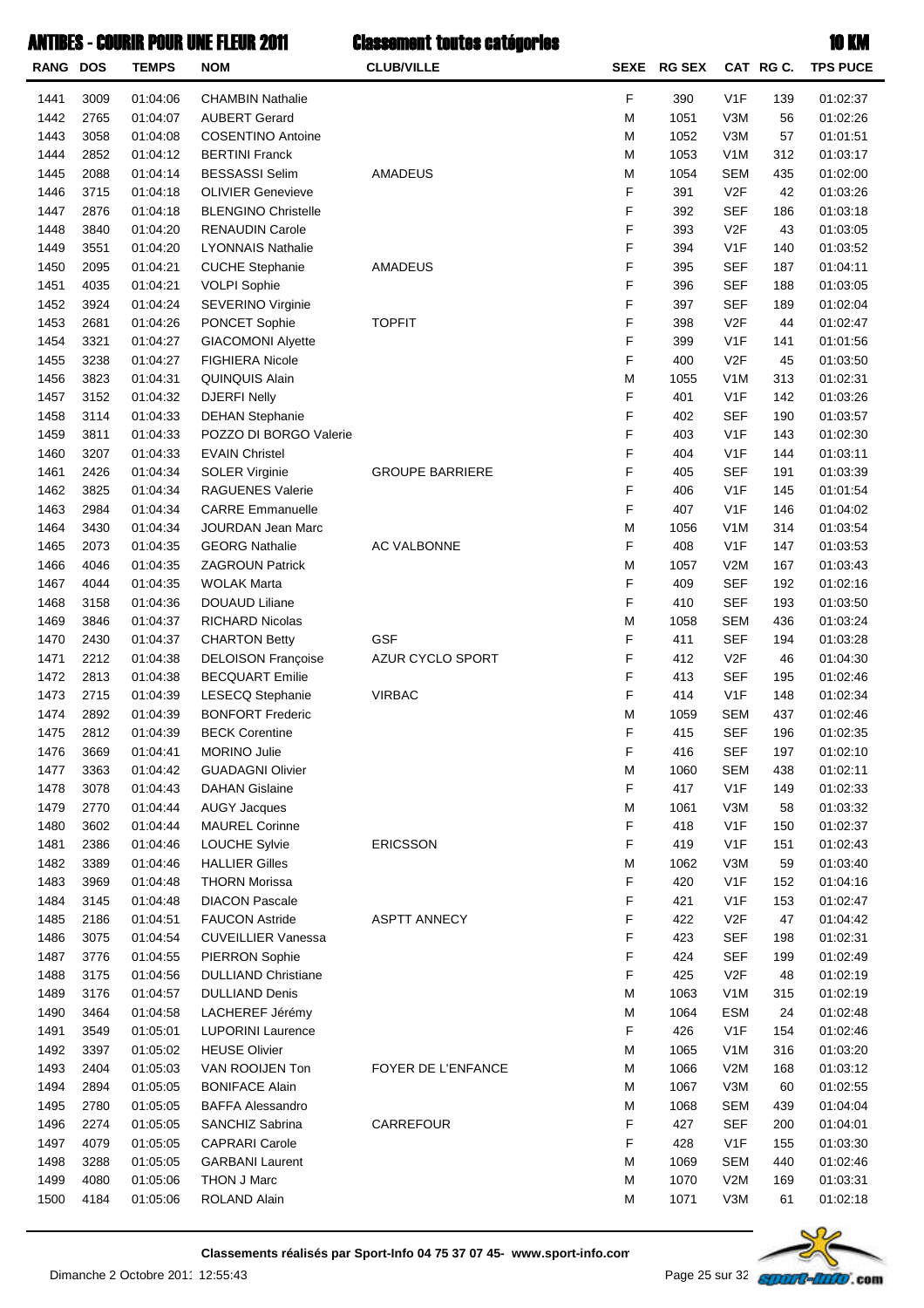|                 |      |                      | <b>ANTIBES - COURIR POUR UNE FLEUR 2011</b> | <b>Classement toutes catégories</b> |   |             |                  |                | <b>10 KM</b>    |
|-----------------|------|----------------------|---------------------------------------------|-------------------------------------|---|-------------|------------------|----------------|-----------------|
| <b>RANG DOS</b> |      | <b>TEMPS</b>         | <b>NOM</b>                                  | <b>CLUB/VILLE</b>                   |   | SEXE RG SEX |                  | CAT RGC.       | <b>TPS PUCE</b> |
| 1501            | 3487 | 01:05:07             | <b>LAVEDER Suzanne</b>                      |                                     | F | 429         | V1F              | 156            | 01:04:34        |
| 1502            | 3150 | 01:05:09             | DJAFAR Jean Pierre                          |                                     | M | 1072        | V3M              | 62             | 01:02:31        |
| 1503            | 2629 | 01:05:13             | <b>PHILIPPE Bernard</b>                     | SPIRIDON                            | М | 1073        | V3M              | 63             | 01:04:44        |
| 1504            | 3168 | 01:05:16             | <b>DUCHANGE Agnes</b>                       |                                     | F | 430         | <b>SEF</b>       | 201            | 01:03:04        |
| 1505            | 3638 | 01:05:21             | MIGEVANT Françoise                          |                                     | F | 431         | V3F              | $\overline{7}$ | 01:02:55        |
| 1506            | 2732 | 01:05:24             | <b>ALATI Aurélien</b>                       |                                     | M | 1074        | <b>SEM</b>       | 441            | 01:03:10        |
| 1507            | 3904 | 01:05:25             | <b>SCALABRE Kathy</b>                       |                                     | F | 432         | V <sub>2</sub> F | 49             | 01:04:26        |
| 1508            | 4054 | 01:05:27             | <b>MERCIER Franck</b>                       |                                     | M | 1075        | V <sub>1</sub> M | 317            | 01:03:36        |
| 1509            | 2874 | 01:05:27             | <b>BLASSIAU Sophie</b>                      |                                     | F | 433         | V <sub>1</sub> F | 157            | 01:03:19        |
| 1510            | 3306 | 01:05:27             | <b>GENET Aline</b>                          |                                     | F | 434         | <b>SEF</b>       | 202            | 01:04:25        |
| 1511            | 3272 | 01:05:29             | <b>GALEA Fabrice</b>                        |                                     | М | 1076        | <b>SEM</b>       | 442            | 01:02:58        |
| 1512            | 2399 | 01:05:30             | MASSENHOVE Roland                           | FONDATION HARTUNG BERGMAN           | M | 1077        | V <sub>1</sub> M | 318            | 01:05:19        |
| 1513            | 2384 | 01:05:30             | <b>CARIN Caroline</b>                       | <b>ERICSSON</b>                     | F | 435         | <b>SEF</b>       | 203            | 01:03:52        |
| 1514            | 4040 | 01:05:31             | <b>WAGNON Karine</b>                        |                                     | F | 436         | V <sub>1</sub> F | 158            | 01:03:07        |
| 1515            | 3801 | 01:05:32             | POISSENOT Claudine                          |                                     | F | 437         | V <sub>2</sub> F | 50             | 01:04:05        |
| 1516            | 3271 | 01:05:33             | <b>GAILHBAUD Christine</b>                  |                                     | F | 438         | <b>SEF</b>       | 204            | 01:03:02        |
| 1517            | 3163 | 01:05:34             | <b>DRON Marie Claire</b>                    |                                     | F | 439         | <b>SEF</b>       | 205            | 01:04:20        |
| 1518            | 2761 | 01:05:35             | <b>ARMAGNAT Gaspard</b>                     |                                     | M | 1078        | <b>SEM</b>       | 443            | 01:04:22        |
| 1519            | 3578 | 01:05:35             | <b>MARET Pierre Alain</b>                   |                                     | М | 1079        | V3M              | 64             | 01:04:26        |
| 1520            | 2720 | 01:05:36             | ROSTAGNO Franck                             | <b>VIRBAC</b>                       | М | 1080        | <b>SEM</b>       | 444            | 01:03:31        |
| 1521            | 3073 | 01:05:37             | CRUZ PEREIRA Helena                         |                                     | F | 440         | <b>SEF</b>       | 206            | 01:03:09        |
| 1522            | 2015 | 01:05:39             | <b>BLOT Sophie</b>                          |                                     | F | 441         | <b>SEF</b>       | 207            | 01:03:54        |
| 1523            | 3324 | 01:05:40             | GILLON Bénédicte                            |                                     | F | 442         | V <sub>2</sub> F | 51             | 01:04:25        |
| 1524            | 3115 | 01:05:41             | <b>DEHOVE Christelle</b>                    |                                     | F | 443         | V <sub>1</sub> F | 159            | 01:03:17        |
| 1525            | 2101 | 01:05:41             | JODEAU Salma                                | AMADEUS                             | F | 444         | <b>SEF</b>       | 208            | 01:04:26        |
| 1526            | 3116 | 01:05:41             | <b>DEHOVE Herve</b>                         |                                     | M | 1081        | V <sub>1</sub> M | 319            | 01:03:17        |
| 1527            | 2566 | 01:05:42             | <b>COURREGES Thierry</b>                    | <b>RSI SOPHIA SPORT</b>             | М | 1082        | V2M              | 170            | 01:04:29        |
| 1528            | 4022 | 01:05:42             | <b>VICINI Laurence</b>                      |                                     | F | 445         | V <sub>2</sub> F | 52             | 01:03:04        |
| 1528            | 2405 | 01:05:42             | <b>BARRAL</b> Isabelle                      | <b>GALDERMA</b>                     | F | 445         | <b>SEF</b>       | 209            | 01:04:00        |
| 1530            | 2489 | 01:05:44             | DOUCET Serge                                | <b>MACAZA</b>                       | М | 1083        | V <sub>1</sub> M | 320            | 01:04:11        |
| 1531            | 2257 | 01:05:46             | <b>GHOUAIEL Hassen</b>                      | CARREFOUR                           | М | 1084        | <b>SEM</b>       | 445            | 01:03:09        |
| 1532            | 3831 | 01:05:47             | RAPETI TRASTOUR Valerie                     |                                     | F | 447         | V <sub>1</sub> F | 160            | 01:03:36        |
| 1533            | 3714 | 01:05:48             | <b>OLIVERES Christian</b>                   |                                     | M | 1085        | V3M              | 65             | 01:03:22        |
| 1534            | 2337 | 01:05:48             | RAOUT Odile                                 | <b>CUINCY TRI</b>                   | F | 448         | V <sub>2</sub> F | 53             | 01:03:37        |
| 1535            | 2336 | 01:05:49             | RAOUT Gérard                                | <b>CUINCY TRI</b>                   | М | 1086        | V3M              | 66             | 01:03:39        |
| 1536            | 2724 | 01:05:50             | ABDEL-JALLAL Fatima                         |                                     | F | 449         | <b>SEF</b>       | 210            | 01:04:40        |
| 1537            | 3177 | 01:05:52             | <b>DULUC Michel</b>                         |                                     | M | 1087        | V <sub>4</sub> M | 13             | 01:04:38        |
| 1538            | 3878 | 01:05:55             | ROUFFIGNAC Olivier                          |                                     | M | 1088        | <b>SEM</b>       | 446            | 01:03:12        |
| 1539            | 3794 | 01:05:56             | PLOVIER Christophe                          |                                     | M | 1089        | V <sub>1</sub> M | 321            | 01:03:34        |
| 1540            | 3834 | 01:05:59             | <b>RAVAIL Gerard</b>                        |                                     | M | 1090        | V3M              | 67             | 01:05:47        |
| 1541            | 2215 | 01:05:59             | FIORE Irene                                 | <b>BEAULIEU AC</b>                  | F | 450         | V3F              | 8              | 01:05:48        |
| 1542            | 2746 | 01:06:03             | <b>AMILIEN Mathieu</b>                      |                                     | M | 1091        | <b>SEM</b>       | 447            | 01:03:30        |
| 1543            | 3004 | 01:06:03             | <b>CHABOD Gregory</b>                       |                                     | M | 1092        | CAM              | 34             | 01:05:00        |
| 1544            | 2669 | 01:06:06             | ANGELICA Stephanie                          | <b>TOPFIT</b>                       | F | 451         | <b>SEF</b>       | 211            | 01:03:51        |
| 1545            | 3997 | 01:06:06             | <b>UZAN Karine</b>                          |                                     | F | 452         | V <sub>1</sub> F | 161            | 01:04:45        |
| 1546            | 3408 | 01:06:07             | <b>IMIANITOFF Manuel</b>                    |                                     | M | 1093        | V <sub>1</sub> M | 322            | 01:03:42        |
| 1547            | 3088 | 01:06:07             | <b>DARY Cyril</b>                           |                                     | M | 1094        | V <sub>1</sub> M | 323            | 01:03:42        |
| 1548            | 3906 | 01:06:09             | SCHMIDT-SHAO Ann                            |                                     | F | 453         | V <sub>1</sub> F | 162            | 01:03:46        |
| 1549            | 2799 | 01:06:10             | <b>BART Gilles</b>                          |                                     | M | 1095        | V3M              | 68             | 01:04:30        |
| 1550            | 2560 | 01:06:11             | <b>BAUR Annie</b>                           | PRIVE                               | F | 454         | V3F              | 9              | 01:05:35        |
| 1551            | 3070 | 01:06:12             | <b>CRESP Christelle</b>                     |                                     | F | 455         | <b>SEF</b>       | 212            | 01:03:44        |
| 1552            | 2850 | 01:06:13             | <b>BERTHOMIER Morgan</b>                    |                                     | M | 1096        | CAM              | 35             | 01:03:39        |
| 1553            | 3028 | 01:06:15             | <b>CHIOCCI Robert</b>                       |                                     | M | 1097        | V3M              | 69             | 01:05:08        |
| 1554            | 3884 | 01:06:15             | <b>ROUYER Nicolas</b>                       |                                     | M | 1098        | V <sub>1</sub> M | 324            | 01:03:51        |
| 1555            | 3538 | 01:06:15             | LOMBARDO Jean                               |                                     | M | 1099        | V <sub>1</sub> M | 325            | 01:05:51        |
| 1556            | 2856 | 01:06:16             | <b>BETTACHE Odile</b>                       |                                     | F | 456         | V <sub>1</sub> F | 163            | 01:05:19        |
|                 | 4065 |                      | <b>NOULIN Alain</b>                         |                                     | M | 1100        | V2M              | 171            | 01:05:50        |
| 1557<br>1558    | 3428 | 01:06:16<br>01:06:16 | <b>JONES Claire</b>                         |                                     | F | 457         | V <sub>1</sub> F | 164            | 01:03:45        |
| 1559            | 2638 | 01:06:17             | <b>BERTHEAU Jacques</b>                     | STADE LAURENTIN                     | M | 1101        | V4M              | 14             | 01:05:56        |
|                 |      |                      |                                             |                                     |   |             |                  |                |                 |



1560 3290 01:06:18 GARCIA Veronique 1560 1:03:57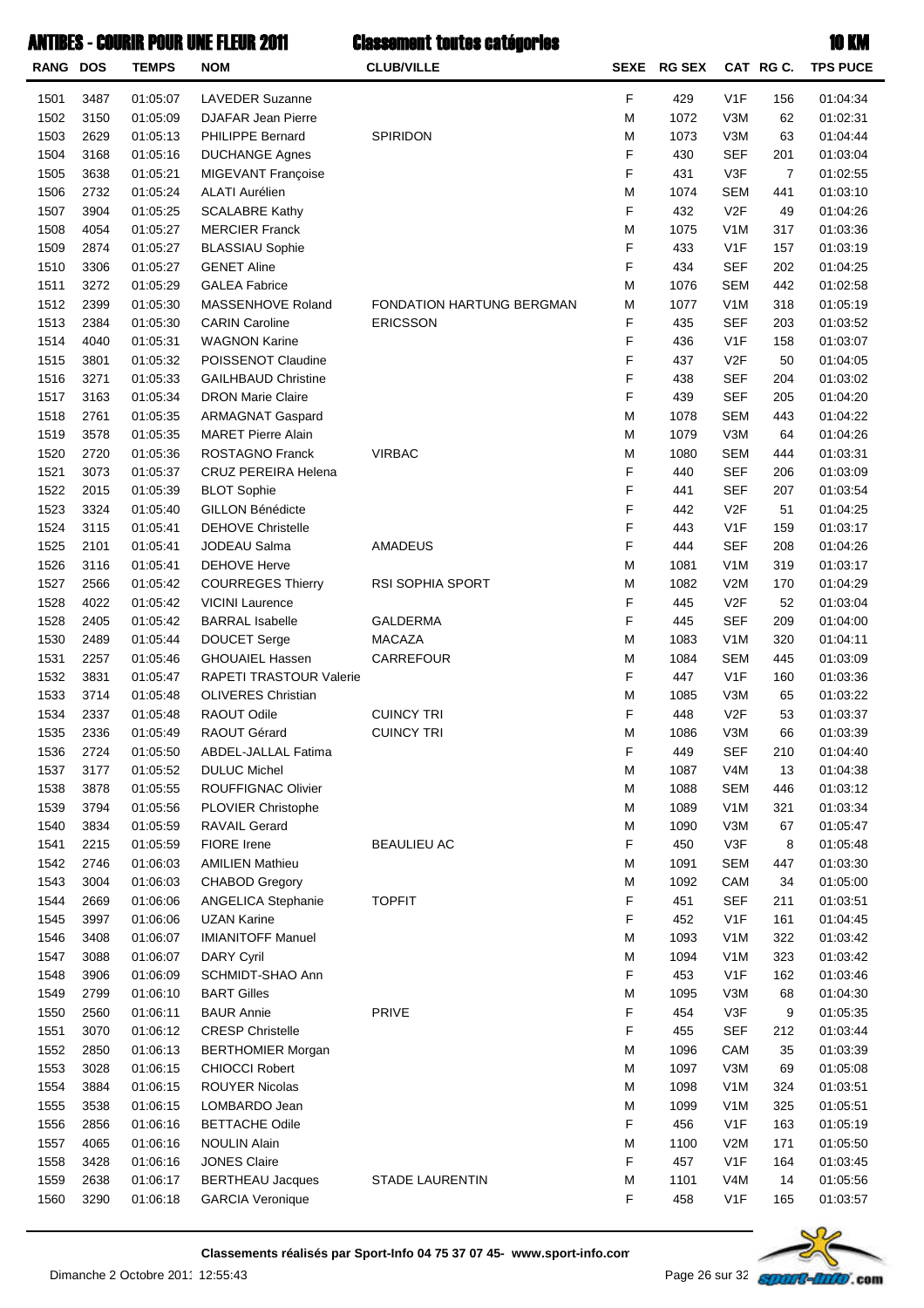| <b>RANG DOS</b> |              | <b>TEMPS</b>         | <b>NOM</b>                                      | <b>CLUB/VILLE</b>                 |   | SEXE RG SEX |                  | CAT RGC. | <b>TPS PUCE</b>      |
|-----------------|--------------|----------------------|-------------------------------------------------|-----------------------------------|---|-------------|------------------|----------|----------------------|
|                 |              |                      |                                                 |                                   | F |             | V <sub>2</sub> F |          |                      |
| 1561<br>1562    | 3966<br>3567 | 01:06:19<br>01:06:20 | <b>THOME Blandine</b><br>MANOUKIAN-ANNAT Domini |                                   | F | 459<br>460  | V2F              | 54<br>55 | 01:05:06<br>01:04:01 |
| 1563            | 3517         | 01:06:21             | <b>LEROY Carine</b>                             |                                   | F | 461         | V <sub>1</sub> F | 166      | 01:04:00             |
| 1564            | 3756         | 01:06:21             | <b>PEPINO Hubert</b>                            |                                   | M | 1102        | <b>SEM</b>       | 448      | 01:04:10             |
| 1565            | 2735         | 01:06:22             | <b>ALGRAIN Odile</b>                            |                                   | F | 462         | V <sub>1</sub> F | 167      | 01:05:52             |
| 1566            | 2518         | 01:06:25             | GOLETTO Sylvie                                  | OBSERVATOIRE COTE D'AZUR          | F | 463         | V <sub>1</sub> F | 168      | 01:04:36             |
| 1567            | 2938         | 01:06:28             | <b>BRUNETTO Olivier</b>                         |                                   | M | 1103        | <b>SEM</b>       | 449      | 01:04:15             |
| 1568            | 2362         | 01:06:29             | <b>RUSPOLI Alexis</b>                           | <b>ECOLE MONTESSORI</b>           | M | 1104        | V2M              | 172      | 01:03:49             |
| 1569            | 3162         | 01:06:32             | <b>DREUILLE Dominique</b>                       |                                   | F | 464         | V2F              | 56       | 01:05:19             |
| 1570            | 3978         | 01:06:33             | <b>TORDO Roselyne</b>                           |                                   | F | 465         | V <sub>1</sub> F | 169      | 01:04:28             |
| 1571            | 3228         | 01:06:34             | <b>FAURE Martine</b>                            |                                   | F | 466         | V2F              | 57       | 01:05:16             |
| 1572            | 2378         | 01:06:37             | <b>MORAND Solange</b>                           | <b>ERA ANTIBES</b>                | F | 467         | V1F              | 170      | 01:04:49             |
| 1573            | 4005         | 01:06:38             | <b>VALLET Michele</b>                           |                                   | F | 468         | V2F              | 58       | 01:04:54             |
| 1574            | 2763         | 01:06:40             | <b>ARRONDEL Audrey</b>                          |                                   | F | 469         | <b>SEF</b>       | 213      | 01:04:09             |
| 1575            | 2728         | 01:06:40             | AFANASENKO Yuliya                               |                                   | F | 470         | <b>SEF</b>       | 214      | 01:04:09             |
| 1576            | 2994         | 01:06:41             | CAUQUIL Laura                                   |                                   | F | 471         | <b>SEF</b>       | 215      | 01:06:20             |
| 1577            | 3534         | 01:06:41             | <b>LOGEAY Benoit</b>                            |                                   | M | 1105        | <b>SEM</b>       | 450      | 01:05:53             |
| 1578            | 4016         | 01:06:42             | <b>VERNOCCHI Christa</b>                        |                                   | F | 472         | V1F              | 171      | 01:05:26             |
| 1579            | 2830         | 01:06:42             | <b>BENOIST Llise</b>                            |                                   | F | 473         | <b>SEF</b>       | 216      | 01:04:00             |
| 1580            | 3173         | 01:06:45             | <b>DUHAMEL Marie Christine</b>                  |                                   | F | 474         | V <sub>1</sub> F | 172      | 01:04:05             |
| 1581            | 3633         | 01:06:45             | <b>MICHEL Marie Theres</b>                      |                                   | F | 475         | V1F              | 173      | 01:04:21             |
| 1582            | 4017         | 01:06:46             | <b>VERPRAET Marie Christine</b>                 |                                   | F | 476         | V2F              | 59       | 01:04:16             |
| 1583            | 2064         | 01:06:49             | <b>ADJALI</b> Isabelle                          | <b>AC BEAULIEU</b>                | F | 477         | V <sub>1</sub> F | 174      | 01:04:21             |
| 1584            | 2712         | 01:06:50             | <b>FEYSEL Agnes</b>                             | <b>VIRBAC</b>                     | F | 478         | V1F              | 175      | 01:05:25             |
| 1585            | 2708         | 01:06:50             | <b>BISSOUDRE Virginie</b>                       | <b>VIRBAC</b>                     | F | 479         | <b>SEF</b>       | 217      | 01:05:20             |
| 1586            | 3201         | 01:06:52             | <b>ESMENJAUD Daniel</b>                         |                                   | M | 1106        | V2M              | 173      | 01:04:18             |
| 1587            | 3889         | 01:06:53             | SABROUX Fabienne                                |                                   | F | 480         | V1F              | 176      | 01:05:04             |
| 1588            | 2420         | 01:06:53             | <b>CANNELLA Audrey</b>                          | <b>GRIESSER</b>                   | F | 481         | <b>SEF</b>       | 218      | 01:04:33             |
| 1589            | 3598         | 01:06:57             | <b>MAUNIER Isabelle</b>                         |                                   | F | 482         | V1F              | 177      | 01:06:25             |
| 1590            | 3449         | 01:07:03             | KNUDSEN Johan Fr.                               |                                   | M | 1107        | V <sub>4</sub> M | 15       |                      |
| 1591            | 2240         | 01:07:04             | <b>ZIZIC Alain</b>                              | <b>BUSHIDO KARATE CLUB CARROS</b> | M | 1108        | <b>SEM</b>       | 451      | 01:04:46             |
| 1592            | 2234         | 01:07:05             | CHAUVET Alban                                   | <b>BUSHIDO KARATE CLUB CARROS</b> | M | 1109        | V2M              | 174      | 01:04:46             |
| 1593            | 2840         | 01:07:09             | <b>BERNARDINI Sabrina</b>                       |                                   | F | 483         | V <sub>1</sub> F | 178      | 01:06:47             |
| 1594            | 3433         | 01:07:11             | <b>JOZEFSON Denis</b>                           |                                   | M | 1110        | <b>SEM</b>       | 452      | 01:04:35             |
| 1595            | 2682         | 01:07:12             | STILITANO Laura                                 | <b>TOPFIT</b>                     | F | 484         | <b>ESF</b>       | 6        | 01:05:58             |
| 1596            | 2733         | 01:07:14             | <b>ALBERT Chantal</b>                           |                                   | F | 485         | V <sub>1</sub> F | 179      | 01:04:43             |
| 1597            | 3360         | 01:07:21             | <b>GROSSATO Luciano</b>                         |                                   | M | 1111        | V3M              | 70       | 01:04:53             |
| 1598            | 3359         | 01:07:21             | <b>GROSSATO Filippo</b>                         |                                   | M | 1112        | <b>SEM</b>       | 453      | 01:04:53             |
| 1599            | 3977         | 01:07:21             | <b>TONELLA Simone</b>                           |                                   | M | 1113        | V <sub>1</sub> M | 326      | 01:04:53             |
| 1600            | 3462         | 01:07:23             | <b>LABOSSIERE Christine</b>                     |                                   | F | 486         | <b>SEF</b>       | 219      | 01:06:13             |
| 1601            | 2976         | 01:07:23             | <b>CARDONA Valérie</b>                          |                                   | F | 487         | V <sub>1</sub> F | 180      | 01:07:00             |
| 1602            | 3434         | 01:07:26             | <b>JUGI Karine</b>                              |                                   | F | 488         | <b>SEF</b>       | 220      | 01:07:16             |
| 1603            | 2797         | 01:07:29             | <b>BARRE Annabel</b>                            |                                   | F | 489         | V <sub>1</sub> F | 181      | 01:07:18             |
| 1604            | 2568         | 01:07:29             | RIGO Laurent                                    | <b>RSI SOPHIA SPORT</b>           | M | 1114        | <b>SEM</b>       | 454      | 01:04:45             |
| 1605            | 3016         | 01:07:32             | <b>CHAT Sophie</b>                              |                                   | F | 490         | <b>SEF</b>       | 221      | 01:06:27             |
| 1606            | 2423         | 01:07:33             | <b>MEYER Fabrice</b>                            | <b>GRIESSER</b>                   | M | 1115        | <b>SEM</b>       | 455      | 01:05:13             |
| 1607            | 2354         | 01:07:34             | LEGREVELLEC Bruno                               | DECATHLON                         | M | 1116        | <b>SEM</b>       | 456      | 01:05:00             |
| 1608            | 2357         | 01:07:34             | <b>PINEL Noemie</b>                             | DECATHLON                         | F | 491         | <b>SEF</b>       | 222      | 01:05:01             |
| 1609            | 3895         | 01:07:34             | SALOU Jean Francois                             |                                   | M | 1117        | V3M              | 71       | 01:04:50             |
| 1610            | 3926         | 01:07:34             | SIBONY Stephanie                                |                                   | F | 492         | <b>SEF</b>       | 223      | 01:05:28             |
| 1611            | 2098         | 01:07:36             | <b>HUMBERT Amelie</b>                           | AMADEUS                           | F | 493         | <b>SEF</b>       | 224      | 01:05:05             |
| 1612            | 2106         | 01:07:42             | <b>LOONES Laetitia</b>                          | AMADEUS                           | F | 494         | <b>SEF</b>       | 225      | 01:05:44             |
| 1613            | 2792         | 01:07:45             | <b>BARANOWSKI Nathalie</b>                      |                                   | F | 495         | <b>SEF</b>       | 226      | 01:05:26             |
| 1614            | 3761         | 01:07:46             | <b>PERRIN Patricia</b>                          |                                   | F | 496         | V <sub>1</sub> F | 182      | 01:07:04             |
| 1615            | 3976         | 01:07:47             | <b>TOMMELEYN Agnes</b>                          |                                   | F | 497         | V3F              | 10       | 01:05:11             |
| 1616            | 2740         | 01:07:53             | ALLIER Hélène                                   |                                   | F | 498         | V <sub>1</sub> F | 183      | 01:05:20             |
| 1617            | 3050         | 01:07:54             | <b>CONIL Patricia</b>                           |                                   | F | 499         | V <sub>1</sub> F | 184      | 01:06:25             |
| 1618            | 3415         | 01:07:54             | JARDEL Stéphane                                 |                                   | M | 1118        | V <sub>1</sub> M | 327      | 01:06:51             |
| 1619            | 2509         | 01:07:54             | <b>CEMBALO Ilaria</b>                           | MICHELIN SPORT CLUB CUNEO         | F | 500         | V <sub>1</sub> F | 185      | 01:05:34             |
| 1620            | 3943         | 01:07:55             | <b>STUDER Muriel</b>                            |                                   | F | 501         | <b>SEF</b>       | 227      | 01:05:15             |
|                 |              |                      |                                                 |                                   |   |             |                  |          |                      |

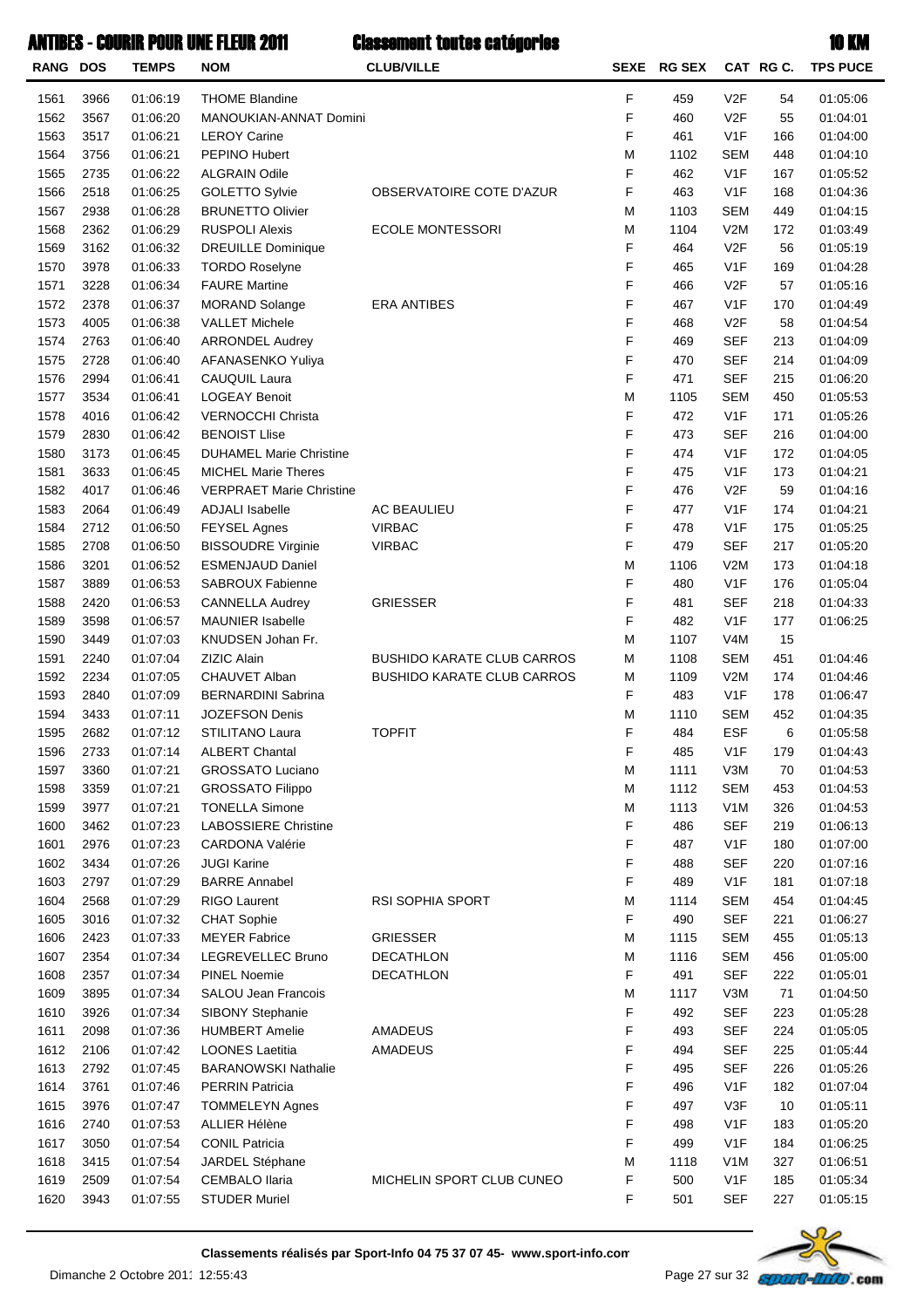| RANG DOS     |              | <b>TEMPS</b>         | <b>NOM</b>                                   | <b>CLUB/VILLE</b>        |        | SEXE RG SEX |                                | CAT RG C.  | <b>TPS PUCE</b>      |
|--------------|--------------|----------------------|----------------------------------------------|--------------------------|--------|-------------|--------------------------------|------------|----------------------|
| 1621         | 2321         | 01:07:56             | <b>WALTZER Marc</b>                          | <b>COURIR A PEILLON</b>  | М      | 1119        | V2M                            | 175        | 01:05:51             |
| 1622         | 2320         | 01:07:56             | <b>WALTZER Annick</b>                        | <b>COURIR A PEILLON</b>  | F      | 502         | V <sub>2F</sub>                | 60         | 01:06:05             |
| 1623         | 2523         | 01:07:56             | <b>BÉRARD Danielle</b>                       | <b>OLIVER'S TEAM</b>     | F      | 503         | V3F                            | 11         | 01:06:51             |
| 1624         | 2229         | 01:08:01             | <b>BRUNET Patricia</b>                       | <b>BNP PARIBAS</b>       | F      | 504         | V <sub>2F</sub>                | 61         | 01:05:55             |
| 1625         | 3059         | 01:08:02             | <b>COSENTINO Gisele</b>                      |                          | F      | 505         | V3F                            | 12         | 01:05:58             |
| 1626         | 2857         | 01:08:06             | <b>BETTINI Conrad</b>                        |                          | М      | 1120        | V <sub>1</sub> M               | 328        | 01:06:19             |
| 1627         | 2784         | 01:08:06             | <b>BAGUR Stephanie</b>                       |                          | F      | 506         | <b>SEF</b>                     | 228        | 01:06:32             |
| 1628         | 3057         | 01:08:07             | <b>CORREIA Pascal</b>                        |                          | M      | 1121        | V2M                            | 176        | 01:06:55             |
| 1629         | 3974         | 01:08:07             | <b>TOLLARDO Jerome</b>                       |                          | M      | 1122        | CAM                            | 36         | 01:05:41             |
| 1630         | 3307         | 01:08:09             | <b>GENET Jean Christian</b>                  |                          | M      | 1123        | V <sub>1</sub> M               | 329        | 01:07:06             |
| 1631         | 3080         | 01:08:09             | DALMAS Magali                                |                          | F      | 507         | <b>SEF</b>                     | 229        | 01:06:21             |
| 1632         | 2520         | 01:08:10             | <b>VAKILI Farrokh</b>                        | OBSERVATOIRE COTE D'AZUR | M      | 1124        | V2M                            | 177        | 01:05:45             |
| 1633         | 3106         | 01:08:11             | <b>DEBOST Olivier</b>                        |                          | M      | 1125        | V <sub>1</sub> M               | 330        | 01:06:08             |
| 1634         | 3032         | 01:08:13             | <b>CIARLAN Michel</b>                        |                          | M      | 1126        | V3M                            | 72         | 01:05:41             |
| 1635         | 3442         | 01:08:14             | <b>KHAMLA Dalila</b>                         |                          | F      | 508         | V <sub>1</sub> F               | 186        | 01:06:29             |
| 1636         | 3560         | 01:08:20             | <b>MAGON Carine</b>                          |                          | F      | 509         | V <sub>1</sub> F               | 187        | 01:06:06             |
| 1637<br>1638 | 4061<br>2757 | 01:08:20<br>01:08:26 | <b>FERKOUWE Said</b><br><b>APPAIX Julie</b>  |                          | M<br>F | 1127<br>510 | V <sub>1</sub> M<br><b>SEF</b> | 331<br>230 | 01:06:36<br>01:06:00 |
| 1639         | 3859         | 01:08:26             | ROBERTO Laurent                              |                          | M      | 1128        | V <sub>1</sub> M               | 332        | 01:06:03             |
| 1640         | 3723         | 01:08:27             | PAETA Suzy                                   |                          | F      | 511         | <b>ESF</b>                     | 7          | 01:05:46             |
| 1641         | 2954         | 01:08:28             | <b>CAIRE Séverine</b>                        |                          | F      | 512         | <b>SEF</b>                     | 231        | 01:07:21             |
| 1642         | 2563         | 01:08:29             | <b>GILLOT Maxime</b>                         | <b>RENAULT TRUCK</b>     | M      | 1129        | <b>SEM</b>                     | 457        | 01:07:58             |
| 1643         | 2937         | 01:08:30             | <b>BRUNET Pauline</b>                        |                          | F      | 513         | SEF                            | 232        | 01:06:16             |
| 1644         | 2975         | 01:08:31             | <b>CARDONA Philippe</b>                      |                          | M      | 1130        | V <sub>1</sub> M               | 333        | 01:07:17             |
| 1645         | 3385         | 01:08:33             | <b>HACHE Michelle</b>                        |                          | F      | 514         | V3F                            | 13         | 01:07:43             |
| 1646         | 3466         | 01:08:37             | <b>LALOUELLE Sylvie</b>                      |                          | F      | 515         | V <sub>1</sub> F               | 188        | 01:06:53             |
| 1647         | 3821         | 01:08:38             | <b>PUILL Corinne</b>                         |                          | F      | 516         | V <sub>1</sub> F               | 189        | 01:07:41             |
| 1648         | 3350         | 01:08:39             | <b>GRAS Caroline</b>                         |                          | F      | 517         | V <sub>1</sub> F               | 190        | 01:06:34             |
| 1649         | 2458         | 01:08:39             | <b>YVKOFF Nathalie</b>                       | <b>IBM LA GAUDE</b>      | F      | 518         | V <sub>2F</sub>                | 62         | 01:06:43             |
| 1650         | 3780         | 01:08:39             | PIGNOL Françoise                             |                          | F      | 519         | V <sub>1</sub> F               | 191        | 01:06:31             |
| 1651         | 3251         | 01:08:43             | <b>FOURNIER Jean Philippe</b>                |                          | M      | 1131        | <b>SEM</b>                     | 458        | 01:06:33             |
| 1652         | 4023         | 01:08:49             | <b>VIEZ Marie</b>                            |                          | F      | 520         | <b>SEF</b>                     | 233        | 01:06:25             |
| 1653         | 3146         | 01:08:51             | <b>DICAIRANO Lucile</b>                      |                          | F      | 521         | V <sub>1</sub> F               | 192        | 01:06:32             |
| 1654         | 3499         | 01:08:51             | <b>LECOCQ Valerie</b>                        |                          | F      | 522         | V <sub>1</sub> F               | 193        | 01:06:30             |
| 1655         | 3082         | 01:08:51             | DAMILANO Benjamin                            |                          | М      | 1132        | <b>SEM</b>                     | 459        | 01:06:30             |
| 1656         | 3572         | 01:08:52             | <b>MARCHE Laurent</b>                        |                          | M      | 1133        | V <sub>1</sub> M               | 334        | 01:06:27             |
| 1657         | 3275         | 01:08:52             | <b>GALLERIE Christiane</b>                   |                          | F      | 523         | V <sub>2F</sub>                | 63         | 01:07:09             |
| 1658         | 3456         | 01:08:53             | <b>KUNZ Catherine</b>                        |                          | F      | 524         | V <sub>1</sub> F               | 194        | 01:07:42             |
| 1659         | 2916         | 01:08:54             | <b>BOURDON Blanche</b>                       |                          | F      | 525         | V3F                            | 14         | 01:08:03             |
| 1660         | 2343         | 01:08:57             | <b>DUMAS Lucie</b>                           | DASSAULT OF COURSE       | F      | 526         | <b>SEF</b>                     | 234        | 01:06:39             |
| 1661         | 2345         | 01:08:57             | <b>LEROUX Guillaume</b>                      | DASSAULT OF COURSE       | M      | 1134        | <b>SEM</b>                     | 460        | 01:06:40             |
| 1662<br>1663 | 3918<br>3315 | 01:09:13<br>01:09:13 | <b>SENS Jean Paul</b><br><b>GERMAN Marie</b> |                          | M<br>F | 1135<br>527 | V2M<br>V <sub>1</sub> F        | 178<br>195 | 01:06:28<br>01:07:32 |
| 1664         | 4074         | 01:09:14             | GIORDANO Sylvie                              |                          | F      | 528         | V <sub>1</sub> F               | 196        | 01:08:24             |
| 1665         | 3099         | 01:09:15             | DE LOPEZ Josiane                             |                          | F      | 529         | V3F                            | 15         | 01:06:51             |
| 1666         | 3039         | 01:09:15             | <b>CLÉMENCE Emé</b>                          |                          | F      | 530         | CAF                            | 12         | 01:06:40             |
| 1667         | 2882         | 01:09:16             | <b>BOHN Catherine</b>                        |                          | F      | 531         | V <sub>2F</sub>                | 64         | 01:07:10             |
| 1668         | 3782         | 01:09:19             | PIGNOLET Noémie                              |                          | F      | 532         | <b>ESF</b>                     | 8          | 01:08:33             |
| 1669         | 3270         | 01:09:19             | <b>GAGLIARDI Bruno</b>                       |                          | M      | 1136        | V3M                            | 73         | 01:08:18             |
| 1670         | 2129         | 01:09:24             | <b>LABARGE Serge</b>                         | ARKOPHARMA               | M      | 1137        | V <sub>1</sub> M               | 335        | 01:07:11             |
| 1671         | 3256         | 01:09:28             | FRAMERY Angelina                             |                          | F      | 533         | V <sub>1</sub> F               | 197        | 01:09:06             |
| 1672         | 3373         | 01:09:28             | <b>GUILLOSSON Erwan</b>                      |                          | M      | 1138        | <b>SEM</b>                     | 461        | 01:07:02             |
| 1673         | 2883         | 01:09:29             | <b>BOHN Pascal</b>                           |                          | M      | 1139        | V2M                            | 179        | 01:07:23             |
| 1674         | 3730         | 01:09:29             | PAOLINO Brigitte                             |                          | F      | 534         | V <sub>2</sub> F               | 65         | 01:06:47             |
| 1675         | 3857         | 01:09:29             | ROBACHE Delphine                             |                          | F      | 535         | V <sub>1</sub> F               | 198        | 01:07:19             |
| 1676         | 2897         | 01:09:33             | <b>BONNIN Carole</b>                         |                          | F      | 536         | V <sub>2F</sub>                | 66         | 01:08:29             |
| 1677         | 3084         | 01:09:34             | DANDRIEU BERGEZ Jérémie                      |                          | M      | 1140        | <b>SEM</b>                     | 462        | 01:07:06             |
| 1678         | 3197         | 01:09:35             | EL HEDHILI Hilmi                             |                          | M      | 1141        | <b>SEM</b>                     | 463        | 01:06:59             |
| 1679         | 3233         | 01:09:35             | <b>FERRARI Claude</b>                        |                          | M      | 1142        | <b>SEM</b>                     | 464        | 01:06:58             |
| 1680         | 3441         | 01:09:36             | <b>KETRANDJI Meriem</b>                      |                          | F      | 537         | <b>SEF</b>                     | 235        | 01:06:59             |

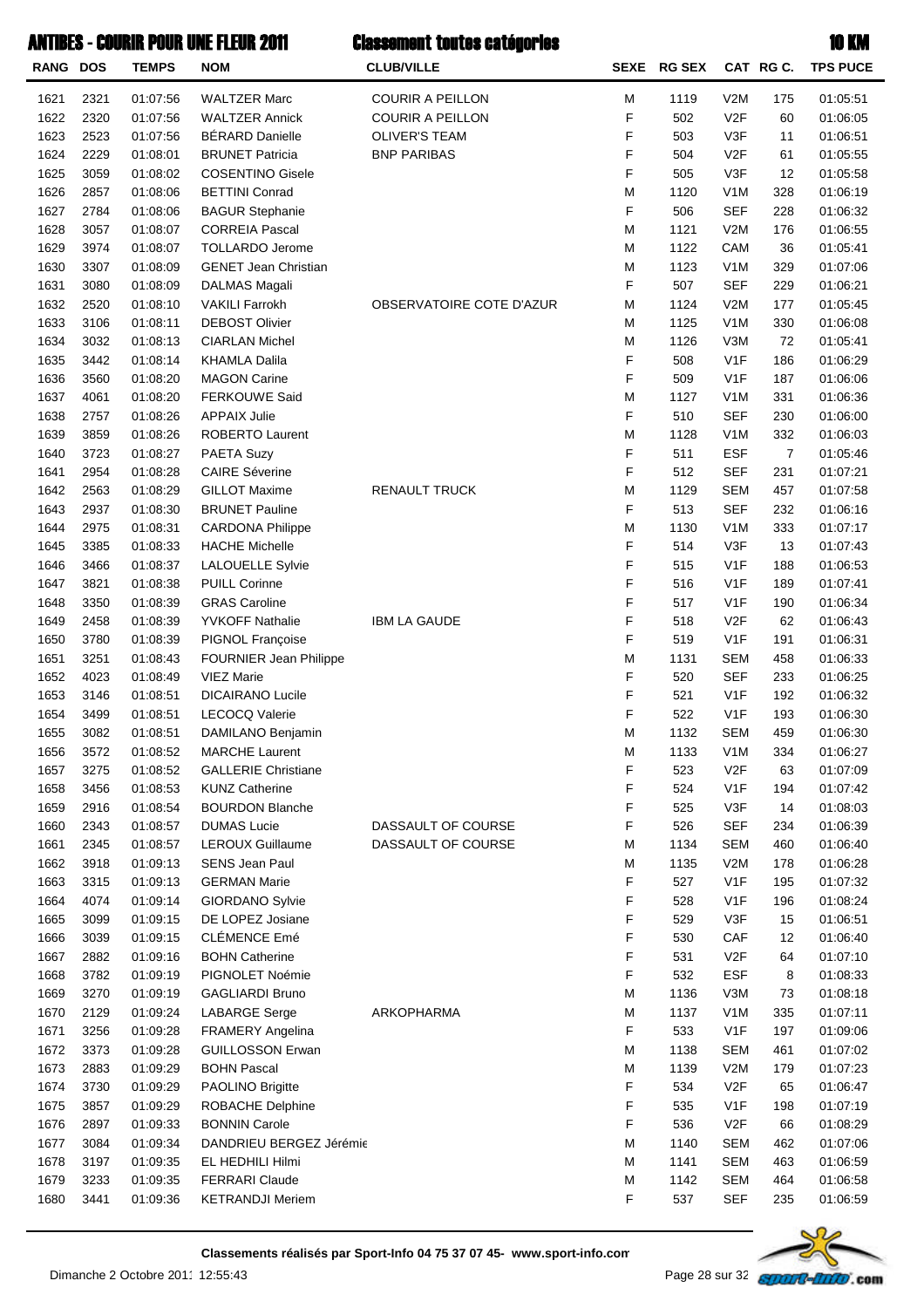#### **ANTIRES - COURIR POUR UNE FLEUR 2011 Classement toutes catégories and the court of the County of the KM**

| RANG DOS     |              | <b>TEMPS</b>         | VVVIUIL I VVIL VIIL I LLVIL <i>L</i> V<br><b>NOM</b> | ronalitari con con an coñal los<br><b>CLUB/VILLE</b> |        | SEXE RG SEX |                                      | CAT RG C.  | IV MII<br><b>TPS PUCE</b> |
|--------------|--------------|----------------------|------------------------------------------------------|------------------------------------------------------|--------|-------------|--------------------------------------|------------|---------------------------|
|              |              |                      |                                                      |                                                      |        |             |                                      |            |                           |
| 1681         | 2381         | 01:09:37             | <b>THELY Perrine</b>                                 | <b>ERA ANTIBES</b>                                   | F      | 538         | V <sub>1</sub> F                     | 199        | 01:06:50                  |
| 1682         | 2729         | 01:09:37             | <b>AGUILAR Paula</b>                                 |                                                      | F      | 539         | <b>SEF</b>                           | 236        | 01:07:07                  |
| 1683         | 2831         | 01:09:38             | <b>BENSOUSSAN Claude</b>                             |                                                      | M      | 1143        | V3M                                  | 74         | 01:07:23                  |
| 1684<br>1685 | 3506<br>3349 | 01:09:39<br>01:09:41 | <b>LEFORT Didier</b><br><b>GRAS Anaïs</b>            |                                                      | M<br>F | 1144<br>540 | V2M<br><b>SEF</b>                    | 180<br>237 | 01:08:06<br>01:07:37      |
| 1686         | 3762         | 01:09:42             | PERRINA Franca                                       |                                                      | F      | 541         | <b>SEF</b>                           | 238        | 01:07:00                  |
| 1687         | 2514         | 01:09:43             | <b>PUGNAIRE Serge</b>                                | <b>NICE MATIN</b>                                    | M      | 1145        | <b>SEM</b>                           | 465        | 01:09:12                  |
| 1688         | 3128         | 01:09:45             | <b>DENNEULIN Catharina</b>                           |                                                      | F      | 542         | V2F                                  | 67         | 01:09:08                  |
| 1689         | 3155         | 01:09:49             | <b>DONATO Stephanie</b>                              |                                                      | F      | 543         | <b>SEF</b>                           | 239        | 01:07:28                  |
| 1690         | 3007         | 01:09:53             | CHALOYARD Charles Gaël                               |                                                      | M      | 1146        | <b>SEM</b>                           | 466        | 01:08:01                  |
| 1691         | 2863         | 01:09:56             | <b>BIGNOTTI Catherine</b>                            |                                                      | F      | 544         | V <sub>1</sub> F                     | 200        | 01:07:22                  |
| 1692         | 2743         | 01:09:56             | <b>AMAR Virginie</b>                                 |                                                      | F      | 545         | V <sub>1</sub> F                     | 201        | 01:07:22                  |
| 1693         | 2925         | 01:09:58             | <b>BOYER Jean Marc</b>                               |                                                      | M      | 1147        | V2M                                  | 181        | 01:08:43                  |
| 1694         | 2222         | 01:10:02             | <b>MELCHIORETTO Christine</b>                        | <b>BIOT AC</b>                                       | F      | 546         | V2F                                  | 68         | 01:08:04                  |
| 1695         | 2223         | 01:10:02             | MELCHIORETTO Jean Paul                               | <b>BIOT AC</b>                                       | M      | 1148        | V2M                                  | 182        | 01:08:02                  |
| 1696<br>1697 | 2221<br>3404 | 01:10:02<br>01:10:03 | <b>KRIER Christian</b><br><b>HOUDY Candice</b>       | <b>BIOT AC</b>                                       | M<br>F | 1149<br>547 | V <sub>4</sub> M<br><b>SEF</b>       | 16<br>240  | 01:09:23<br>01:08:23      |
| 1698         | 3797         | 01:10:05             | POINSIGNON Catherine                                 |                                                      | F      | 548         | V <sub>1</sub> F                     | 202        | 01:08:57                  |
| 1699         | 2734         | 01:10:08             | <b>ALESSANDRINI Marie</b>                            |                                                      | F      | 549         | <b>SEF</b>                           | 241        | 01:08:10                  |
| 1700         | 2091         | 01:10:08             | <b>CARLIER Armelle</b>                               | AMADEUS                                              | F      | 550         | V <sub>1</sub> F                     | 203        | 01:08:34                  |
| 1701         | 3089         | 01:10:18             | <b>DASQUE Heidi</b>                                  |                                                      | F      | 551         | <b>SEF</b>                           | 242        | 01:07:35                  |
| 1702         | 3049         | 01:10:19             | CONIGLIARO Jean Claude                               |                                                      | M      | 1150        | V2M                                  | 183        | 01:07:35                  |
| 1703         | 3539         | 01:10:19             | <b>LOMPREZ Pierre</b>                                |                                                      | M      | 1151        | V <sub>1</sub> M                     | 336        | 01:07:37                  |
| 1704         | 3959         | 01:10:20             | <b>TERRER Odile</b>                                  |                                                      | F      | 552         | V2F                                  | 69         | 01:09:52                  |
| 1705         | 3051         | 01:10:21             | <b>CORNERI Costanza</b>                              |                                                      | F      | 553         | <b>SEF</b>                           | 243        | 01:08:09                  |
| 1706         | 2711         | 01:10:24             | <b>EREAU Catherine</b>                               | <b>VIRBAC</b>                                        | F      | 554         | V <sub>1</sub> F                     | 204        | 01:08:07                  |
| 1707         | 3218         | 01:10:28             | <b>FAILLON Denis</b>                                 |                                                      | M      | 1152        | V <sub>1</sub> M                     | 337        | 01:07:58                  |
| 1708         | 3600         | 01:10:39             | <b>MAUNIER Yann</b>                                  |                                                      | M      | 1153        | CAM                                  | 37         | 01:10:04                  |
| 1709         | 3886         | 01:10:40             | <b>ROZERON Agnes</b>                                 |                                                      | F      | 555         | V2F                                  | 70         | 01:10:11                  |
| 1710         | 3616         | 01:10:43             | <b>MELAINE Annick</b>                                |                                                      | F      | 556         | V <sub>1</sub> F                     | 205        | 01:08:11                  |
| 1711         | 3618         | 01:10:43             | <b>MELAINE Simon</b>                                 |                                                      | M      | 1154        | CAM                                  | 38         | 01:08:11                  |
| 1712         | 3189         | 01:10:44             | <b>DUTTON Amy</b>                                    |                                                      | F      | 557         | V <sub>1</sub> F                     | 206        | 01:08:20                  |
| 1713         | 2896         | 01:10:46             | <b>BONNEVILLE Valerie</b>                            |                                                      | F<br>F | 558         | V <sub>1</sub> F                     | 207        | 01:08:48                  |
| 1714<br>1715 | 3287<br>2953 | 01:10:46<br>01:10:52 | <b>GARAGNON Laurence</b><br><b>CAIN Marie</b>        |                                                      | F      | 559<br>560  | V <sub>1</sub> F<br>V <sub>2</sub> F | 208<br>71  | 01:08:49<br>01:09:35      |
| 1716         | 3686         | 01:10:52             | MURAILLE Joelle                                      |                                                      | F      | 561         | V <sub>1</sub> F                     | 209        | 01:08:23                  |
| 1717         | 3063         | 01:10:58             | <b>COSTANTIN Julie</b>                               |                                                      | F      | 562         | <b>SEF</b>                           | 244        | 01:08:38                  |
| 1718         | 3296         | 01:10:58             | <b>GARRET Xavier</b>                                 |                                                      | M      | 1155        | V <sub>1</sub> M                     | 338        | 01:08:14                  |
| 1719         | 3281         | 01:11:00             | <b>GALLO Roland</b>                                  |                                                      | M      | 1156        | V <sub>1</sub> M                     | 339        | 01:08:43                  |
| 1720         | 3645         | 01:11:04             | MINVIELLE Marie Josee                                |                                                      | F      | 563         | V2F                                  | 72         | 01:08:23                  |
| 1721         | 2295         | 01:11:05             | <b>GARUFI Massimo</b>                                | CENTURY 21                                           | M      | 1157        | V <sub>1</sub> M                     | 340        | 01:10:25                  |
| 1722         | 3972         | 01:11:05             | <b>TISSERAND Gilles</b>                              |                                                      | M      | 1158        | V2M                                  | 184        | 01:08:23                  |
| 1723         | 2598         | 01:11:07             | <b>BERTHOIN Arlette</b>                              | SPIRIDON                                             | F      | 564         | V2F                                  | 73         | 01:09:19                  |
| 1724         | 2635         | 01:11:09             | SPINELLI Sylvaine                                    | SPIRIDON                                             | F      | 565         | V2F                                  | 74         | 01:09:09                  |
| 1725         | 2374         | 01:11:13             | <b>ENGUELZ Cecile</b>                                | <b>ERA ANTIBES</b>                                   | F      | 566         | <b>SEF</b>                           | 245        | 01:09:17                  |
| 1726         | 3671         | 01:11:13             | <b>MORLOT Philippe</b>                               |                                                      | M      | 1159        | V2M                                  | 185        | 01:09:03                  |
| 1727         | 3247         | 01:11:14             | <b>FONTAINE Michele</b>                              |                                                      | F      | 567         | V2F                                  | 75         | 01:09:11                  |
| 1728         | 2675         | 01:11:17             | <b>DENIS Josiane</b>                                 | <b>TOPFIT</b>                                        | F      | 568         | V3F                                  | 16         | 01:09:52                  |
| 1729         | 3975         | 01:11:28             | <b>TOLLARDO Louis</b>                                |                                                      | M      | 1160        | V <sub>1</sub> M                     | 341        | 01:09:01                  |
| 1730         | 3438         | 01:11:51             | <b>JURINIC Sandra</b>                                |                                                      | F<br>F | 569         | V <sub>1</sub> F                     | 210        | 01:10:02                  |
| 1731<br>1732 | 3294<br>3193 | 01:11:51             | <b>GARNIER Brigitte</b><br><b>EGLIN Christine</b>    |                                                      | F      | 570<br>571  | V <sub>1</sub> F<br>V <sub>1</sub> F | 211<br>212 | 01:09:21<br>01:11:25      |
| 1733         | 3504         | 01:11:53<br>01:11:55 | LEFEBVRE Christelle                                  |                                                      | F      | 572         | <b>SEF</b>                           | 246        | 01:09:29                  |
| 1734         | 2307         | 01:12:00             | DISCHLY Jean Jacques                                 | CLUB DOMAINE DU LOUP                                 | M      | 1161        | V3M                                  | 75         | 01:11:47                  |
| 1735         | 3708         | 01:12:01             | OEINO Solène                                         |                                                      | F      | 573         | CAF                                  | 13         | 01:11:26                  |
| 1736         | 4066         | 01:12:01             | <b>GRUBSKI Yvan</b>                                  |                                                      | M      | 1162        | <b>SEM</b>                           | 467        | 01:11:26                  |
| 1737         | 4021         | 01:12:02             | <b>VICENTE Corinne</b>                               |                                                      | F      | 574         | V <sub>1</sub> F                     | 213        | 01:10:01                  |
| 1738         | 3035         | 01:12:05             | <b>CLARKE Steen</b>                                  |                                                      | M      | 1163        | V3M                                  | 76         | 01:10:09                  |
| 1739         | 2846         | 01:12:05             | <b>BERTHELOT Ghislain</b>                            |                                                      | M      | 1164        | <b>SEM</b>                           | 468        | 01:10:09                  |
| 1740         | 3505         | 01:12:06             | LEFEBVRE Soizic                                      |                                                      | F      | 575         | <b>SEF</b>                           | 247        | 01:11:47                  |

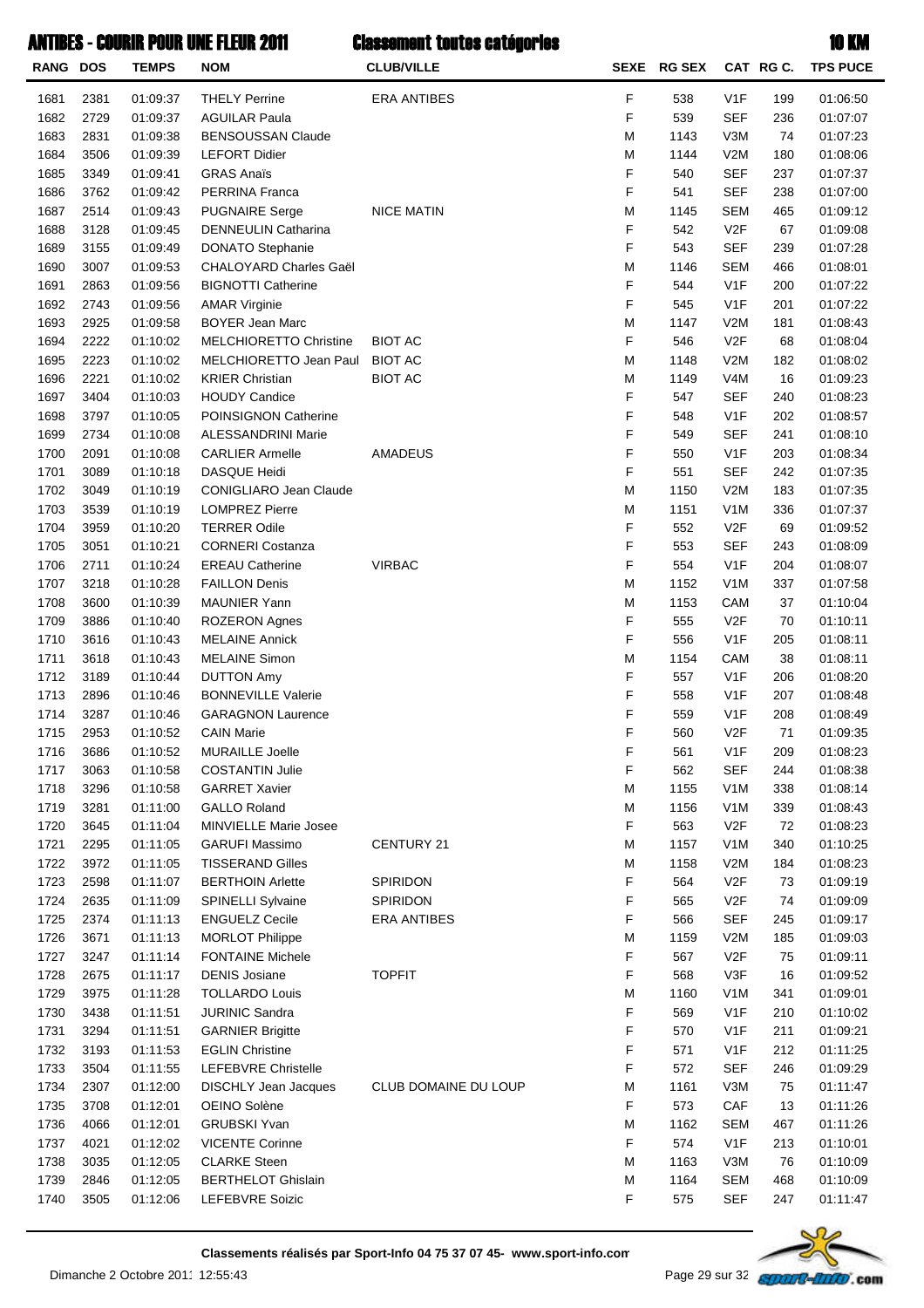| $\sim$ |  |
|--------|--|

| RANG DOS     |              | <b>TEMPS</b>         | <b>NOM</b>                                  | <b>CLUB/VILLE</b>             |        | SEXE RG SEX |                                | CAT RGC.     | <b>TPS PUCE</b>      |
|--------------|--------------|----------------------|---------------------------------------------|-------------------------------|--------|-------------|--------------------------------|--------------|----------------------|
| 1741         | 4024         | 01:12:07             | VIGLIANO Sandrine                           |                               | F      | 576         | <b>SEF</b>                     | 248          | 01:10:35             |
| 1742         | 2755         | 01:12:10             | <b>ANTOINE Mariann</b>                      |                               | F      | 577         | V2F                            | 76           | 01:10:04             |
| 1743         | 3121         | 01:12:11             | <b>DELLAMONICA Michel</b>                   |                               | M      | 1165        | V <sub>1</sub> M               | 342          | 01:10:12             |
| 1744         | 3798         | 01:12:15             | POINSOT Jannick                             |                               | M      | 1166        | V <sub>1</sub> M               | 343          | 01:09:53             |
| 1745         | 3338         | 01:12:15             | <b>GOUGELIN Benoit</b>                      |                               | М      | 1167        | <b>SEM</b>                     | 469          | 01:09:47             |
| 1746         | 2832         | 01:12:16             | <b>BENTO FERREIRA Sergio</b>                |                               | M      | 1168        | <b>SEM</b>                     | 470          | 01:10:53             |
| 1747         | 2709         | 01:12:25             | <b>CRASTES Nolwenn</b>                      | <b>VIRBAC</b>                 | F      | 578         | <b>SEF</b>                     | 249          | 01:10:21             |
| 1748         | 2612         | 01:12:25             | <b>DUPONT Christiane</b>                    | SPIRIDON                      | F      | 579         | V2F                            | 77           | 01:10:27             |
| 1749         | 3936         | 01:12:26             | <b>SOUTIF Mireille</b>                      |                               | F      | 580         | V <sub>1</sub> F               | 214          | 01:10:33             |
| 1750         | 2288         | 01:12:38             | ANACLETO Cédric                             | CENTURY 21                    | M      | 1169        | <b>SEM</b>                     | 471          | 01:10:44             |
| 1751         | 2601         | 01:12:41             | <b>BONIZZI Marie Do</b>                     | SPIRIDON                      | F      | 581         | V2F                            | 78           | 01:10:36             |
| 1752         | 2884         | 01:12:42             | <b>BOLLINI Marc</b>                         |                               | M      | 1170        | V <sub>1</sub> M               | 344          | 01:11:04             |
| 1753         | 2111         | 01:12:53             | <b>ROSSARD Olivier</b>                      | <b>AMADEUS</b>                | M      | 1171        | V <sub>1</sub> M               | 345          | 01:10:33             |
| 1754         | 3751         | 01:12:55             | PELOZUELO Eric                              |                               | M      | 1172        | V <sub>1</sub> M               | 346          | 01:12:27             |
| 1755         | 3374         | 01:13:06             | <b>GUILLOSSON Katia</b>                     |                               | F      | 582         | <b>SEF</b>                     | 250          | 01:10:44             |
| 1756         | 3742         | 01:13:10             | PAYANY Andre                                |                               | M      | 1173        | V <sub>4</sub> M               | 17           | 01:11:03             |
| 1757         | 3418         | 01:13:11             | <b>JAURGOYHEN Martine</b>                   |                               | F<br>F | 583<br>584  | V2F                            | 79           | 01:11:26             |
| 1758         | 2297         | 01:13:13             | MAYOL Fabienne<br><b>GUICHET Marc</b>       | CENTURY 21                    |        |             | <b>SEF</b>                     | 251          | 01:12:31             |
| 1759<br>1760 | 2363<br>3367 | 01:13:17<br>01:13:17 | <b>GUICHET Caroline</b>                     | <b>EMERGENCES RH</b>          | М<br>F | 1174<br>585 | V <sub>1</sub> M<br><b>SEF</b> | 347<br>252   | 01:10:39<br>01:10:38 |
| 1761         | 2627         |                      | <b>MORETTI Sylvie</b>                       | SPIRIDON                      | F      | 586         | V <sub>1</sub> F               | 215          | 01:11:14             |
| 1762         | 3685         | 01:13:20<br>01:13:22 |                                             |                               | F      | 587         | V <sub>1</sub> F               | 216          | 01:12:27             |
| 1763         | 2538         | 01:13:25             | <b>MUNOS Sylvie</b><br><b>BENON Valérie</b> | OUI À LA VIE, NON À LA DROGUE | F      | 588         | V <sub>1</sub> F               | 217          | 01:10:50             |
| 1764         | 2305         | 01:13:28             | <b>THIERCELIN Sylvain</b>                   | CENTURY 21                    | М      | 1175        | V2M                            | 186          | 01:13:05             |
| 1765         | 3757         | 01:13:29             | PERAZIO Gerald                              |                               | M      | 1176        | V <sub>1</sub> M               | 348          | 01:11:39             |
| 1766         | 4001         | 01:13:30             | <b>VALENCE Patricia</b>                     |                               | F      | 589         | V <sub>1</sub> F               | 218          | 01:11:12             |
| 1767         | 3674         | 01:13:31             | <b>MOTUS Celine</b>                         |                               | F      | 590         | <b>SEF</b>                     | 253          | 01:11:12             |
| 1768         | 3334         | 01:13:40             | GIVELET TARRÈNE Jacqueli                    |                               | F      | 591         | V4F                            | $\mathbf{1}$ | 01:11:38             |
| 1769         | 3276         | 01:13:43             | <b>GALLERIE Jean Marc</b>                   |                               | M      | 1177        | V2M                            | 187          | 01:12:00             |
| 1770         | 2277         | 01:13:57             | QUINONERO Cathy                             | <b>CARROS JUDO</b>            | F      | 592         | <b>SEF</b>                     | 254          | 01:11:12             |
| 1771         | 4000         | 01:13:58             | <b>VALENCE Michel</b>                       |                               | М      | 1178        | V <sub>1</sub> M               | 349          | 01:11:43             |
| 1772         | 3503         | 01:14:16             | LEFEBVRE Caroline                           |                               | F      | 593         | <b>SEF</b>                     | 255          | 01:12:06             |
| 1773         | 3361         | 01:14:17             | <b>GROUSSARD Audrey</b>                     |                               | F      | 594         | CAF                            | 14           | 01:12:41             |
| 1774         | 4185         | 01:14:19             | <b>KHAROYAN Valerie</b>                     |                               | F      | 595         | <b>SEF</b>                     | 256          | 01:12:08             |
| 1775         | 3785         | 01:14:23             | PISELLA Marie Françoise                     |                               | F      | 596         | <b>SEF</b>                     | 257          | 01:11:43             |
| 1776         | 2597         | 01:14:32             | <b>BERNARDESCHI Claudette</b>               | SPIRIDON                      | F      | 597         | V4F                            | 2            | 01:12:07             |
| 1777         | 3467         | 01:14:36             | <b>LAMBERT Frederic</b>                     |                               | M      | 1179        | V <sub>1</sub> M               | 350          | 01:14:15             |
| 1778         | 3772         | 01:14:38             | PICANDET Laurene                            |                               | F      | 598         | <b>JUF</b>                     | 4            | 01:12:29             |
| 1779         | 3647         | 01:14:40             | <b>MISTRETTA Sandrine</b>                   |                               | F      | 599         | V <sub>1</sub> F               | 219          | 01:12:15             |
| 1780         | 4045         | 01:14:44             | <b>WOODWARD Nathalie</b>                    |                               | F      | 600         | V <sub>1</sub> F               | 220          | 01:14:04             |
| 1781         | 3769         | 01:14:54             | PEYSSON Michel                              |                               | M      | 1180        | V <sub>4</sub> M               | 18           | 01:13:28             |
| 1782         | 2486         | 01:14:54             | ROUX Mathilda                               | LYCÉE ESTIENNE D'ORVES        | F      | 601         | CAF                            | 15           | 01:14:36             |
| 1783         | 3614         | 01:14:55             | <b>MEIJERING Neeltje</b>                    |                               | F      | 602         | V <sub>1</sub> F               | 221          | 01:12:36             |
| 1784         | 3775         | 01:14:57             | PIEL Gérard                                 |                               | M      | 1181        | V3M                            | 77           | 01:12:24             |
| 1785         | 2586         | 01:14:59             | PODMILSAK Marie Jeanne                      | SIMPLE FORM                   | F      | 603         | V <sub>1</sub> F               | 222          | 01:12:52             |
| 1786         | 2737         | 01:15:09             | <b>ALLAM Julie</b>                          |                               | F      | 604         | <b>SEF</b>                     | 258          | 01:12:29             |
| 1787         | 2092         | 01:15:24             | <b>CHANTEGREIL Eric</b>                     | <b>AMADEUS</b>                | M      | 1182        | V2M                            | 188          | 01:14:15             |
| 1788         | 3178         | 01:15:31             | <b>DUMOULIN Vincent</b>                     |                               | M      | 1183        | V2M                            | 189          | 01:14:19             |
| 1789         | 3755         | 01:15:33             | PEPIN LEHALLEUR Stephan                     |                               | F      | 605         | <b>SEF</b>                     | 259          | 01:13:17             |
| 1790         | 2810         | 01:15:41             | <b>BEAUREGARD Brian</b>                     |                               | M      | 1184        | <b>SEM</b>                     | 472          | 01:13:52             |
| 1791         | 2995         | 01:15:51             | <b>CAUTE Francois</b>                       |                               | M      | 1185        | V <sub>1</sub> M               | 351          | 01:14:45             |
| 1792         | 3536         | 01:15:53             | LOGEZ Christophe                            |                               | М      | 1186        | V <sub>1</sub> M               | 352          | 01:15:10             |
| 1793         | 3248         | 01:15:55             |                                             |                               |        | 0           |                                | 0            | 01:13:32             |
| 1794         | 2718         | 01:15:56             | PELLEGRIN Chrystelle                        | <b>VIRBAC</b>                 | F      | 606         | <b>SEF</b>                     | 260          | 01:13:52             |
| 1795         | 3704         | 01:16:06             | NOWITZ Marianne                             |                               | F      | 607         | <b>SEF</b>                     | 261          | 01:14:03             |
| 1796         | 2308         | 01:16:12             | <b>GIRARD Jean Paul</b>                     | CLUB DOMAINE DU LOUP          | M      | 1187        | V3M                            | 78           | 01:16:00             |
| 1797         | 3001         | 01:16:23             | <b>CHABAS REYNE Christine</b>               |                               | F      | 608         | V <sub>2</sub> F               | 80           | 01:16:05             |
| 1798         | 3283         | 01:16:28             | <b>GAMBER Hélène</b>                        |                               | F      | 609         | <b>JUF</b>                     | 5            | 01:14:10             |
| 1799         | 3495         | 01:16:34             | LE STIR Gwenaelle                           |                               | F      | 610         | V <sub>1</sub> F               | 223          | 01:13:54             |
| 1800         | 3313         | 01:16:37             | <b>GERARD Pierrick</b>                      |                               | М      | 1188        | <b>SEM</b>                     | 473          | 01:14:24             |

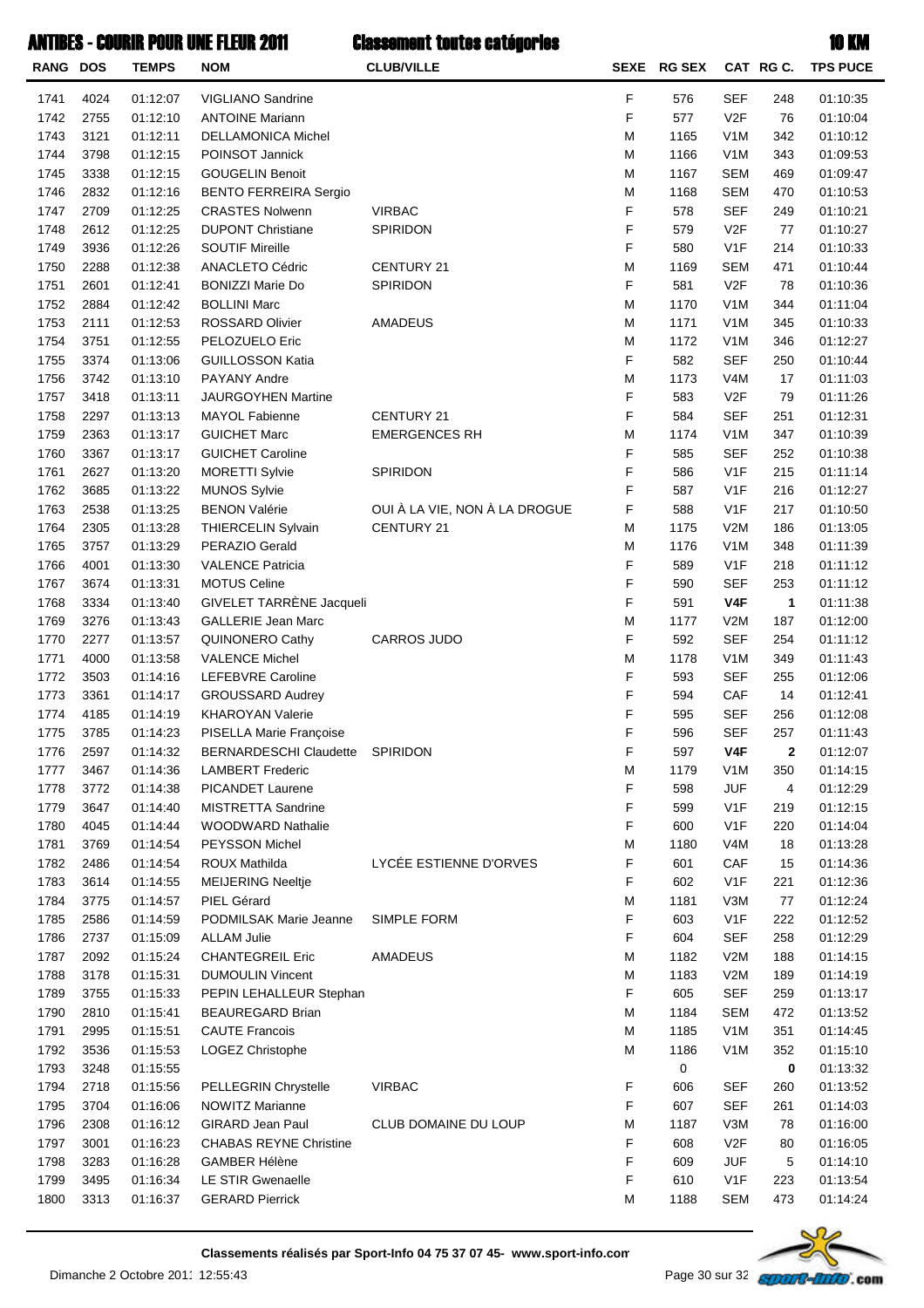| RANG DOS     |              | <b>TEMPS</b>         | <b>NOM</b>                                           | <b>CLUB/VILLE</b>                 |        | SEXE RG SEX |                                | CAT RG C. | <b>TPS PUCE</b>      |
|--------------|--------------|----------------------|------------------------------------------------------|-----------------------------------|--------|-------------|--------------------------------|-----------|----------------------|
| 1801         | 3311         | 01:16:38             | <b>GERARD Jean Pierre</b>                            |                                   | M      | 1189        | V2M                            | 190       | 01:14:24             |
| 1802         | 2078         | 01:16:39             | <b>DEPIGNY Florian</b>                               | ADSEA AM                          | M      | 1190        | <b>SEM</b>                     | 474       | 01:15:51             |
| 1803         | 2253         | 01:16:48             | <b>DEWEES Alexandra</b>                              | CARREFOUR                         | F      | 611         | <b>SEF</b>                     | 262       | 01:16:09             |
| 1804         | 3734         | 01:17:07             | PASCUAL Virginie                                     |                                   | F      | 612         | <b>SEF</b>                     | 263       | 01:16:21             |
| 1805         | 3384         | 01:17:08             | <b>HABERT Julie</b>                                  |                                   | F      | 613         | <b>ESF</b>                     | 9         | 01:16:21             |
| 1806         | 3472         | 01:17:22             | LANGELLA Valérie                                     |                                   | F      | 614         | V <sub>1</sub> F               | 224       | 01:15:33             |
| 1807         | 3454         | 01:17:31             | KOWALCZYK Laetitia                                   |                                   | F      | 615         | <b>SEF</b>                     | 264       | 01:17:17             |
| 1808         | 2878         | 01:17:38             | <b>BLOMGREN Ebbe</b>                                 |                                   | M      | 1191        | V3M                            | 79        | 01:16:17             |
| 1809         | 3930         | 01:17:39             | <b>SIMONET Corinne</b>                               |                                   | F      | 616         | V1F                            | 225       | 01:14:55             |
| 1810         | 2569         | 01:17:42             | RIGO Marie Claude                                    | <b>RSI SOPHIA SPORT</b>           | F      | 617         | <b>SEF</b>                     | 265       | 01:14:59             |
| 1811         | 3134         | 01:17:42             | <b>DESGOUTTE Georges</b>                             |                                   | M      | 1192        | V3M                            | 80        | 01:16:46             |
| 1812         | 2727         | 01:17:44             | <b>ADREY Brigitte</b>                                |                                   | F      | 618         | V <sub>2</sub> F               | 81        | 01:16:00             |
| 1813         | 3320         | 01:17:45             | <b>GIACCHERO Paul</b>                                |                                   | M      | 1193        | V2M                            | 191       | 01:16:01             |
| 1814         | 2115         | 01:17:48             | <b>VANLERBERGHE Valerie</b>                          | AMADEUS                           | F      | 619         | <b>SEF</b>                     | 266       | 01:16:30             |
| 1815         | 2156         | 01:17:48             | <b>DELABRE David</b>                                 | ASL THALES SOPHIA ANTIPOLIS       | M      | 1194        | <b>SEM</b>                     | 475       | 01:16:29             |
| 1816         | 3244         | 01:18:05             | <b>FLECK Alexandra</b>                               |                                   | F      | 620         | CAF                            | 16        | 01:16:46             |
| 1817         | 3596         | 01:18:05             | <b>MATHERET Christian</b>                            |                                   | M      | 1195        | V <sub>1</sub> M               | 353       | 01:16:48             |
| 1818         | 3295         | 01:18:06             | <b>GARRET Alexandre</b>                              |                                   | M      | 1196        | <b>ESM</b>                     | 25        | 01:15:22             |
| 1819         | 2237         | 01:18:10             | SANTACREU José                                       | <b>BUSHIDO KARATE CLUB CARROS</b> | M      | 1197        | V <sub>1</sub> M               | 354       | 01:15:53             |
| 1820         | 3639         | 01:18:19             | <b>MIGLIORE Sandra</b>                               |                                   | F      | 621         | <b>SEF</b>                     | 267       | 01:15:41             |
| 1821         | 2246         | 01:18:30             | <b>ASSEMAT Jean Louis</b>                            | CARREFOUR                         | M      | 1198        | V2M                            | 192       | 01:17:51             |
| 1822         | 2394         | 01:18:49             | <b>GIORLA Marie Helene</b>                           | <b>FITLANE</b>                    | F      | 622         | V <sub>2F</sub>                | 82        | 01:16:32             |
| 1823         | 2745         | 01:19:11             | <b>AMBROGI Catherine</b>                             |                                   | F      | 623         | V <sub>2</sub> F               | 83        | 01:16:41             |
| 1824         | 2885         | 01:19:11             | <b>BONA Barbara</b>                                  |                                   | F      | 624         | V1F                            | 226       | 01:16:43             |
| 1825         | 2622         | 01:19:35             | <b>LORANG Marie Line</b>                             | SPIRIDON                          | F      | 625         | V3F                            | 17        | 01:18:42             |
| 1826         | 3719         | 01:19:41             | <b>ORIOT Sandrine</b>                                |                                   | F      | 626         | <b>SEF</b>                     | 268       | 01:17:04             |
| 1827         | 3436         | 01:19:51             | JUNIQUE SEEMANN Sylvain                              |                                   | F      | 627         | V <sub>1</sub> F               | 227       | 01:17:25             |
| 1828         | 3586         | 01:19:54             | <b>MARTIN Valerie</b>                                |                                   | F      | 628         | V <sub>1</sub> F               | 228       | 01:18:14             |
| 1829         | 3087         | 01:20:12             | <b>DARNAULT Regis</b>                                |                                   | M      | 1199        | V2M                            | 193       | 01:18:02             |
| 1830         | 3026         | 01:20:30             | <b>CHIENNO Ludivine</b>                              |                                   | F      | 629         | <b>SEF</b>                     | 269       | 01:18:25             |
| 1831         | 2310         | 01:20:30             | CHIENNO ERIC Chienno                                 | <b>COACH SPORTIF</b>              | M      | 1200        | V <sub>1</sub> M               | 355       | 01:18:25             |
| 1832         | 3274         | 01:20:32             | <b>GALIA Christine</b>                               |                                   | F      | 630         | V <sub>2</sub> F               | 84        | 01:19:30             |
| 1833         | 3799         | 01:20:36             | POINSOT Virginie                                     |                                   | F      | 631         | V <sub>1</sub> F               | 229       | 01:18:14             |
| 1834         | 2487         | 01:21:02             | <b>BARTOLI Eric</b>                                  | <b>MACAZA</b>                     | M      | 1201        | V2M                            | 194       | 01:19:29             |
| 1835         | 3861         | 01:21:27             | <b>ROBIN Patrick</b>                                 |                                   | М      | 1202        | V2M                            | 195       | 01:20:37             |
| 1836         | 3802         | 01:22:05             | POLIGALLI Sylvia                                     |                                   | F      | 632         | <b>SEF</b>                     | 270       | 01:19:19             |
| 1837         | 3849         | 01:22:05             | RIGHETTI Sophie                                      |                                   | F      | 633         | <b>SEF</b>                     | 271       | 01:19:19             |
| 1838         | 3848         | 01:22:10             | <b>RIFFAUD Kathy</b>                                 |                                   | F      | 634         | V <sub>1</sub> F               | 230       | 01:20:18             |
| 1839         | 2179         | 01:22:40             | <b>GREZE Myriam</b>                                  | <b>ASOA</b>                       | F      | 635         | V <sub>1</sub> F               | 231       | 01:21:38             |
| 1840         | 2181         | 01:22:41             | PONS Chantal                                         | <b>ASOA</b>                       | F      | 636         | V <sub>2</sub> F               | 85        | 01:21:39             |
| 1841         | 3375         | 01:22:44             | <b>GUILLOT Elisabeth</b>                             |                                   | F      | 637         | V <sub>2</sub> F               | 86        | 01:20:02             |
| 1842         | 2811         | 01:22:52             | <b>BEBER Carine</b>                                  |                                   | F<br>F | 638         | V <sub>1</sub> F               | 232       | 01:20:33             |
| 1843         | 2778<br>2298 | 01:22:52             | <b>BACQUIAS Isabelle</b><br><b>MONTANIER Laurent</b> | CENTURY 21                        | M      | 639<br>1203 | V <sub>1</sub> F               | 233       | 01:20:32             |
| 1844         | 2086         | 01:23:41             | <b>AUQUE Francoise</b>                               | AMADEUS                           | F      | 640         | <b>SEM</b><br>V <sub>2</sub> F | 476       | 01:22:58             |
| 1845         | 2979         | 01:24:08             |                                                      |                                   | F      | 641         | V <sub>2</sub> F               | 87<br>88  | 01:22:21             |
| 1846         |              | 01:24:44             | <b>CARNAT Sophie</b><br>PIGLIAPOCO Carmen Annie      |                                   | F      | 642         | V <sub>2</sub> F               | 89        | 01:24:03             |
| 1847<br>1848 | 3779<br>3204 | 01:24:58<br>01:25:08 | <b>ESSAYAGH Marc</b>                                 |                                   | M      | 1204        | V2M                            | 196       | 01:23:17<br>01:24:36 |
| 1849         | 2726         | 01:25:09             | <b>ACHACH Franck</b>                                 |                                   | M      | 1205        | V <sub>1</sub> M               | 356       | 01:24:40             |
| 1850         | 3280         | 01:26:31             | <b>GALLO Caroline</b>                                |                                   | F      | 643         | V <sub>1</sub> F               | 234       | 01:24:16             |
| 1851         | 2540         | 01:28:01             | <b>MARIOTTE Céline</b>                               | OUI À LA VIE, NON À LA DROGUE     | F      | 644         | <b>SEF</b>                     | 272       | 01:25:26             |
| 1852         | 3142         | 01:29:29             | DI MARTINO Leslie                                    |                                   | F      | 645         | <b>ESF</b>                     | 10        | 01:27:49             |
| 1853         | 3332         | 01:29:36             | GIUGLARIS Magali                                     |                                   | F      | 646         | <b>ESF</b>                     | 11        | 01:26:53             |
| 1854         | 2324         | 01:31:37             | <b>LAMIELLE Jean Marie</b>                           | COURIR EN PAYS DE GRASSE          | M      | 1206        | V4M                            | 19        | 01:29:34             |
| 1855         | 3641         | 01:33:21             | MILCENDEAU Sophie                                    |                                   | F      | 647         | <b>SEF</b>                     | 273       | 01:30:42             |
| 1856         | 2393         | 01:36:55             | <b>FILIPPI Christiane</b>                            | <b>FITLANE</b>                    | F      | 648         | V <sub>2</sub> F               | 90        | 01:34:38             |
| 1857         | 2392         | 01:36:55             | CHEVALLIEZ Alain                                     | <b>FITLANE</b>                    | M      | 1207        | V <sub>1</sub> M               | 357       | 01:34:37             |
| 1858         | 3866         | 01:46:18             | RODRIGUEZ Rui                                        |                                   | M      | 1208        | V <sub>1</sub> M               | 358       | 01:45:09             |
| 1859         | 2779         | 01:50:42             | <b>BAELEN Julien</b>                                 |                                   | M      | 1209        | <b>SEM</b>                     | 477       | 01:49:45             |
| 1860         | 3932         | 01:55:35             | <b>SINDING Gry</b>                                   |                                   | F      | 649         | V1F                            | 235       | 01:52:50             |
|              |              |                      |                                                      |                                   |        |             |                                |           |                      |